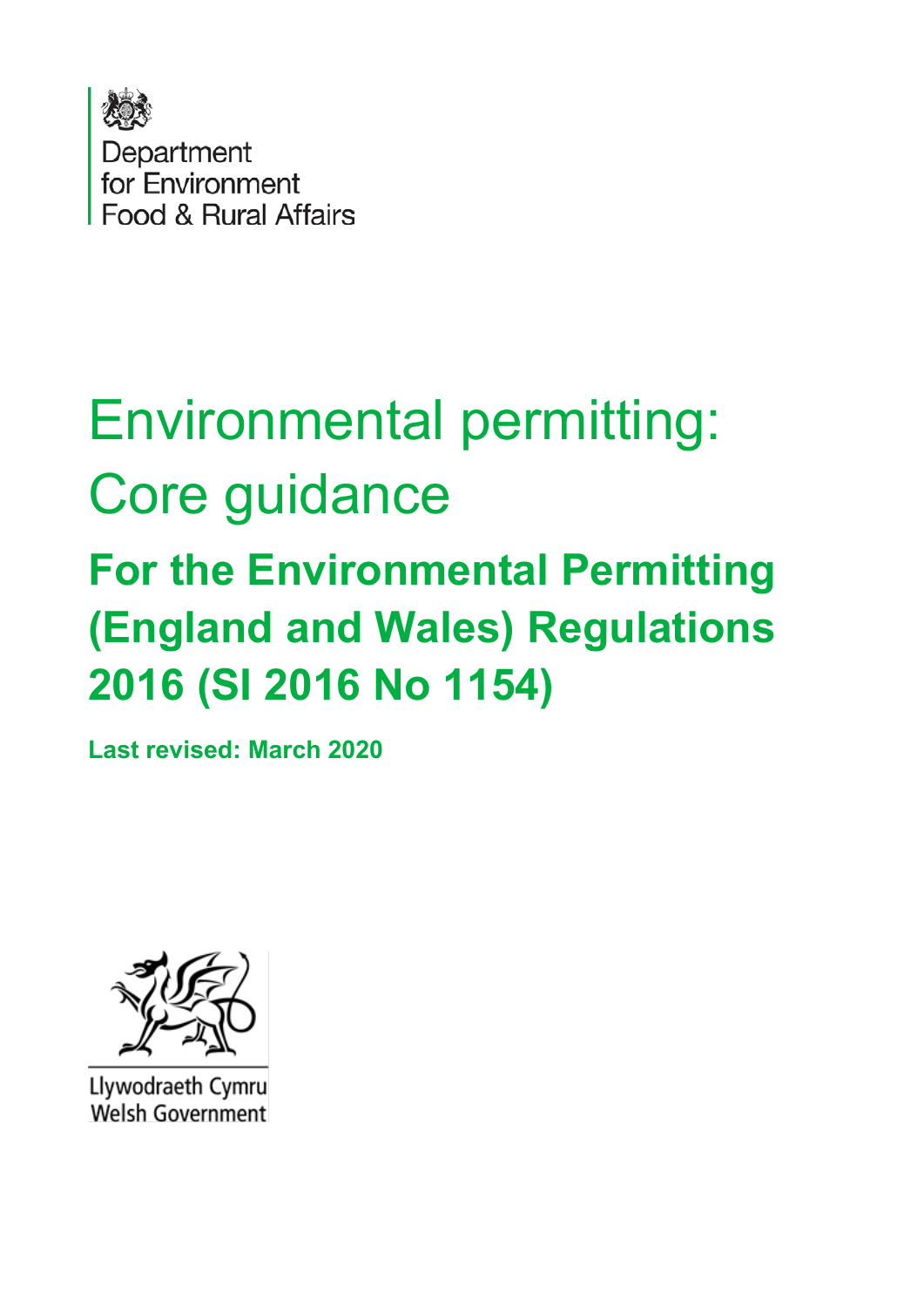

#### © Crown copyright 2020

This information is licensed under the Open Government Licence v3.0. To view this licence, visit [www.nationalarchives.gov.uk/doc/open-government-licence/](http://www.nationalarchives.gov.uk/doc/open-government-licence/) 

This publication is available at [https://www.gov.uk/topic/environmental](https://www.gov.uk/topic/environmental-management/environmental-permits)[management/environmental-permits](https://www.gov.uk/topic/environmental-management/environmental-permits) and [https://naturalresources.wales/permits-and](https://naturalresources.wales/permits-and-permissions/environmental-permits/?lang=en)[permissions/environmental-permits/?lang=en](https://naturalresources.wales/permits-and-permissions/environmental-permits/?lang=en)

Any enquiries regarding this publication should be sent to us at:

Defra, Environmental Permitting Regulations, Seacole Building, 2 Marsham Street, London SW1P 4DF

[www.gov.uk/defra](http://www.gov.uk/defra)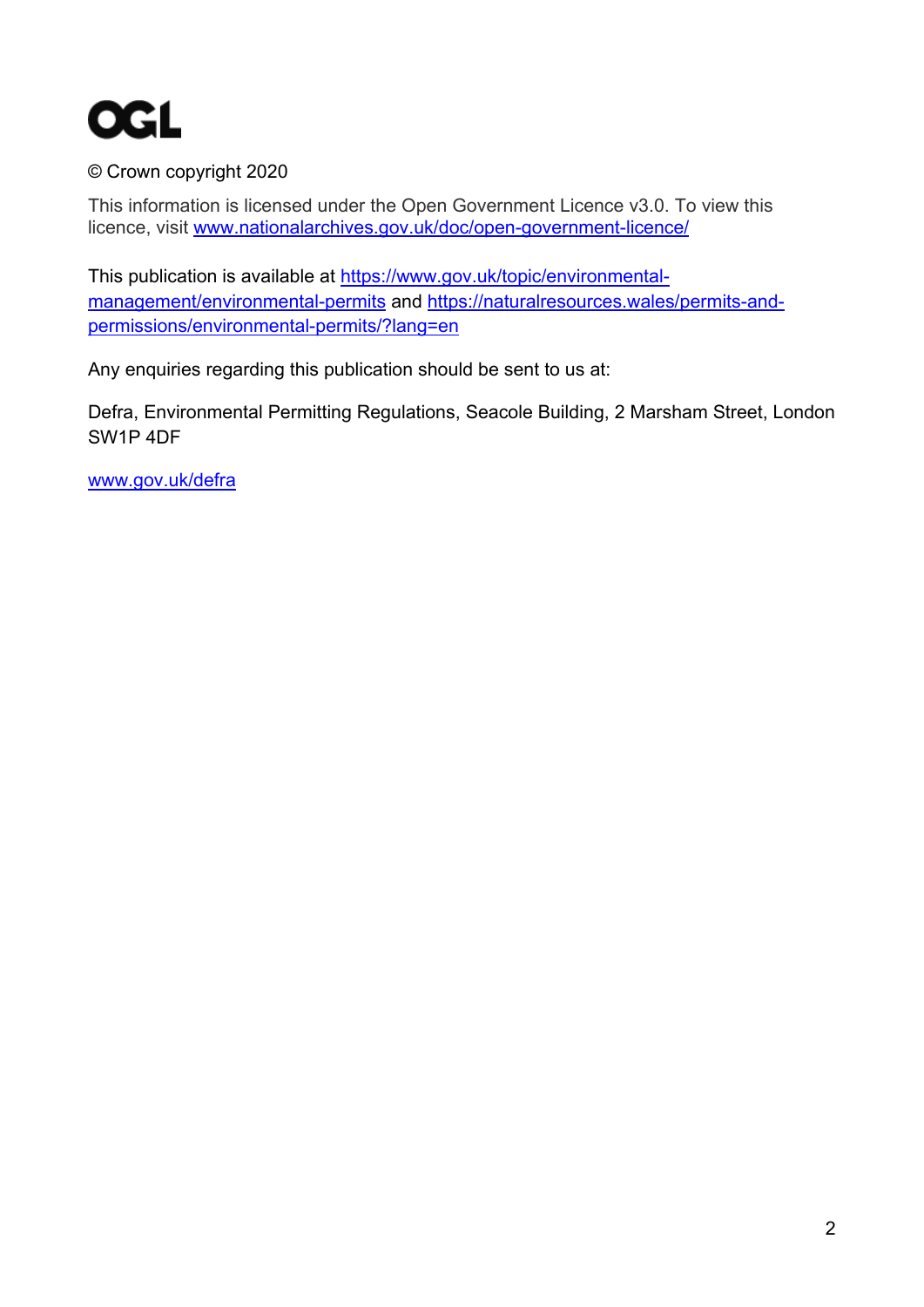### **Revision of the Guidance**

| This publication is updated<br>from time to time with new<br>or amended guidance. The<br>table below is an index to<br>these changes. Date of<br>amendment | Chapter/ paragraph where<br>amendment can be found                                                                                                                                                                                                                                          | <b>Nature of amendment</b><br>What paragraphs have been<br>inserted, deleted, or amended<br>What subject matter is covered by<br>the amendment |
|------------------------------------------------------------------------------------------------------------------------------------------------------------|---------------------------------------------------------------------------------------------------------------------------------------------------------------------------------------------------------------------------------------------------------------------------------------------|------------------------------------------------------------------------------------------------------------------------------------------------|
| 24/02/09                                                                                                                                                   | 4.13<br>Footnotes                                                                                                                                                                                                                                                                           | Additional guidance<br><b>Updated hyperlinks</b>                                                                                               |
| 02/11/09                                                                                                                                                   | Throughout                                                                                                                                                                                                                                                                                  | General amendments and updates<br>issued as version 2.0                                                                                        |
| 05/03/10                                                                                                                                                   | Throughout                                                                                                                                                                                                                                                                                  | Updated to reflect EPR 2010                                                                                                                    |
| 12/03/10                                                                                                                                                   | Throughout                                                                                                                                                                                                                                                                                  | <b>Typographical amendments</b>                                                                                                                |
| Sep 2011                                                                                                                                                   | Changes to reflect the EO-RSR Exemptions.                                                                                                                                                                                                                                                   |                                                                                                                                                |
| <b>March 2012</b>                                                                                                                                          | Changes to reflect EPR amending Regulations 2011 and 2012<br>and other amendments.                                                                                                                                                                                                          |                                                                                                                                                |
| March 2013                                                                                                                                                 | Changes to reflect: EPR amending Regulations 2013<br>(transposition of the Industrial Emissions Directive); the<br>establishment of Natural Resources Wales; and a commitment<br>by the Environment Agency to determine permit applications<br>within 13 weeks, subject to some exceptions. |                                                                                                                                                |
| March 2020                                                                                                                                                 | Guidance moved to new template; update to Chapter 9; and<br>minor updates to legislative references in rest of document.<br>Deletion of Annex 2.                                                                                                                                            |                                                                                                                                                |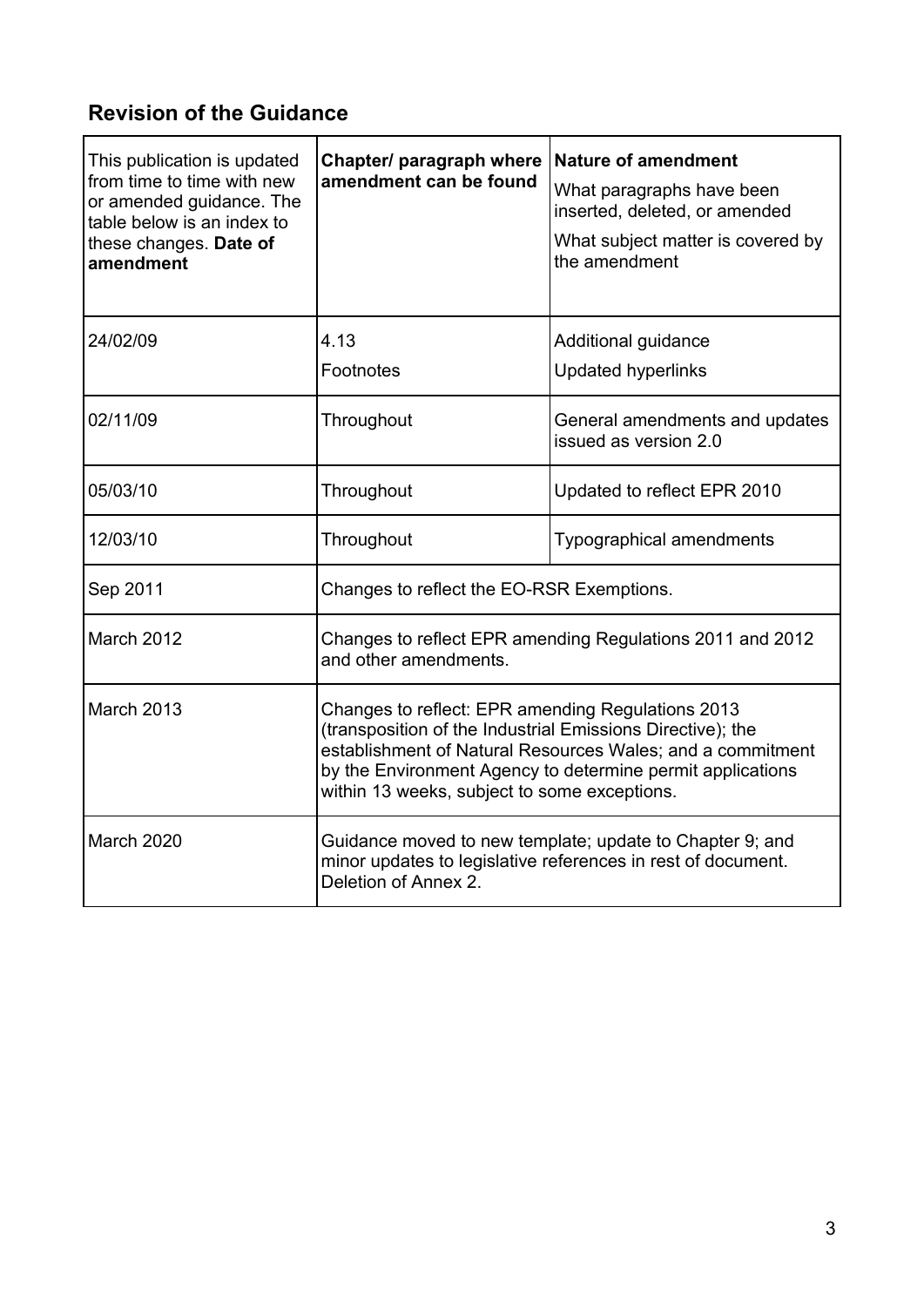## **Contents**

| 1 <sub>1</sub> |                                                                                    |  |
|----------------|------------------------------------------------------------------------------------|--|
|                |                                                                                    |  |
| 2.             |                                                                                    |  |
|                |                                                                                    |  |
|                |                                                                                    |  |
|                |                                                                                    |  |
|                | How requirements from national policy and European Union Environmental             |  |
|                |                                                                                    |  |
|                |                                                                                    |  |
| 3.             |                                                                                    |  |
|                | The different classes of regulated facility and their related exempt facilities 16 |  |
|                |                                                                                    |  |
| 4.             |                                                                                    |  |
|                |                                                                                    |  |
|                |                                                                                    |  |
|                |                                                                                    |  |
| 5.             |                                                                                    |  |
|                |                                                                                    |  |
|                |                                                                                    |  |
|                |                                                                                    |  |
|                |                                                                                    |  |
|                |                                                                                    |  |
|                |                                                                                    |  |
|                |                                                                                    |  |
| 6.             |                                                                                    |  |
|                |                                                                                    |  |
|                | Determination by the Secretary of State or the Welsh Ministers 44                  |  |
| 7.             |                                                                                    |  |
|                |                                                                                    |  |
|                |                                                                                    |  |
| 8.             |                                                                                    |  |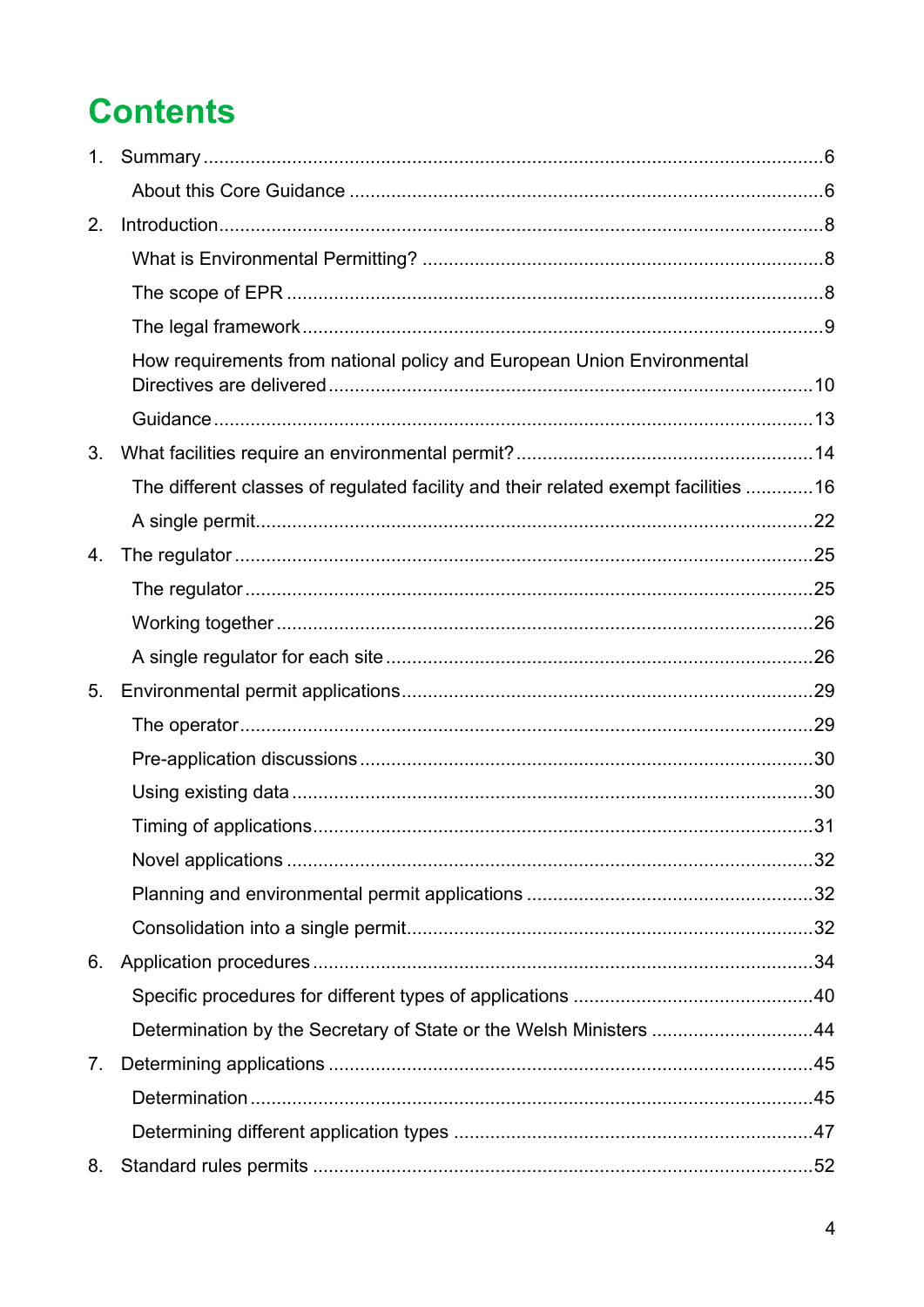| 9. |          |  |
|----|----------|--|
|    |          |  |
|    |          |  |
|    |          |  |
|    |          |  |
|    |          |  |
|    |          |  |
|    |          |  |
|    |          |  |
|    |          |  |
|    |          |  |
|    |          |  |
|    |          |  |
|    |          |  |
|    |          |  |
|    |          |  |
|    |          |  |
|    |          |  |
|    |          |  |
|    |          |  |
|    |          |  |
|    |          |  |
|    |          |  |
|    |          |  |
|    | Annex 1: |  |
|    |          |  |
|    |          |  |
|    |          |  |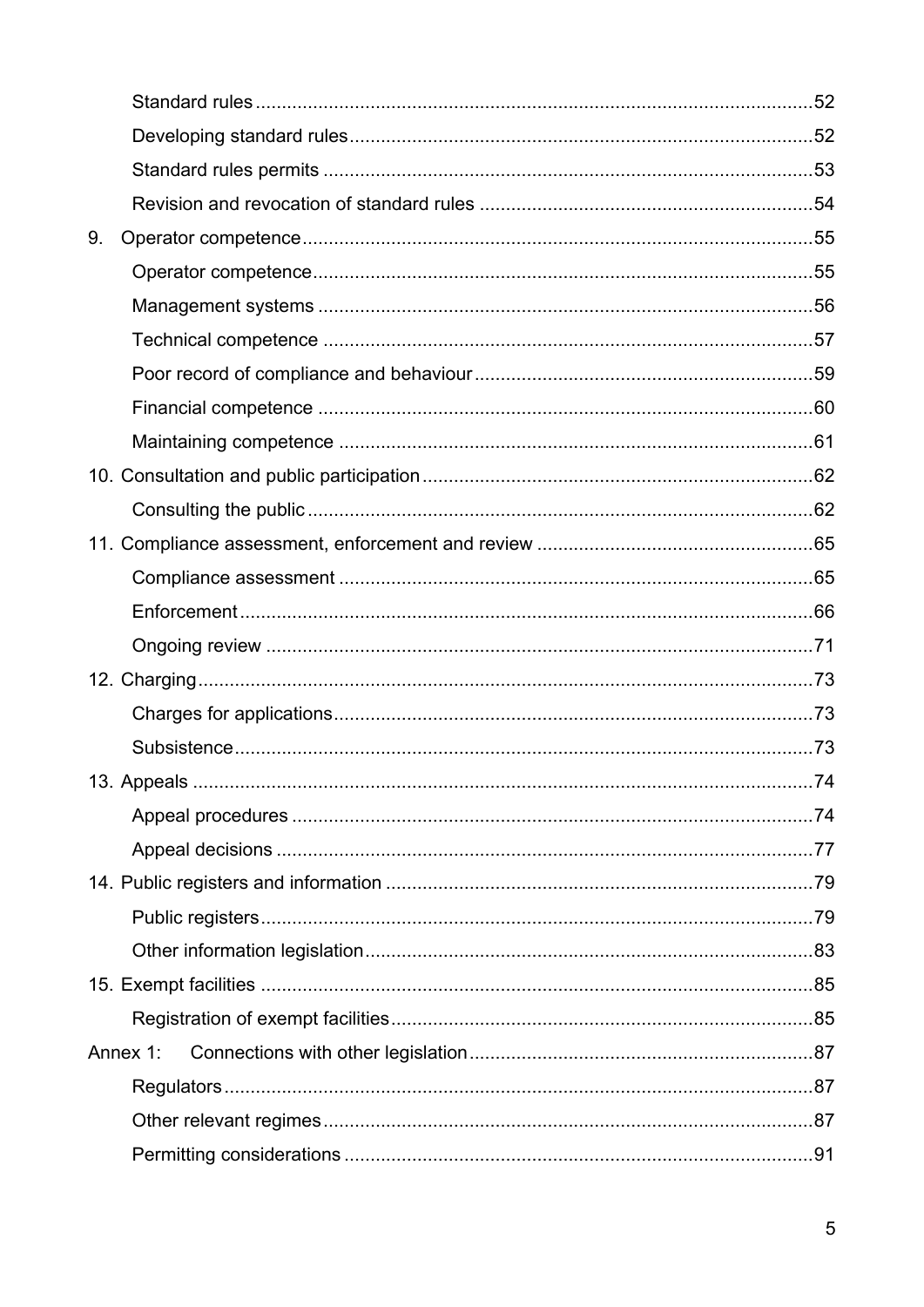## <span id="page-5-0"></span>**1. Summary**

### <span id="page-5-1"></span>**About this Core Guidance**

- 1.1 This Core Guidance aims to provide comprehensive help for those operating, regulating or interested in "regulated facilities"[1](#page-5-2) that are covered by the Environmental Permitting (England and Wales) Regulations 2016 SI [2](#page-5-3)016/1154<sup>2</sup> ("the EPR"). It describes the main provisions of the EPR and sets out the views of the Secretaries of State for Environment Food and Rural Affairs (Defra), for Business, Energy and Industrial Strategy (BEIS), and the Welsh Ministers on how the Regulations should be applied and how particular terms should be interpreted in England and Wales. It also explains where to go for more help.
- 1.2 Unless stated explicitly otherwise, references in this Core Guidance to individual numbered regulations and Schedules are to the relevant parts of the EPR.
- 1.3 This guidance is available in Adobe Acrobat format, which enables searches for key terms for ease of navigation. The contents page of this document should also help the reader to find guidance on a wide range of issues.
- 1.4 This Core Guidance is complemented by a range of other government guidance documents relating to specific aspects of the EPR, which is available on gov.uk.
- 1.5 This Core Guidance is underpinned by further regulatory and technical guidance explaining aspects of the EPR regime in more detail, as illustrated in Figure 1.

<span id="page-5-2"></span><sup>&</sup>lt;sup>1</sup> The term "requlated facilities" is explained in section 3.

<span id="page-5-3"></span><sup>&</sup>lt;sup>2</sup> See: [http://www.legislation.gov.uk/uksi/2016/1154/contents/made.](http://www.legislation.gov.uk/uksi/2016/1154/contents/made) Note that these Regulations have been amended and a current version should be consulted.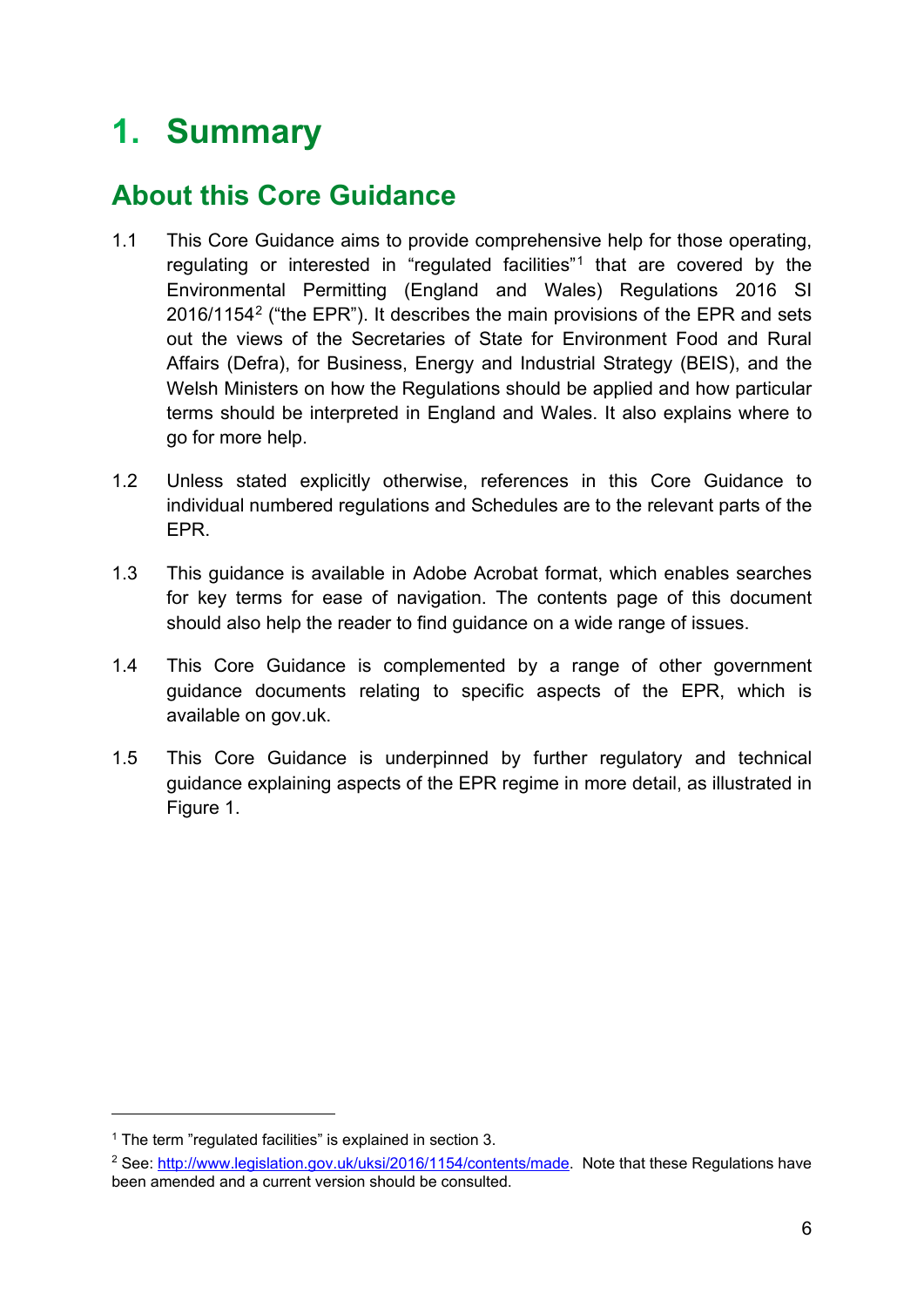

**Figure 1: Illustration of guidance relationships**

- 1.6 The Environment Agency and Natural Resources Wales should continue to develop and maintain their regulatory and technical guidance. In so doing they should continue to work closely with Defra, BEIS, the Welsh Government and others.
- 1.7 The Environment Agency and Natural Resources Wales should make their guidance widely available, so that EPR is implemented openly and transparently. The Environment Agency and Natural Resources Wales publish their EPR guidance on their respective websites $3$ .
- 1.8 For local authority-regulated facilities, the General Guidance Manual on Policy and Procedure for Part  $A(2)$  and B Installations ('the Manual') is on gov.uk<sup>4</sup>.
- 1.9 To ensure this Core Guidance is current and up-to-date, government updates it from time to time. The "Revision of Guidance" section at the front of this document contains a list of revisions.
- 1.10 This Core Guidance is compliant with the Regulators' Code[5.](#page-6-2)

<span id="page-6-0"></span><sup>&</sup>lt;sup>3</sup> For England, see: [https://www.gov.uk/topic/environmental-management/environmental-permits.](https://www.gov.uk/topic/environmental-management/environmental-permits) For Wales see: https://naturalresources.wales/permits-and-permissions/environmental-permits/?lang=en.

<span id="page-6-1"></span><sup>4</sup> [https://www.gov.uk/government/publications/local-authority-pollution-control-general-guidance](https://www.gov.uk/government/publications/local-authority-pollution-control-general-guidance-manual)[manual.](https://www.gov.uk/government/publications/local-authority-pollution-control-general-guidance-manual)

<span id="page-6-2"></span><sup>5</sup> [https://www.gov.uk/government/publications/regulators-code.](https://www.gov.uk/government/publications/regulators-code)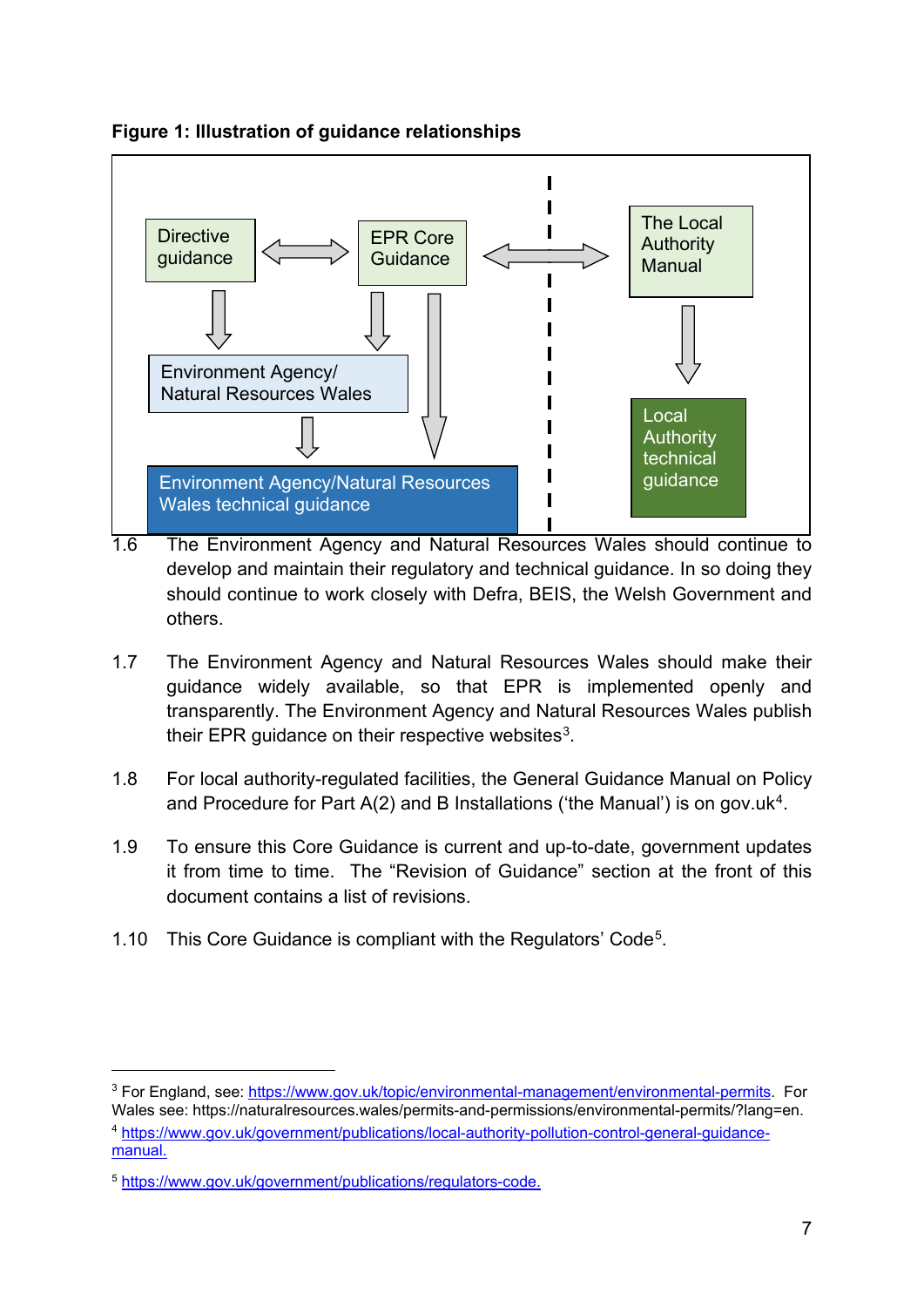## <span id="page-7-0"></span>**2. Introduction**

This chapter explains Environmental Permitting and describes its framework of legislation and guidance.

## <span id="page-7-1"></span>**What is Environmental Permitting?**

- 2.1 Some facilities could harm the environment or human health $6$  unless they are regulated. EPR requires operators of "regulated facilities" to obtain a permit or to register some activities, which would otherwise require permits, as "exempt facilities". In this way EPR provides for ongoing supervision by regulators of activities which could harm the environment. The aim of the regime is to:
	- protect the environment so that statutory and government policy environmental targets and outcomes are achieved;
	- deliver permitting, and compliance with permits and certain environmental targets, effectively and efficiently, in a way that provides increased clarity and minimises the administrative burden on both the regulator and operators;
	- encourage regulators to promote best practice in the operation of facilities; and
	- continue to implement European legislation fully.

### <span id="page-7-2"></span>**The scope of EPR**

- 2.2 EPR covers facilities previously regulated under a range of other, separate legislation. It has also been used to transpose many EU Directives into domestic law. It brings these facilities together under a single, streamlined environmental permitting and compliance framework. This is easier, quicker and cheaper for businesses to understand and comply with, and for regulators to apply and ensure compliance with.
- 2.3 The EPR regime extends to England and Wales only<sup>7</sup>. It also covers the adjacent sea as far as the seaward boundary of the territorial sea.

<span id="page-7-3"></span> $6$  The term 'protect the environment' should be read to include the environment and human health, wherever it occurs in this Core Guidance.

<span id="page-7-4"></span><sup>&</sup>lt;sup>7</sup> Scotland and Northern Ireland have their own regulatory frameworks.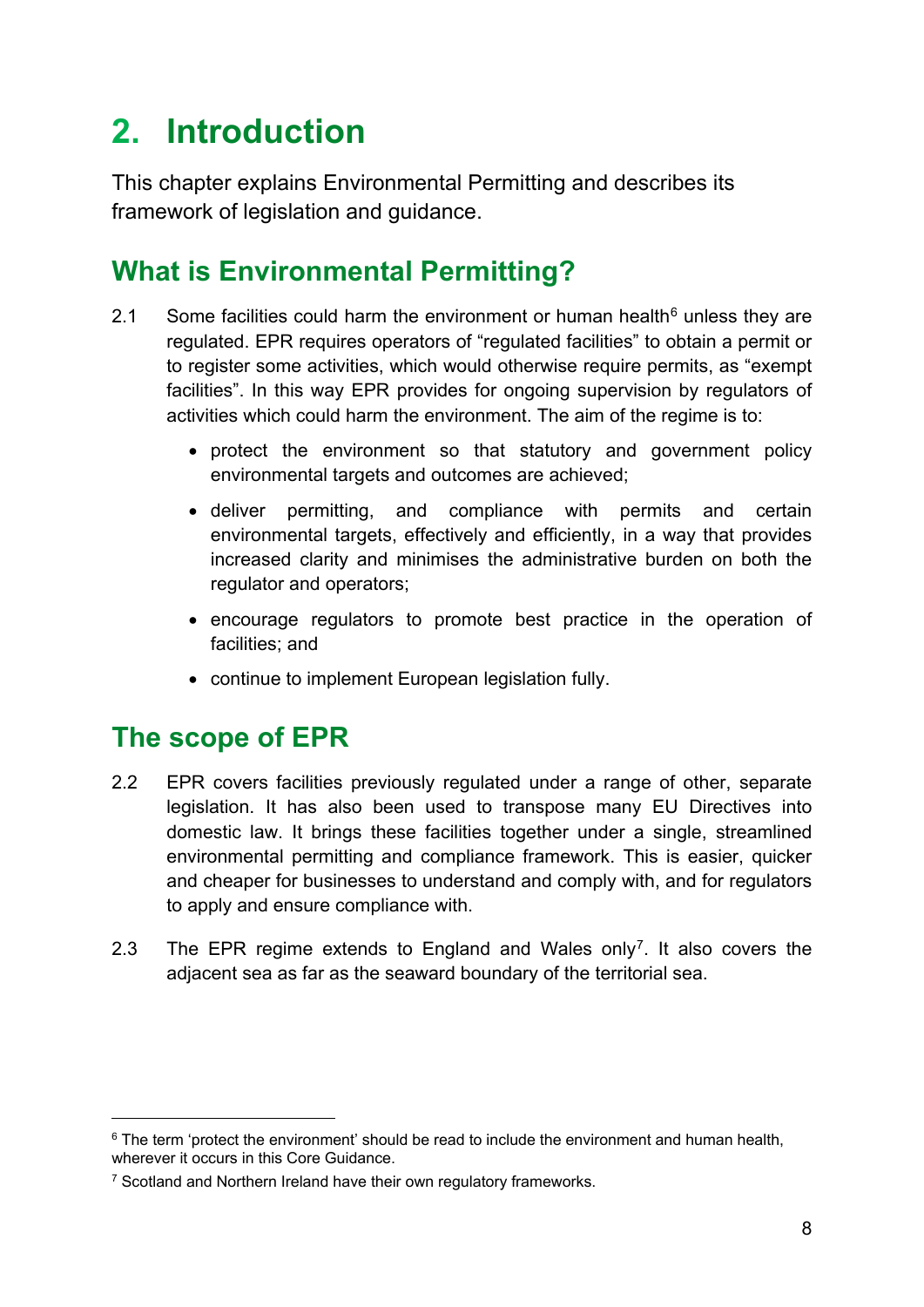## <span id="page-8-0"></span>**The legal framework**

- 2.4 The EPR regime is set out in the EPR and described in this accompanying Core Guidance (and other, related government guidance documents). This Core Guidance explains the concepts used in the EPR and gives guidance as to what is covered by the regime and how it will work in practice. This Core Guidance explains only the main provisions of the EPR. The EPR set out the following:
	- the facilities that need environmental permits or need to be registered as exempt;
	- the process for registering exempt facilities;
	- how to apply for and determine permit applications;
	- requirements that environmental permits contain conditions to protect the environment as required by Directives and, where applicable, national policy;
	- how environmental permits can be changed and ultimately be surrendered;
	- a simplified permitting system called standard rules;
	- compliance obligations backed up by enforcement powers and offences;
	- provisions for public participation in the permitting process;
	- the powers and functions of regulators, the Secretary of State and the Welsh Ministers; and
	- provisions for appeals against permitting decisions.
- 2.5 The principal offences under the EPR are:
	- operating a regulated facility without a permit;
	- causing or knowingly permitting a water discharge activity or groundwater activity without a permit; and
	- failing to comply with a permit condition, flood risk activity emergency works notice, flood risk remediation notice or an enforcement-related notice.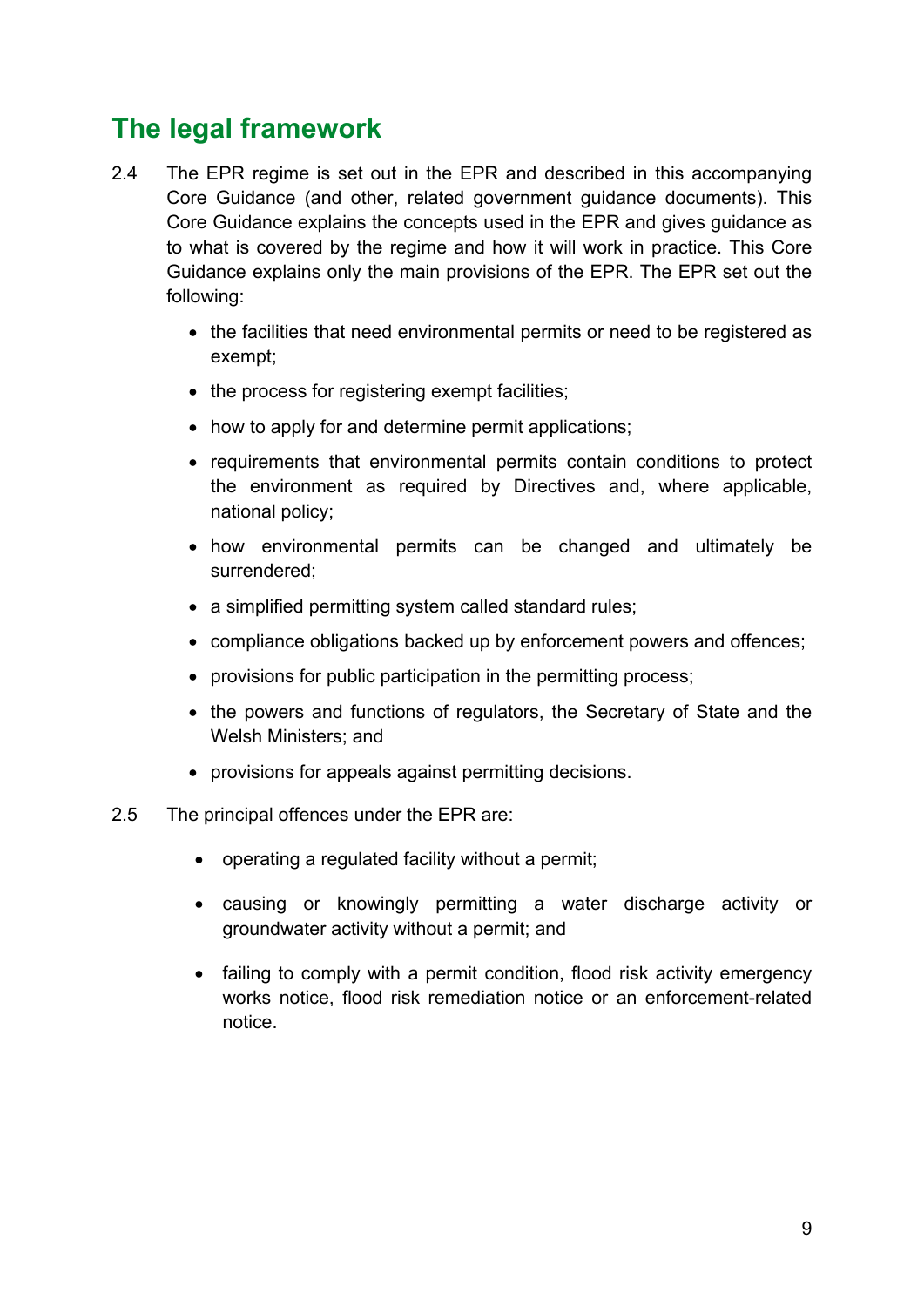- 2.6 Subject to legal requirements, the Secretary of State and the Welsh Ministers expect regulators to apply the EPR in proportion to the environmental risk<sup>[8](#page-9-1)</sup> presented by the operation of the regulated facility.
- 2.7 The nature and extent of the regulatory effort should be appropriate and proportionate to the risk posed by the operation of the regulated facilities, the impact of that operation and the operator's performance in mitigating the risks and impacts. The regulator's effort should be concentrated on achieving the desired environmental outcomes. This approach should make the most effective use of the regulator's resources.
- 2.8 Regulators should exercise their functions in an open and transparent manner.

## <span id="page-9-0"></span>**How requirements from national policy and European Union Environmental Directives are delivered**

- 2.9 European Union Directives (Directives) and international agreements contain a variety of requirements, some of which can be delivered through a permitting and compliance system, and some of which are delivered in other ways. The majority of environmental quality and specific permitting standards and other related requirements for environmental and human health protection come from Directives. The EPR ensure that those Directives and national policy requirements, and outcomes that can be delivered through a permitting and compliance system are delivered by the EPR regime.
- 2.10 The EPR place duties on regulators to exercise their permit-related functions to deliver the obligations and outcomes required by the relevant Directives and, in some cases, national policy. In practice, this means that the regulator will ensure, where a permit is granted, that permit conditions achieve the objectives and intended outcomes of any of the Directives or national policy which apply. The EPR also give regulators powers in relation to their permitrelated functions. Government policy in relation to these powers is contained in the guidance series described at paragraph 2.13.
- 2.11 The Schedules to the EPR generally identify particular requirements (usually Article by Article, in the case of Directives) which must be delivered through the permitting system. In some cases, requirements to be delivered through

<span id="page-9-1"></span><sup>&</sup>lt;sup>8</sup> The term risk should be read to include hazard, wherever it occurs in the quidance.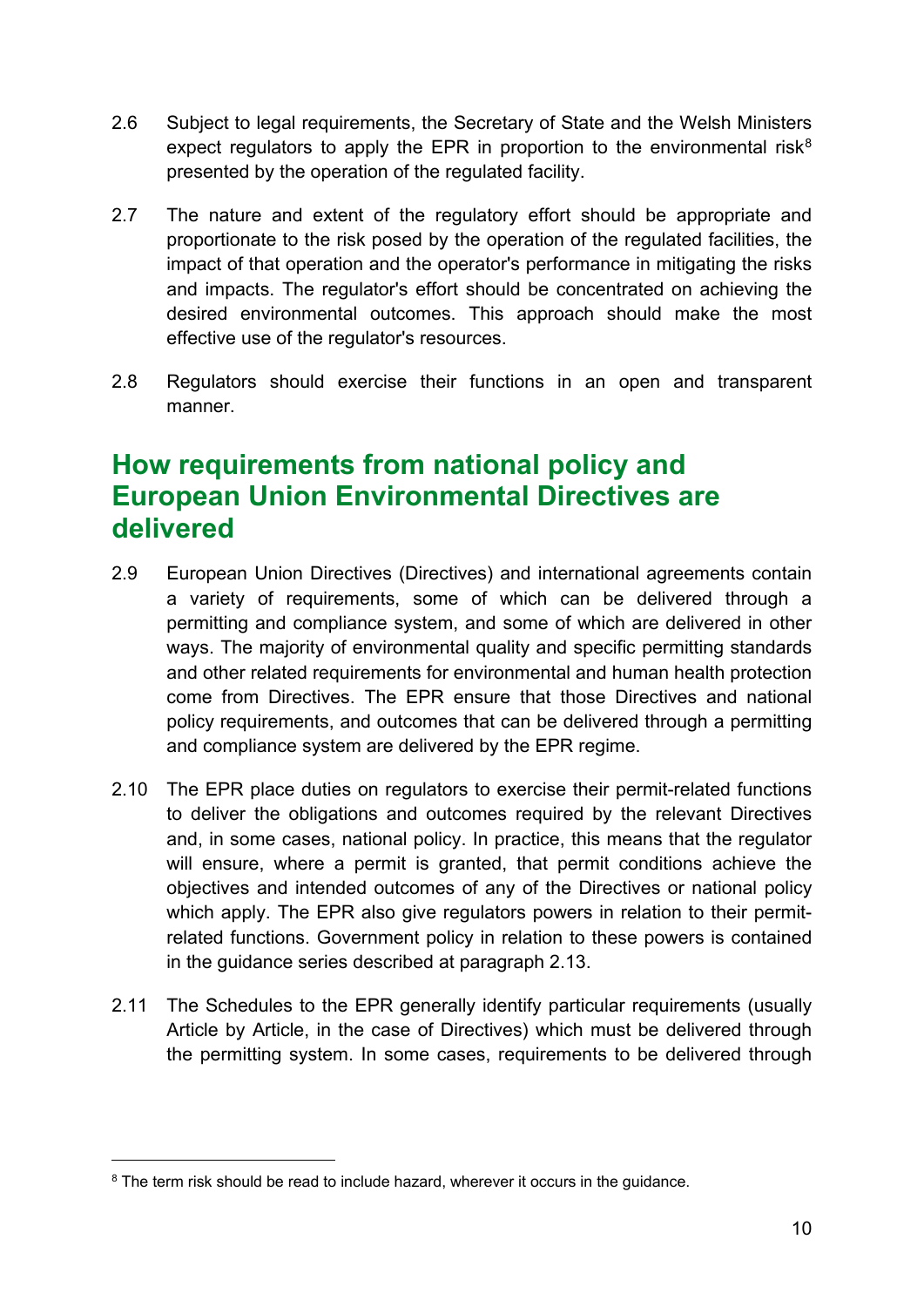the permitting system are located in other legislation<sup>[9](#page-10-0)</sup>. Each Directive or policy area covered by the EPR regime has a specific Schedule:

| Policy area                                                                                          | <b>EPR Schedule</b>                                 |  |
|------------------------------------------------------------------------------------------------------|-----------------------------------------------------|--|
| <b>Chapter II Industrial Emissions Directive</b><br>(Integrated Pollution Prevention and<br>Control) | 7 – Part A installations                            |  |
| Part B installations and Part B mobile plant                                                         | 8 – Part B installations and<br>Part B mobile plant |  |
| <b>Waste Framework Directive</b>                                                                     | 9 – Waste operations and<br>materials facilities    |  |
| <b>Landfill Directive</b>                                                                            | 10 - Landfill                                       |  |
| End-of-life Vehicles Directive                                                                       | 11 - Waste motor vehicles                           |  |
| <b>Waste Electrical and Electronic Equipment</b><br><b>Directive</b>                                 | 12 – Waste electrical and<br>electronic equipment   |  |
| <b>Chapter IV Industrial Emissions Directive</b>                                                     | 13 – Waste incineration                             |  |
| <b>Chapter V Industrial Emissions Directive</b>                                                      | 14 – Solvent emission activities                    |  |
| <b>Chapter III Industrial Emissions Directive</b>                                                    | 15 – Large combustion plants                        |  |
| <b>Asbestos Directive</b>                                                                            | 16 – Asbestos                                       |  |
| <b>Chapter VI Industrial Emissions Directive</b>                                                     | 17 - Titanium dioxide                               |  |
| <b>Petrol Vapour Recovery Directive</b>                                                              | 18 – Petrol vapour recovery                         |  |

<span id="page-10-0"></span><sup>9</sup> For example, the Water Environment (Water Framework Directive) Regulations 2017 SI No. 407. For more information on this see the Guidance on Water Discharge Activities at [https://www.gov.uk/government/publications/environmental-permitting-guidance-water-discharge](https://www.gov.uk/government/publications/environmental-permitting-guidance-water-discharge-activities)[activities.](https://www.gov.uk/government/publications/environmental-permitting-guidance-water-discharge-activities)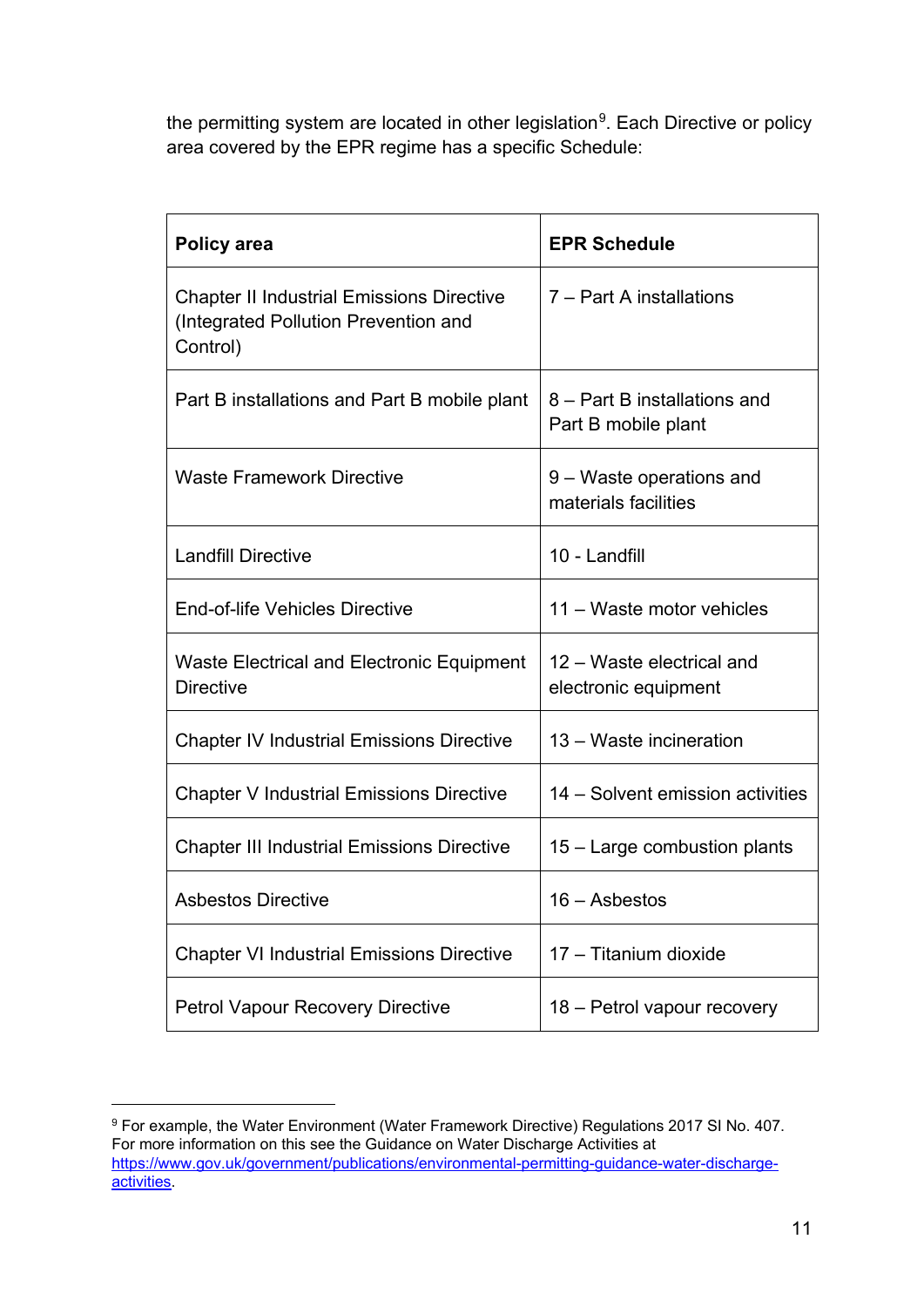| Policy area                                                 | <b>EPR Schedule</b>                                              |  |
|-------------------------------------------------------------|------------------------------------------------------------------|--|
| <b>Batteries Directive</b>                                  | 19 – Waste batteries and<br>accumulators                         |  |
| <b>Mining Waste Directive</b>                               | 20 – Mining waste operations                                     |  |
| Water discharge activities                                  | 21 – Water discharge activities                                  |  |
| Groundwater activities                                      | 22 – Groundwater activities                                      |  |
| <b>Basic Safety Standards Directive</b>                     | 23 – Radioactive substances<br>activities                        |  |
| <b>Energy Efficiency Directive</b>                          | 24 – Efficiency in heating and<br>cooling energy                 |  |
| Flood risk activities and excluded flood risk<br>activities | 25 – Flood risk activities and<br>excluded flood risk activities |  |
| <b>Medium Combustion Plant Directive</b>                    | 25A – Medium combustion<br>plants                                |  |
| Specified generators                                        | 25B – Specified generators                                       |  |

2.12 Where a regulated facility falls under more than one Schedule, permit conditions must ensure that each set of Schedule requirements is met. For example, in England, most<sup>[10](#page-11-0)</sup> waste incinerators (in Wales all incinerators) must meet the requirements of Chapters II (industrial pollution prevention and control) and IV (waste incineration) of the Industrial Emissions Directive, and of the Waste Framework Directive. Schedules 7, 13 and 21 contain these provisions.

<span id="page-11-0"></span><sup>&</sup>lt;sup>10</sup> The exceptions are those few with a capacity below the threshold for Chapter II of the Industrial Emissions Directive and so not subject to Schedule 7. They still need to comply with the requirements of Schedules 13 and 21.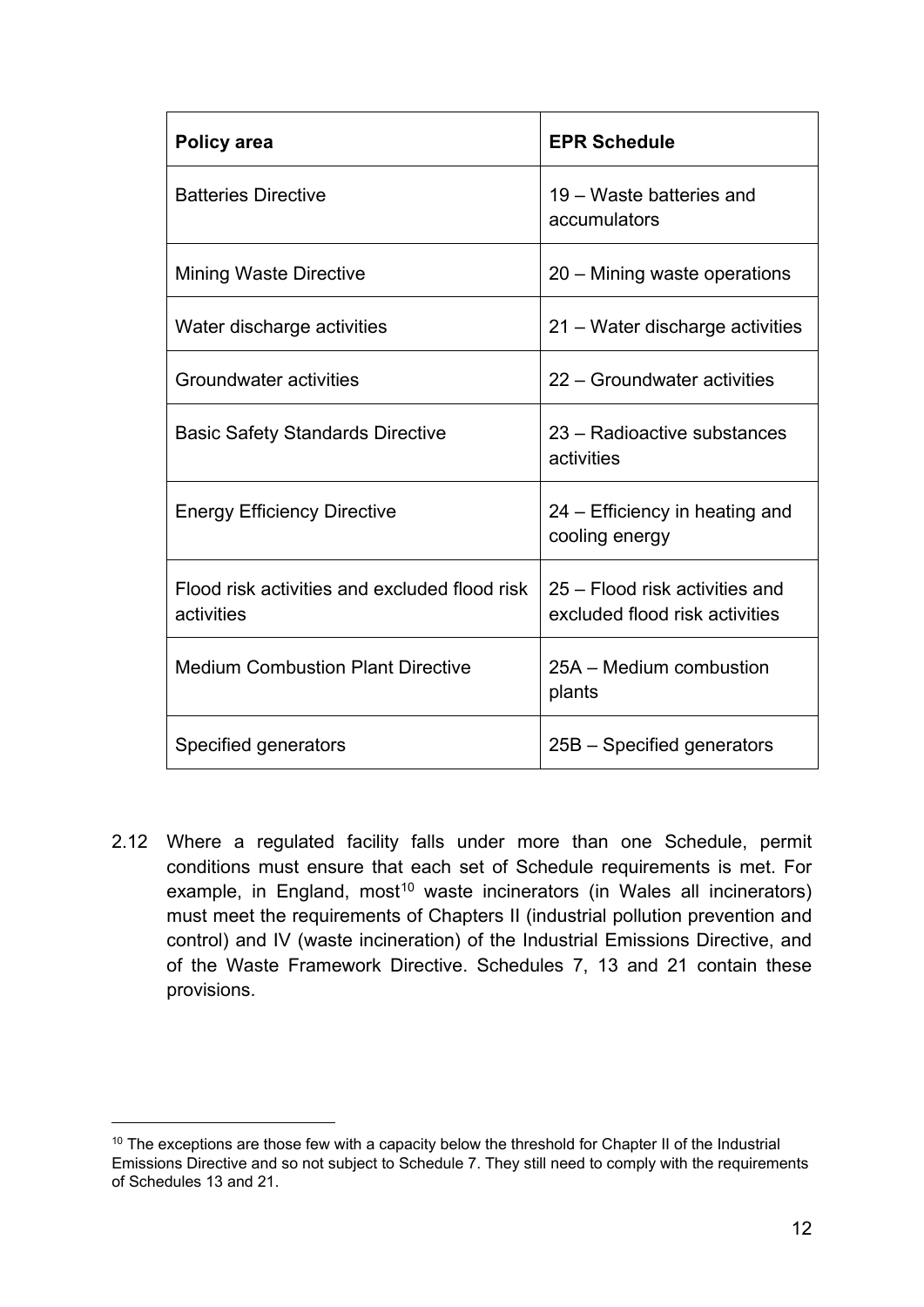## <span id="page-12-0"></span>**Guidance**

- 2.13 More detailed guidance on the requirements of most Directives or policy areas, including the text of each Schedule and, where applicable, Directive, can be found in the documents listed in the EPR list of guidance<sup>[11](#page-12-1)</sup>.
- 2.14 The EPR regime does not currently transpose all the Directives relevant to regulated facilities. Annex 1 outlines the connections with other legislation.
- 2.15 References in this Core Guidance to exemptions do not apply in relation to radioactive substances activities, unless specifically indicated.

<span id="page-12-1"></span><sup>11</sup> See: [https://www.gov.uk/topic/environmental-management/environmental-permits.](https://www.gov.uk/topic/environmental-management/environmental-permits)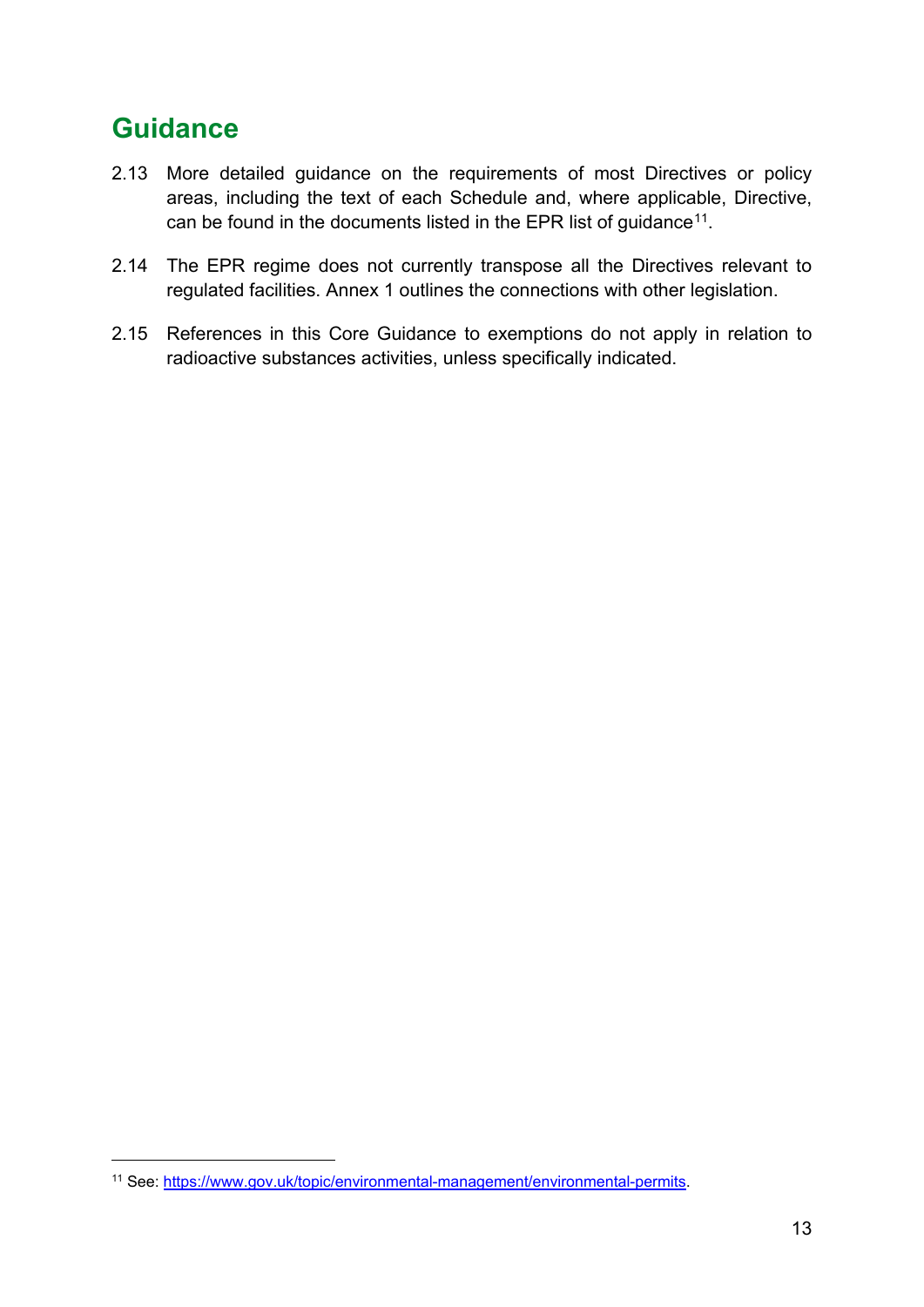## <span id="page-13-0"></span>**3. What facilities require an environmental permit?**

This chapter describes how the EPR identify those activities that require an environmental permit. It sets out the circumstances in which a single permit can cover more than one regulated facility.

- 3.1 The EPR specify which activities require an environmental permit. These are collectively described as "regulated facilities". There are currently twelve different kinds, or "classes" of regulated facility (regulation 8): see paragraph 3.6 below.
- 3.2 Some activities do not require a permit because they are either "exempt facilities" or "excluded" activities
- 3.3 Some activities that would otherwise be regulated facilities can be exempt from the requirement to obtain a permit. These currently include exempt waste operations, exempt water discharge activities, exempt groundwater activities and exempt flood risk activities (see regulation 5). These are collectively described as "exempt facilities". An exempt facility is not a regulated facility.
- 3.4 Certain radioactive substances activities (see Schedule 23) do not require a permit, although they are not defined as "exempt facilities".
- 3.5 Exemptions are usually provided for where general rules are laid down for each type of exempt activity. Their operation must in many cases also be registered with the relevant registration authority<sup>12</sup>.
- 3.6 Certain waste operations regulated under other statutory regimes, and flood risk activities that satisfy certain conditions are completely excluded from the EPR. These are referred to (respectively) as "excluded waste operations" and "excluded flood risk activities" (see Schedule 25). They are not regulated facilities or exempt facilities: the EPR do not apply to them at all.
- 3.7 The twelve classes of regulated facility are:

<span id="page-13-1"></span><sup>&</sup>lt;sup>12</sup> Not all exempt activities need to be registered: for example, non-Waste Framework Directive exemptions [\(https://www.gov.uk/government/collections/waste-exemptions-storing-waste\)](https://www.gov.uk/government/collections/waste-exemptions-storing-waste); some small sewage discharges in England (see paragraph 3 of Part 2, and paragraph 4 of Part 3 of Schedule 3); and radioactive substances activities exemptions.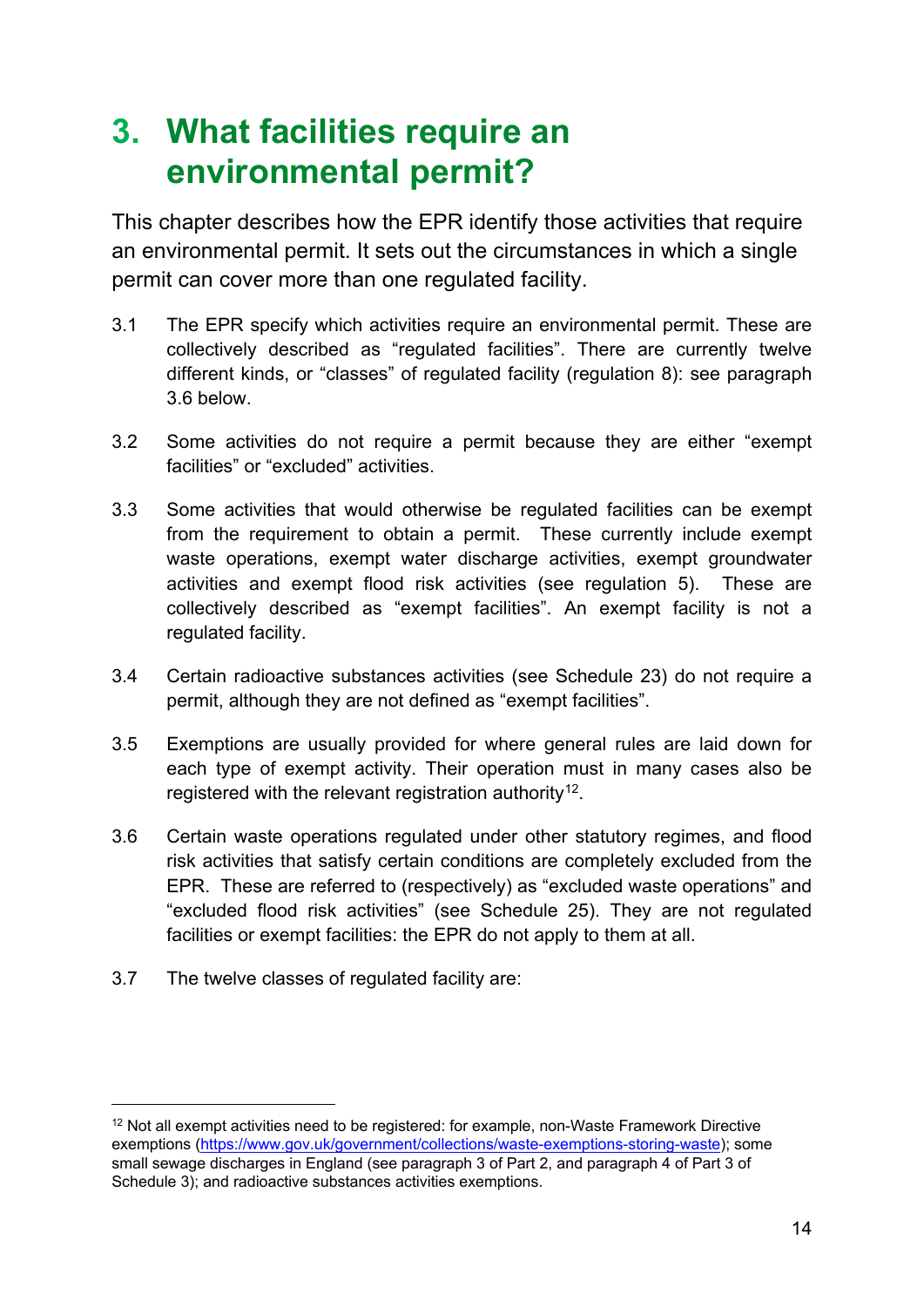- an installation (where activities listed in Schedule 1, and any directly associated activities are carried on – see [Installations\)](#page-15-1) (regulation 8  $(1)(a)$ ;
- mobile plant (used to carry on either one of the Schedule 1 activities or a waste operation – see [Mobile plant\)](#page-16-0) (requilation  $8(1)(b)$ );
- a waste operation (see [Waste operations\)](#page-16-1) (regulation 8(1)(c));
- a mining waste operation (see [Mining waste operations\)](#page-18-0) (regulation  $8(1)(d)$ ;
- a radioactive substances activity (see [Radioactive substances activities\)](#page-18-1) (regulation  $8(1)(e)$ );
- a water discharge activity (see [Water discharge activities\)](#page-18-2) (regulation  $8(1)(f)$ ;
- a groundwater activity (see [Groundwater activities\)](#page-19-0) (regulation  $8(1)(q)$ );
- a small waste incineration plant (see [Small waste incineration plant\)](#page-20-0) (regulation  $8(1)(h)$ );
- a solvent emission activity (see [Solvent emission activities\)](#page-20-1) (regulation  $8(1)(i)$ ;
- a flood risk activity (see [Flood risk activities\)](#page-20-2) (regulation 8(1)(i):
- a medium combustion plant (see [Medium Combustion Plant\)](#page-21-1) (regulation 8(1)(k)); and
- a specified generator (see [Specified generators\)](#page-21-2) (regulation 8(1)(l)).
- 3.8 Some regulated facilities may be "carried on as part of the operation of a regulated facility of another class"[13.](#page-14-0) Figure 2 illustrates a site containing a number of regulated facilities of different classes, some are shown as carried on as part of the operation of another, whilst others are "stand–alone".

<span id="page-14-0"></span><sup>&</sup>lt;sup>13</sup> These are: waste operations, mining waste operations, water discharge activities, groundwater activities, small waste incineration plant, solvent emission activities, flood risk activities, medium combustion plant and specified generators (regulation 8(4)).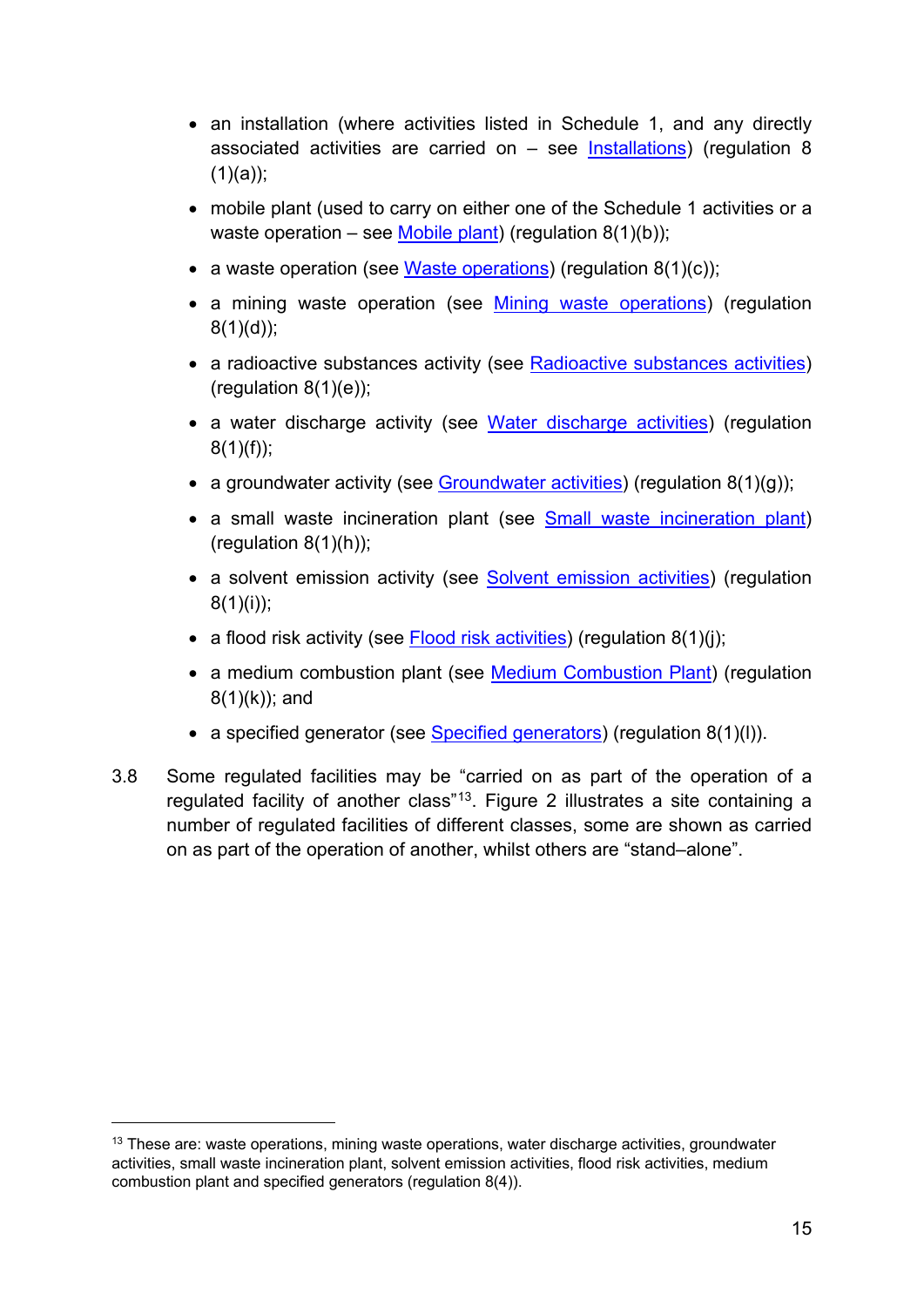

#### **Figure 2: Example of regulated facilities carried on at a site**

- 3.9 Some provisions of the EPR apply to these classes of regulated facility differently according to whether they are carried on as part of the operation of another regulated facility. For example, any part of a permit which authorises a stand-alone water discharge activity may be surrendered by notification, whereas any part of a permit which authorises a water discharge activity that is carried on as part of the operation of another regulated facility (such as an installation), can be surrendered only by application. Annex 2 illustrates the principal procedural differences applying to different classes and descriptions of regulated facility.
- 3.10 More detailed descriptions of the different classes of regulated facility are given in paragraphs 3.12 to 3.45 below.
- 3.11 There may be more than one regulated facility on the same site. This will be the case where a regulated facility is carried on as part of the operation of another regulated facility; but it may also occur in other circumstances. In such cases there are arrangements in the EPR to allow all such facilities to be regulated by the same regulator (see [A single regulator for each site\)](#page-25-1) and to allow, in many cases, for a single permit (see [A single permit\)](#page-21-0).

## <span id="page-15-0"></span>**The different classes of regulated facility and their related exempt facilities**

#### <span id="page-15-1"></span>**Installations**

3.12 Part 2 of Schedule 1 provides a list of activities. Certain exclusions and other rules for interpretation are contained in Part 1 of Schedule 1.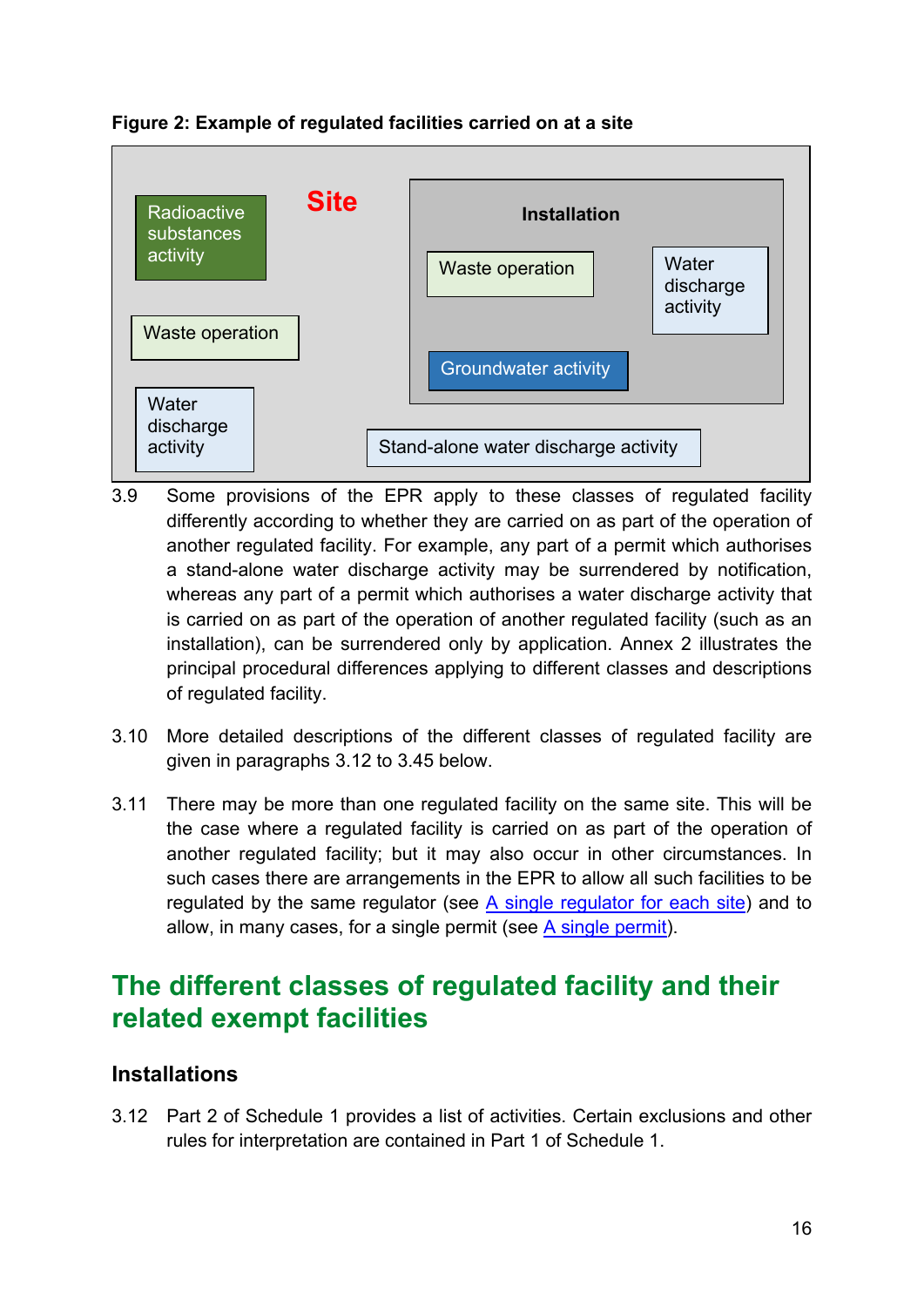- 3.13 An installation consists of any "stationary technical unit" where one or more activities listed in Part 2 of Schedule 1 are carried on; and any "directly associated activities" (defined in paragraph 1 of Part 1 of Schedule 1).
- 3.14 Further guidance on the meaning of "installation", "stationary technical unit" and "directly associated activity" is provided, with detailed examples, in the Environment Agency's guidance on Part A Installations<sup>[14](#page-16-2)</sup>.

#### <span id="page-16-1"></span>**Waste operations**

3.15 Regulation 2 defines "waste operation" by reference to the recovery and disposal operations in the Waste Framework Directive[15.](#page-16-3) Any recovery or disposal of waste is a waste operation. Some larger waste operations are also installations in their own right (see [Installations](#page-15-1) above). Further quidance on the meaning of waste operation is provided in the Waste Framework Directive guidance[16.](#page-16-4) Some waste operations not carried on at an installation are excluded from the EPR regime, because there is already appropriate environmental regulation under other regimes (see paragraph 3.5 above).

#### **Installations and waste operations – exempt waste operations**

- 3.16 Waste operations not carried on at an installation are capable of being exempt waste operations (see regulation 5). Exempt waste operations do not require an environmental permit (see paragraphs 3.2-3.4 above) but need to comply with the general rules laid down for each type of exempt activity, and in most cases must be registered with the relevant registration authority.
- 3.17 No waste operation carried on at an installation, for example as a directly associated activity, is capable of being an exempt waste operation.

#### <span id="page-16-0"></span>**Mobile plant**

-

3.18 Mobile plant is defined in regulation 2(1) as Part B mobile plant, waste mobile plant or mobile medium combustion plant. The EPR require that, to be mobile, plant must be designed to move or be moved. This movement can be by road, rail or water (for example by canal). The Environment Agency has published guidance on relevant factors to consider in assessing whether plant it

<span id="page-16-2"></span><sup>14</sup> [https://www.gov.uk/government/publications/rgn-2-understanding-the-meaning-of-regulated-facility.](https://www.gov.uk/government/publications/rgn-2-understanding-the-meaning-of-regulated-facility)

<span id="page-16-3"></span><sup>15</sup> Directive 2008/98/EC on waste.

<span id="page-16-4"></span><sup>16</sup> [https://www.gov.uk/government/publications/environmental-permitting-guidance-the-waste](https://www.gov.uk/government/publications/environmental-permitting-guidance-the-waste-framework-directive)[framework-directive.](https://www.gov.uk/government/publications/environmental-permitting-guidance-the-waste-framework-directive)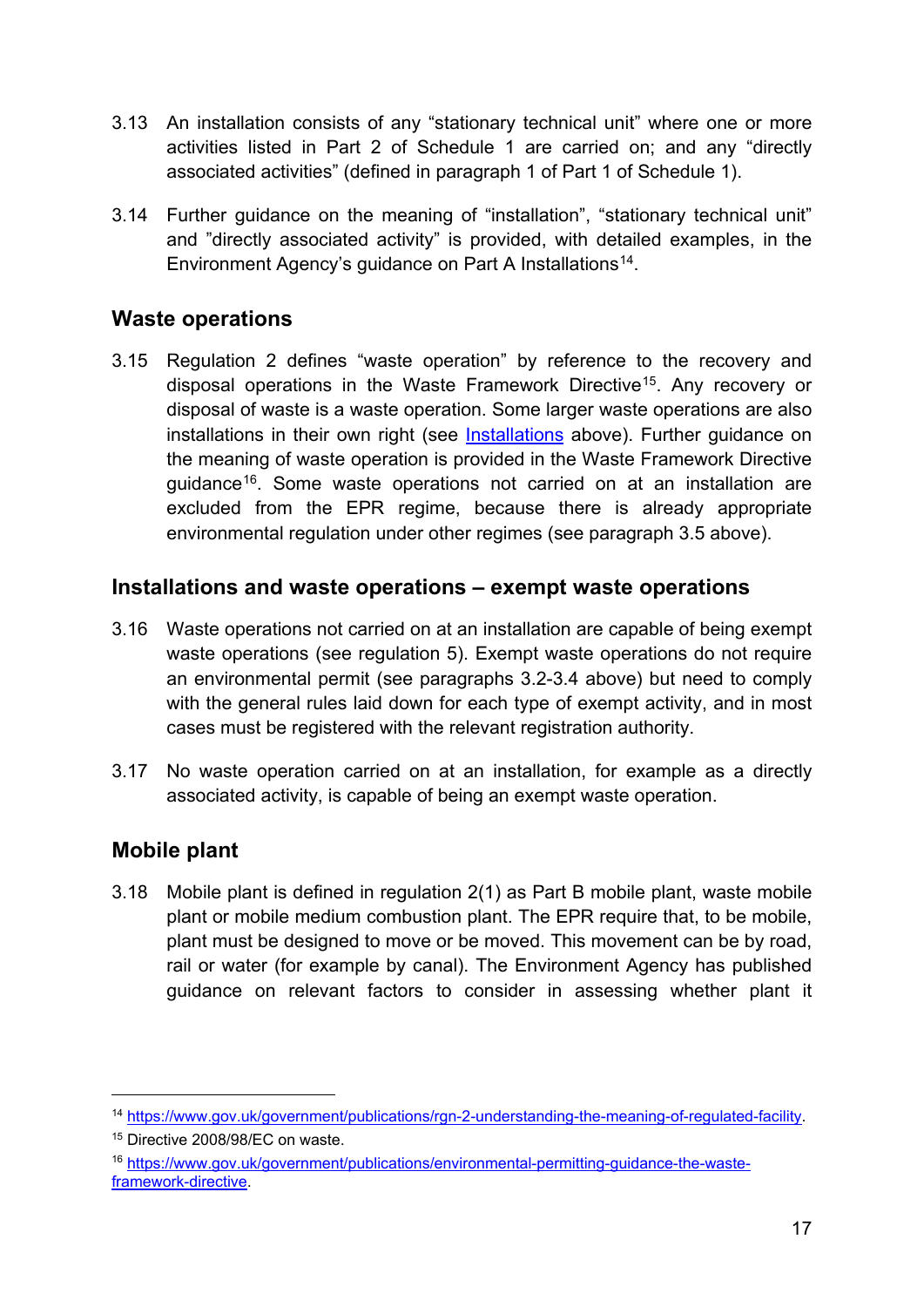regulates is mobile, such as its environmental impact, degree of mobility and the intention of the operator<sup>17</sup>.

- 3.19 Plant that carries out a Part A activity will be regarded as stationary. A stationary technical unit forms the basis of an installation and must be, by definition, stationary.
- 3.20 European Commission guidance explains the definition of installation<sup>[18](#page-17-1)</sup> and considers the meaning of "stationary". The Commission guidance considers the question of whether plant that is designed to be moved periodically but which in practice operates from the same location for some time, should be considered to be "stationary". Suggested tests include: the length of time the plant is expected to or does in fact, remain stationary; the nature of the activities and their environmental impact; and the degree of physical installation involved in moving and establishing the plant.
- 3.21 The Commission guidance also concludes that whilst the term "stationary" means that the installation as a whole should be stationary, it may still include plant or equipment which is mobile. For example, plant that is mobile, and which also meets the criteria for being a directly associated activity, will be regarded as part of the installation and will not be treated as mobile plant within the meaning of the EPR.

#### **Mobile plant – Waste mobile plant**

- 3.22 Waste mobile plant is defined in regulation 2(1) as: mobile plant which is used to carry on a waste operation; and which is designed to move or be moved whether on roads or on other land. Part B mobile plant and installations are excluded from this definition.
- 3.23 Waste operations are described above. Any waste operation, other than those which are part of an installation, can theoretically be carried on by mobile plant.

#### **Mobile plant – Part B mobile plant**

-

.

3.24 Guidance on Part B mobile plant can be found in the General Guidance Manual on Policy and Procedures for A2 and B Installations<sup>[19](#page-17-2)</sup>.

<span id="page-17-2"></span><http://archive.defra.gov.uk/environment/quality/pollution/ppc/localauth/pubs/guidance/manuals.htm#ep>

<span id="page-17-0"></span><sup>17</sup> [https://www.gov.uk/government/publications/rgn-2-understanding-the-meaning-of-regulated-facility.](https://www.gov.uk/government/publications/rgn-2-understanding-the-meaning-of-regulated-facility)

<span id="page-17-1"></span><sup>18</sup> See: https://ec.europa.eu/environment/archives/air/stationary/ippc/pdf/installation\_guidance.pdf.  $19$  See: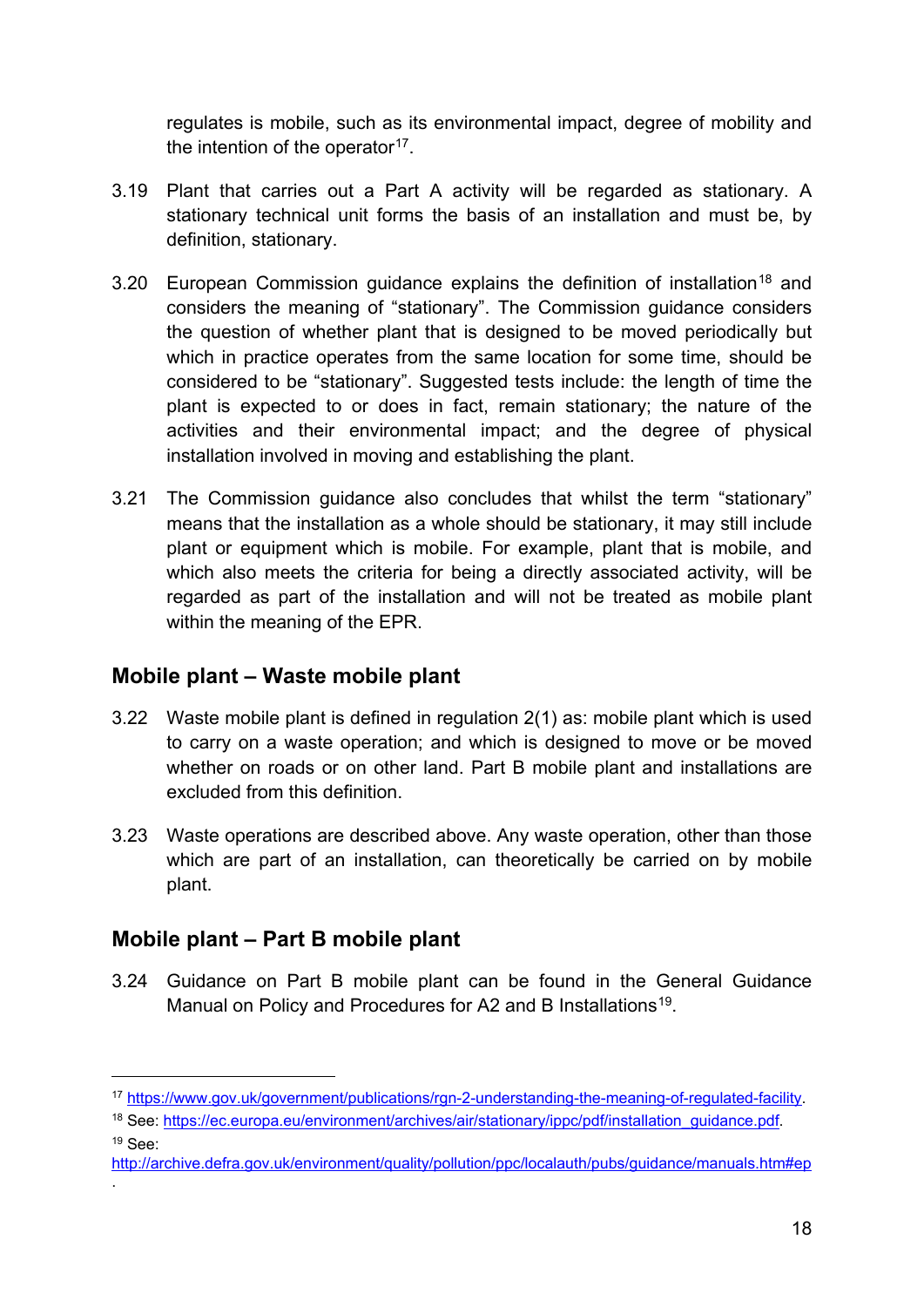#### **Mobile plant – mobile medium combustion plant**

3.25 Mobile medium combustion plant is any medium combustion plant designed to move or be moved, whether on roads or other land. Part B mobile plant is excluded from the definition.

#### <span id="page-18-0"></span>**Mining waste operations**

3.26 A mining waste operation is the management of extractive waste, whether involving a mining waste facility or not, but does not include activities in Article  $2(2)(c)$  of the Mining Waste Directive<sup>[20](#page-18-3)</sup>. Further guidance on the meaning of mining waste operation is provided in the Mining Waste Directive quidance<sup>[21](#page-18-4)</sup>.

#### <span id="page-18-1"></span>**Radioactive substances activities**

- 3.27 A radioactive substances activity is one involving the keeping and use of radioactive material (including mobile radioactive apparatus) or the accumulation and disposal of radioactive waste, and which is not excluded or exempted from regulation as a radioactive substances activity. Further guidance is available in the Guidance on Radioactive Substances Regulation<sup>[22](#page-18-5)</sup> (see Chapter 3) and the Guidance on the Scope of and Exemptions from the Radioactive Substances Legislation in the  $UK^{23}$  $UK^{23}$  $UK^{23}$ .
- 3.28 For nuclear site licensees, the keeping and use of radioactive material and accumulation of radioactive waste are regulated by the Office for Nuclear Regulation (ONR).

#### <span id="page-18-2"></span>**Water discharge activities**

- 3.29 A water discharge activity is, in summary, the:
	- discharge or entry to certain waters of any poisonous, noxious or polluting matter, waste matter, trade effluent or sewage effluent;
	- discharge from land through a pipe into the sea of any trade effluent or sewage effluent;
	- removal of certain deposits from the bed of inland freshwaters;

<span id="page-18-3"></span><sup>&</sup>lt;sup>20</sup> Directive 2006/21/EC on the management of waste from extractive industries.

<span id="page-18-4"></span><sup>&</sup>lt;sup>21</sup> See: [https://www.gov.uk/government/publications/environmental-permitting-guidance-the-mining](https://www.gov.uk/government/publications/environmental-permitting-guidance-the-mining-waste-directive)[waste-directive.](https://www.gov.uk/government/publications/environmental-permitting-guidance-the-mining-waste-directive)

<span id="page-18-5"></span><sup>22</sup> See: [https://www.gov.uk/government/publications/radioactive-substance-regulations-rsr-guidance.](https://www.gov.uk/government/publications/radioactive-substance-regulations-rsr-guidance)

<span id="page-18-6"></span><sup>&</sup>lt;sup>23</sup> See: [https://www.gov.uk/government/publications/guidance-on-the-scope-of-and-exemptions-from](https://www.gov.uk/government/publications/guidance-on-the-scope-of-and-exemptions-from-the-radioactive-substances-legislation-in-the-uk)[the-radioactive-substances-legislation-in-the-uk](https://www.gov.uk/government/publications/guidance-on-the-scope-of-and-exemptions-from-the-radioactive-substances-legislation-in-the-uk)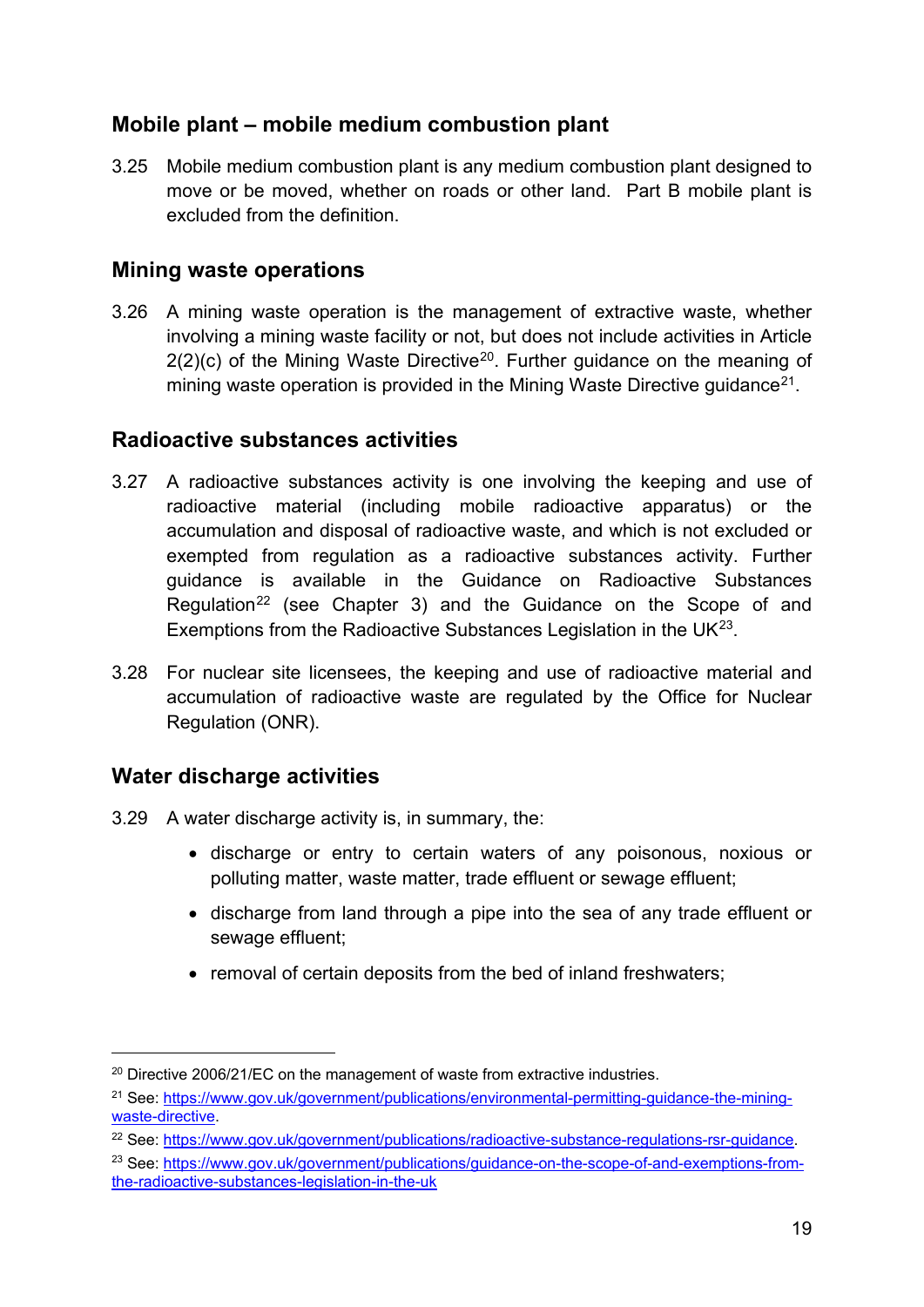- cutting or uprooting of a substantial amount of vegetation in inland freshwaters and failure to take reasonable steps to remove the vegetation from the waters; and
- operation of a highway drain or a discharge of trade or sewage effluent into lakes or ponds which are not inland freshwaters where a notice in relation to the activity has taken effect.
- 3.30 A water discharge activity does not include a discharge of trade effluent or sewage effluent from a vessel, certain types of discharge unless a notice has been served, or certain discharges made under prescribed statutory provisions.
- 3.31 Certain types of water discharge activity are capable of being exempt water discharge activities (see the section on [Exempt facilities\)](#page-84-0).
- 3.32 Further quidance is available in the Guidance on Water Discharge Activities<sup>[24](#page-19-1)</sup> (see Chapter 3).
- 3.33 Sometimes a water discharge activity forms part of the operation of a regulated facility of another class (such as an installation). When it does not, it is referred to in this guidance as a "stand-alone water discharge activity". Some provisions of the EPR (identified in this Core Guidance) apply only to stand-alone water discharge activities.

#### <span id="page-19-0"></span>**Groundwater activities**

- 3.34 A groundwater activity is, in summary, any of the following:
	- the discharge of a pollutant that results in a direct input to groundwater;
	- the discharge of a pollutant in circumstances that might lead to an indirect input of that pollutant to groundwater;
	- any other discharge that might lead to a direct or indirect input of a pollutant to groundwater;
	- an activity in respect of which a notice under paragraph 10 of Schedule 22 has taken effect; or
	- an activity that might lead to a discharge mentioned above where that activity is carried on as part of the operation of a regulated facility of another class.

<span id="page-19-1"></span><sup>24</sup> [https://www.gov.uk/government/publications/environmental-permitting-guidance-water-discharge](https://www.gov.uk/government/publications/environmental-permitting-guidance-water-discharge-activities)[activities](https://www.gov.uk/government/publications/environmental-permitting-guidance-water-discharge-activities)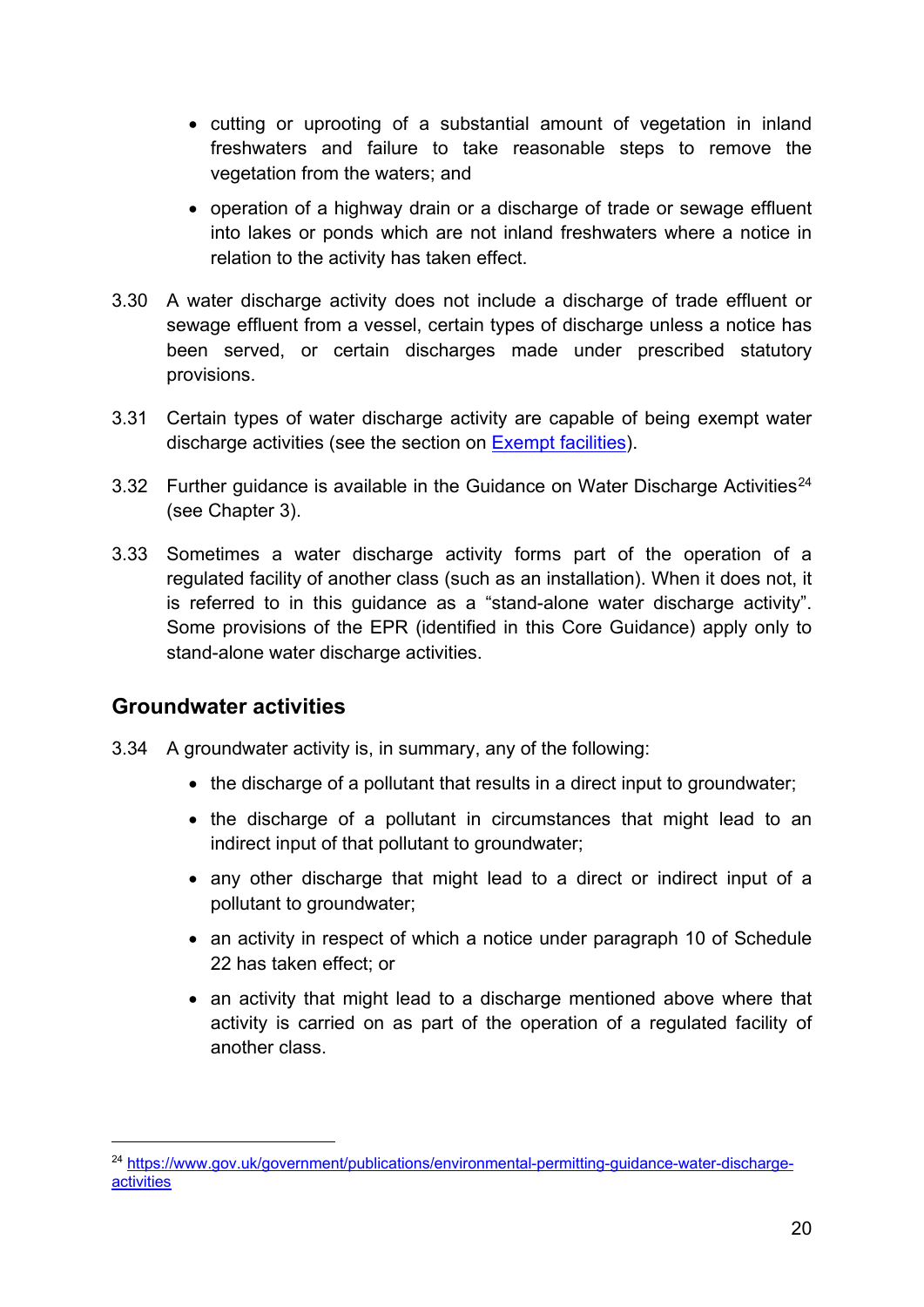- 3.35 The regulator may determine that a discharge (or an activity that might lead to a discharge) is not a groundwater activity if the input of the pollutant: (a) is the consequence of an accident or unforeseen natural event; (b) is of a quantity so small as to pose no risk to groundwater; or (c) cannot, for technical reasons and subject to conditions, be prevented or limited.
- 3.36 Certain types of groundwater activity are capable of being exempt groundwater activities (see paragraphs 3.2-3.4 above)
- 3.37 Further quidance is available in the Guidance on Groundwater Activities<sup>[25](#page-20-3)</sup> (see Chapter 2).
- 3.38 Sometimes a groundwater activity forms part of the operation of a regulated facility of another class (such as an installation). When it does not, it is referred to in this guidance as a "stand-alone groundwater activity". Some provisions of the EPR (identified in this Guidance) apply only to stand-alone groundwater activities.

#### <span id="page-20-0"></span>**Small waste incineration plant**

3.39 A small waste incineration plant is one with a capacity below the relevant threshold in Section 5.1 of Part 2 of Schedule 1. As such, in England it will be subject only to the requirements of Schedule 13, unless it is exempt from those requirements because it burns only the wastes which are specified in Section 5.1 Part B(a). In Wales, small waste incinerators are, like their larger counterparts, subject to Chapters II and IV of the Industrial Emissions Directive and of the Waste Framework Directive (Schedules 8, 13 and 21).

#### <span id="page-20-1"></span>**Solvent emission activity**

3.40 A solvent emission activity is one to which Chapter V of the Industrial Emissions Directive applies and is subject to Schedule 14. In Wales, solvent emission activities are subject to Schedule 8.

#### <span id="page-20-2"></span>**Flood risk activity**

- 3.41 Activities that constitute a flood risk activity are set out in paragraph 3(1) of Part 1 of Schedule 25. These are activities which are liable to increase the risk of flooding from a main river. Examples include:
	- erecting any structure (whether temporary or permanent) in, over or under a main river; and

<span id="page-20-3"></span><sup>25</sup> [https://www.gov.uk/government/publications/environmental-permitting-guidance-groundwater](https://www.gov.uk/government/publications/environmental-permitting-guidance-groundwater-activities)[activities](https://www.gov.uk/government/publications/environmental-permitting-guidance-groundwater-activities)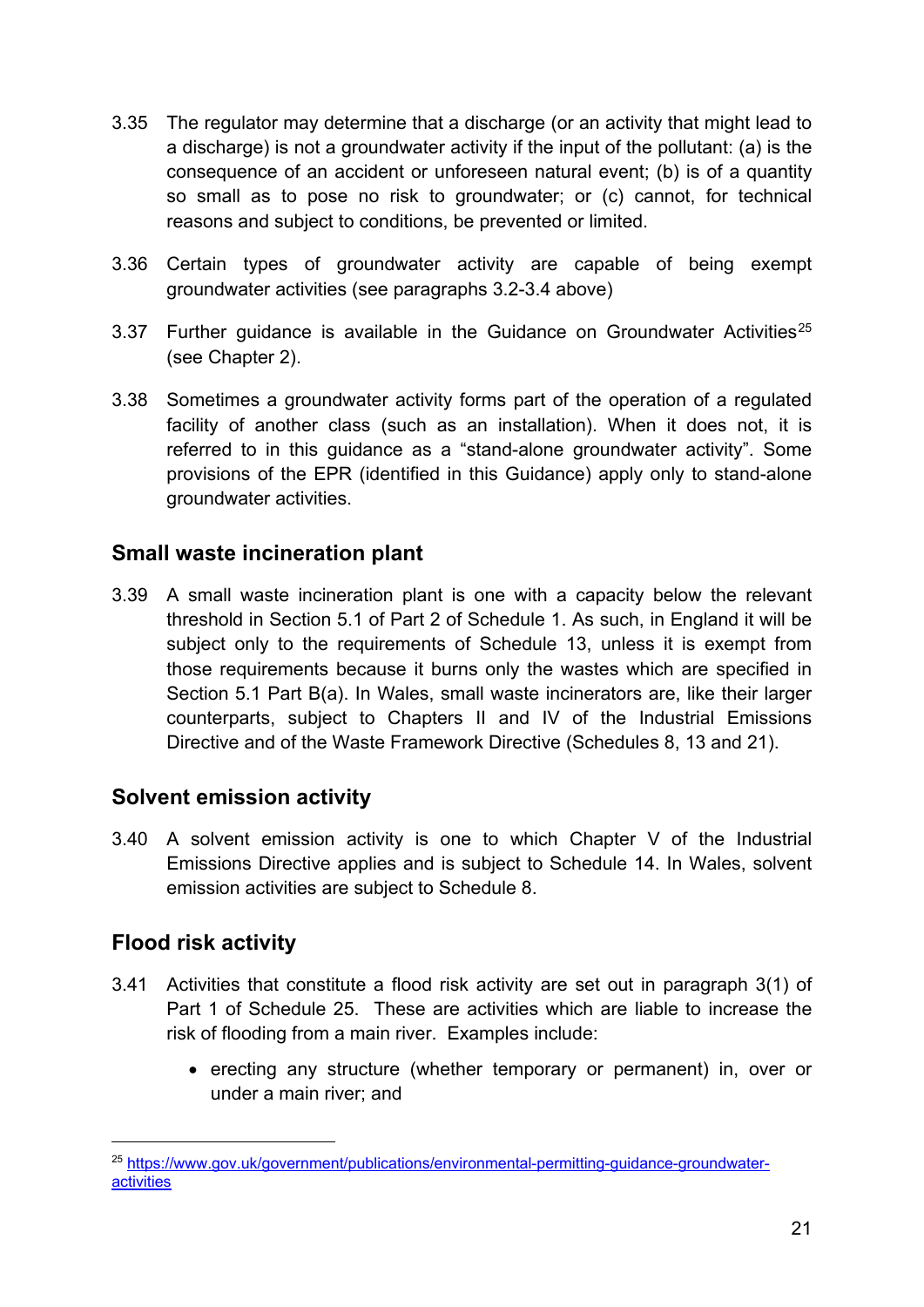- any activity which is likely to divert the direction of the flow of water into or out of a main river or alter the level of water in a main river.
- 3.42 Exceptions apply for certain activities which would otherwise constitute a flood risk activity, but which are carried out in the exercise of statutory functions. These are set out in paragraph 3(2) of Part 1 of Schedule 25.
- 3.43 Further quidance is available $^{26}$  $^{26}$  $^{26}$ .

#### <span id="page-21-1"></span>**Medium combustion plants**

<span id="page-21-6"></span><span id="page-21-5"></span>3.44 A medium combustion plant is one that falls within the definition in paragraph  $2(2)$  of Part 1 of Schedule  $25A^{27}$  $25A^{27}$  $25A^{27}$ . Medium combustion plants are subject to the requirements of the Medium Combustion Plant Directive<sup>[28](#page-21-5)</sup> and may also be subject to relevant requirements of other Schedules.

#### <span id="page-21-2"></span>**Specified generator**

<span id="page-21-7"></span>3.45 A specified generator is one that falls within the definition in paragraph 2(1) of Schedule 25B<sup>[29](#page-21-6)</sup>. A specified generator may also be a medium combustion plant and subject to the requirements of other Schedules.

## <span id="page-21-0"></span>**A single permit**

-

3.46 An environmental permit can cover more than one regulated facility (see regulation 17), but only in certain circumstances.

#### **When can a single permit be granted?**

- 3.47 Generally (see regulation 17), a single environmental permit can be granted for more than one regulated facility only where:
	- the regulator is the same for each facility;
	- the operator is the same for each facility; and

<span id="page-21-3"></span><sup>26</sup> For England see: [https://www.gov.uk/guidance/flood-risk-activities-environmental-permits;](https://www.gov.uk/guidance/flood-risk-activities-environmental-permits) for Wales see: [https://naturalresources.wales/permits-and-permissions/flood-risk-activities/?lang=en.](https://naturalresources.wales/permits-and-permissions/flood-risk-activities/?lang=en)

<span id="page-21-4"></span><sup>&</sup>lt;sup>27</sup> See [https://www.gov.uk/government/collections/medium-combustion-plant-and-specified-generator](https://www.gov.uk/government/collections/medium-combustion-plant-and-specified-generator-regulations)[regulations](https://www.gov.uk/government/collections/medium-combustion-plant-and-specified-generator-regulations) for further information.

<sup>&</sup>lt;sup>28</sup> Directive (EU) 2015/2193 on the limitation of emissions of certain pollutants into the air from medium combustion plants.

<sup>&</sup>lt;sup>29</sup> See [https://www.gov.uk/government/collections/medium-combustion-plant-and-specified](https://www.gov.uk/government/collections/medium-combustion-plant-and-specified-generator-regulations)[generator-regulations](https://www.gov.uk/government/collections/medium-combustion-plant-and-specified-generator-regulations) for further information.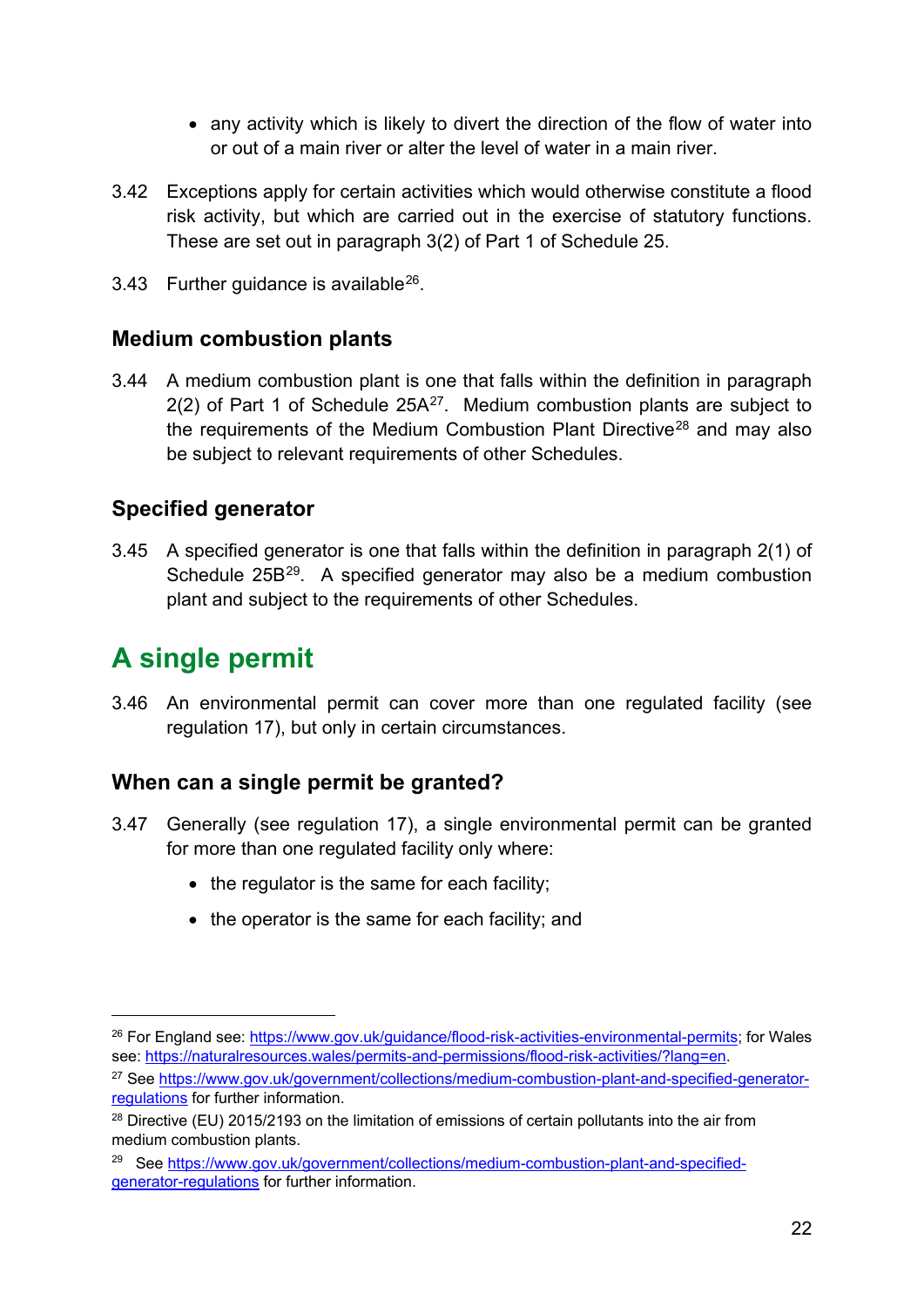- all the facilities are on the same site (the exceptions to this are set out below).
- 3.48 Where the regulator and operator are the same, a single environmental permit can be granted to an operator for more than one mobile plant. Mobile plant do not all have to be operating on the same site in order to be included in a single permit.
- 3.49 Where the regulator and operator are the same, a single environmental permit can be granted to an operator for more than one regulated facility to which standard rules apply (a "standard facility", see chapter 8 on [Standard Rules](#page-51-0)  [Permits\)](#page-51-0), or for more than one flood risk activity. Standard facilities and flood risk activities do not have to be on the same site in order to be included in a single permit.
- 3.50 A permit may authorise the following activities on more than one site:
	- the keeping or use of mobile radioactive apparatus; or
	- intrusive investigation work to determine the suitability of the premises for underground disposal of radioactive waste.
- 3.51 With the exceptions outlined above, regulated facilities must be operated on the same site in order to be covered by the same permit. The regulator should consider the following factors in determining whether the facilities are operated on the same site:
	- Proximity there should however be no simple "cut-off" distance, since some industrial complexes cover very large areas, but still can be regarded as one site for permitting purposes.
	- Coherence of a site some regulated facilities will be operated within a single fenced area or may share security or emergency systems.
	- Management systems the extent to which the regulated facilities share a common management system is a relevant consideration.
- 3.52 It is expected that a regulator will adopt a common-sense approach to determining when facilities should be regulated under one permit. This consideration should be based on achieving protection of the environment in the most efficient regulatory manner.

#### **When is it not possible to have a single permit?**

3.53 A single environmental permit cannot cover regulated facilities with different regulators (but see also [A single regulator for each site\)](#page-25-1). A separate permit is required covering the facilities for which each regulator is responsible.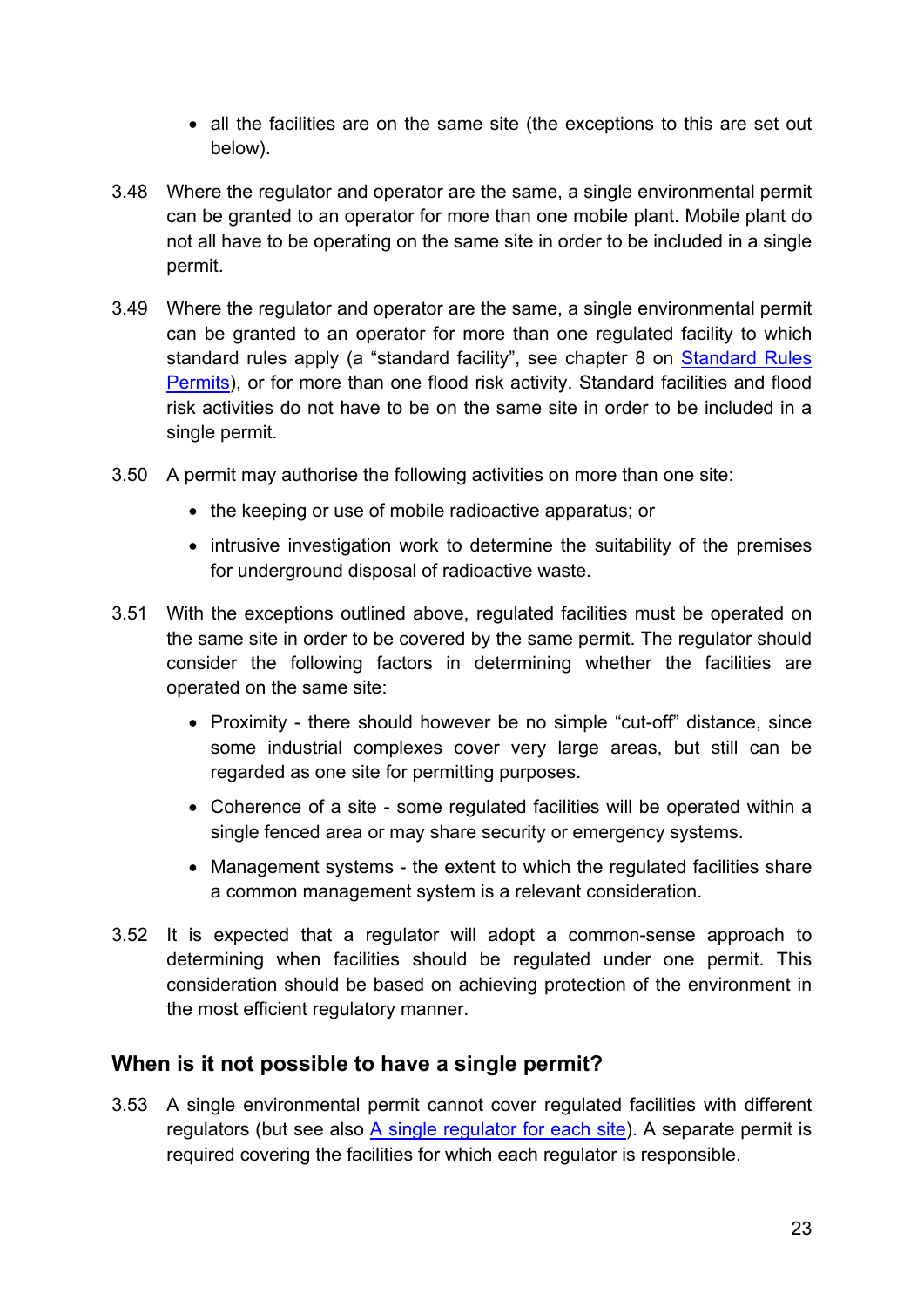3.54 A single permit cannot cover mobile plant combined with any other class of regulated facility. Mobile plants are not associated with a particular geographical site. The differences in the requirements for mobile plant mean that a single permit cannot cover mobile plant and other classes of regulated facility.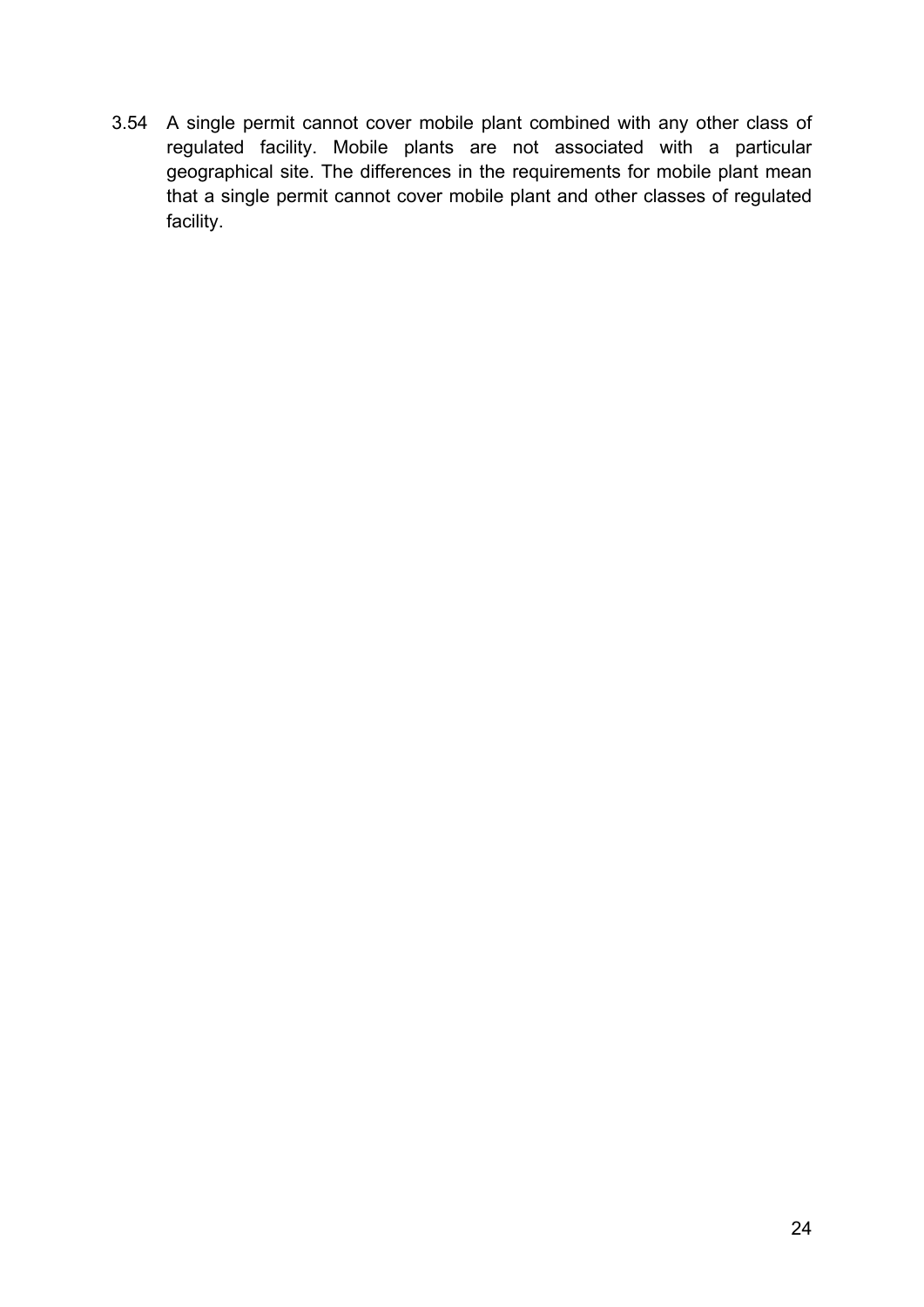## <span id="page-24-0"></span>**4. The regulator**

This chapter identifies the regulator for different types of regulated facility. It also describes how the regime enables regulation under one regulator.

## <span id="page-24-1"></span>**The regulator**

- 4.1 The regulator for each class of regulated facility is identified in regulation 32 (subject to any direction under regulation 33; see paragraph 4.8 below).
- 4.2 The Environment Agency (in England) and Natural Resources Wales (in Wales) regulate:
	- Part A(1) installations;
	- waste mobile plant;
	- mobile medium combustion plant;
	- waste operations, including those carried on at a Part B installation or by Part B mobile plant (unless the waste operation is a Part B activity);
	- mining waste operations, including any carried on at a Part B installation;
	- radioactive substances activities:
	- water discharge activities, including those carried on at a Part B installation;
	- groundwater activities, including those carried on at a Part B installation;
	- flood risk activities;
	- medium combustion plant, including those carried out at a Part A(2) or B installation or which are also small waste incineration plant; and
	- specified generators, including those carried out at a Part A(2) or Part B installation or which are small waste incineration plant.
- <span id="page-24-2"></span>4.3 The relevant local authority<sup>[30](#page-21-7)</sup> regulates:
	- Part A(2) installations including any waste operations, water discharge activities or groundwater activities carried on as part of the installation or mobile plant (except as set out above);
	- Part B installations and Part B mobile plant (except as set out above);

<sup>30</sup> Regulation 6 defines "local authority".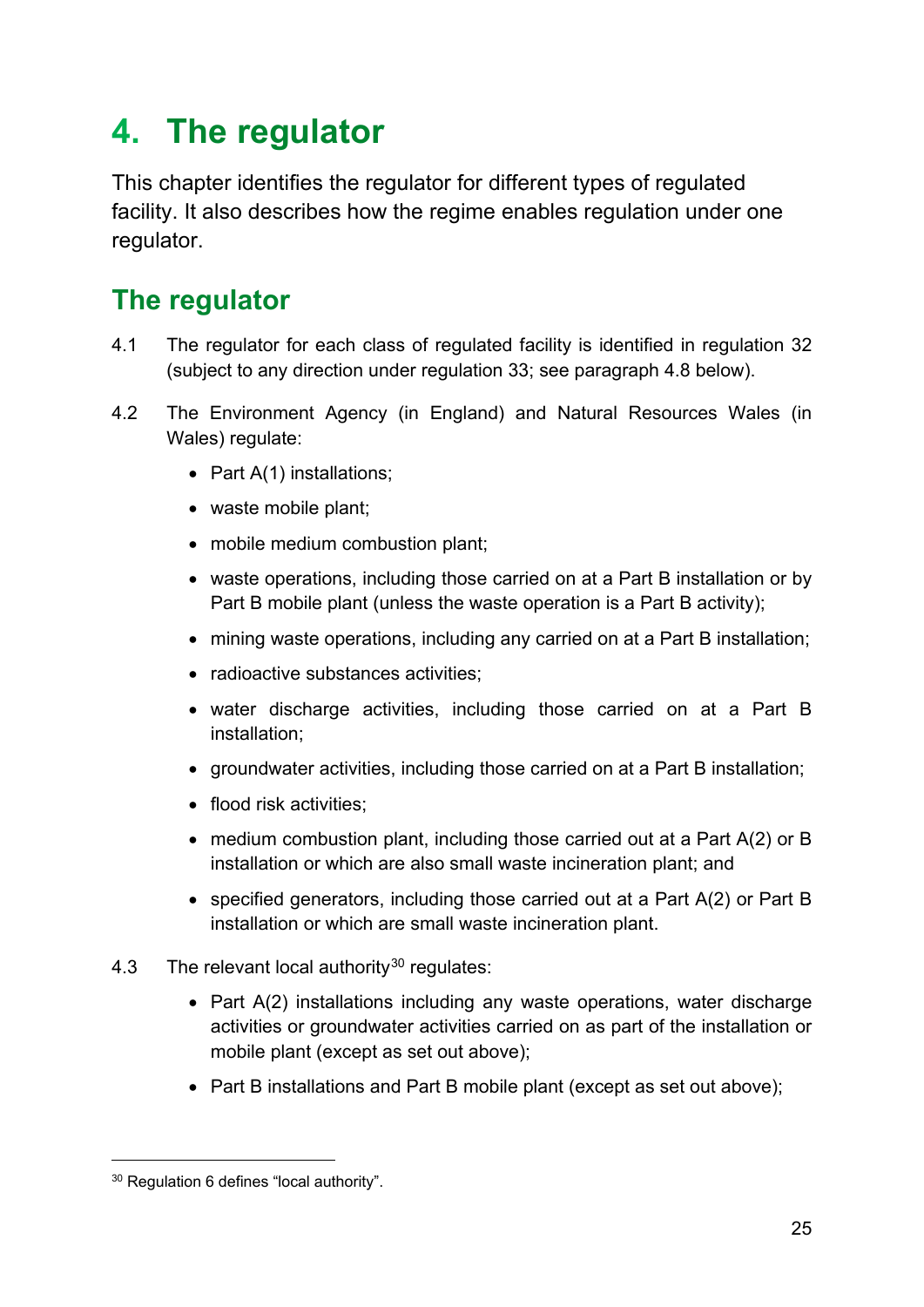- small waste incineration plants (except as set out above); and
- solvent emission activities.
- 4.4 Defra and the Welsh Government jointly provide guidance on local authority air pollution control<sup>[31](#page-24-2)</sup>. Guidance on Part  $A(1)$  and Part  $A(2)$  installations can be found in the Guidance on Part A installations<sup>[32](#page-25-2)</sup>.

### <span id="page-25-0"></span>**Working together**

- 4.5 Where both a local authority and the Environment Agency or Natural Resources Wales exercise functions under the EPR in relation to regulated facilities at one site, they should work together in the permitting process. There should be adequate consultation with the local authority where the Environment Agency or Natural Resources Wales is the regulator, and vice versa.
- 4.6 Chapter 10 on [Consultation and public participation](#page-61-0) sets out the requirements for consulting on applications.
- 4.7 The Environment Agency and Natural Resources Wales can set the minimum standard for releases to water for a permit regulated by a local authority (see regulation 59).

### <span id="page-25-1"></span>**A single regulator for each site**

- 4.8 The Secretary of State or the Welsh Ministers can issue a direction changing the regulator (see regulation 33). This direction can be for:
	- a specific regulated facility; or

- a specified class of regulated facility
- 4.9 A direction can direct a local authority to exercise the Environment Agency's or Natural Resources Wales's functions only in relation to an installation (but not in relation to a mining waste operation carried on at an installation) or mobile plant.
- 4.10 Either the operator or the regulators may make a written request to the Secretary of State or Welsh Ministers for a direction.

<sup>31</sup> [https://www.gov.uk/government/publications/local-authority-pollution-control-general-guidance](https://www.gov.uk/government/publications/local-authority-pollution-control-general-guidance-manual)[manual](https://www.gov.uk/government/publications/local-authority-pollution-control-general-guidance-manual) 

<span id="page-25-2"></span><sup>32</sup> [https://www.gov.uk/government/publications/environmental-permitting-regulations-guidance-on](https://www.gov.uk/government/publications/environmental-permitting-regulations-guidance-on-part-a-installations)[part-a-installations](https://www.gov.uk/government/publications/environmental-permitting-regulations-guidance-on-part-a-installations)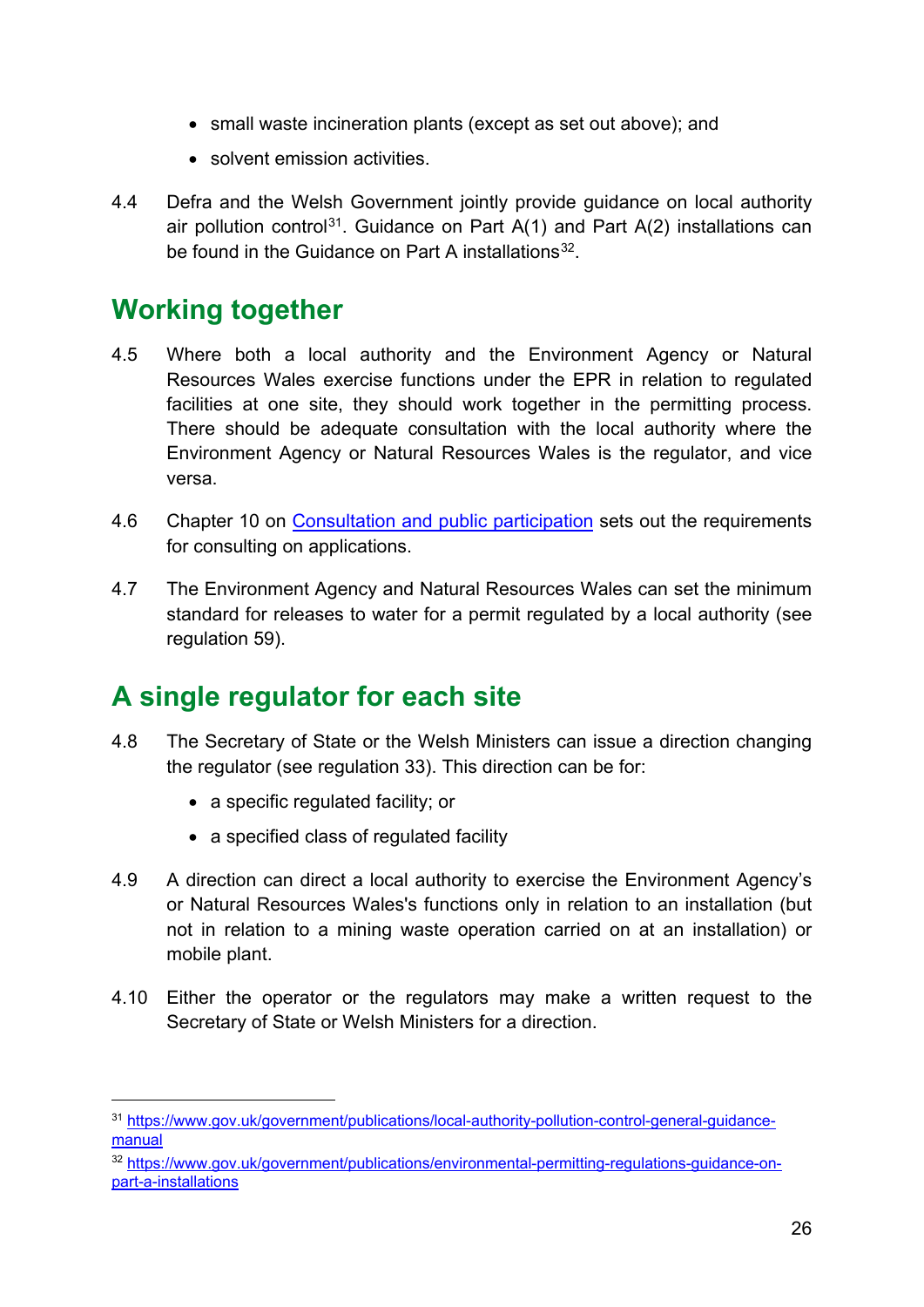- 4.11 Where the Secretary of State or the Welsh Ministers makes (or withdraws) a direction, this must be published on the relevant website. The local authority and the Environment Agency or Natural Resources Wales must be notified, as well as any other person who will be affected by the direction.
- 4.12 This power should be used consistently and in a way that helps simpler regulation and any other relevant environmental and regulatory consideration. These directions are therefore likely to be used mainly where there are regulated facilities on the same site but with more than one regulator. This is most likely to arise where there is a waste operation being carried on in part of a Part A(2) or Part B installation. It is not possible to have a single permit with more than one regulator (see [A single permit\)](#page-21-0) so a direction to change regulators can, where appropriate, allow a single permit for the site.
- 4.13 The aim is to allocate regulatory responsibility to the regulator of the major activity on the site. The Secretary of State or the Welsh Ministers will consider each case on its merits having regard to the views of the parties, but will be guided by the following criteria:
	- where both regulators and the operator agree that a direction is appropriate, the Secretary of State or Welsh Ministers will make it, unless there is any regulatory or environmental protection reason not to.
	- where the three parties do not agree:
		- $\circ$  if the disagreement is between the regulators, the Secretary of State or Welsh Ministers will need to be persuaded that there are sound regulatory or environmental protection reasons why regulation by a single regulator would be inappropriate
		- $\circ$  if the operator disagrees, the Secretary of State or Welsh Ministers will need to be persuaded that there are sound regulatory or environmental protection reasons why regulation by a single regulator would be appropriate.
- 4.14 It is therefore helpful for applicants for directions to state clearly whether all parties are agreed and, if not, between which there is disagreement.
- 4.15 The underlying principle will be to favour allocating regulatory responsibility based on which is the major activity on site, and which is the regulator for that major activity.
- 4.16 This principle may, however, be influenced by the following:
	- whether the "minor" activity has disproportionate potential environmental impacts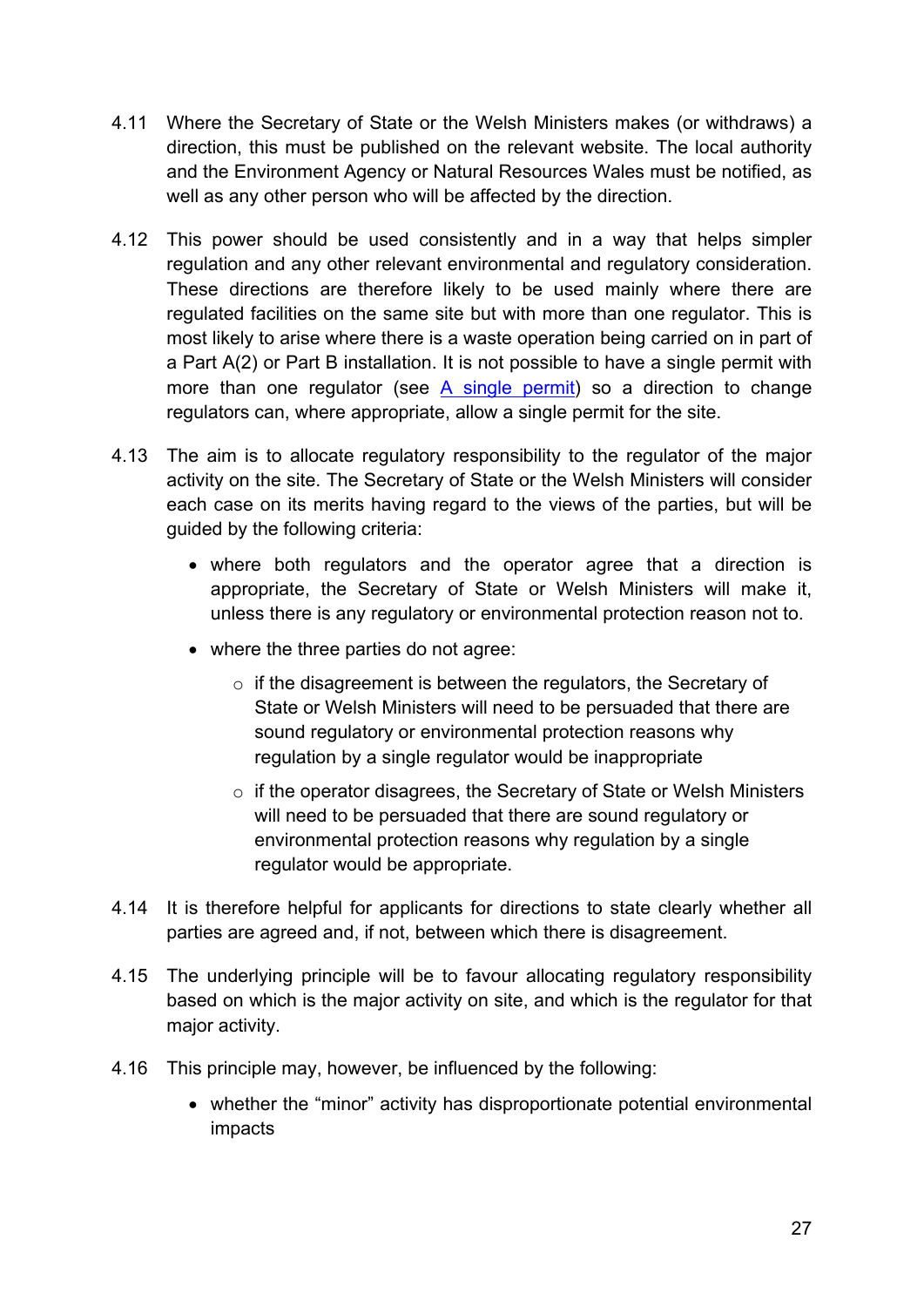- whether the "minor" activity gives rise to particular technical or other complexities
- consistency with the way other similar sites in the sector are regulated
- consistency with the way similar sites run by the same operator are regulated
- the views of the parties on the above criteria
- 4.17 Where a single regulator has been determined, this may result in a single site permit being drawn up (see the section in chapter 3 on [A single permit\)](#page-21-0).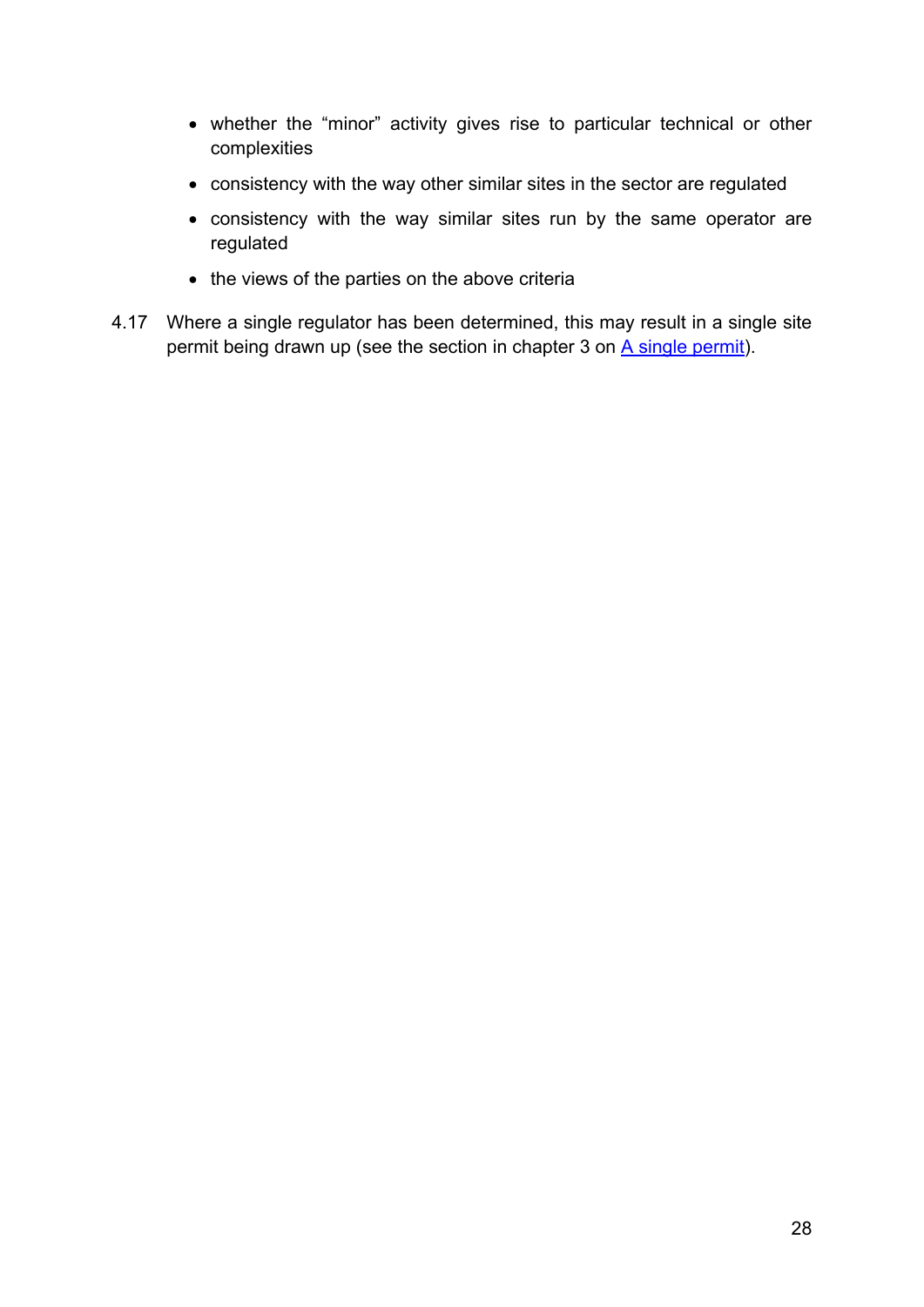## <span id="page-28-0"></span>**5. Environmental permit applications**

This chapter sets out who is required to obtain an environmental permit.

## <span id="page-28-1"></span>**The operator**

5.1 Only the person who has control over the operation of a regulated facility may obtain or hold an environmental permit. This person is the "operator" (see regulation 7).

#### **Box 1 – Definition of operator**

"Operator" is defined in regulation 7 as the person who:

- has control over the operation of a regulated facility;
- will have control over a regulated facility, which has not yet been put into operation, when it is in operation; or
- holds the permit for a regulated facility that has ceased to operate.

Legal obligations may be imposed on an operator during the pre- and post-operational phases.

The operator must demonstrably have the authority and ability to ensure the environmental permit is complied with.

- 5.2 An operator will have to obtain one or more environmental permits for each regulated facility it operates.
- 5.3 For example, to understand the relationship between "operator", "regulated facility" and "installation":
	- a "regulated facility" is a facility which falls within one of the classes listed in regulation 8
	- one of those classes is an "installation"
	- an "installation" can include one or more other regulated facilities (such as a waste operation or water discharge activity) but will require only one permit unless the next bullet applies
	- if different parts of a single installation are operated by different operators, each part of the installation with a separate operator constitutes a separate regulated facility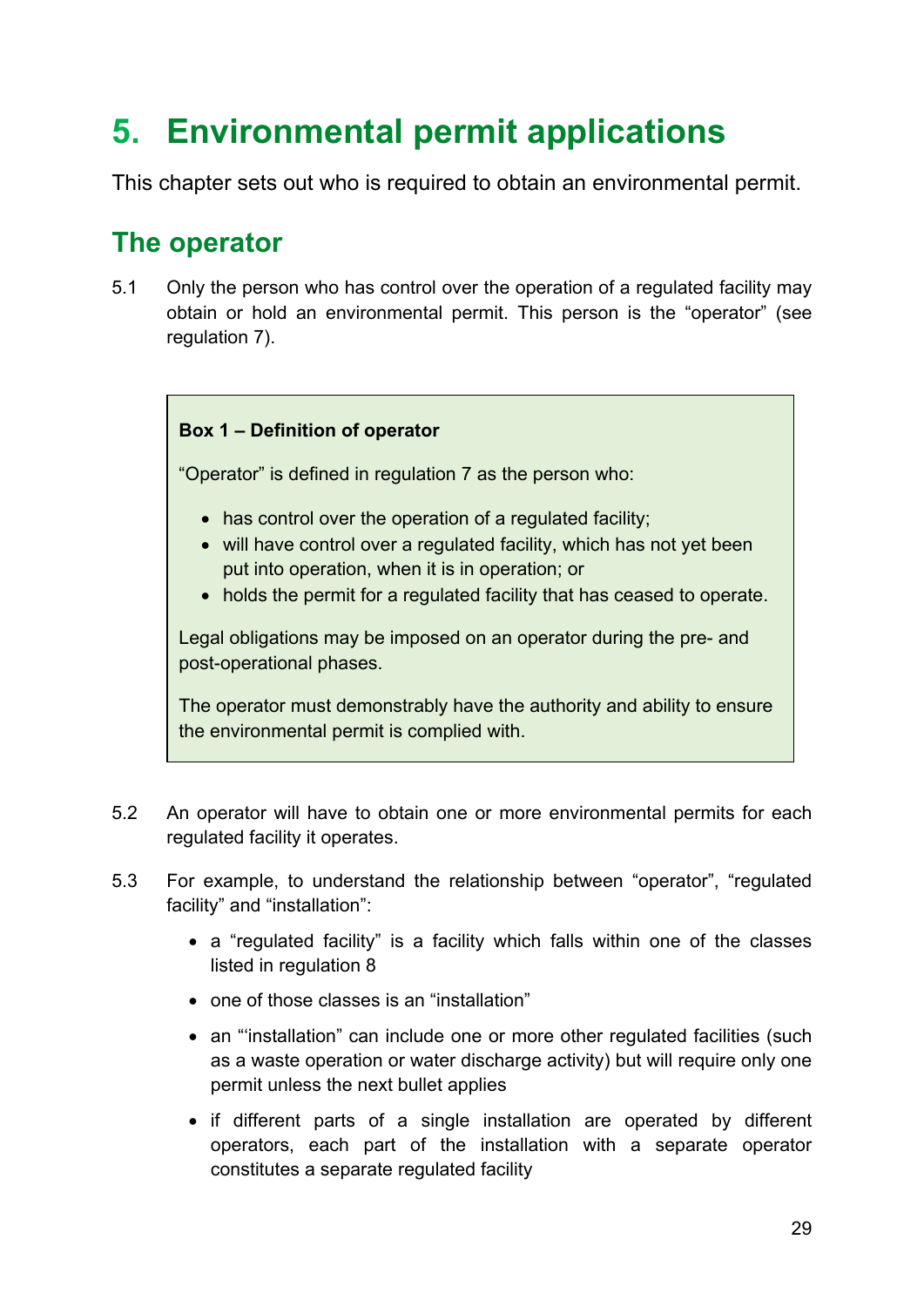- if the number of operators operating different parts of the installation changes over time, the number of regulated facilities will therefore also change
- where there are different operators of different parts of one installation, each will be responsible for complying with their permit conditions. In such cases, regulators should ensure that there is no ambiguity over which operator has responsibility for which part of the installation

## <span id="page-29-0"></span>**Pre-application discussions**

- 5.4 Pre-application discussions between operators and regulators can help in improving the quality of the formal application and are therefore encouraged. Regulators will provide free basic pre-application advice, but more in-depth advice will be chargeable<sup>33</sup>. In order for such discussions to make the best use of time, the operator is expected to have read the relevant published guidance. The regulator will not provide advice that might prejudice its determination of an application.
- 5.5 Operators and regulators may use the discussions to clarify whether a permit is likely to be needed. The regulator may also give operators general advice on how to prepare their applications, focus on the key issues, and tell them what additional guidance is available. Other parties may be invited to join these discussions if appropriate  $-$  for example, a public consultee (see chapter 10 on [Consultation and public participation\)](#page-61-0). Participation of other parties might be subject to national security restrictions or limited because of commercial confidentiality issues (See Chapter 14 on [Public registers and](#page-78-0)  [information\)](#page-78-0).
- 5.6 Operators should bear in mind that, especially for cases where there is a high level of public interest, good engagement with local or national interested parties at the pre-application stage can be beneficial to all sides and operators are encouraged to take account of the interests of the local community at the earliest possible stage.

## <span id="page-29-1"></span>**Using existing data**

- 5.7 Operators may draw upon or attach other sources of information in their applications such as extracts from:
	- Environmental Impact Assessments;

<span id="page-29-2"></span><sup>33</sup> See: [https://www.gov.uk/government/publications/environmental-permit-pre-application-advice](https://www.gov.uk/government/publications/environmental-permit-pre-application-advice-form)[form.](https://www.gov.uk/government/publications/environmental-permit-pre-application-advice-form) See also (for Wales): [https://naturalresources.wales/permits-and-permissions/environmental](https://naturalresources.wales/permits-and-permissions/environmental-permits/pre-application-advice-for-environmental-permits/?lang=en)[permits/pre-application-advice-for-environmental-permits/?lang=en.](https://naturalresources.wales/permits-and-permissions/environmental-permits/pre-application-advice-for-environmental-permits/?lang=en)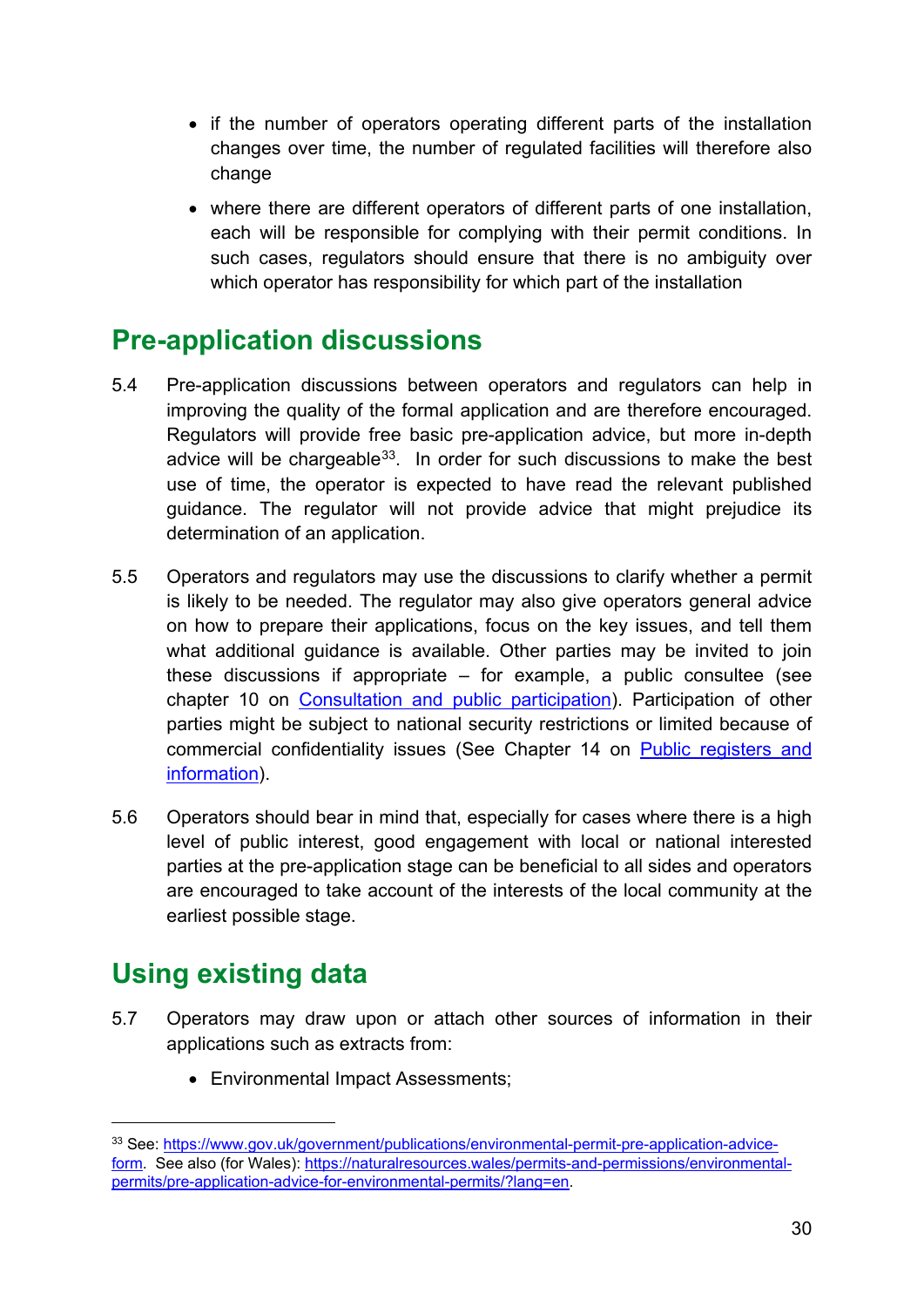- documents relating to an installation's regulation under the Control of Major Accident Hazards (COMAH) Regulations<sup>[34](#page-30-1)</sup>;
- externally certified environmental management systems;
- site reports prepared for planning purposes; and
- reports to meet the requirements of the Quarries Requiations<sup>35</sup>.
- 5.8 They should make clear which parts of any attachments are relevant to their environmental permit applications and should demonstrate how they relate to the relevant requirements.

## <span id="page-30-0"></span>**Timing of applications**[36](#page-30-3)

- 5.9 Where proposals involve substantial expenditure, whether on construction work, equipment, software, procedures or training, operators should normally make an application when they have drawn up full designs but before any work commences (whether on a new regulated facility or when making changes to an existing one). Where regulated facilities are not particularly complex or novel, the operator should usually be able to submit an application at the design stage containing all information the regulator needs. If, in the course of construction or commissioning and after a permit has been granted, the operator wants to make any changes which mean that the permit conditions have to be varied, the operator may apply for this in the normal way (see chapter 6 on [Application Procedures\)](#page-33-0).
- 5.10 There is nothing in the EPR to stop an operator from beginning construction before an environmental permit has been issued (but it should be noted that planning requirements are a separate issue). However, the operator risks regulators not agreeing with the design and infrastructure put in place. Therefore, to avoid any expensive delays and re-work, it is in the operator's interest to submit applications at the design stages. Any investment or construction work that an operator carries out before it has an environmental permit will be at its own risk and will in no way affect the regulator's decision.
- 5.11 The preceding paragraph does not however apply to flood risk activities, where construction of anything in a relevant location might cause an unacceptable flood risk. A flood risk activity permit must be in place before any physical interventions begin.

<span id="page-30-1"></span><sup>&</sup>lt;sup>34</sup> The Control of Major Accident Hazards Regulations 2015 (SI 2015/483).

<span id="page-30-2"></span><sup>&</sup>lt;sup>35</sup> The Quarries Regulations 1999 (SI 1999/2024).

<span id="page-30-3"></span> $36$  These paragraphs do not apply to radioactive substances activities consisting of intrusive investigation work, or to nuclear new-build activities.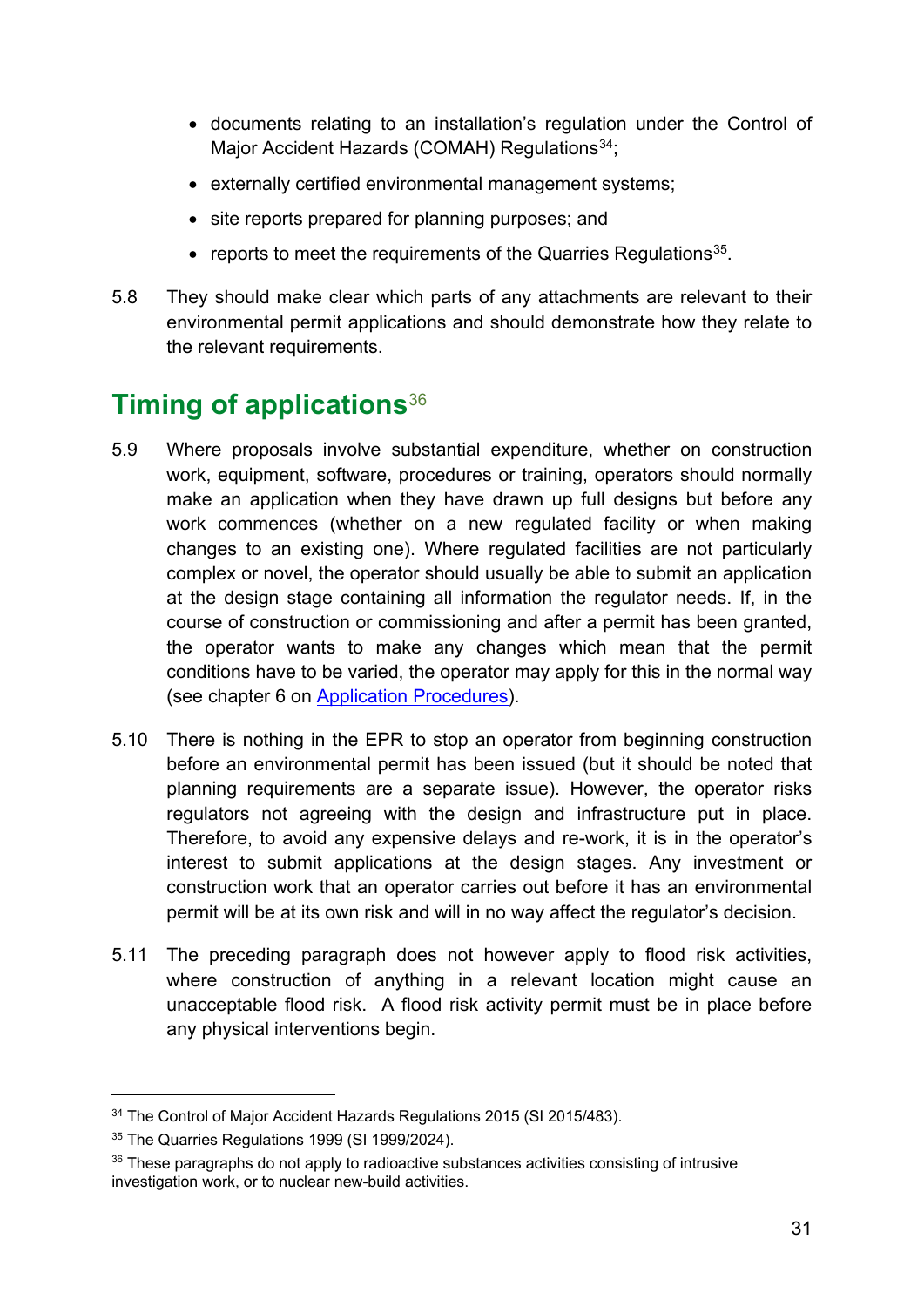## <span id="page-31-0"></span>**Novel applications**

- 5.12 If an operator is planning an innovative process for which the regulator has not produced relevant guidance, the operator should, in consultation with the regulator, assemble details of the process, including the potential environmental impact, before making an application. When determining the application the regulator must consider the predicted environmental outcome rather than focussing on the novel nature of the process.
- 5.13 For some novel and complex installations, with long lead times and multiple design and construction phases, the regulator and the operator may agree to a staged application procedure<sup>37</sup>.

## <span id="page-31-1"></span>**Planning and environmental permit applications**

- 5.14 If a regulated facility also needs planning permission, it is recommended that the operator should make both applications in parallel whenever possible. This will allow the environmental regulator to start its formal consideration early on, thus allowing it to have a more informed input to the planning process $38$ .
- 5.15 Applicants for complex proposals are likely to find pre-application discussions particularly beneficial. Wherever possible in such cases, operators should engage in pre-application discussions with the regulator before submitting an application for an environmental permit. This can potentially avoid significant costs and delay in the course of the permitting process by identifying any issues of fundamental concern at an early stage and ensuring these are addressed at the design stage if possible.

### <span id="page-31-2"></span>**Consolidation into a single permit**

- 5.16 Regulation 18 provides that the regulator can replace environmental permits for a number of regulated facilities with a single permit covering the same facilities. This single permit would contain the same conditions as the permits which are replaced.
- 5.17 This consolidation can be done where there is more than one regulated facility with the same operator. There are however limits to the permits that can be combined (see the section on [A single permit](#page-21-0) in chapter 3).

<span id="page-31-3"></span> $37$  This procedure is not the same as the staged procedure described in the Guidance on Radioactive Substances Regulation.

<span id="page-31-4"></span><sup>38</sup> [https://www.gov.uk/government/publications/developments-requiring-planning-permission-and](https://www.gov.uk/government/publications/developments-requiring-planning-permission-and-environmental-permits)[environmental-permits](https://www.gov.uk/government/publications/developments-requiring-planning-permission-and-environmental-permits)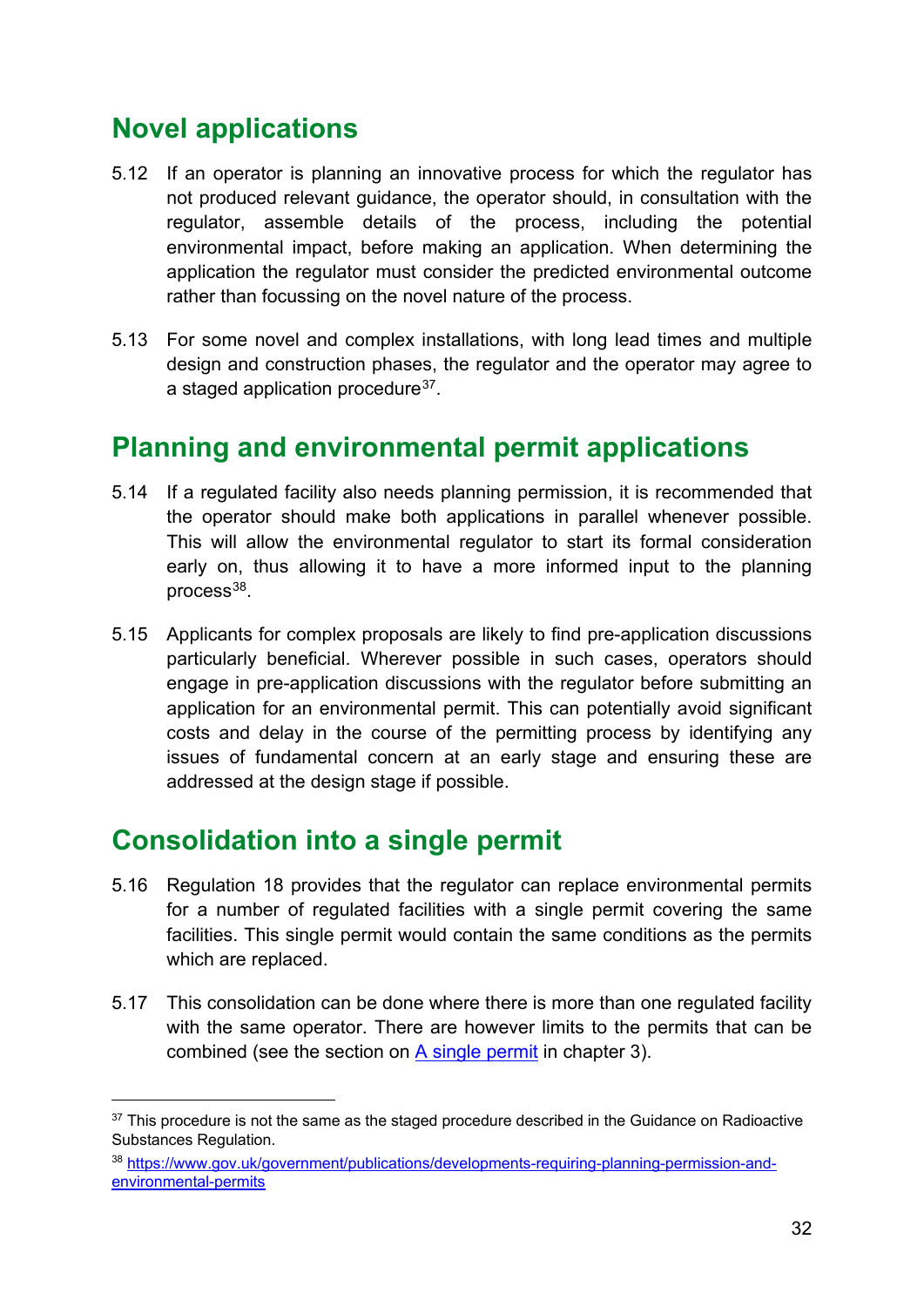5.18 It is expected that the regulator will not normally exercise this power without the agreement of the operator.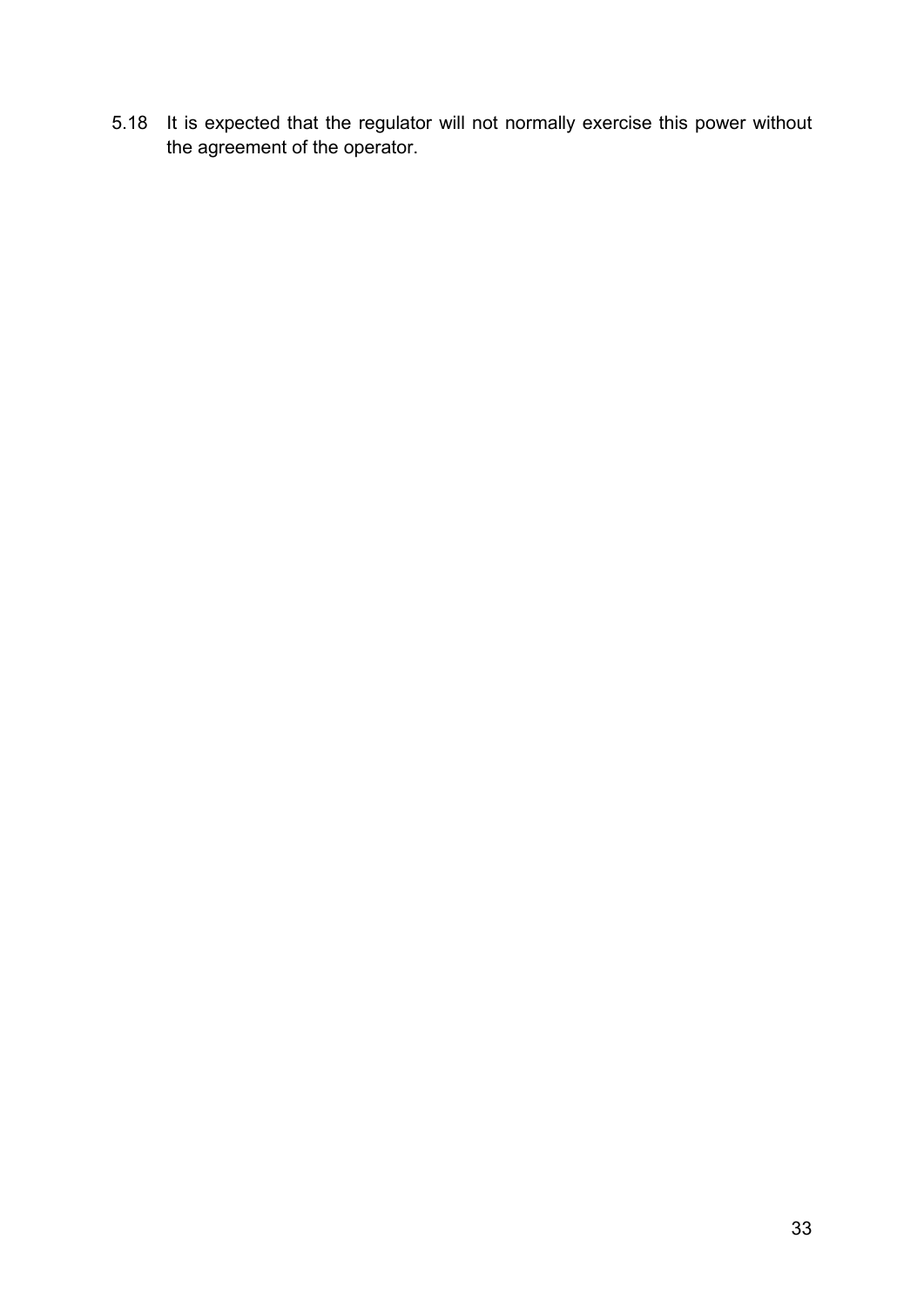## <span id="page-33-0"></span>**6. Application procedures**<sup>[39](#page-33-1)</sup>

This chapter describes the process of making applications. It covers applications for environmental permits and also applications to vary, transfer and surrender permits.

#### **Applications**

- 6.1 The requirements for applications are set out in Schedule 5. The application must:
	- be made by the operator (though it may be made by an agent acting on behalf of the operator);
	- in the case of a transfer application, be made jointly by the current and future operators;
	- be made on the form provided by the regulator or via a regulator's online application platform;
	- include the information required by the application form or the online platform; and
	- include the relevant fee (see chapter 12 on [Charging\)](#page-72-0).
- 6.2 An applicant can withdraw an application at any time before it is determined but the regulator is not obliged to return any of the application fee.

#### **Application forms**

- 6.3 Operators must use the forms or online platform provided by regulators to make their applications. Application forms should:
	- be clear and simple to understand;
	- identify any administrative and technical information required;
	- require the information required by any relevant directive(s);
	- require, where relevant, the assessment of the potential impact on the environment and human health;
	- require, where relevant, a level of detail proportionate to the environmental risk; and
	- be sufficiently comprehensive to enable operators to submit complete applications.

<span id="page-33-1"></span><sup>39</sup> See: [https://www.gov.uk/topic/environmental-management/environmental-permits.](https://www.gov.uk/topic/environmental-management/environmental-permits)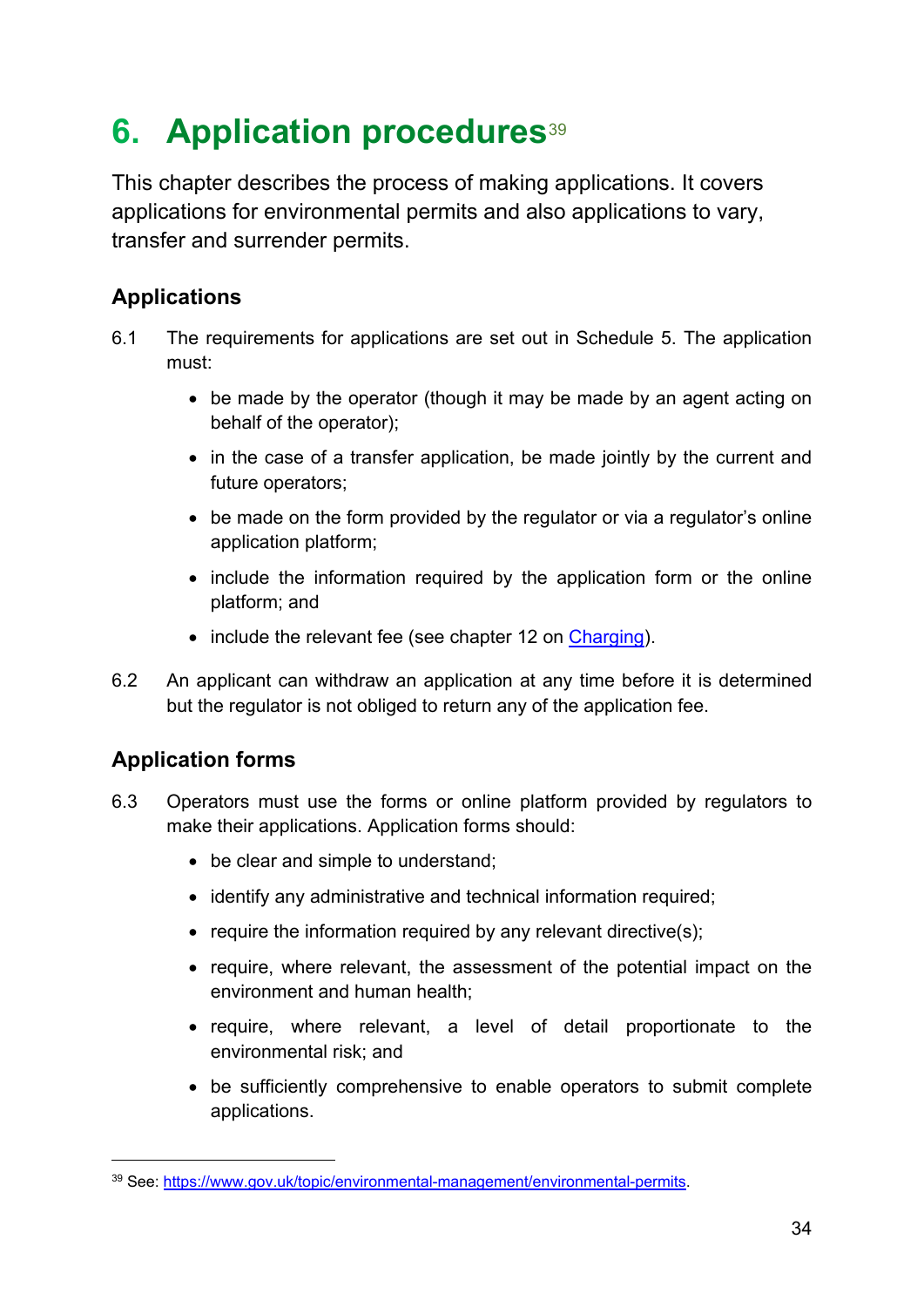#### **Ensuring applications are complete and duly made**

- 6.4 Applications should be made properly and give all the information a regulator needs to make a determination. An application may not be "duly made" if it cannot be determined. A regulator may conclude that an application is not duly made when, for instance:
	- it has not been submitted on the correct form;
	- it is for an activity that falls outside the scope of the EPR (it is not for a regulated facility);
	- the information in the application is not sufficiently comprehensive or adequate to make a determination;
	- it has been sent to the wrong regulator; or
	- the prescribed fee has not been paid.
- 6.5 Where there is more than one operator of an installation, each operator must make a permit application in respect of the part of the installation it operates. The regulator cannot consider that any of the applications is duly made unless and until it has received duly made applications from all of the operators.
- 6.6 Regulators should use normal standards of reasonableness and common sense to assess whether applications are duly made. The regulator should always tell the applicant why it considered that an application was not duly made.
- 6.7 The regulator should acknowledge duly made applications, identifying the date it expects to determine the application. Acknowledgements should explain how, if the application is not determined on time (see paragraph 15 of Part 1 of Schedule 5), the applicant can notify the regulator that it considers the application to have been refused and so allow an appeal against that refusal (see also chapter 13 on [Appeals\)](#page-72-3).
- 6.8 A regulator may accept changes to a duly made application where it considers it appropriate. This can include a proposed change in the operator of a new facility. Where the regulator considers the proposed change to be too significant, however, a new application will be required. The implications of changes to an application for the requirements of public participation should always be considered (see chapter 10 on [Consultation and public](#page-61-0)  [participation\)](#page-61-0) and might indicate either that a new application should be required or that there should be further consultation.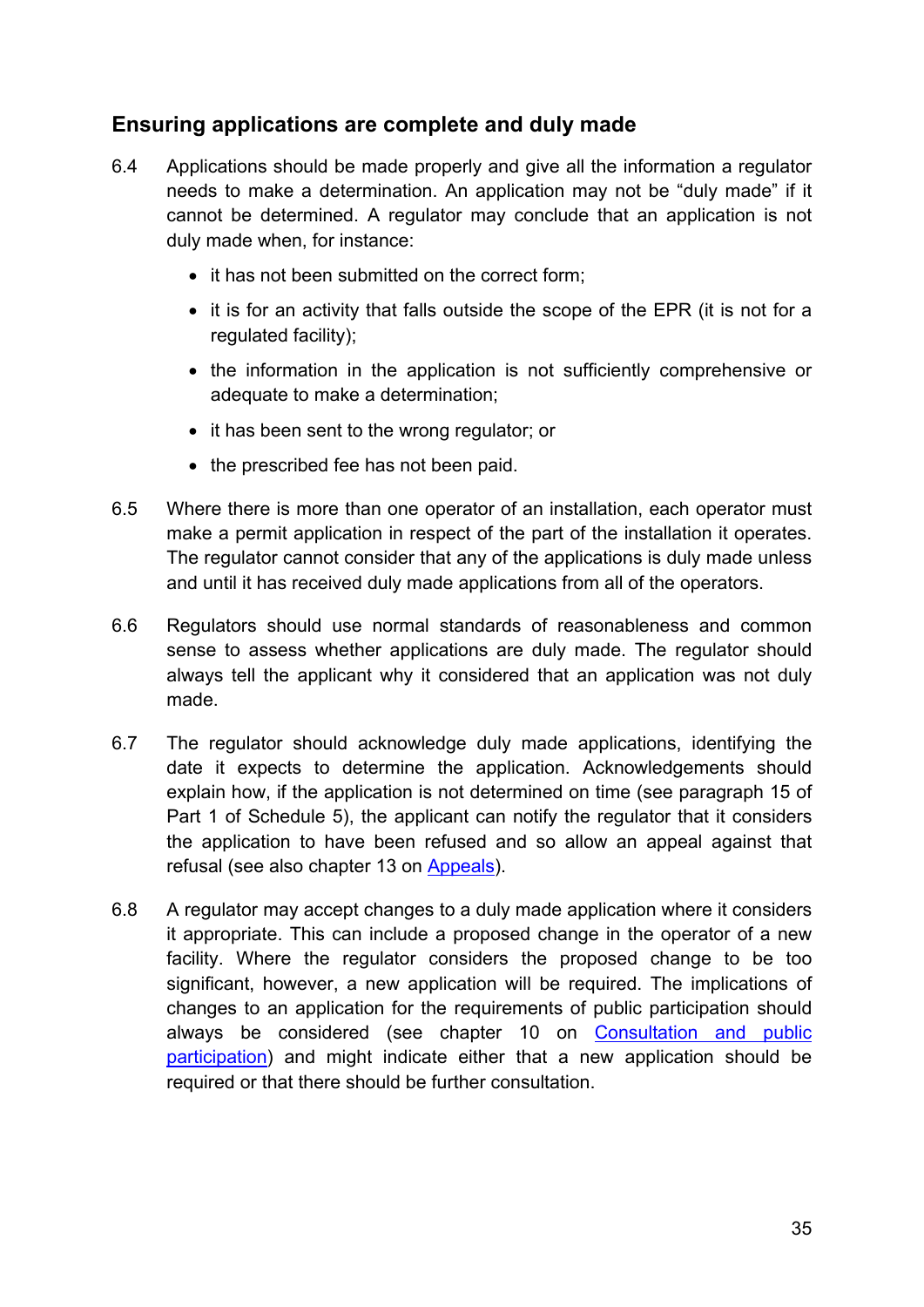#### **Determination periods**

- 6.9 The determination period begins on the date the regulator receives an application which is subsequently determined to be duly made (see paragraph 16 of Part 1 of Schedule 5). A rare exception to this is where it is necessary to consult with other EU Member States (see paragraph 10 of Part 1 of Schedule 5). This can apply only to an activity listed in Annex I to the Industrial Emissions Directive (see the Guidance on Part A installations<sup>[40](#page-35-0)</sup>) and to a Category A mining waste facility (see the Guidance on the Mining Waste Directive $41$ <sup>42</sup>.
- 6.10 The periods for determining applications are (see paragraph 15 of Part 1 of Schedule 5):
	- two months for an application:
		- o to transfer a permit; or
		- $\circ$  for the grant or variation of a permit for a stand-alone flood risk activity;
	- three months for an application:
		- $\circ$  for the grant of an environmental permit for:
			- mobile plant;
			- radioactive substances activities described in paragraph 11(5) of Part 2 of Schedule 23 (mobile radioactive apparatus used for specified purposes);
			- standard facilities (except those that are also Part A installations – see Chapter 8 [Standard Rules Permits\)](#page-51-0);
			- mining waste operations not involving a mining waste facility to which Article 7 of the Mining Waste Directive applies (see paragraph 2(1) of Schedule 20);
			- certain stand-alone flood risk activities (see paragraph 5(1) of Part 1 of Schedule 5); or

<span id="page-35-0"></span><sup>40</sup> [See](http://see/) [https://www.gov.uk/government/publications/environmental-permitting-regulations-guidance](https://www.gov.uk/government/publications/environmental-permitting-regulations-guidance-on-part-a-installations)[on-part-a-installations.](https://www.gov.uk/government/publications/environmental-permitting-regulations-guidance-on-part-a-installations)

<span id="page-35-1"></span><sup>41</sup> See: [https://www.gov.uk/government/publications/environmental-permitting-guidance-the-mining](https://www.gov.uk/government/publications/environmental-permitting-guidance-the-mining-waste-directive)[waste-directive](https://www.gov.uk/government/publications/environmental-permitting-guidance-the-mining-waste-directive) 

<span id="page-35-2"></span><sup>&</sup>lt;sup>42</sup> Note that certain radioactive substances activities require an opinion from the European Commission under Article 37 of the Euratom Treaty before grant of an environmental permit (see the Guidance on Radioactive Substances Regulation:

[https://www.gov.uk/government/publications/radioactive-substance-regulations-rsr-guidance\)](https://www.gov.uk/government/publications/radioactive-substance-regulations-rsr-guidance)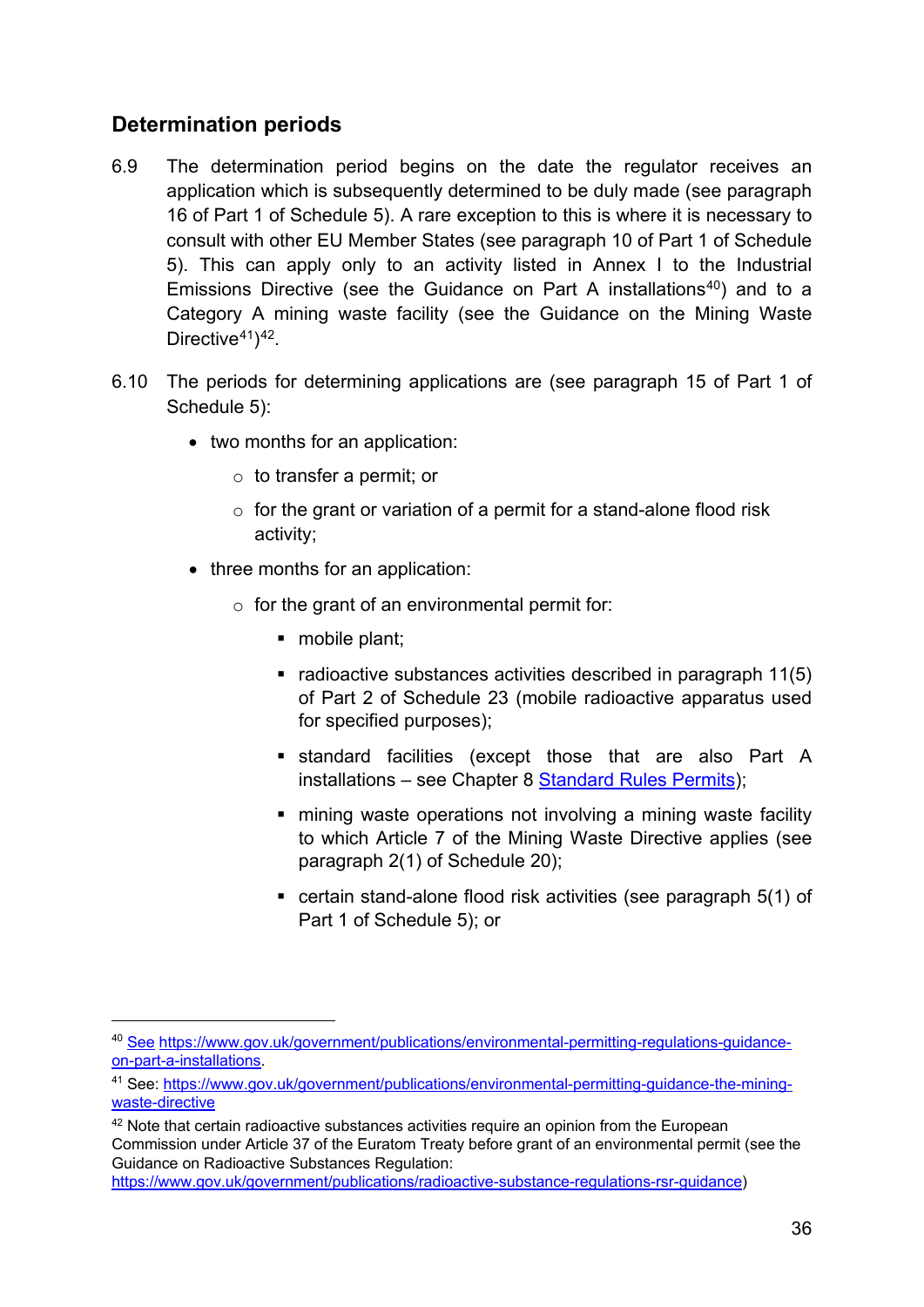- medium combustion plant and specified generators, unless the regulator determines that the public should be consulted;
- o to surrender a permit; or
- $\circ$  to vary a permit (other than for a stand-alone flood risk activity or where public participation is required);
- four months for an application:
	- $\circ$  for the grant of an environmental permit for any regulated facility except for the exceptions set out above; or
	- $\circ$  to vary a permit where public participation is required (see paragraph 5(2) to (4) of Part 1 of Schedule 5).
- 6.11 No determination period applies to an application for the grant or transfer of a permit from a nuclear site licensee in relation to a radioactive substances activity.
- 6.12 The determination period for an application for a permit for a Category A mining waste facility does not begin until the regulator is notified by the relevant emergency planner<sup>[43](#page-36-0)</sup> that it has the information necessary to enable it to draw up an external emergency plan.
- 6.13 It is always open to the regulator and the applicant to agree a longer period if this is necessary.
- 6.14 Where the regulator has not determined the application within the prescribed time, the applicant can notify the regulator that it considers the application to have been refused. The applicant may then appeal against the deemed refusal (see chapter 13 on [Appeals\)](#page-72-0).
- 6.15 The determination periods quoted above can lengthen where:

- decisions are required as to whether information is sensitive due to commercial or industrial confidentiality and/or national security; or
- further information is required to determine the application.
- 6.16 The "clock stops" on the determination period where the regulator has served a notice requiring further information (see paragraph 16(3)(a) of Part 1 of Schedule 5). The clock starts again once the regulator has received all the information required by the notice.

<span id="page-36-0"></span><sup>&</sup>lt;sup>43</sup> "Competent Authority" as defined by regulation 2 of the Major Accident Off-Site Emergency Plan (Management of Waste from Extractive Industries) (England and Wales) Regulations 2009 (SI 2009/1927).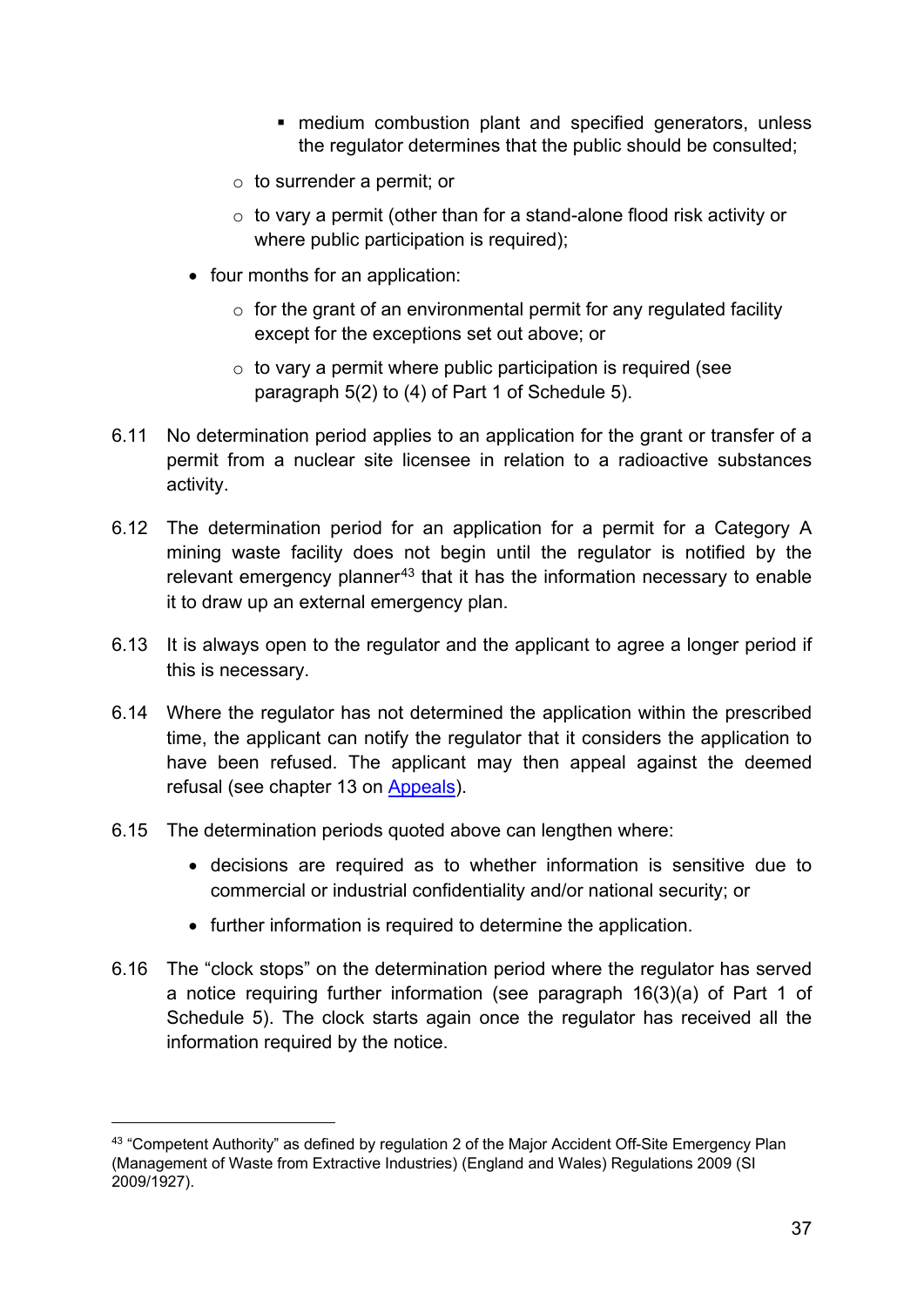- 6.17 These are the legal requirements but, in order to meet a recommendation from the Penfold Review on non-planning consents<sup>44</sup>, the Environment Agency aims to determine all new permit applications within 13 weeks<sup>[45](#page-37-1)</sup>. This target is subject to a number of exceptions agreed with government, including:
	- major/complex projects on a scale similar to those determined through the major infrastructure planning unit;
	- factors beyond the Environment Agency's control:
		- $\circ$  where the statutory consultation periods take up all or a significant proportion of the 13 week period, or the site is of high public interest and extended consultation is required;
		- $\circ$  where the delay is due to another permission, consent or decision being required before the permit can be issued (for example "callin" by the Secretary of State, a planning consent is required, or the permit application is linked to another permit);
		- $\circ$  where a notice for further information is required to complete the determination; and
	- where a different deadline is agreed with the applicant.

### <span id="page-37-2"></span>**Requests for more information**

- 6.18 Even where an application is duly made, there may be circumstances where the regulator needs to serve a notice asking for more information it needs to determine the application (paragraph 4 of Part 1 of Schedule 5).
- 6.19 The regulator should require further information only where that information is essential to allow the application to be determined. Any request for further information should meet at least one of the following criteria. The information must be necessary to:
	- assess whether the proposal meets any Directive or other requirements; or
	- determine the appropriate permit conditions.
- 6.20 This information might, for example, comprise of either:
	- information to understand sufficiently the environmental impact or risk posed; or

<span id="page-37-0"></span><sup>44</sup> See chapter 3 of the review [http://www.bis.gov.uk/assets/biscore/better-regulation/docs/p/10-1027](http://www.bis.gov.uk/assets/biscore/better-regulation/docs/p/10-1027-penfold-review-final-report.pdf) [penfold-review-final-report.pdf](http://www.bis.gov.uk/assets/biscore/better-regulation/docs/p/10-1027-penfold-review-final-report.pdf) 

<span id="page-37-1"></span><sup>45</sup> Applications, driven by legislative deadlines, that create short term yet significant increases in permit applications fall outside of the Penfold 13 week target (for example new waste installation permits required by the Industrial Emissions Directive in 2015).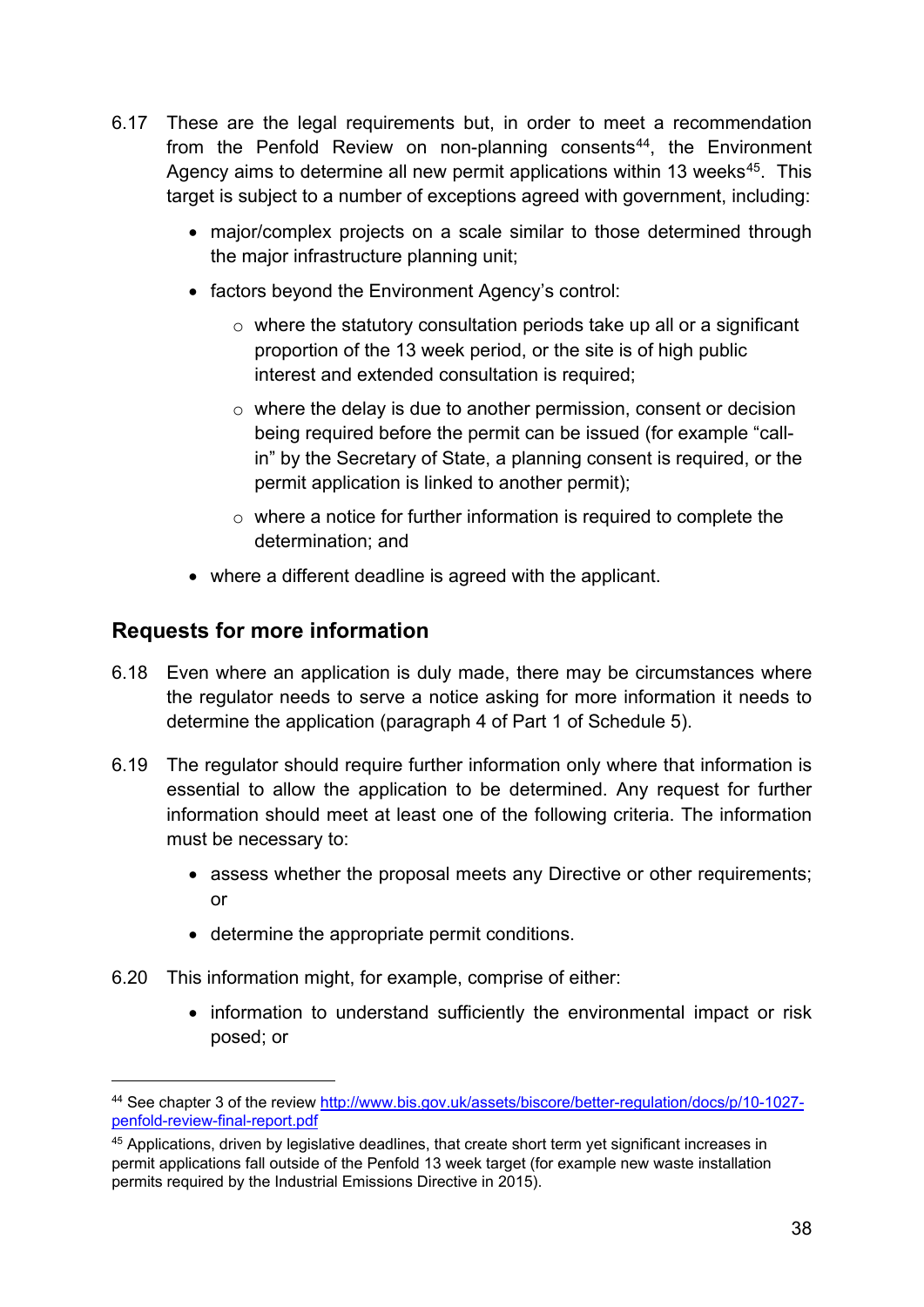- information to understand the proposed operations sufficiently.
- 6.21 Any further information notice must be served as soon as possible in the determination process. The notice must clearly specify what information the regulator requires to determine the application, why it needs that information and when the information must be supplied. A reasonable period should be given for the applicant to provide the information.
- 6.22 The applicant must provide all the information specified in the notice. Omissions either in the range or detail of information may result in the regulator considering that the applicant has failed to provide the information.
- 6.23 The regulator can decide, if the applicant does not provide the further information, that the determination should be discontinued. Where this occurs, the regulator must first review its decision to require further information and then may serve a notice stating that the application is deemed to have been withdrawn.
- 6.24 Where a regulator intends to take this step, it should normally offer the operator a final opportunity to supply the information and consider offering an opportunity for a face-to-face meeting. There is a right of appeal against the deemed withdrawal of the application (see chapter 13 on [Appeals\)](#page-72-0).

### **Duty to consider representations**

- 6.25 The regulator has a duty to consider the representations made during the determination process (see paragraph 11 of Part 1 of Schedule 5). These representations may be received from:
	- members of the public or interested bodies;
	- persons with rights to land; and
	- other Member States.
- 6.26 Public participation is addressed in chapter 10 on [Consultation and public](#page-61-0)  [participation.](#page-61-0)

### **Permit conditions requiring the consent of others**

6.27 Regulators can impose permit conditions requiring operators to do things which they are not entitled to do without the consent of another person (see regulation 15(1)). That person is required to grant such rights as are necessary to enable the operator to comply with the condition. However, the person granting those rights is entitled to compensation from the operator (see Part 2 of Schedule 5).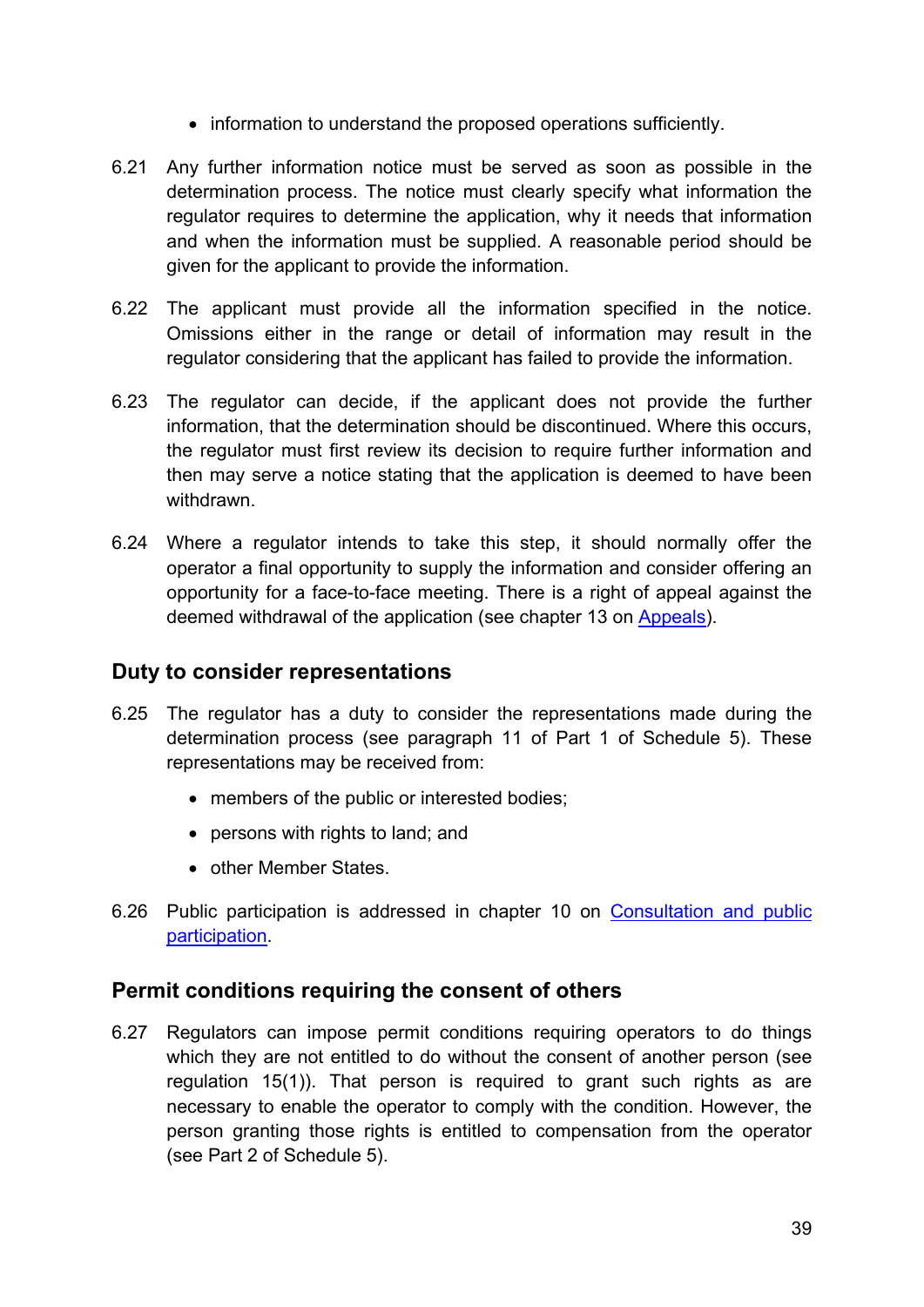- 6.28 These conditions may for example be used where it is necessary to monitor the effects of an activity on another person's land.
- 6.29 The people who own or have the ability to grant rights to the land must be notified by the regulator (see paragraph 9 of Part 1 of Schedule 5).

### **Notification of the determination**

- 6.30 The regulator must notify the applicant of its decision and the reasons for making the decision (see paragraph 17 of Part 1 of Schedule 5). The determination must also be published on the regulator's website. Applicants must be informed of their rights of appeal (see chapter 13 on [Appeals\)](#page-72-0).
- 6.31 Whenever it considers it necessary, the regulator should issue a new permit consolidating any changes brought about by the application for variation, transfer (in whole or in part) or partial surrender (see paragraph 19 of Part 1 of Schedule 5). This will provide clarity for both the regulator and the operator.

## **Specific procedures for different types of applications**

#### **Variation applications**

- 6.32 Once an operator has an environmental permit, changes in the operation of the regulated facility may require the operator to apply to vary the permit<sup>46</sup>.
- 6.33 The operator must apply to the regulator to vary the permit conditions when proposing a change that would mean that a permit condition could no longer be complied with. Other aspects of the environmental permit may also require a variation application – for example, to change the name of the operator on the permit (though not when the operator's legal identity changes, for example a change to its unique identifier at Companies House: this would require a transfer application).
- 6.34 A variation application may include an increase to the extent of the site over which the regulated facility operates, as covered by the permit. Where this occurs, issues such as the protection of the land must be addressed.
- 6.35 However, a variation cannot reduce the extent of the site covered by the environmental permit if the permit requires consideration of the condition of the land. Since this is not required for Part B activities other than one that relates to a waste operation (regulated for emissions to air only), or for stand-

<span id="page-39-0"></span><sup>46</sup> Specific provisions apply to Part A installations - see the Guidance on Part A installations.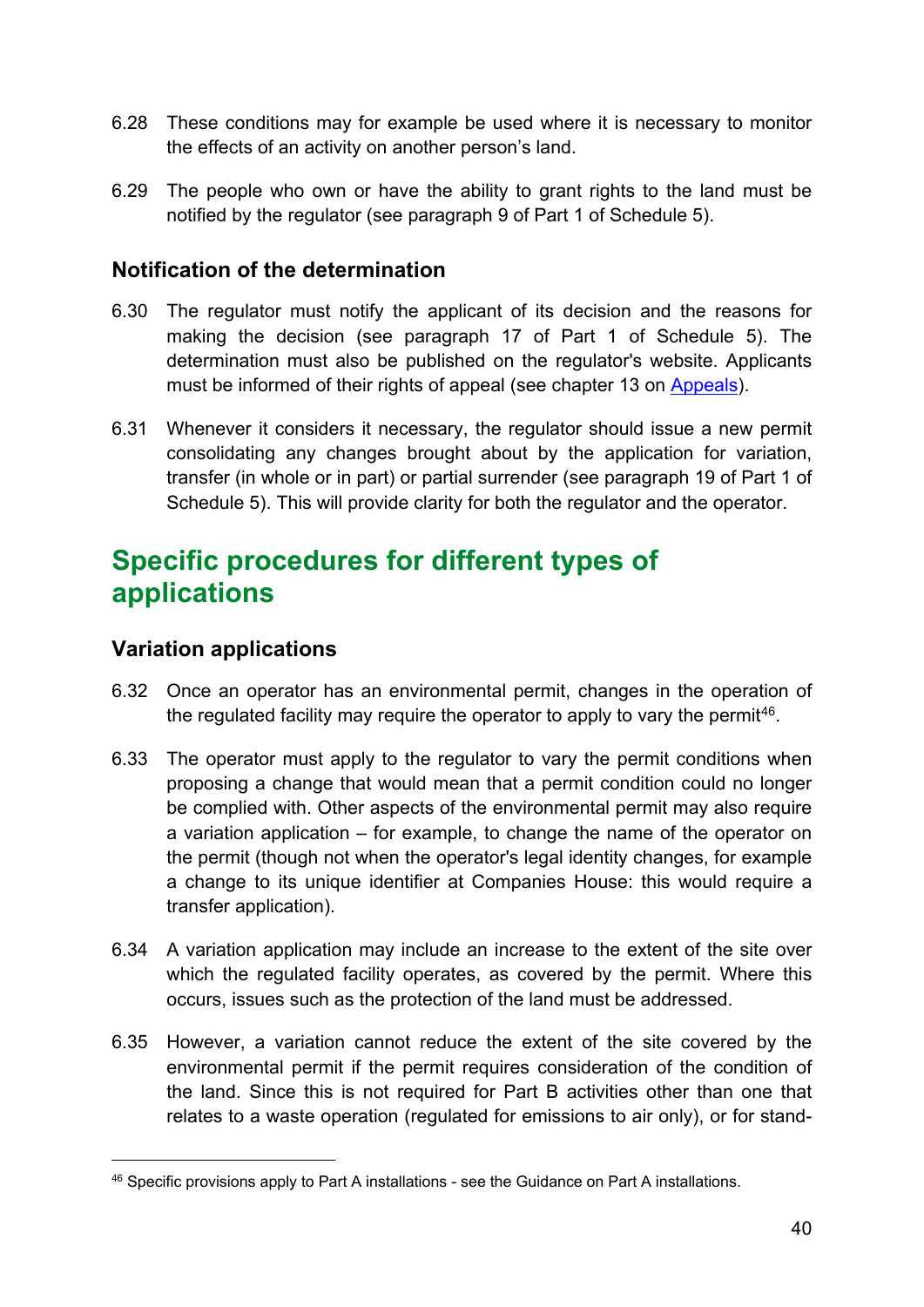alone water discharge or groundwater activities, this restriction does not apply to them (see regulation 20(2) and 20(3)). Where the restriction does apply, an operator wishing to reduce the extent of the site of the regulated facility must apply for partial surrender (see the section on Surrender applications and [notifications\)](#page-42-0).

6.36 For applications to vary an environmental permit, public participation is required in two situations (see paragraph 5(2) of Part 1 of Schedule 5). First where there is a "substantial change" to the operation of an installation (see quidance for Part A installations<sup>47</sup>) and mining waste facilities<sup>[48](#page-40-1)</sup>. Second, the regulator may decide that consultation is appropriate in cases (whether or not relating to an installation) that do not involve substantial changes. In these cases, the regulator will notify the operator of its decision and the consultation will proceed as if there were a substantial change (see Chapter 10 on [Consultation and public participation\)](#page-61-0).

### **Transfer applications and notifications**

- 6.37 The EPR allow for permit transfers (see regulation 21). Whenever the operator's legal identity changes, for example a change to its unique identifier at Companies House; or if the permit holder ceases to be the operator, this requires a transfer application or notification.
- 6.38 A permit can be transferred:
	- completely; or

- partially, so that the regulated facility becomes two regulated facilities with the original operator retaining control of some of the original facility, which then becomes a separate regulated facility; and another operator taking over the operation of the transferred part of the original facility, which then becomes a second separate regulated facility
- 6.39 Transfer by notification is possible only in the case of any part of a permit that relates to a stand-alone water discharge, stand-alone groundwater or standalone flood risk activity (see regulation 21(3)). In these cases joint notification by the operator and proposed transferee must be made on a form provided by the regulator, include information specified on that form and specify an effective date for the transfer to take place. Where more than one person is the current permit holder only one such person need notify a transfer, together with the proposed operator.

<span id="page-40-0"></span><sup>47</sup> Available at [www.defra.gov.uk/environment/policy/permits/guidance.htm](http://www.defra.gov.uk/environment/policy/permits/guidance.htm)

<span id="page-40-1"></span><sup>48</sup> See Article 8(3) of the Mining Waste Directive, and paragraph 5(2)(b) of Schedule 5, and paragraph 8 of Schedule 20.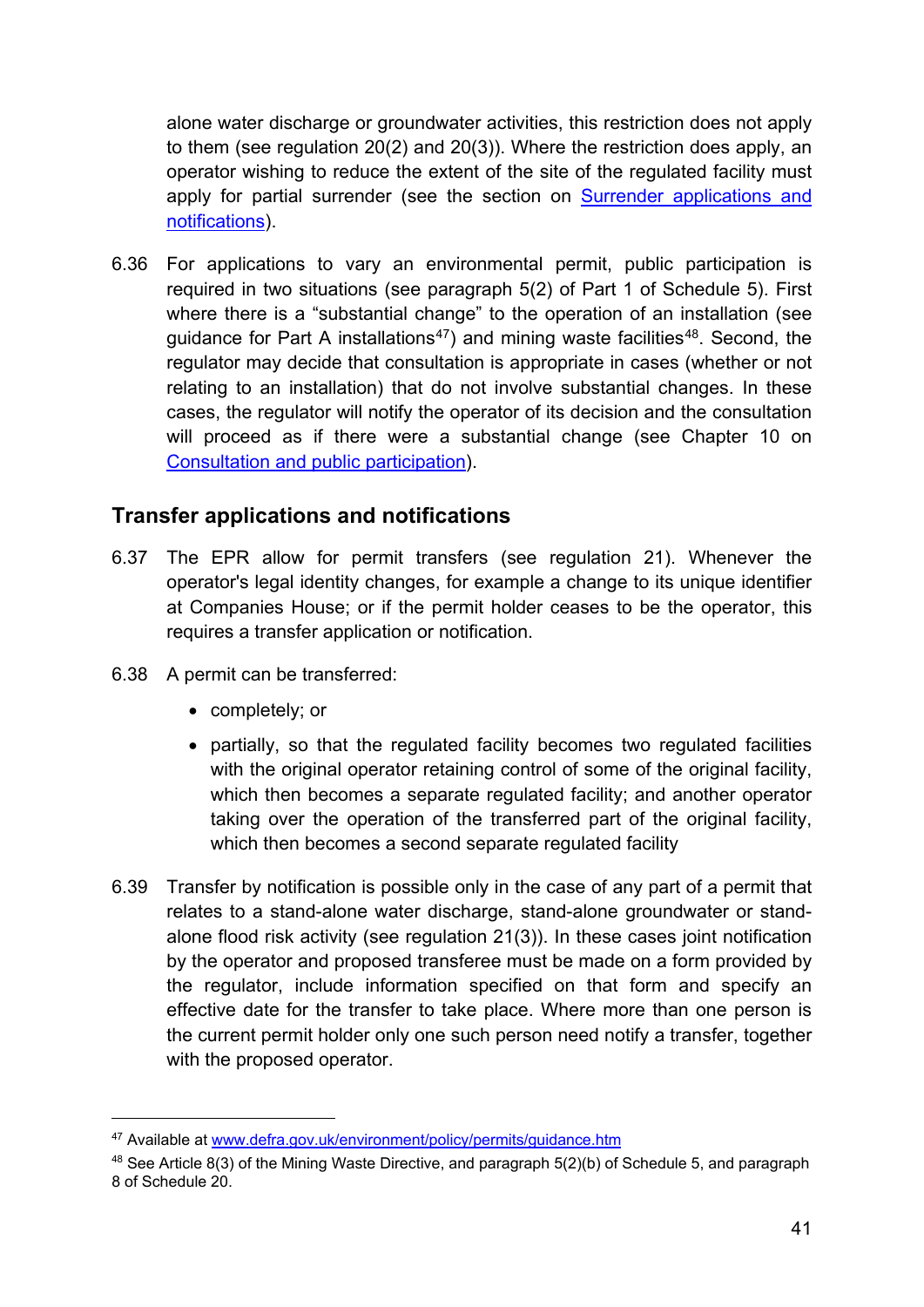- 6.40 In all other cases where an operator wants to transfer all, or part, of a permit to someone else, it must make a joint application with the proposed new operator. For a partial transfer, where the original operator retains part of the permit, the application must include a plan identifying which parts of the site and which regulated facility (or facilities) the operator proposes transferring.
- 6.41 Where the regulator grants an application to transfer the whole permit, it will issue a new permit to the new operator.
- 6.42 For partial permit transfers, the regulator will issue a new permit to the new operator. This will cover the parts of the operation that have been transferred. At the same time, the regulator will vary the original operator's permit to reflect the extent of the transfer.
- 6.43 Regulators should vary permit conditions, where necessary, as a result of a transfer. For example, further conditions may become necessary to reflect the shared operation. This will ensure that there is co-operation between the operators.

### <span id="page-41-0"></span>**Transfers where the permit holder cannot be located or dies**

- 6.44 Where the regulator is satisfied that the current permit holder who is a private individual cannot be located, it can accept an application or notification for a transfer from a proposed transferee alone. The regulator will require the proposed transferee to explain the basis for their view that the current permit holder cannot be found. If it appears from the explanation that the proposed transferee has not taken reasonable steps to find the current permit holder, the regulator can ask for more steps to be taken. As a last resort, the regulator has the option to reject the application as not duly made, in which case an application for a new permit would have to be made instead.
- 6.45 Where there is more than one permit holder, all the holders that can be located must join the application, but this requirement does not apply to notifications. This type of transfer is not available where the facility authorised by the permit has been out of operation for more than six months.
- 6.46 For transfers of this type that require an application, the identity and competence of the proposed new operator will be assessed in the usual way.
- 6.47 Where an environmental permit authorising the operation of a regulated facility is held by an individual who dies, the permit will vest in the personal representatives of the deceased. They must notify the regulator that the permit has vested in them as soon as practicable. They have up to six months from the date the operator died to make an application to transfer the permit. If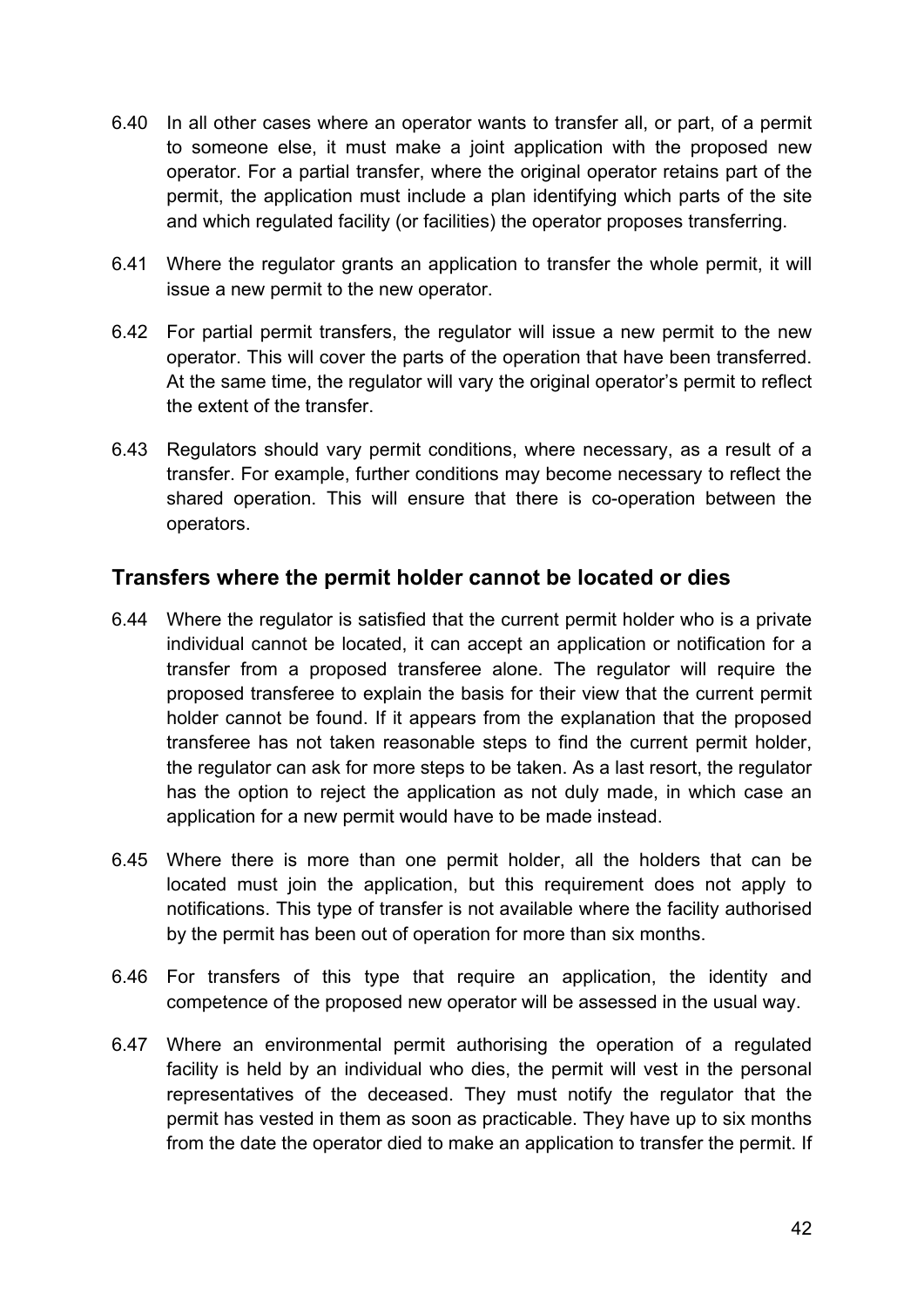not transferred within the six months period, the permit will cease to have effect.

6.48 In some cases, personal representatives may not want to hold the permit in which case, if they request it to do so, the regulator will consider whether it is appropriate to revoke the permit. The regulator may also consider revocation if it has serious concerns about the ability of the personal representatives to operate the facility in accordance with the permit.

### <span id="page-42-0"></span>**Surrender applications and notifications**

- 6.49 There are two separate methods for surrender. The operators of some regulated facilities may simply notify the regulator; but all others must make an application to the regulator (see regulations 24 and 25).
- 6.50 Surrender of the environmental permit by notification is restricted to the operators of Part B installations (except to the extent they relate to a waste operation), mobile plant, solvent emission activities, stand-alone water discharge activities, stand-alone groundwater activities, stand-alone flood risk activities (except where a permit condition operates beyond the time when the activity is complete), medium combustion plant, and specified generators.
- 6.51 Where surrender of a permit is by application, the regulator must accept an application (except for a permit for a radioactive substances activity at a nuclear site) if it is satisfied that the necessary measures have been taken to:
	- avoid a pollution risk resulting from the operation of the regulated facility; and
	- return the site of the regulated facility to a satisfactory state, having regard to the state of the site before the facility was put into operation.
- 6.52 For permits authorising flood risk activities, the regulator must also be satisfied that the necessary measures have been taken to avoid risk of flooding, of harm to the environment, and of detrimental impact on drainage.
- 6.53 The pollution control measures which the regulator is required to apply to Part B installations, water discharge activities and groundwater activities do not include measures to address pollution of the land. There is therefore no requirement to consider the condition of the land prior to surrendering the permit.
- 6.54 For mobile plant the position is similar in that there is no geographical site associated with the environmental permit. There cannot therefore be a consideration of the condition of the land before a surrender takes place. It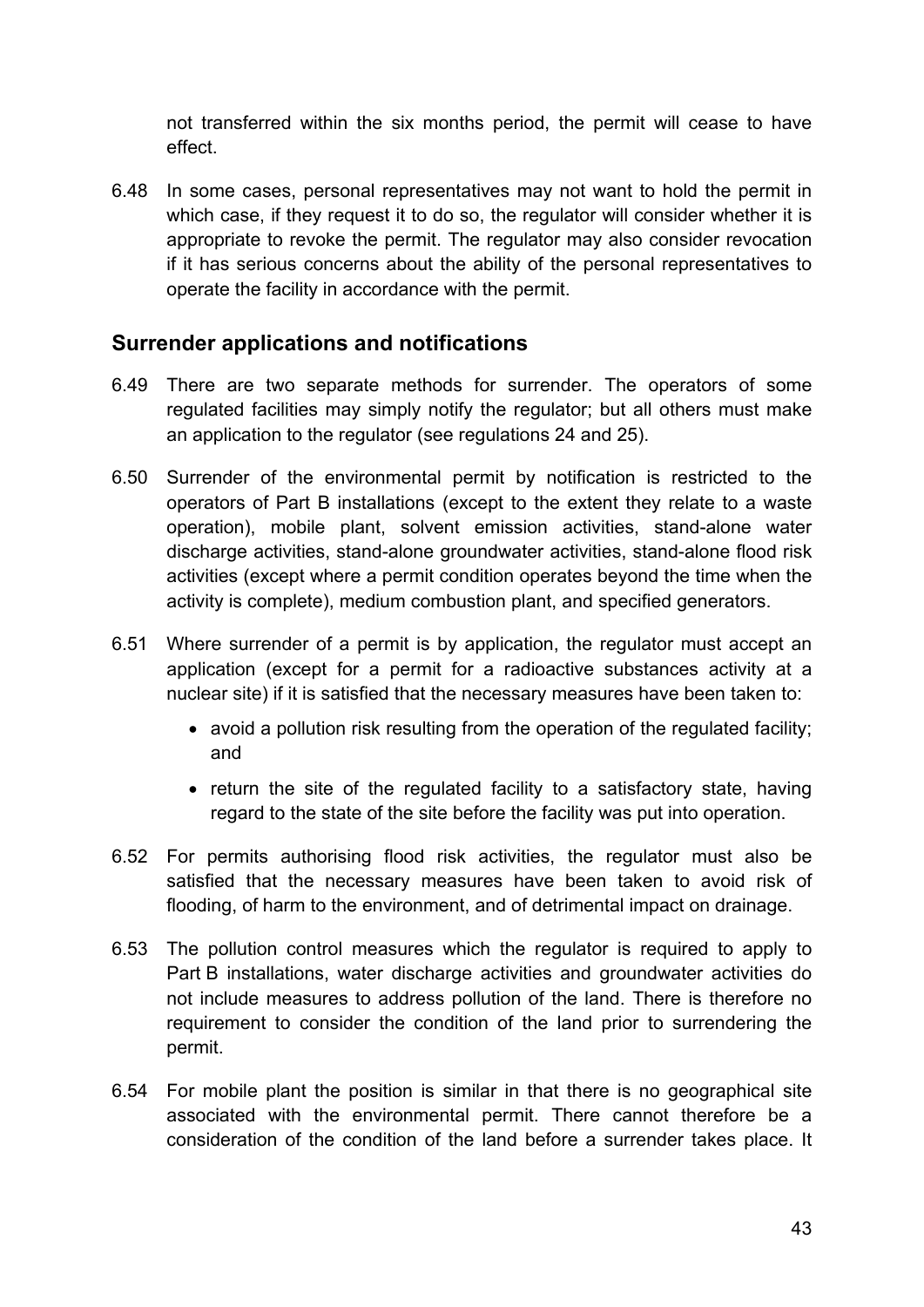should be noted that, where relevant, the permit conditions for mobile plant should be in place to ensure the protection of the land on which they operate.

- 6.55 The criteria for determining surrender of a permit for a radioactive substances activity on a nuclear site are set out in guidance published jointly by the regulators for England, Wales and Scotland<sup>[49](#page-43-0)</sup>.
- 6.56 It is possible to surrender part of an environmental permit. This is the only method of reducing the extent of the site of a regulated facility covered by a permit. Where there is a partial surrender, the regulator may need to vary the permit conditions to reflect this.

## **Determination by the Secretary of State or the Welsh Ministers**

- 6.57 The Secretary of State or the Welsh Ministers can require any application to be sent to them for determination (see regulation 62). This would be an exceptional step and likely to be taken only if the application involves issues of more than local importance – for example, if the application:
	- is of substantial regional or national significance;
	- is of substantial regional or national controversy; or
	- may involve issues of national security or of foreign governments.
- 6.58 Any decision on the need for determination by the Secretary of State or Welsh Ministers would be made solely on those grounds, with no consideration of the substantive merits of the application itself.
- 6.59 The Secretary of State or the Welsh Ministers will deal with these cases as soon as possible. The regulator must consult as normal but should send any representations to the Secretary of State or the Welsh Ministers. The Secretary of State or the Welsh Ministers may choose to arrange a hearing and would normally do so if the regulator or the operator asks for one. The Secretary of State or the Welsh Ministers may then direct the regulator to:
	- grant a permit, stating which conditions should be included; or
	- refuse the permit.

<span id="page-43-0"></span><sup>49</sup> See: [https://www.gov.uk/government/publications/decommissioning-of-nuclear-sites-and-release](https://www.gov.uk/government/publications/decommissioning-of-nuclear-sites-and-release-from-regulation)[from-regulation.](https://www.gov.uk/government/publications/decommissioning-of-nuclear-sites-and-release-from-regulation)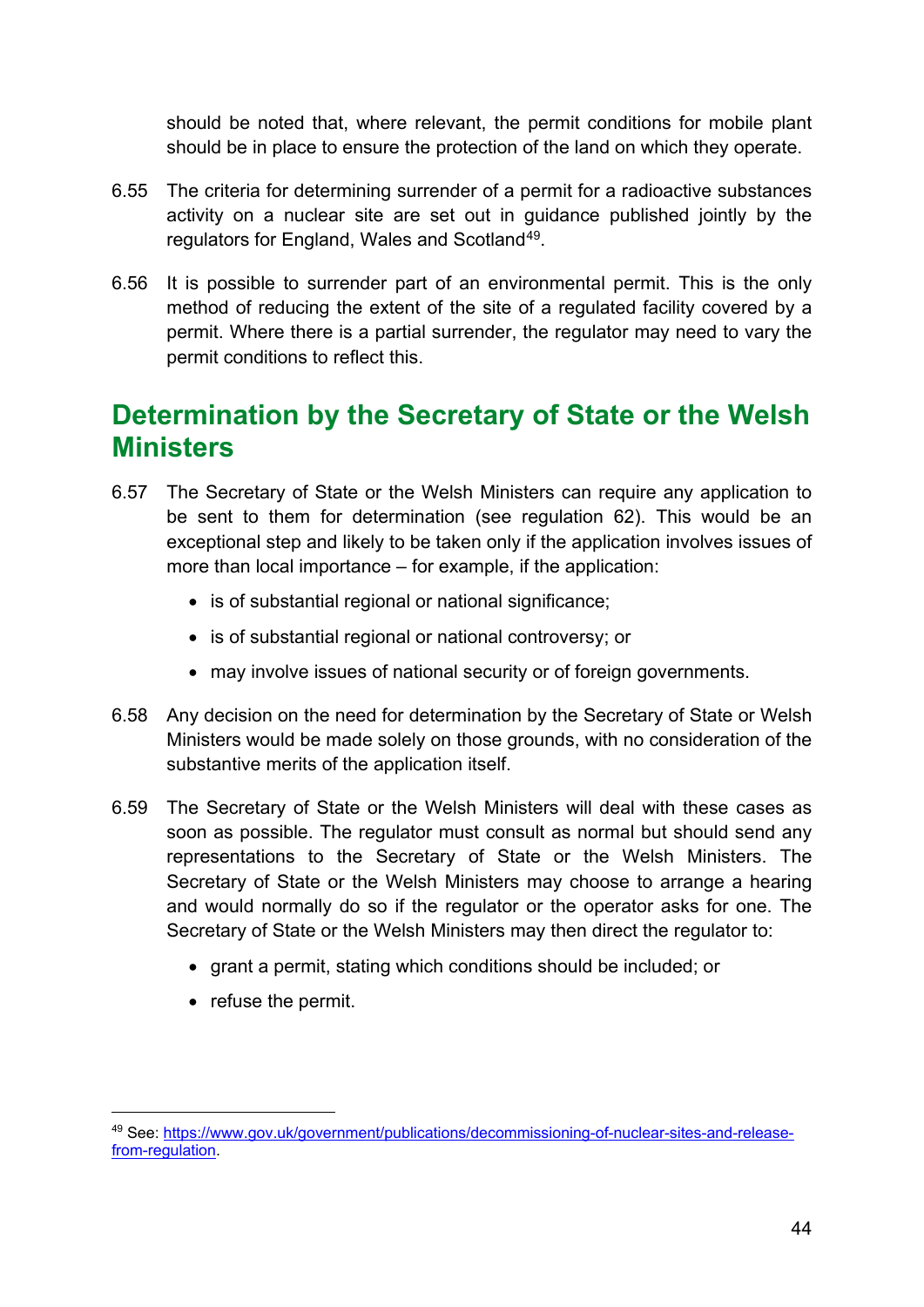# **7. Determining applications**

This chapter deals with the decision making of the regulator in determining applications. It also sets out the relevant criteria for the different categories of applications.

# **Determination**

- 7.1 The regulator must decide whether to grant or refuse the proposal in an application and, where applicable, what permit conditions to impose.
- 7.2 For all applications made under the EPR, the regulator must ensure that its determination delivers all relevant statutory requirements and provides the required level of protection to the environment.

### Assessing environmental risk<sup>[50](#page-44-0)</sup>

- 7.3 The application to the regulator will, as relevant, include an assessment of the environmental risk of the proposals including the risk under both normal and abnormal operating conditions. The regulator should satisfy itself that the operator's assessment of the risk is sufficiently robust. In particular, any assumptions that the operator has made about its proposals must be clearly justified. The regulator should assess the application and the adequacy of the impact assessment including whether the control measures proposed by the operator are appropriate for mitigating the risks and their potential impact.
- 7.4 Guidance on environmental risk assessment has been produced and where appropriate regulators should make reference to this guidance<sup>[51](#page-44-1)</sup>.

### <span id="page-44-2"></span>**Requirements from Directives**

-

7.5 EU Directives set out most of the requirements to be met through environmental permitting. Schedules 7 to 25B set out the Articles in Directives that the regulator must take into account when permitting regulated facilities under the EPR regime. Chapter 2 illustrates the way that various different Directive requirements may apply to a regulated facility and references guidance on the Directive-specific requirements.

<span id="page-44-0"></span><sup>50</sup> Paragraphs 7.3 and 7.4 do not apply to radioactive substances activities: see instead the Guidance on Radioactive Substances Regulation.

<span id="page-44-1"></span><sup>51</sup> See: [https://www.gov.uk/government/publications/guidelines-for-environmental-risk-assessment](https://www.gov.uk/government/publications/guidelines-for-environmental-risk-assessment-and-management-green-leaves-iii)[and-management-green-leaves-iii](https://www.gov.uk/government/publications/guidelines-for-environmental-risk-assessment-and-management-green-leaves-iii)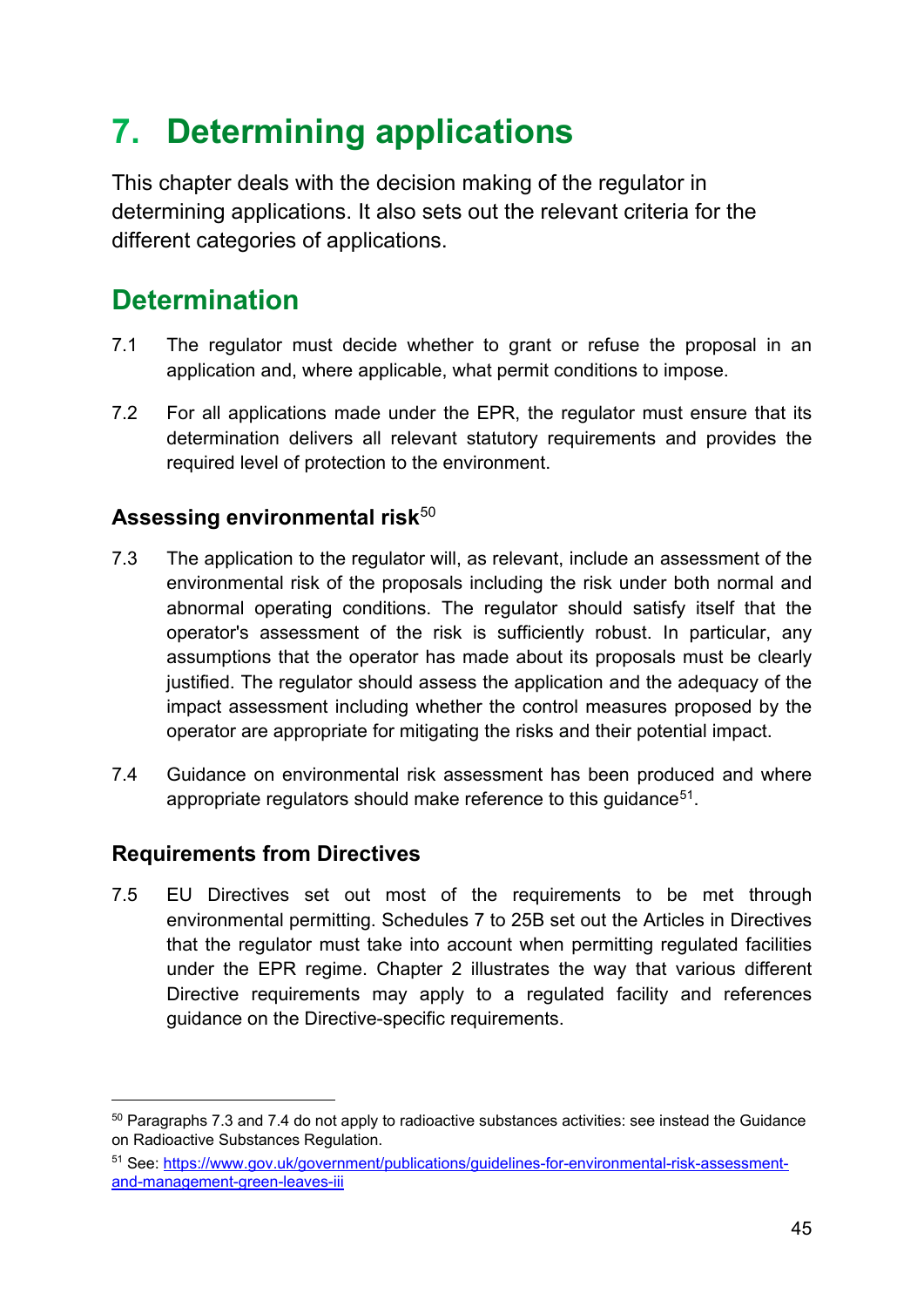### **Refusing an application**

- 7.6 The regulator must refuse a permit application in certain circumstances (see the section on [Permit applications\)](#page-46-0).
- 7.7 The regulator may also decide to refuse an application in certain circumstances. Examples of cases where this might be appropriate are:
	- the regulator has reason to believe that the operator is not competent to run the regulated facility in accordance with the permit (see chapter 9 on [Operator competence\)](#page-54-0);
	- the environmental impact would be unacceptable (for instance, an operator might propose siting a new facility close to an extremely sensitive environment, but with no means of providing adequate control);
	- the information provided by the operator does not provide a reasonable basis to determine the permit conditions, taking into account the operator's responses to requests for more information (see the chapter 6 section on [Requests for more information\)](#page-37-2); and
	- the requirements of relevant EU Directives cannot be met.

### **Permit conditions**

- 7.8 If the regulator grants a permit it can include any conditions it sees fit (see paragraph 12(2) of Part 1 of Schedule 5). It has a duty to impose conditions in order to secure the objectives that apply to the class of regulated facility (see [Requirements from Directives\)](#page-44-2).
- 7.9 Where the regulator grants an application for the variation, transfer or partial surrender of an environmental permit and there are additional variations needed as a consequence of the application, the regulator should make those variations to the environmental permit (see paragraph 12(3)(a) of Part 1 of Schedule 5).
- 7.10 All permit conditions should be both necessary and enforceable. "Necessary" means that the regulator should be able to justify the permit conditions. To be enforceable, conditions should clearly state the objective, standard or desired outcome of the condition so that the operator can understand what is required. Subject to legal requirements, duplication with the requirements of other legislation should be avoided.
- 7.11 Permit conditions may comprise some or all of the following:
	- conditions stipulating objectives or outcomes;
	- standards to mitigate a particular hazard/risk; and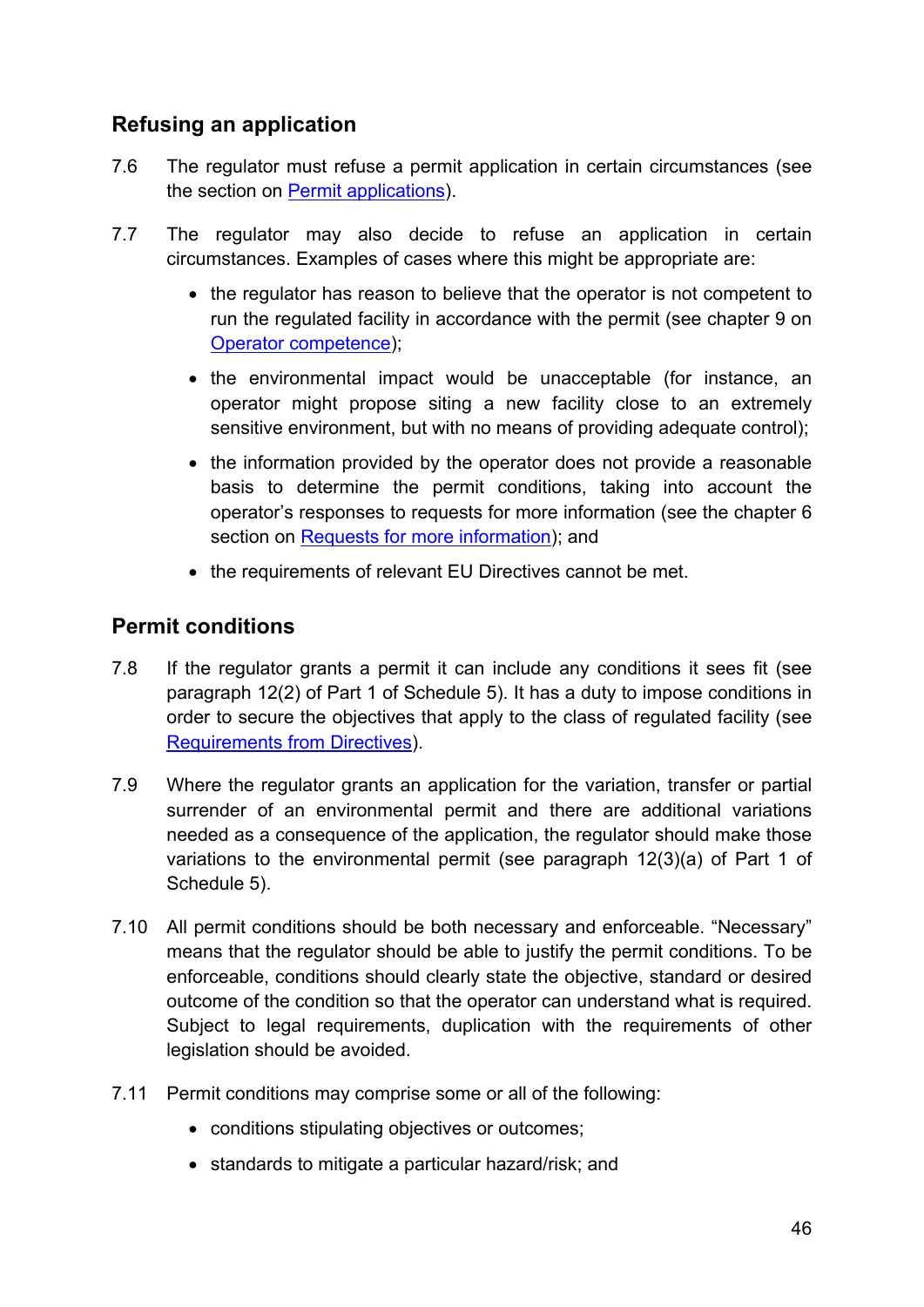- conditions addressing particular legislative requirements.
- 7.12 The regulator can include conditions in the permit setting out steps to be taken during, prior to and after the operation of the regulated facility.

## **Determining different application types**

7.13 The general considerations set out above should be applied to all application types. In addition to these, there are specific considerations for different application types. These are set out in the following sections.

### <span id="page-46-0"></span>**Permit applications**

- 7.14 The regulator is required to refuse an application for a permit in three circumstances:
	- the regulator must not grant the permit if it considers that the applicant will not be the operator of the regulated facility (see the chapter 5 section on [The operator\)](#page-28-0);
	- except in the case of stand-alone water discharge, stand-alone groundwater or stand-alone flood risk activities, the regulator must not grant a permit if it considers that the operator will not comply with its conditions (see paragraph 13 of Part 1 of Schedule 5) – see chapter 9 on [Operator Competence;](#page-54-0) and
	- the regulator must refuse to grant a permit relating to an existing Category A mining waste facility if the regulator receives a notice from the relevant emergency planner that the operator has not provided the information necessary to enable the relevant emergency planner to draw up an external emergency plan (see paragraph 14(2) of Schedule 20).

### **Variation applications**

- 7.15 A regulator does not have to accept an operator's proposals to vary a permit. If it does, it must impose conditions to secure compliance with the EPR.
- 7.16 The regulator may decide that only some parts of the variation sought should be reflected in revised permit conditions. The regulator may also consider that it needs to impose conditions that go beyond the operator's proposals.

## **Transfer applications**

7.17 The regulator must determine whether to allow the transfer. The transfer must be refused if the regulator considers that the proposed transferee will not be the operator or will not operate the facility in accordance with the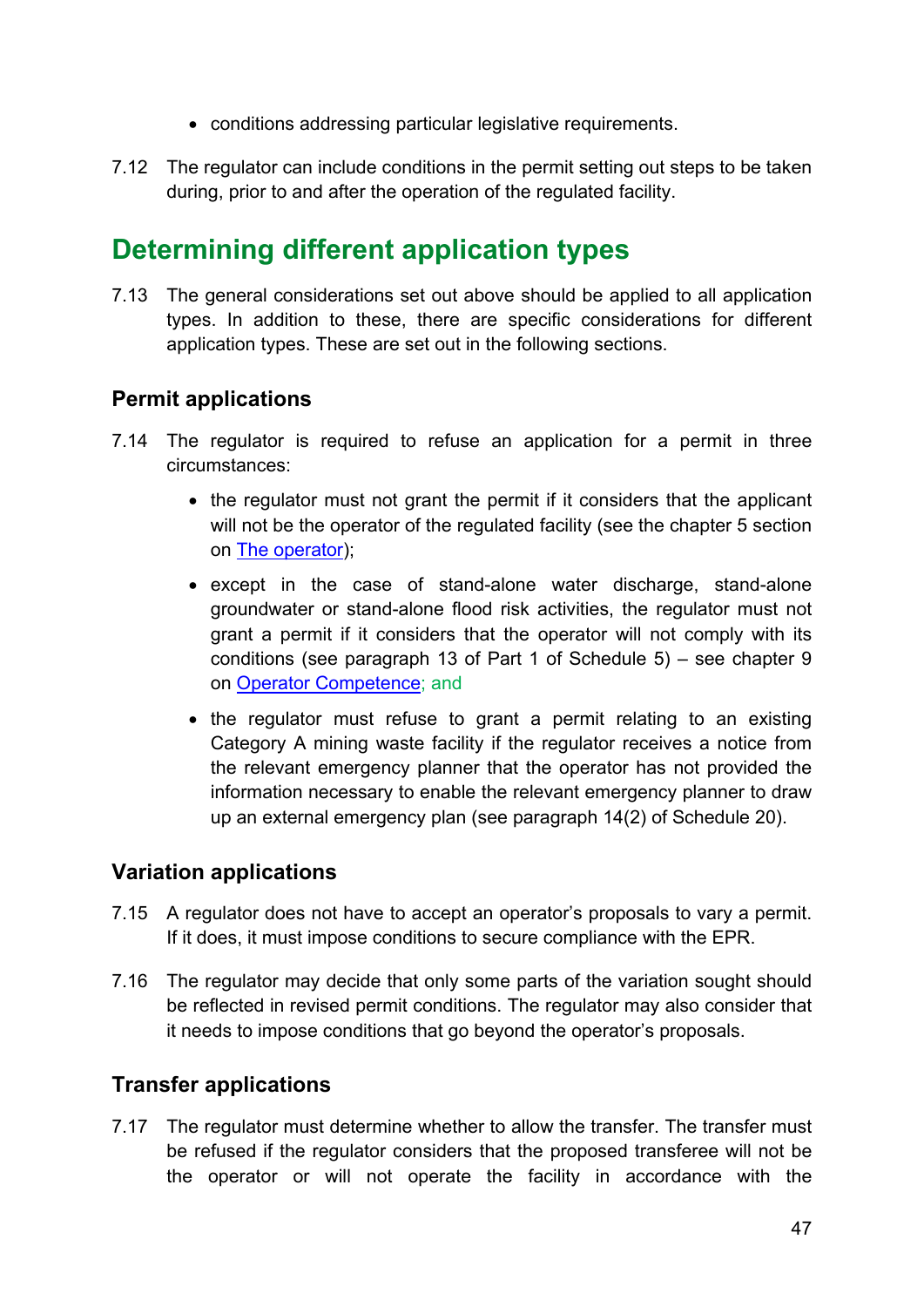environmental permit (see paragraph 13 of Part 1 of Schedule 5). The primary consideration in transferring a permit is the proposed new operator's competence to operate the regulated facility. The operator competence provisions are described in chapter 9 on [Operator Competence.](#page-54-0) This is the same as for new permit applications and the regulator should consider the applications in the same way.

### **Surrender applications**

- 7.18 An environmental permit remains in force until it is surrendered, revoked or consolidated or, where a permit is held by personal representatives following the death of the permit holder (see [Transfers where the permit holder cannot](#page-41-0)  [be located or dies\)](#page-41-0), no transfer application or notification is made within 6 months of the death of the permit holder. Until that time, the operator remains subject to its conditions.
- 7.19 When a regulated facility ceases to operate<sup>52</sup>, an operator should (but is not compelled to) seek surrender of the permit so as to end regulation under EPR and the requirement to pay the associated annual charges.
- 7.20 Chapter 6 (see [Surrender applications and notifications\)](#page-42-0) sets out the two methods of surrender: application and notification; and which applies to what type of regulated facility. This section addresses only the situation where an operator is required to apply to surrender its environmental permit, that is to say where the regulator must make a decision whether or not to accept the surrender.
- 7.21 The general requirements for permit surrender (see paragraph 14 of Part 1 of Schedule 5) are that the regulator must accept the surrender of the environmental permit if it is satisfied that the necessary measures have been taken to:
	- avoid any pollution risk resulting from the operation of the regulated facility (paragraph 7.23 below); and
	- return the site of the regulated facility to a satisfactory state, having regard to the state of the site before the facility was put into operation (paragraphs 7.30 to 7.33 below).
- <span id="page-47-1"></span>7.22 These requirements do not apply to an application to surrender a permit authorising a radioactive substances activity at a nuclear licensed site<sup>[53](#page-47-1)</sup>.

<span id="page-47-0"></span><sup>&</sup>lt;sup>52</sup> Landfill facilities and mining waste operations should not apply to surrender the permit until after the appropriate period of aftercare.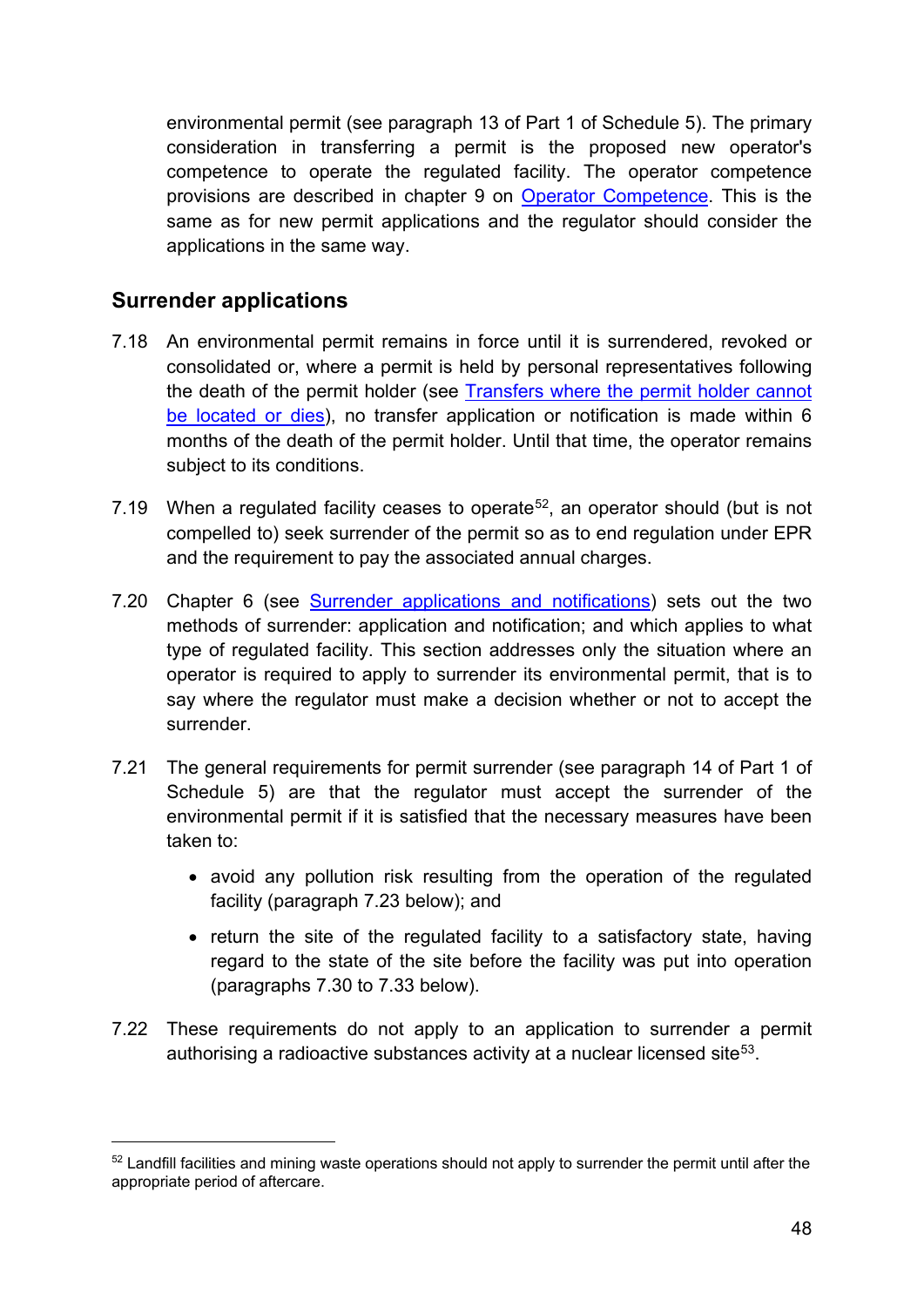## **Avoiding pollution risk**

-

7.23 The requirement to avoid any pollution risk must be interpreted in a proportionate way. In practical terms, operators should tackle the risks of any pollution that could occur, unless they are so small that further action is not justified. This might mean removal of tanks containing pollutants, as they could rust or get damaged, so releasing the pollutants.

### **The site of the regulated facility**

- 7.24 "The site of the regulated facility" means all of the land on which any of the regulated facilities covered by an environmental permit may be carried on. The site is the "footprint" of the regulated facility/ies. This includes any land that is integral to the satisfactory operation of the facility, for example, areas needed for the movement of materials by vehicles or other means, and the area around any associated pipework.
- 7.25 Where there is more than one regulated facility on the same site regulated under the same permit (see the section in chapter 3 on [A single permit\)](#page-21-0), the site is made up of the footprints of the individual regulated facilities.
- 7.26 In many cases the site of the regulated facility can simply be defined by the perimeter fence of the facility. This is however less likely to be the case for regulated facilities situated within larger facilities.

### **The initial state of the site of the regulated facility**

- 7.27 The regulator requires a point of reference for judging whether there has been any additional contamination of the site during operation of the regulated facility. The regulator should normally attribute any additional contamination to operation of the facility. The regulator should hold the operator responsible for any contamination on the site unless the regulator is convinced that the operator cannot reasonably be held responsible for it. At some sites contamination may have resulted from activities other than the operation of the regulated facility.
- 7.28 The regulator should not hold the operator responsible under the EPR for contamination on the site that the regulator is convinced was caused:

<sup>&</sup>lt;sup>53</sup> The ONR has powers under the Nuclear Installations Act 1965 (NIA 65) to impose similar requirements on nuclear site licensees to protect land quality. There is a process under NIA 65 for delicensing nuclear sites. However there is no direct statutory link between delicensing and surrender of an EPR permit. For this reason the environmental regulators have published the guidance described in paragraph 6.54 above explaining how they will determine surrender applications for nuclear sites.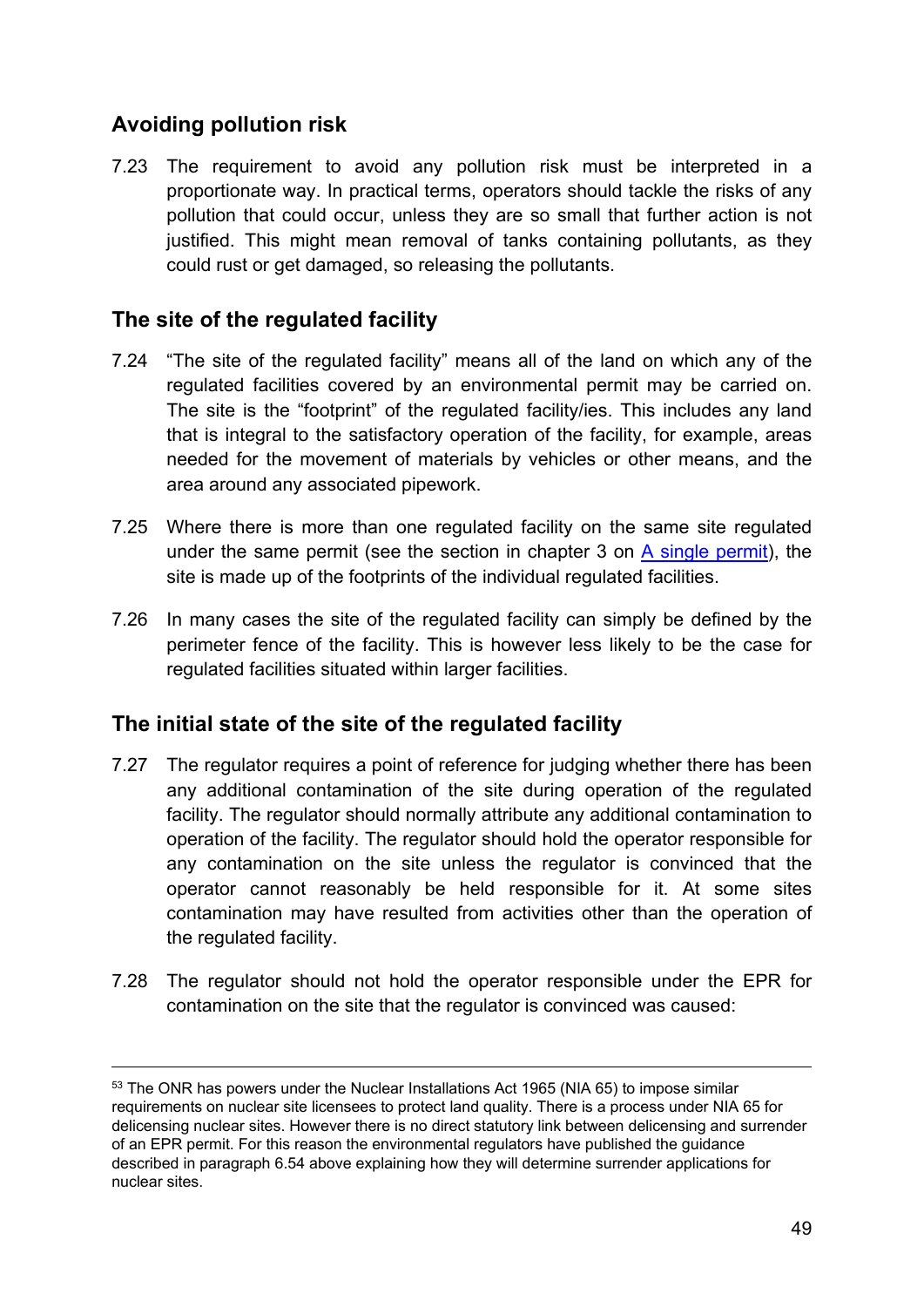- before the environmental permit was issued under the EPR for a new regulated facility;
- for a regulated facility that obtained its environmental licence before the coming into force of the EPR:
	- $\circ$  before the PPC permit was issued for a facility previously regulated under the PPC Regulations;
	- $\circ$  before the issue of a licence under the Environmental Protection Act 1990 or under Part I of the Control of Pollution Act 1974 for a facility previously regulated under a waste management licence (including where the licensed site subsequently entered the PPC regime); or
	- o before the issue of a registration or authorisation under the 1960 or 1993 Radioactive Substances Acts.
- 7.29 For those sites that were previously regulated under a waste management licence (see paragraph 7.28 above) the consideration should be of contamination which results from the use of the land for the treatment, keeping or disposal of waste (whether or not in pursuance of the waste management licence).

### **Satisfactory state**

- 7.30 The regulator must ensure that the necessary measures have been taken to return the site of the regulated facility to a satisfactory state. This can be achieved only if operators aim to restore a site to the condition it was in before the facility was put into operation<sup>[54](#page-49-0)[55](#page-49-1)</sup>.
- 7.31 This may be significantly stricter than the "suitable for use" test of the contaminated land regime in Part IIA of the Environmental Protection Act 1990 and similar controls on redevelopment. While "suitable for use" is appropriate for pre-existing contamination, it is not the right test for the preventative environmental permitting regime. When applying to surrender a permit, applicants are advised to consider whether they might be required to carry out remediation under Part IIA and if so whether it would be more cost effective to undertake operations for both purposes at the same time.

<span id="page-49-0"></span><sup>&</sup>lt;sup>54</sup> For radioactive substances activities see the Guidance on Radioactive Substances Regulation Guidance at: [https://www.gov.uk/government/publications/radioactive-substance-regulations-rsr](https://www.gov.uk/government/publications/radioactive-substance-regulations-rsr-guidance)[guidance.](https://www.gov.uk/government/publications/radioactive-substance-regulations-rsr-guidance)

<span id="page-49-1"></span><sup>55</sup> Additional guidance in respect of installations covered by Chapter II of the Industrial Emissions Directive is in the Part A Guidance.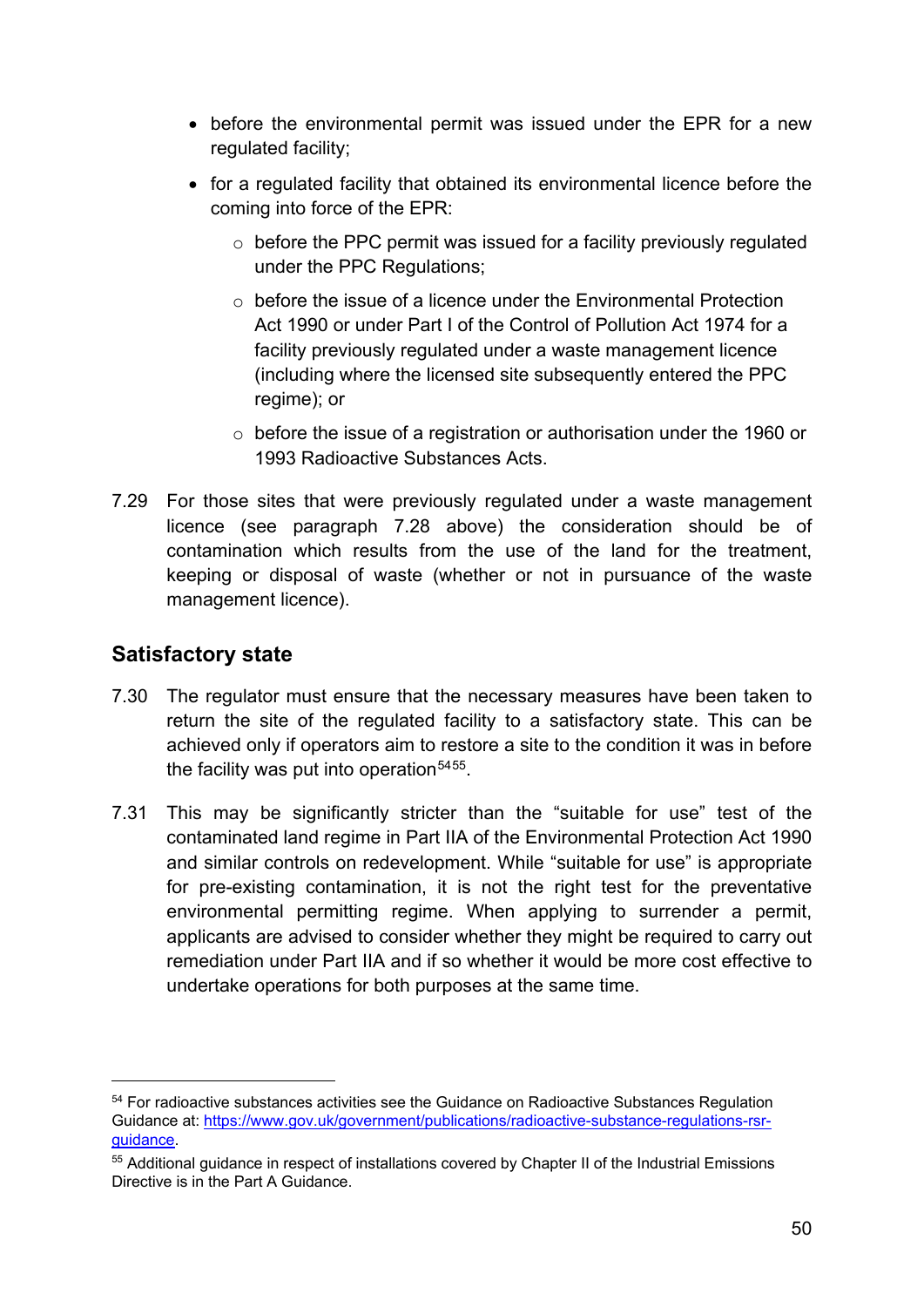- 7.32 Other than in exceptional circumstances operators should remove any contamination and return the site to the original condition<sup>56</sup>. However, where an operator can robustly demonstrate that is unsustainable or not practical to do this, then the contamination should be removed as far as practicable.
- 7.33 The return of the site of the regulated facility to a satisfactory state should include:
	- the removal of any residual waste deposits (though clearly not for landfills or mining waste operations for the permanent deposit of extractive waste);
	- removing as far as is practical any contamination to return the site to the original condition; and
	- where removal is not practical, treating or immobilising contamination, remedying any harm the contamination may have caused, and mitigating the effects of any harm.

### **Notification of surrender**

-

7.34 If the operator satisfies the regulator that it has removed any pollution risks and has restored the site to a satisfactory state (and, in the case of flood risk activities, it has removed any risks of flooding, harm to the environment and detrimental impact on drainage), then the regulator should accept the surrender and give the operator notice of its determination. The permit then ceases to have effect on the date specified in the notice of determination. If the regulator is not satisfied, it has to give notice of its determination stating that the application has been refused.

<span id="page-50-0"></span><sup>&</sup>lt;sup>56</sup> For a landfill, mining waste operation for the permanent deposit of extractive waste, or a near surface disposal facility for solid radioactive waste, it is clearly not possible to return the site to the state that existed prior to the operation of the facility.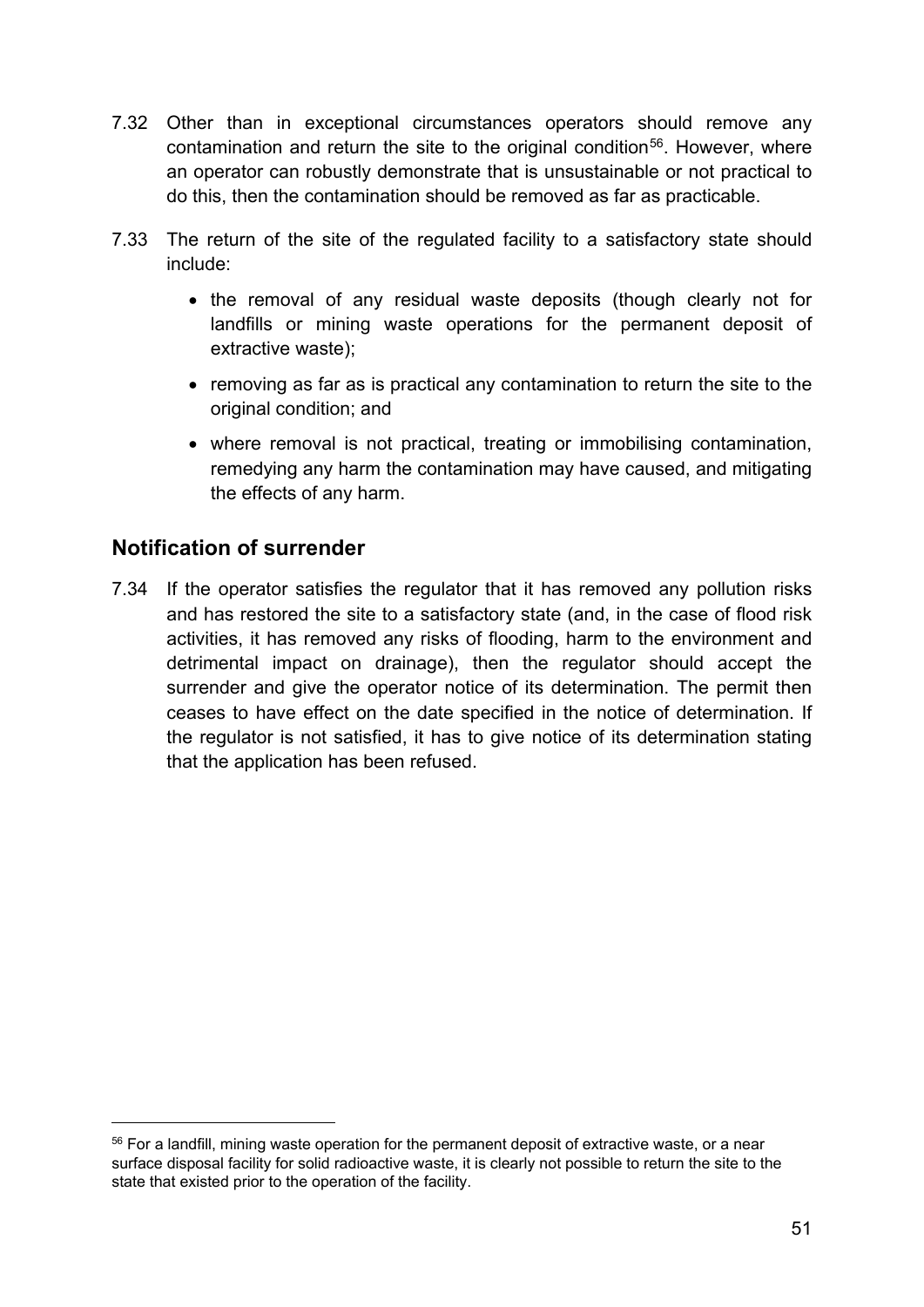# <span id="page-51-2"></span>**8. Standard rules permits**

This chapter describes standard rules and their use in standard rules permits.

## **Standard rules**<sup>[57](#page-51-0)</sup>

- 8.1 The Secretary of State, the Welsh Ministers, the Environment Agency and Natural Resources Wales can make standard rules (regulation 26<sup>[58](#page-51-1)</sup>).
- 8.2 These rules consist of requirements common to the type of facilities subject to them ("standard facilities" as defined in regulation 2(1)) and can be used instead of site-specific permit conditions. Standard rules are suitable for industry sectors where the generic risks are well-understood, assessed and mitigated.
- 8.3 Standard rules must achieve the same high level of environmental protection as site-specific conditions.
- 8.4 Each set of rules will form the conditions of the standard rules permit. Because an application for a permit subject to a set of standard rules is entirely voluntary, there is no right of appeal under regulation 31(1)(b) against the inclusion of standard rules as permit conditions (see regulation 27(3)). (All other rights of appeal are unaffected.)

## **Developing standard rules**

- 8.5 In preparing standard rules, it is necessary to consult widely with those who may be affected by or have an interest in the rules (see regulation 26(2)), including relevant statutory bodies. The standard nature of the facilities for which standard rules will be produced allows a general consideration of the requirements and standards for all such facilities.
- 8.6 It is expected that standard rules will be developed in consultation with the relevant industry.

<span id="page-51-0"></span><sup>57</sup> See: [https://www.gov.uk/government/collections/standard-rules-environmental-permitting.](https://www.gov.uk/government/collections/standard-rules-environmental-permitting) For Wales, see: [https://naturalresources.wales/permits-and-permissions/installations/standard-rules](https://naturalresources.wales/permits-and-permissions/installations/standard-rules-permits-for-installation/?lang=en)[permits-for-installation/?lang=en.](https://naturalresources.wales/permits-and-permissions/installations/standard-rules-permits-for-installation/?lang=en)

<span id="page-51-1"></span><sup>58</sup> The Secretary of State and Welsh Ministers may make standard rules for local authority-regulated facilities in (respectively) England and Wales. The Environment Agency and Natural Resources Wales may make standard rules in relation to facilities they regulate (in England and Wales respectively).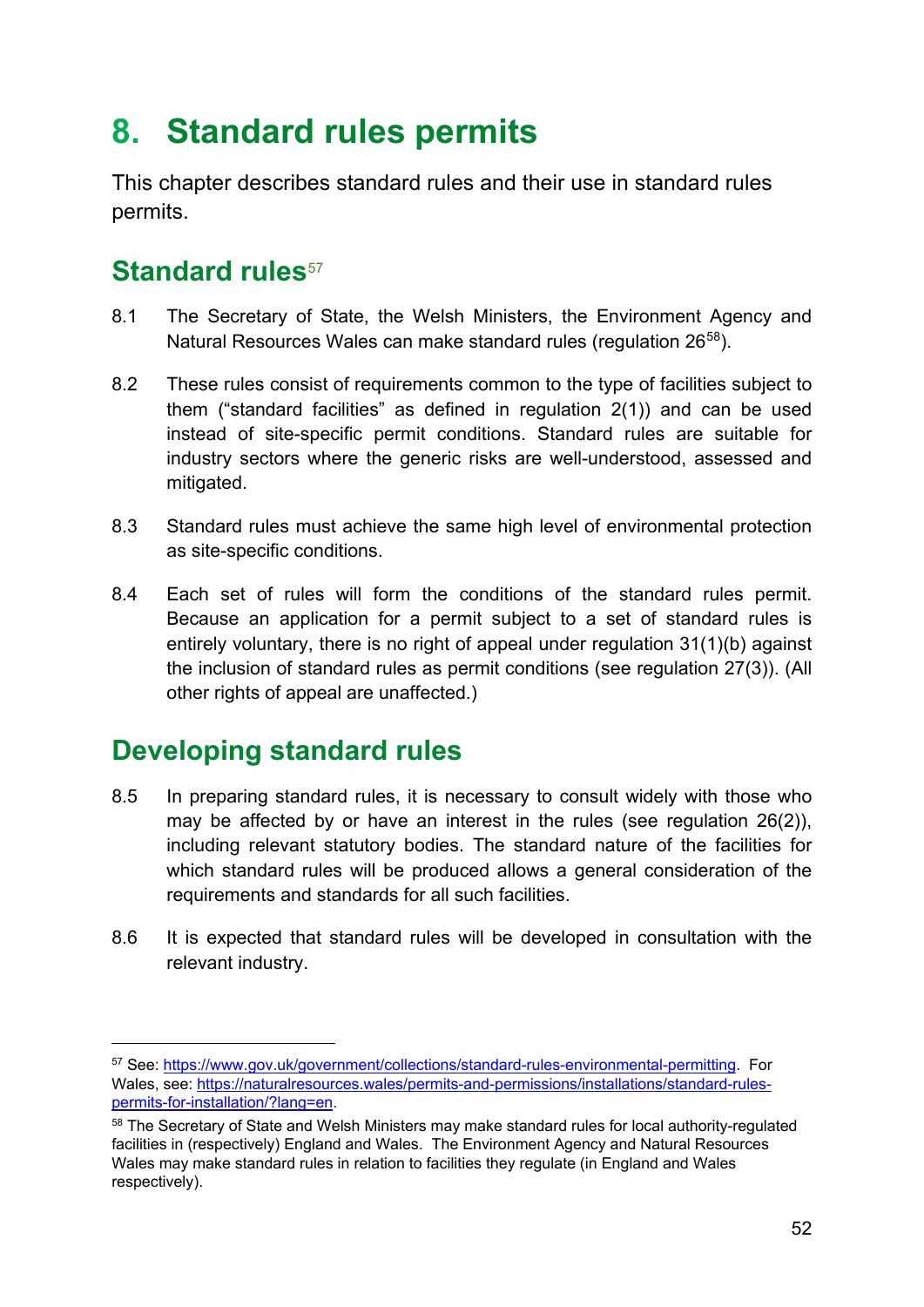8.7 Assessments of risk can be carried out nationally for common generic facilities. This understanding of the hazards and risks posed by these facilities would form the basis for the development of standard rules for standard facilities.

## **Standard rules permits**

- 8.8 It is the operator's decision whether it wishes to operate under standard rules. Where standard rules have been made, operators of regulated facilities eligible for standard rules permits can, if they wish, request that their regulated facility be made subject to the relevant rules. This request may be made in an application for a new permit or to vary an existing environmental permit.
- 8.9 The generic assessments of risk for standard facilities should be made available to businesses to assist them in (a) determining whether their activity is within the scope of the standard rules; and (b), if they apply for a standard rules permit, in adopting suitable control measures to meet those rules.
- 8.10 One important difference from other regulated facilities is that any additional site-specific assessment of risk is not necessary for a standard facility. Regulated facilities that require a location-specific assessment of impact and risk are not suitable for standard rules.
- 8.11 If the regulator agrees that standard rules are appropriate, the permit will state that the relevant set of rules is the conditions of the permit (see regulation 27(2)). The operation of the facility covered by the rules would then be subject to the requirements in the rules rather than site-specific conditions. Where a permit covers only standard facilities subject to standard rules, it can be described as a "standard rules permit".
- 8.12 A standard rules permit can authorise the operation of more than one standard facility operated by the same operator (see regulation 17(2)(d)). It is also possible for a single environmental permit to authorise the operation of a standard facility (or facilities) and other regulated facilities run by the operator on the same site (see the section in chapter 3 on [A single permit\)](#page-21-0). This environmental permit would not however be a standard rules permit.
- 8.13 Public consultation on applications for individual standard facilities is not required. This reflects the fact that consultation in the development of the rules must have already taken place (see chapter 10 on [Consultation and](#page-61-0)  [public participation\)](#page-61-0).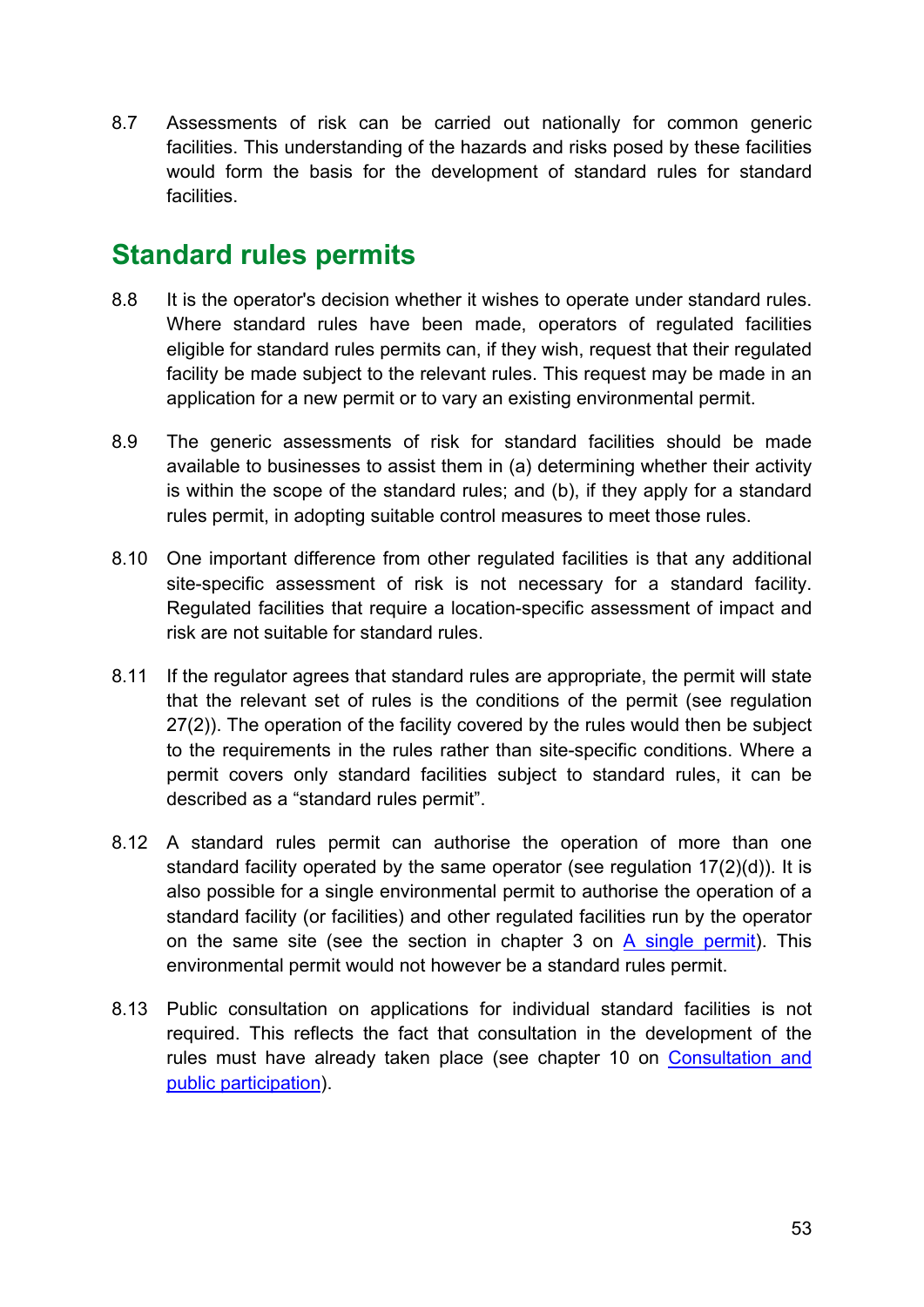## **Revision and revocation of standard rules**

- 8.14 Standard rules can be revised at any time, and there is a duty imposed by the EPR on regulators to keep the rules under review (see regulation 26(4)).
- 8.15 Where revisions are proposed, a consultation must take place in the same way as for the original production of the rules. A consultation is not however required for minor administrative changes to the rules (see regulation 26(3)).
- 8.16 Where there is a proposal to revise the standard rules, operators with permits that would be affected must be notified. Where revised rules are proposed, regulators must normally give operators three months' notice before the rules take effect (see regulation 28). Operators not wishing to operate under the revised rules can apply for a variation to their permit before the rules take effect.
- 8.17 As well as being revised, standard rules can be revoked by the authority that made the rules. Again there must be a consultation process involving the same people as in the development of the rules (see regulation 29).
- 8.18 Where such a revocation is to take place the regulator must vary permits containing standard rules to include suitable alternative conditions. The revoked rules continue to be conditions of the environmental permit until the regulator varies the permit (see regulation 30).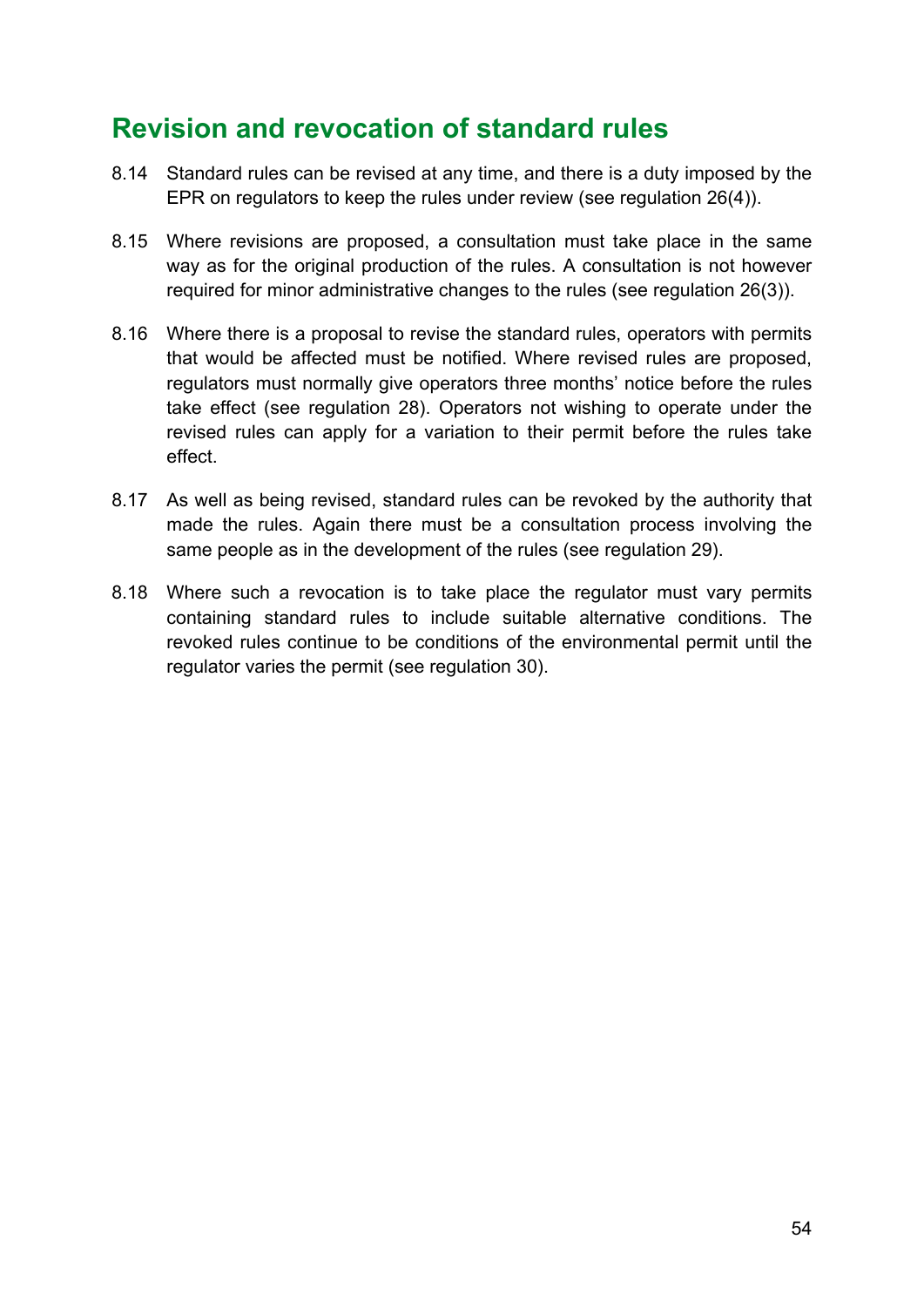# <span id="page-54-0"></span>**9. Operator competence**

This chapter describes the requirements for operator competence including the role of management systems.

## **Operator competence**

- 9.1 Operator competence supports the objectives of permitting by examining and maintaining the operator's ability to operate a regulated facility and fulfil the obligations of an operator (see the chapter 5 section on [The operator\)](#page-28-0).
- 9.2 Operator competence can be considered by the regulator at any time, whether as part of the determination of an application or at any time during the life of the permit. The regulator may refuse an application, set and vary permit conditions, and take enforcement action, having regard to the principles of operator competence described in this Chapter.
- 9.3 Following an application for the grant or transfer of an environmental permit, there is also a specific duty on the regulator not to grant or transfer the permit if it considers that the operator/new operator will not operate the facility in accordance with the permit (see paragraph 13 of Part 1 of Schedule 5[59](#page-54-1)). In making this decision the regulator should consider whether the operator cannot or is unlikely to operate the facility in accordance with the permit. The regulator might doubt whether the operator could or is likely to comply with the permit conditions if for example, the operator:
	- has an inadequate management system:
	- demonstrates inadequate technical competence;
	- has a record of poor behaviour or non-compliance with previous regulatory requirements; or
	- has inadequate financial competence.

-

9.4 The following sections deal with each of these points in turn.

<span id="page-54-1"></span><sup>&</sup>lt;sup>59</sup> This requirement does not apply in relation to standalone water discharge activities, stand-alone groundwater activities or stand-alone flood risk activities, where for these classes, transfer to a new operator is by way of notification, not application (see paragraph 6.39).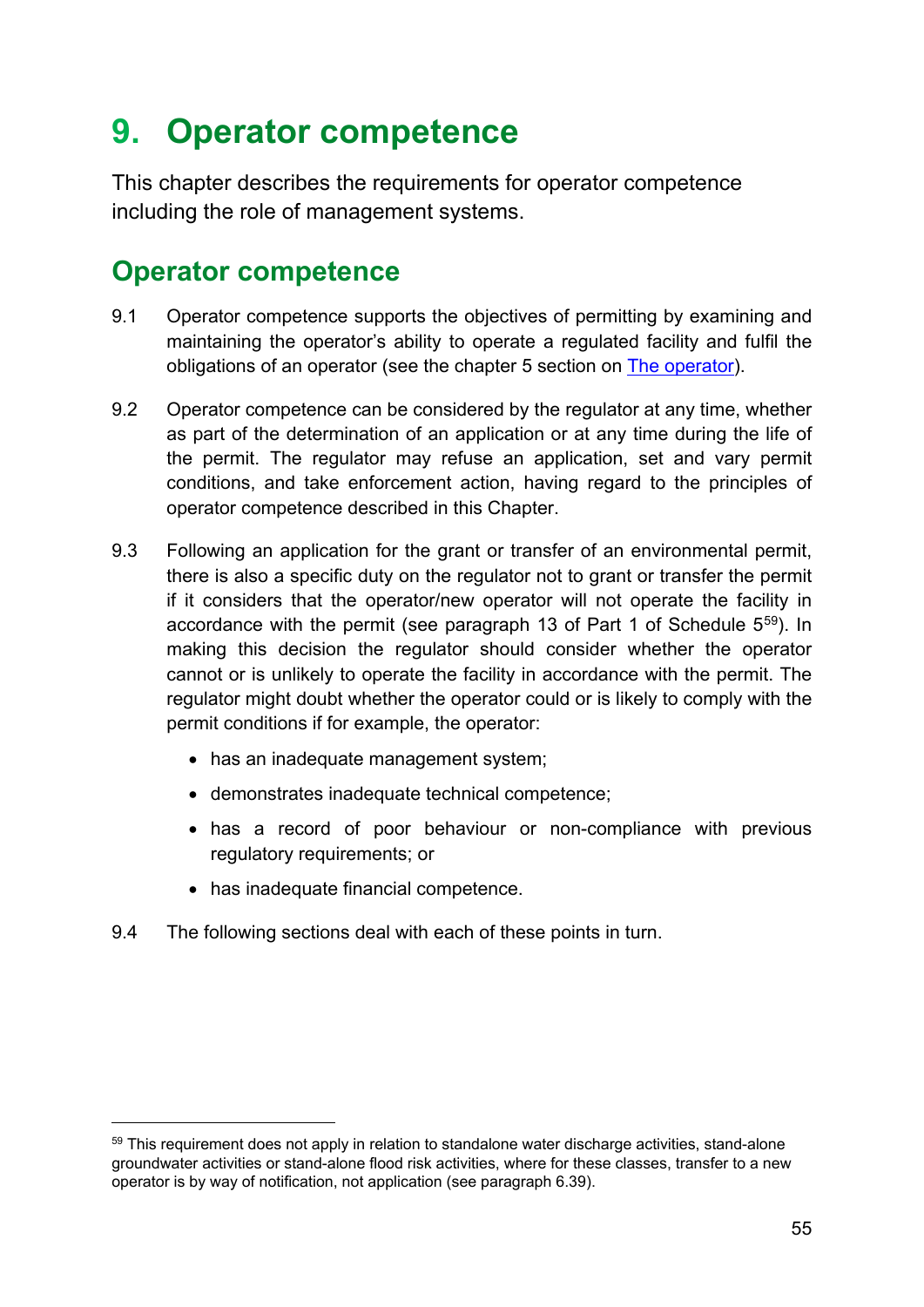## **Management systems**

- 9.5 In order to ensure a high level of environmental protection, operators should have effective management systems. The nature of the management system depends upon the complexity of the regulated facility.
- 9.6 Waste operation permits issued before 6 April 2008 for operations not carried out at an installation or Part B mobile plant, that do not already have a relevant existing permit condition, must have effective written management systems. These must also be kept under regular review, and produced on request by the regulator.
- 9.7 Complex regulated facilities are encouraged to put in place a formal environmental management system externally certified to the international standard ISO 14001 by a United Kingdom Accreditation Service (UKAS) accredited certification body. ISO 14001 requires that the management system includes safeguards for legal compliance and a commitment to continuous improvement of environmental performance. Environmental management systems must be specific to the site and activities for which they are being relied upon.
- 9.8 For simpler regulated facilities, externally-certified schemes may be less appropriate but should still be carefully considered by operators and, where appropriate, encouraged by regulators. The step-wise approach provided by BS8555 is particularly appropriate for smaller facilities and can make environmental management system implementation much simpler. Organisations can achieve UKAS-accredited certification to one or more stages of BS8555 under the IEMA, BSI Stems or, in Wales, the Green Dragon Scheme. There is also specific quidance on management systems for some industry sectors on the website of the Institute of Environmental Management and Assessment.

#### **Box 2 – Other sources of information on Environmental Management systems**

- ISO 14001:<https://www.iso.org/iso-14001-environmental-management.html>
- IEMA: https://www.iema.net/policy/environmental-management/
- UKAS: [www.ukas.com](http://www.ukas.com/)
- BSI Stems: [www.bsi-global.com/en/Assessment-and](http://www.bsi-global.com/en/Assessment-and-certificationservices/management-systems/Standards-and-Schemes/BS-8555STEMS/)[certificationservices/management-systems/Standards-and-Schemes/BS-](http://www.bsi-global.com/en/Assessment-and-certificationservices/management-systems/Standards-and-Schemes/BS-8555STEMS/)[8555STEMS/](http://www.bsi-global.com/en/Assessment-and-certificationservices/management-systems/Standards-and-Schemes/BS-8555STEMS/)
- Green Dragon: <https://www.groundwork.org.uk/Sites/greendragon/pages/about-greendragon>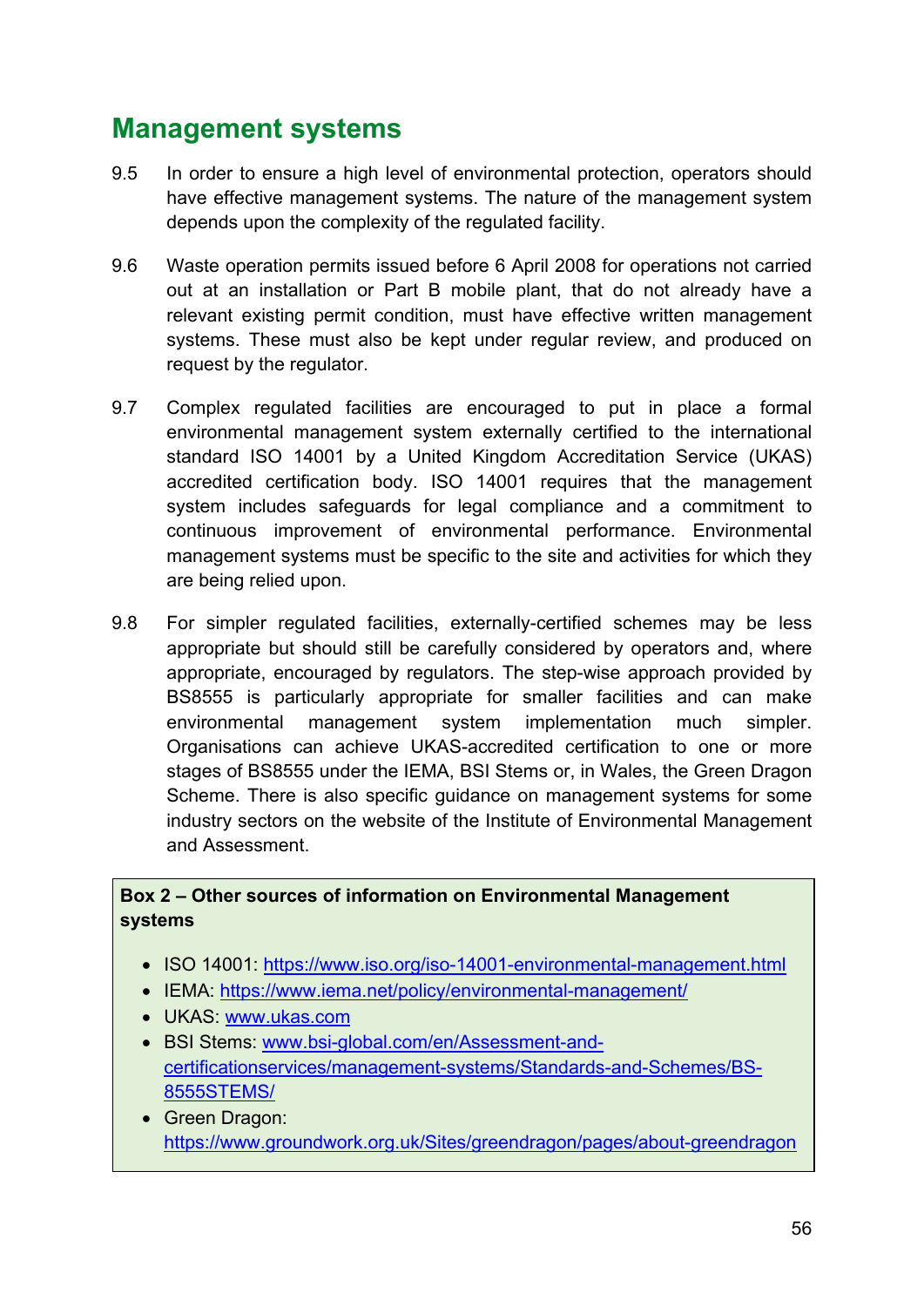9.9 Environmental management systems have relevance to other aspects of regulation, such as determining risk-based inspection frequencies (see section on chapter 11 on [Risk-based compliance assessment\)](#page-64-0). Recognised quality assurance schemes may also be relevant, and regulators may also take account of non-certified systems where these can be demonstrated to provide an equivalent role in safeguarding compliance and continual improvement of environmental performance.

## **Technical competence**

- 9.10 Operators should be technically competent to operate their facility in compliance with the conditions of their permits. The operator's wider management system should contain mechanisms for assessing and maintaining technical competence. The competence of individuals should form part of those management systems.
- 9.11 All individuals that make up the technically competent management for any activity must:
	- be in a position to control the day-to-day activities authorised by the permit;
	- understand the processes and equipment being used;
	- understand the risks to people and the environment and how those risks need to be managed;
	- know how to comply with the law and relevant guidance;
	- be familiar with the management systems and management structure on site; and
	- have the authority to make appropriate interventions in the running of the operation.
- 9.12 The development of industry-led competence schemes is strongly encouraged. Scheme providers should seek the advice of the relevant Sector Skills Council where appropriate when developing the scheme. All schemes should be based predominantly on qualifications accredited by Ofqual or Qualifications Wales, based on vocational qualifications where these exist, and agreed with the regulator and government.
- 9.13 Operators managing radioactive waste must seek advice from a Radioactive Waste Adviser (RWA) in relation to certain matters. This requirement does not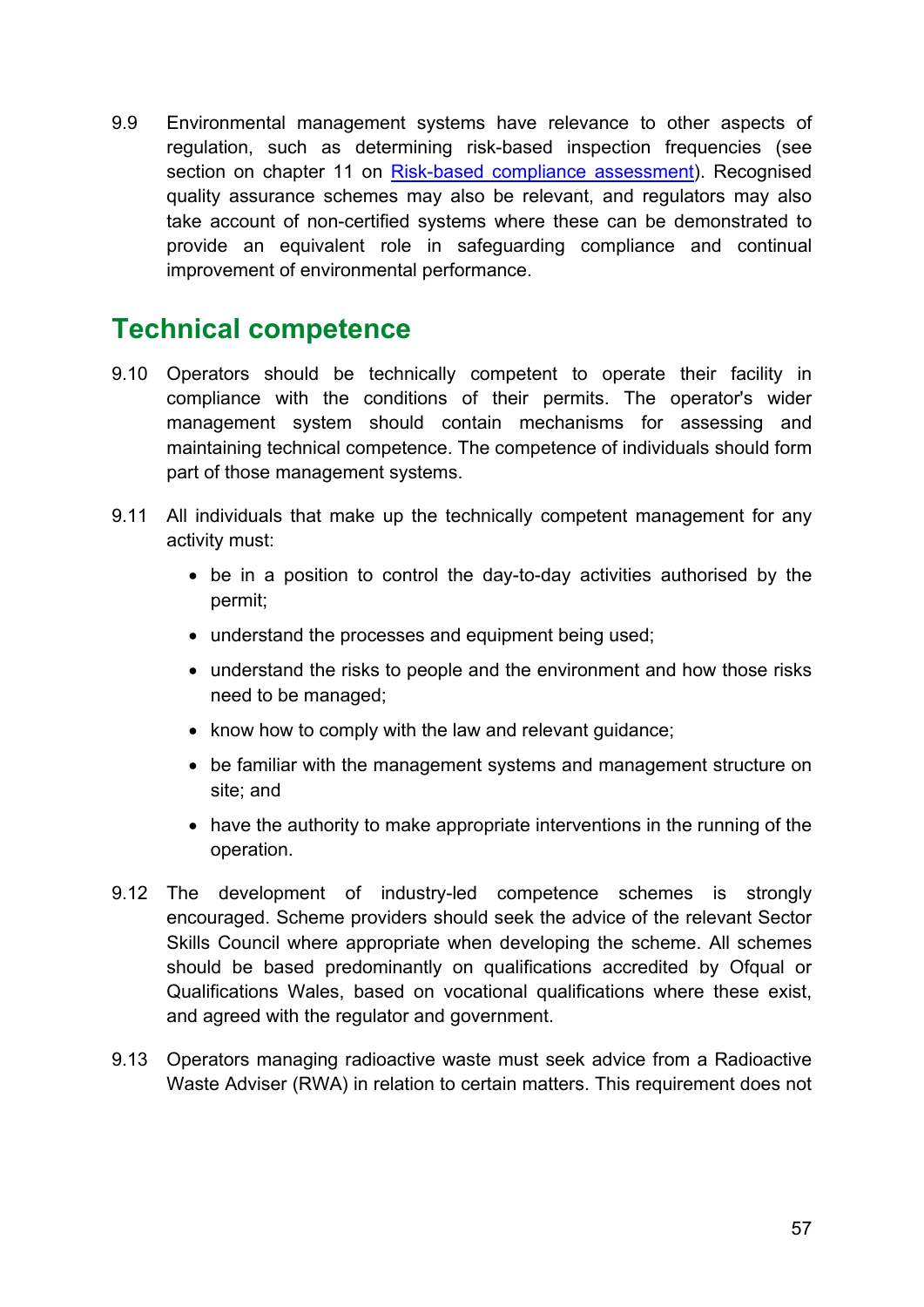apply to waste in the form of sealed radioactive sources (see paragraph 7 of Part 4 of Schedule 23<sup>[60](#page-57-0)</sup>).

9.14 For operators of Part B installations technical competence is covered in Chapter 11 of the Manual<sup>[61](#page-57-1)</sup>.

#### **Relevant waste operations: approved schemes**

- 9.15 "Relevant waste operations" are one or both of the following:
	- any permitted waste operation which is not carried on at an installation or by means of a Part B mobile plant;
	- a specified waste management activity as defined in paragraph 2(4) and (5) of Part 3 of Schedule 9 to the EPR.
- 9.16 All operators of relevant waste operations should comply with an approved competence scheme. Where no appropriate approved competence scheme is available, the regulator should assess the technical competence of the operator. Operators must periodically give the regulator either evidence of compliance with such a scheme or confirmation that the operator has not complied with such a scheme. This must be done by means of their quarterly or annual waste returns.
- 9.17 Any approved competence scheme must be:
	- effective in developing and demonstrating technical competence across a sector or sectors and provide equivalent competence with other schemes approved for the sectors(s);
	- risk-based and proportionate.

- able to provide mechanisms for demonstration and assessment of both initial competence and continuing competence;
- based on good operational practice and appropriate legislative requirements;
- based on individual competence and offer individuals and organisations choices in how they demonstrate and maintain competence;
- based consistently on National Occupational Standards where these exist;

<span id="page-57-1"></span><span id="page-57-0"></span><sup>&</sup>lt;sup>60</sup> Further information on RWAs can be found on the Scottish Environment Protection Agency's website at<https://www.sepa.org.uk/regulations/radioactive-substances/radioactive-waste-advisers> <sup>61</sup> See: [https://www.gov.uk/government/publications/environmental-permitting-general-guidance](https://www.gov.uk/government/publications/environmental-permitting-general-guidance-manual-on-policy-and-procedures-for-a2-and-b-installations)[manual-on-policy-and-procedures-for-a2-and-b-installations.](https://www.gov.uk/government/publications/environmental-permitting-general-guidance-manual-on-policy-and-procedures-for-a2-and-b-installations)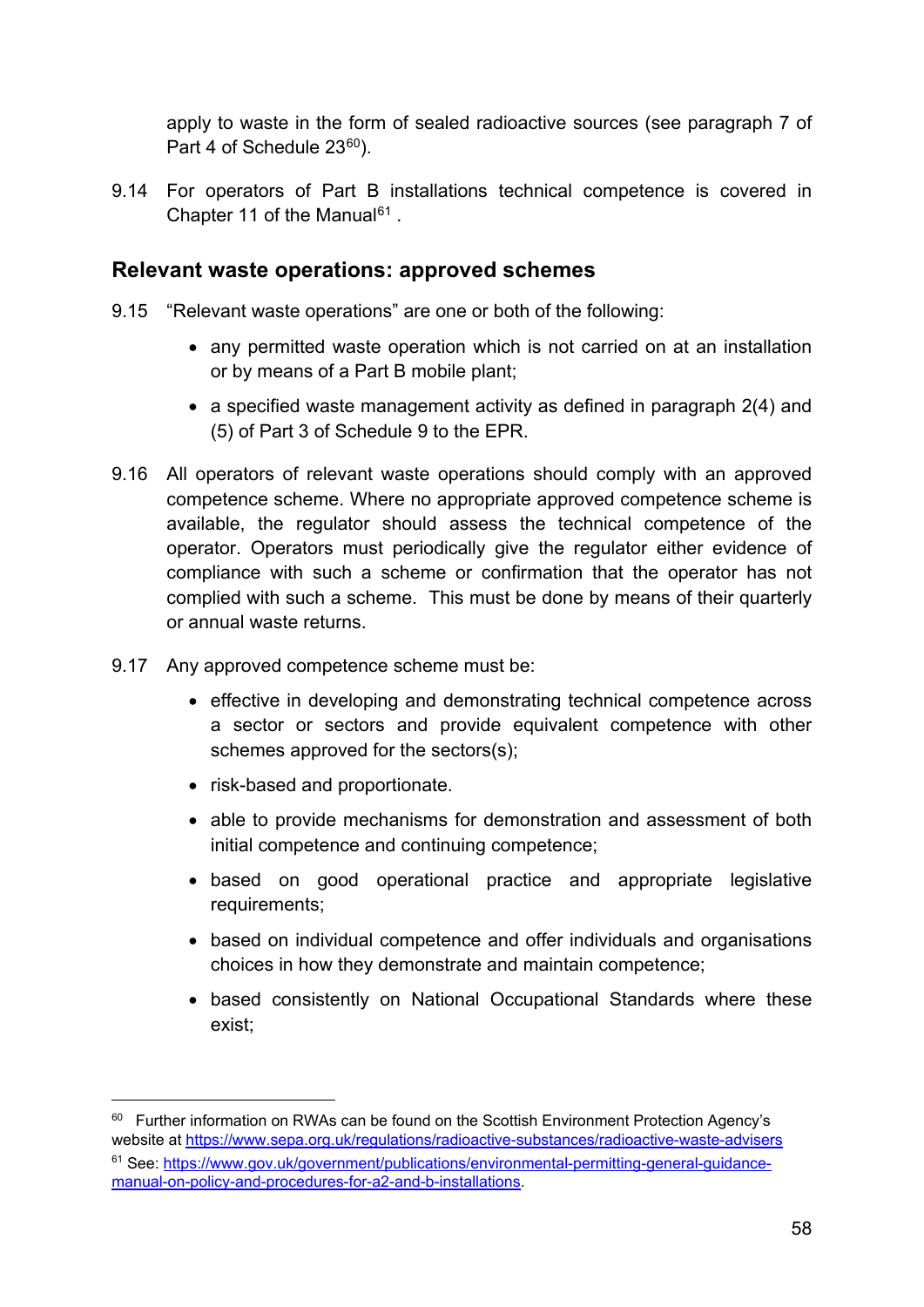- able to cater for the evolving complexity and diversity of the waste and resources management sector;
- applicable to all relevant waste management operations, or where appropriate to all operations within the sectors for which the scheme is designed; and
- inclusive, and must not prevent new entrants from developing necessary competences in the workplace.
- 9.18 Approved schemes for operators of relevant waste operations that meet the above criteria are:
	- CIWM/WAMITAB scheme version 9, jointly developed by the Chartered Institution of Wastes Management (CIWM) and the Waste Management Industry Training and Advisory Board (WAMITAB); and
	- Competence Management System version 4, developed by the Energy and Utility Sector Skills Council (EU Sector Skills).

## **Poor record of compliance and behaviour**

- 9.19 In assessing operator competence the regulator may also consider whether the operator or any other "relevant person" (see below) has a poor record of compliance with regulatory requirements. These considerations will include, but are not restricted to, evidence of convictions for "relevant offences". Other considerations may include receipt of formal enforcement notices such as enforcement or suspension notices or a history of, or acute, non-compliance with permit condition(s).
- 9.20 In this context, a "relevant offence" is an offence that is relevant to a person's ability to operate in compliance with the permit applied for or held or to a person's conduct as the operator of a waste facility.[62](#page-58-0)
- 9.21 A "relevant person" in relation to a conviction for a relevant offence or noncompliance includes:
	- the operator:

-

• a director, manager, secretary or other similar officer of an operator (when it is a corporate body) and a partner in a limited liability partnership (LLP), who has either been convicted of a relevant offence

<span id="page-58-0"></span><sup>&</sup>lt;sup>62</sup> A list of offences that are considered to be relevant when considering environmental permits can be found here: [https://www.gov.uk/government/publications/relevant-conviction-guidance-for-permit](https://www.gov.uk/government/publications/relevant-conviction-guidance-for-permit-applications-for-waste-activities-and-installations-only)[applications-for-waste-activities-and-installations-only.](https://www.gov.uk/government/publications/relevant-conviction-guidance-for-permit-applications-for-waste-activities-and-installations-only) The list is for guidance purposes and is not intended to be exhaustive.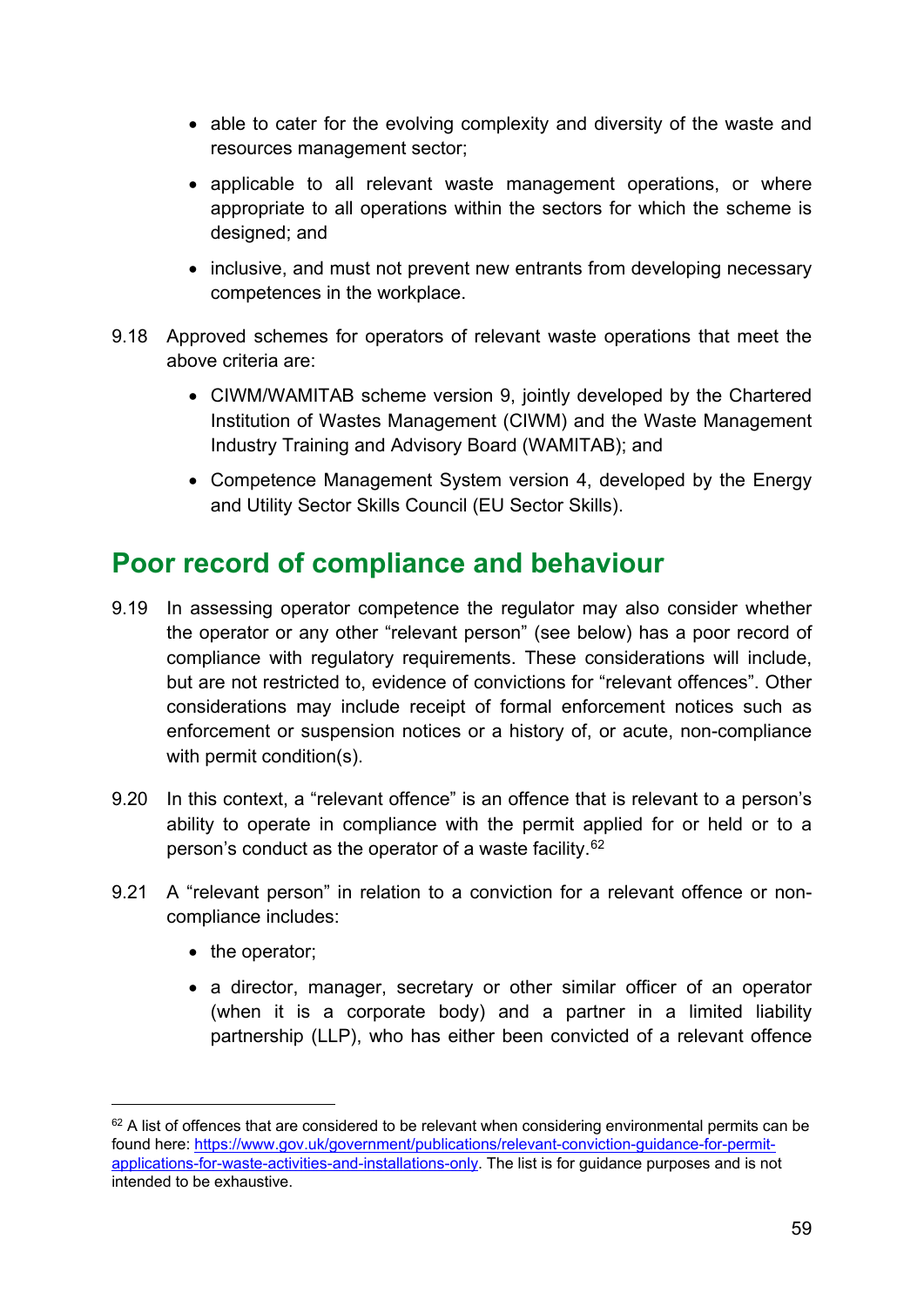him/herself, or who held a position in another corporate body when it was convicted of a relevant offence; and

- any other person that the regulator has reason to believe is a controlling or guiding mind of the operation.
- 9.22 The regulator must not grant or transfer a permit to persons it considers will not be the operator of that facility or will not operate the facility in accordance with the permit<sup>[63](#page-59-0)</sup>. This may include persons who have such a poor record of compliance with regulatory requirements or persons who have demonstrated such poor behaviour towards officers and the regulatory process that it appears unlikely that they would comply with permit conditions. Similar considerations could, equally, lead to revocation of (an) existing permit(s).
- 9.23 "Poor behaviour" includes any behaviour that the regulator considers to be unacceptable. In addition to previous operator performance, this could include physical acts or language (written, verbal or online) that causes staff to feel intimidated, afraid, offended, threatened or abused. Preventing access to a site, relevant records or operational information, failure to provide required documents and declarations that are disingenuous may also be considered poor behaviour.
- 9.24 The regulator must take into account the terms of the Rehabilitation of Offenders Act 1974 (ROA 1974). The Act applies only where an individual has been convicted of an offence. It does not apply to corporate bodies.
- 9.25 The regulator may consider relevant offences committed by individuals that have become spent under the terms of the ROA 1974 but only where the regulator is satisfied that justice cannot be done without doing so in accordance with section 7(3) of the ROA 1974.
- 9.26 After considering all available evidence, the regulator may still decide to grant or transfer a permit, or to allow a permit to continue in force, even though an operator has demonstrated a poor record of compliance with regulatory requirements such as being convicted of a relevant offence.

## **Financial competence**

-

9.27 The operator of any regulated facility should be financially capable of complying with the environmental permit. The regulator should consider an

<span id="page-59-0"></span> $63$  See paragraph 13(2) of Part 1 of Schedule 5. The requirement not to grant or transfer the permit where the regulator considers that the operator will not comply with permit conditions does not apply to stand-alone water discharge activities, stand-alone groundwater activities and stand-alone flood risk activities (see paragraph 13(3) of Part 1 of Schedule 5).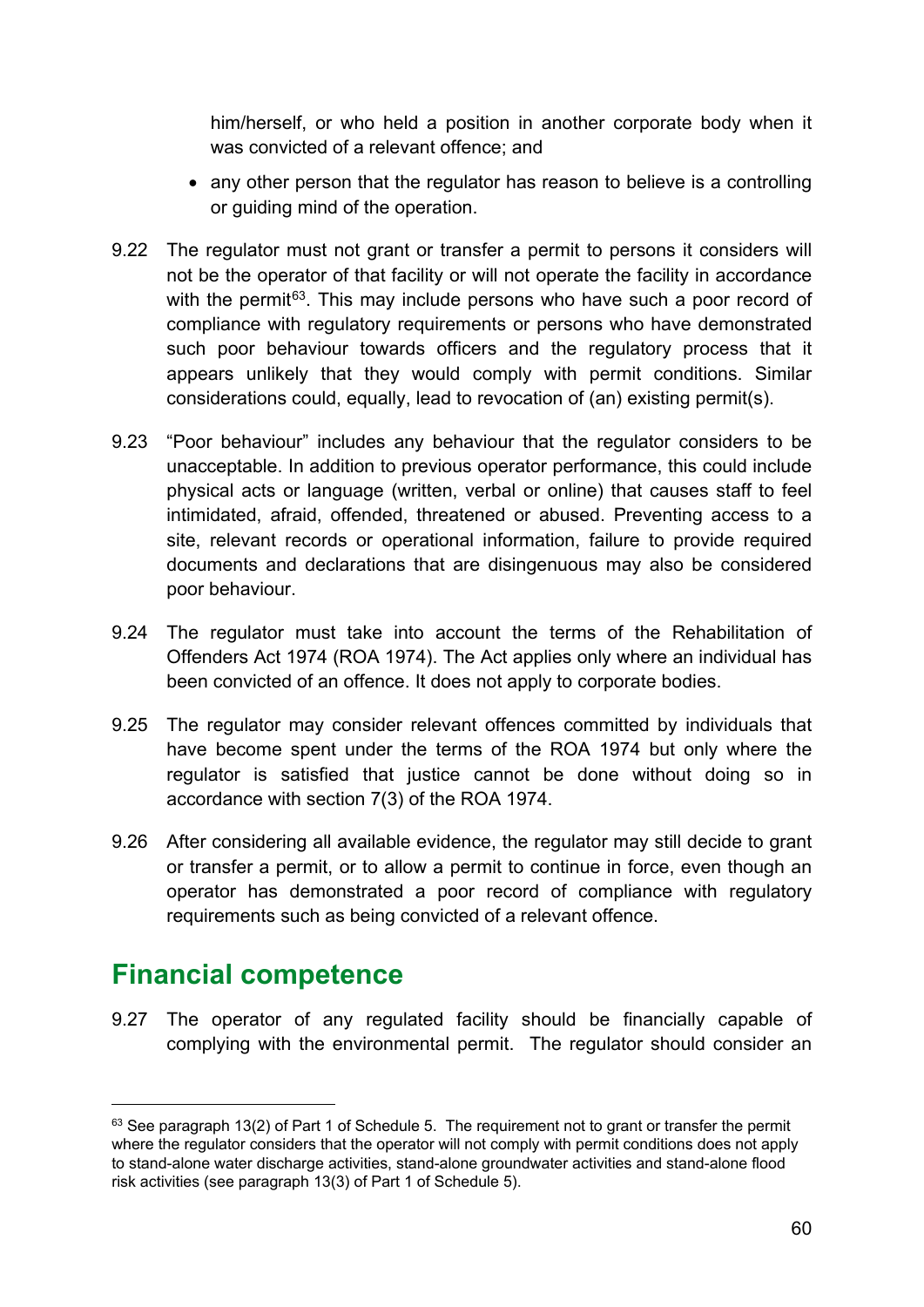operator's financial competence when determining the operator's ability to comply with the conditions in its permit.

9.28 Specific provisions apply to landfill facilities (see Guidance on the Landfill Directive<sup>[64](#page-60-0)</sup>), mining waste facilities (see Guidance on the Mining Waste Directive $65$ ) and radioactive substances activities (see the section on highactivity sealed sources in the Guidance on Radioactive Substances Regulation $66$ ).

## **Maintaining competence**

- 9.29 Operators must maintain the standards of their management systems and competence throughout the regulated facility's life. Regulators can impose permit conditions to ensure this.
- 9.30 Regulators can reassess competence at any time and if not satisfied can take enforcement action including revocation of the permit (see the section in Chapter 11 on [Revocation\)](#page-68-0). In particular, if the operator of a relevant waste operation fails to comply with an approved competence scheme, the regulator may revoke the permit.

<span id="page-60-0"></span><sup>64</sup> See: [https://www.gov.uk/government/publications/environmental-permitting-guidance-the-landfill](https://www.gov.uk/government/publications/environmental-permitting-guidance-the-landfill-directive)[directive.](https://www.gov.uk/government/publications/environmental-permitting-guidance-the-landfill-directive)

<span id="page-60-1"></span><sup>65</sup> See: [https://www.gov.uk/government/publications/environmental-permitting-guidance-the-mining](https://www.gov.uk/government/publications/environmental-permitting-guidance-the-mining-waste-directive)[waste-directive.](https://www.gov.uk/government/publications/environmental-permitting-guidance-the-mining-waste-directive)

<span id="page-60-2"></span><sup>66</sup> See: [https://www.gov.uk/government/publications/radioactive-substance-regulations-rsr-guidance.](https://www.gov.uk/government/publications/radioactive-substance-regulations-rsr-guidance)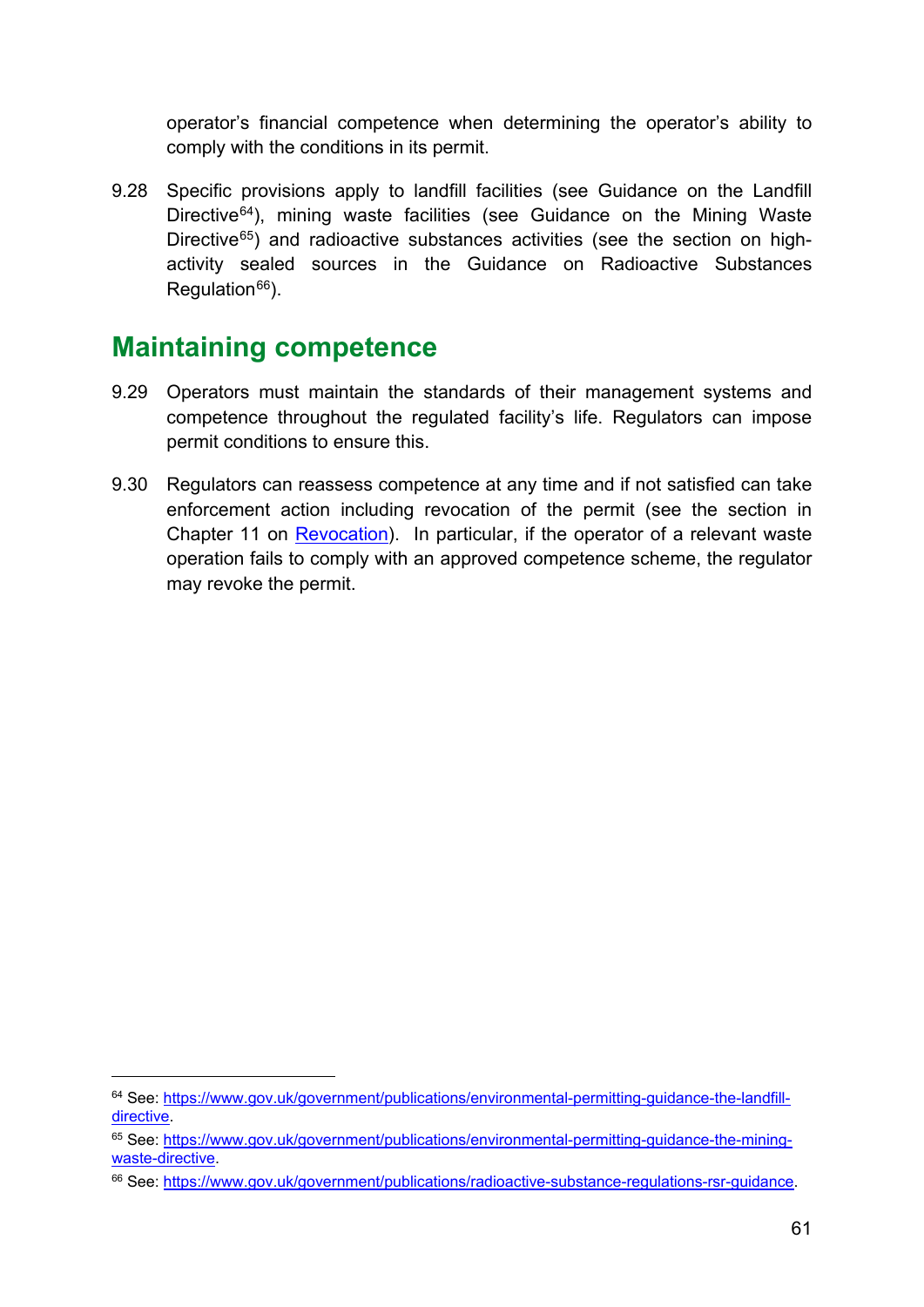# <span id="page-61-0"></span>**10. Consultation and public participation**

This chapter covers the requirements for consulting the public.

- 10.1 Consultation serves to inform the public (and other interested bodies) so that they can make informed comments to the regulator, allowing the regulator to make better decisions.
- 10.2 Regulators must take into consideration any representations made by consultees during the period stipulated for the consultation.

## **Consulting the public**

- 10.3 The EPR require consultation of the public on some permit applications but do not prescribe the methods of consultation. This allows proportionate and flexible approaches to public participation to be developed by the regulators.
- 10.4 The meaning of "public consultee" is given in paragraph 1 of Part 1 of Schedule 5 to the EPR and includes anyone whom the regulator considers is, or is likely to be affected by, or has an interest in the application.
- 10.5 Public participation is provided for where there is an application for an environmental permit (see paragraph 5 of Part 1 of Schedule 5). This requirement to consult does not apply to permit applications for:
	- mobile plant;
	- radioactive substances activities involving mobile radioactive apparatus;
	- standard facilities:
	- certain small Part B installations;
	- a mining waste operation not involving a mining waste facility to which Article 7 of the Mining Waste Directive applies $67$ ;
	- certain stand-alone flood risk activities $68$ ;
	- medium combustion plant; and
	- specified generators $69$ .

<span id="page-61-3"></span><span id="page-61-1"></span> $67$  Article 8 of the Mining Waste Directive requires public participation in relation to mining waste facilities requiring a permit under Article 7.

<span id="page-61-2"></span><sup>68</sup> Consultation is not required on an application for a permit for a stand-alone flood risk activity which is not likely to have a significant adverse effect on the environment; or for which a consultation has been carried out under separate legislation in which the potential environmental impact of that activity has been addressed.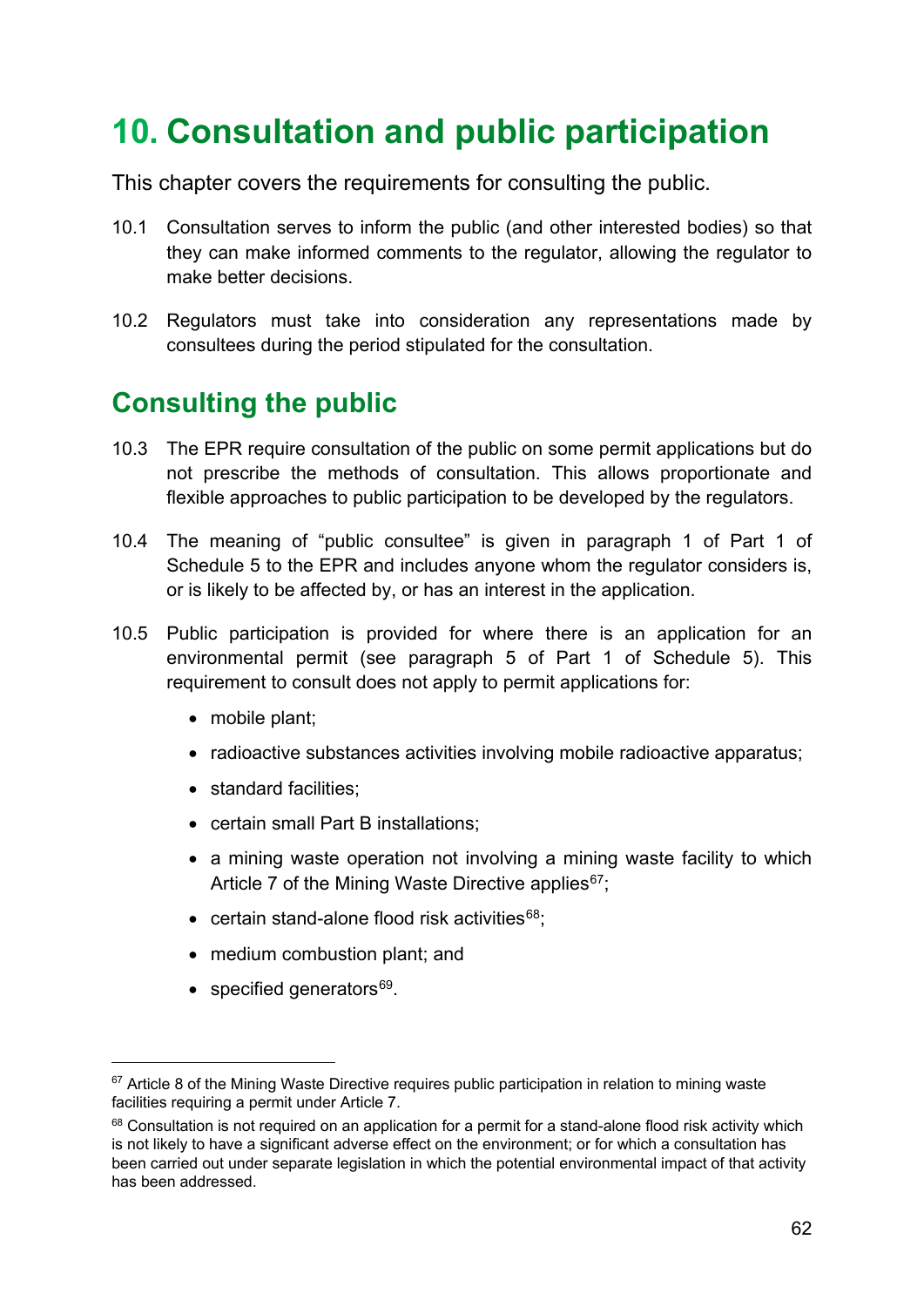- 10.6 Mobile plant and radioactive substances activities that involve mobile radioactive apparatus can operate at different locations and therefore local involvement cannot be meaningfully provided at the application stage. The permitting requirements for standard rules have been set out above (see chapter 8 on [Standard Rules Permits\)](#page-51-2). These require that consultation takes place on the production (and review) of the rules rather than on individual applications. Public consultation is not required for applications for small waste oil burners, dry cleaners and some Part B activities associated with petrol unloading and motor vehicle refuelling (see paragraph 5(4) of Part 1 of Schedule 5). For mining waste operations, public participation is only required where the Mining Waste Directive requires it<sup>70</sup>.
- 10.7 Substantial changes to Part A installations must be consulted on (see the Guidance on Part A installations<sup>71</sup>). The requirement to consult on a substantial change applies both to applications for a variation by the operator and variations initiated by the regulator (see paragraph 5(2)(a) and 5(3)(a) of Part 1 of Schedule 5). There must also be consultation if the regulator proposes to grant a derogation for a Part A installation under Article 15(4) of the Industrial Emissions Directive<sup>72</sup>.
- 10.8 The regulator may decide that other variations to environmental permits should also be subject to public consultation (see paragraph 5(2)(b) and 5(3)(b) of Part 1 of Schedule 5).
- 10.9 Any information that is to be excluded from the public register in the interests of national security or because it is commercially or industrially confidential (see chapter 14 on [Public registers and information\)](#page-78-0) must not form part of the public consultation.

### **The Environment Agency and Natural Resources Wales's public participation statements**

10.10 The Environment Agency and Natural Resources Wales must prepare a statement of their policies on Public Participation (regulation  $60$ )<sup>[73](#page-62-3)</sup>. These

 $69$  In the case of medium combustion plant and specified generators, consultation is required on the permit application where the regulator determines that the operation of the regulated facility may have significant negative effects on human beings or the environment.

<span id="page-62-0"></span><sup>70</sup> See Chapter 5 of the Mining Waste Directive Guidance. Available at: [https://www.gov.uk/government/publications/environmental-permitting-guidance-the-mining-waste](https://www.gov.uk/government/publications/environmental-permitting-guidance-the-mining-waste-directive)[directive.](https://www.gov.uk/government/publications/environmental-permitting-guidance-the-mining-waste-directive)

<span id="page-62-1"></span><sup>71</sup> Available at [https://www.gov.uk/government/publications/environmental-permitting-regulations](https://www.gov.uk/government/publications/environmental-permitting-regulations-guidance-on-part-a-installations)[guidance-on-part-a-installations.](https://www.gov.uk/government/publications/environmental-permitting-regulations-guidance-on-part-a-installations)

<span id="page-62-2"></span> $72$  The operation of this derogation is explained in detail in the Part A Guidance.

<span id="page-62-3"></span><sup>73</sup> For England see: [https://www.gov.uk/government/publications/environmental-permits-when-and](https://www.gov.uk/government/publications/environmental-permits-when-and-how-we-consult)[how-we-consult.](https://www.gov.uk/government/publications/environmental-permits-when-and-how-we-consult) For Wales, see: [https://naturalresources.wales/about-us/what-we-do/how-we-](https://naturalresources.wales/about-us/what-we-do/how-we-regulate-you/environmental-permitting-how-we-work-together/?lang=en)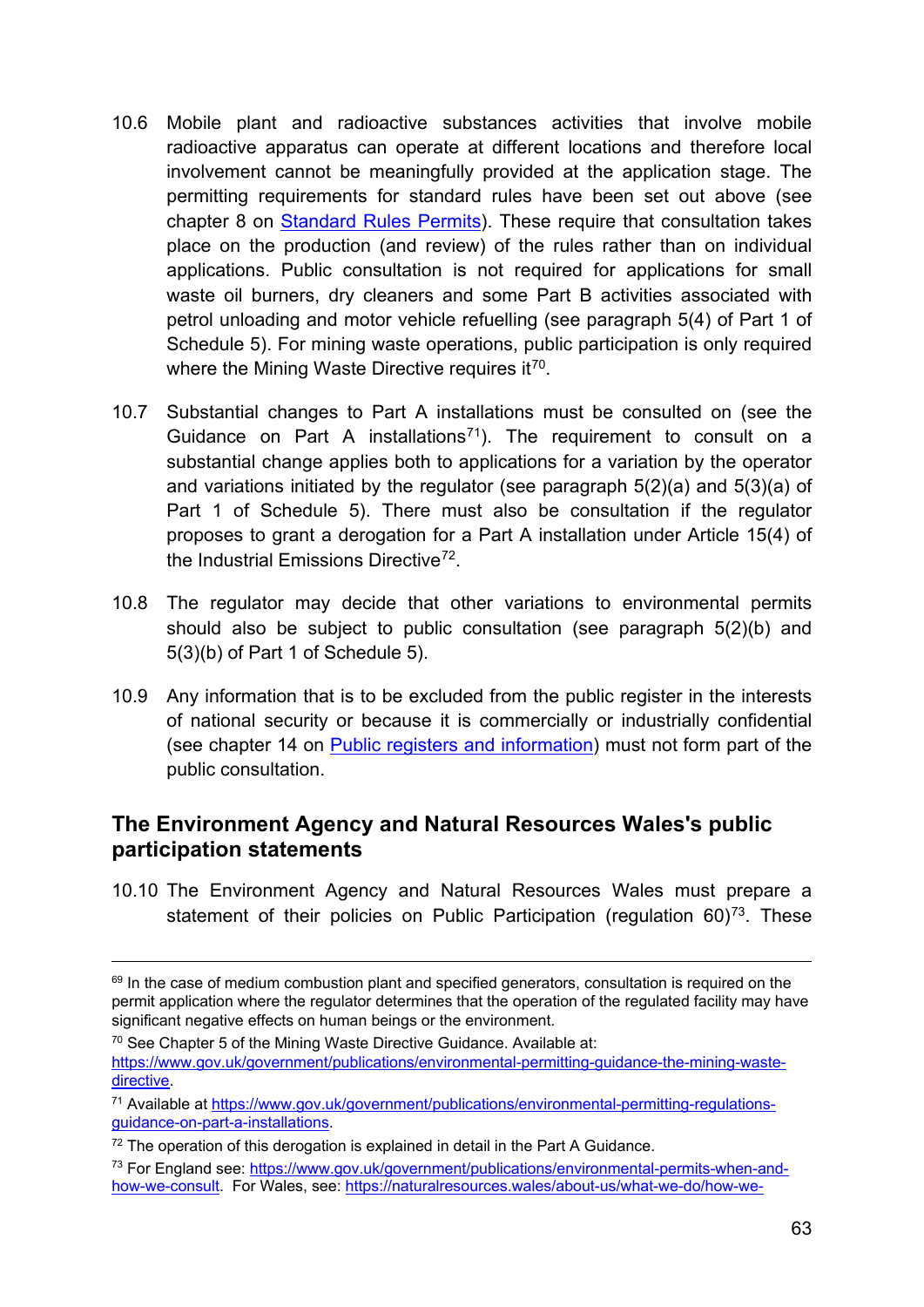policies must relate to each body's duties in relation to determining applications for permits and permit variations, and making or revising standard rules.

10.11 In preparing or revising the statement the Environment Agency and Natural Resources Wales must consult those people they consider are, or are likely to be affected by, or who have an interest in the statement. This consultation will be in accordance with the government's consultation principles<sup>[74](#page-63-0)</sup>. The Environment Agency and Natural Resources Wales must keep their statements under review, revise them when they consider it necessary, and publish any revised version.

[regulate-you/environmental-permitting-how-we-work-together/?lang=en.](https://naturalresources.wales/about-us/what-we-do/how-we-regulate-you/environmental-permitting-how-we-work-together/?lang=en) For local authority consultation see: [https://www.gov.uk/government/publications/environmental-permitting-general](https://www.gov.uk/government/publications/environmental-permitting-general-guidance-manual-on-policy-and-procedures-for-a2-and-b-installations)[guidance-manual-on-policy-and-procedures-for-a2-and-b-installations.](https://www.gov.uk/government/publications/environmental-permitting-general-guidance-manual-on-policy-and-procedures-for-a2-and-b-installations)

<span id="page-63-0"></span><sup>74</sup> See: [https://www.gov.uk/government/publications/consultation-principles-guidance.](https://www.gov.uk/government/publications/consultation-principles-guidance)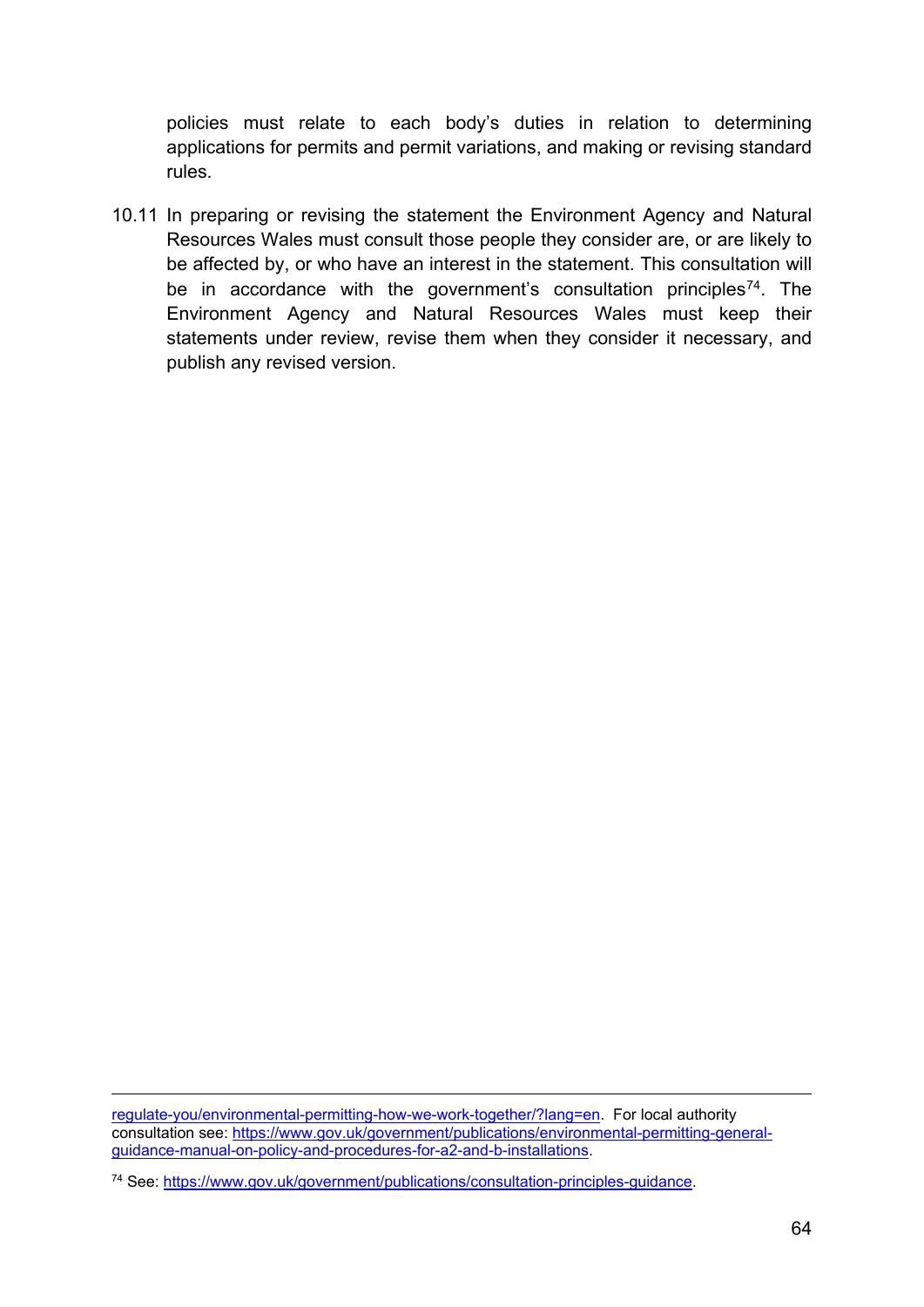# **11. Compliance assessment, enforcement and review**

This chapter describes the powers and duties of the regulator (and the operator) in ensuring compliance with the regulations and permit conditions.

## **Compliance assessment**

### <span id="page-64-0"></span>**Risk-based compliance assessment**

- 11.1 Risk-based compliance assessment should include:
	- targeting those facilities that:
		- $\circ$  pose the greatest risk to the environment or human health;
		- o have poorer standards of operation;
		- o are failing to comply with the terms and conditions of the permit; or
		- o are having a greater adverse impact;
	- reducing the regulatory burden on operators whose standard of operations are consistently high; and
	- taking into account the different stages in the lifetime of a facility.
- 11.2 The Environment Agency and Natural Resources Wales should maintain guidance on a risk-based approach to compliance assessment<sup>75</sup>. This should take into account the operator's management of the facility.

### **Methods of compliance assessment**

-

11.3 The operator is responsible for ensuring that its regulated facility does not cause pollution of the environment and harm to human health. Checking compliance with the terms and conditions of the permit is the principal way in which the operator's performance in relation to that responsibility should be assessed. In addition, the regulator should also audit the operator's systems for the management and supervision of the facility.

<span id="page-64-1"></span><sup>&</sup>lt;sup>75</sup> For England, see: Hyperlink should now be [https://www.gov.uk/government/publications/assessing](https://www.gov.uk/government/publications/assessing-and-scoring-environmental-permit-compliance)[and-scoring-environmental-permit-compliance.](https://www.gov.uk/government/publications/assessing-and-scoring-environmental-permit-compliance) For Wales, see: [https://naturalresourceswales.gov.uk/about-us/what-we-do/how-we-regulate-you/how-we-assess](https://naturalresourceswales.gov.uk/about-us/what-we-do/how-we-regulate-you/how-we-assess-business-compliance/?lang=en)[business-compliance/?lang=en.](https://naturalresourceswales.gov.uk/about-us/what-we-do/how-we-regulate-you/how-we-assess-business-compliance/?lang=en)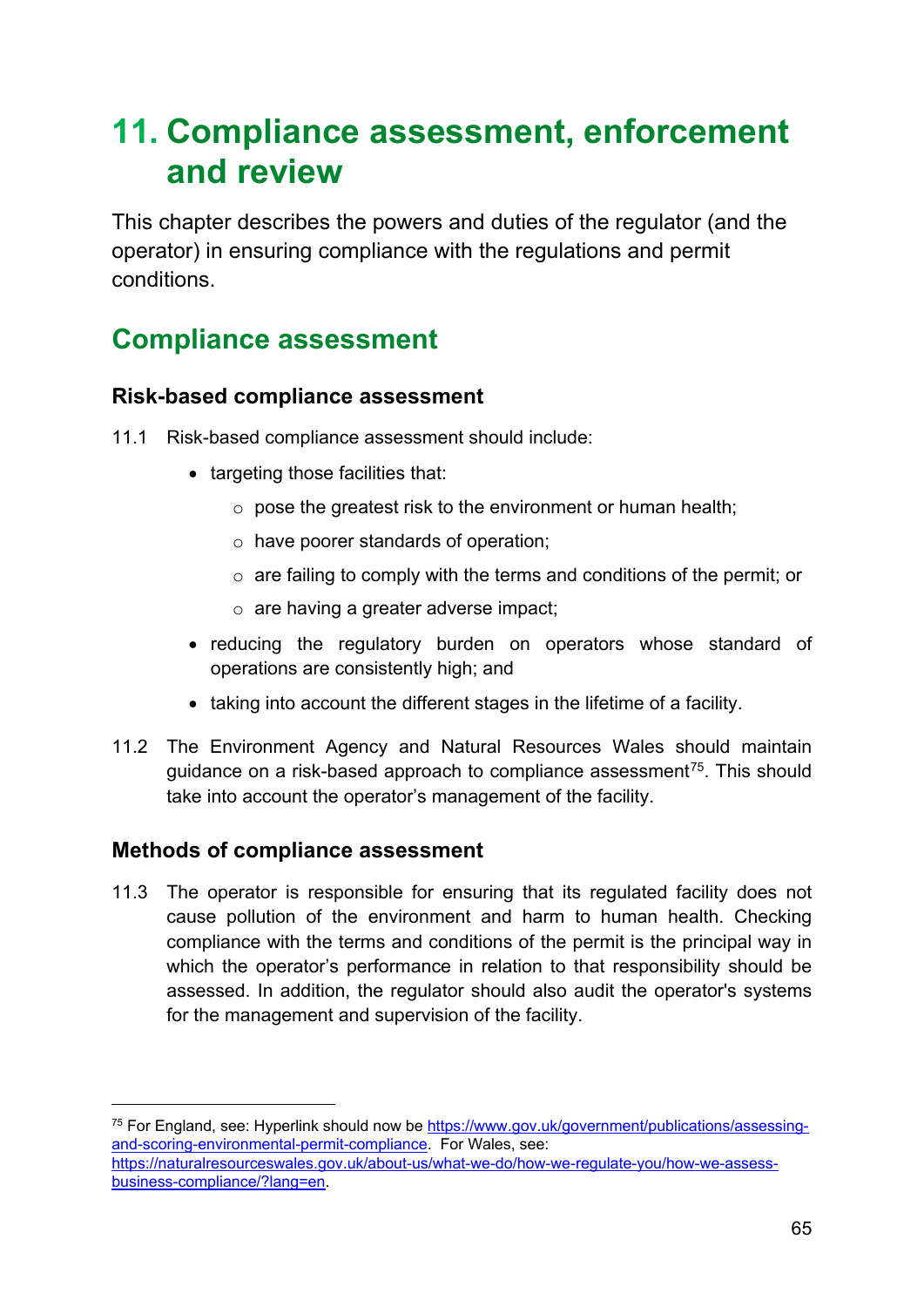- 11.4 The EPR place a duty on regulators to undertake appropriate periodic inspections of regulated facilities (see regulation  $34(2)$ )<sup>76</sup>. There is also a duty on the exemption registration authority (see chapter 15 on [Exempt facilities\)](#page-84-0) to carry out periodic inspections of exempt waste operations (see paragraph 18 of Schedule 2).
- 11.5 This inspection process can include reviewing information from the operator as well as carrying out independent monitoring, site inspections, in-depth audits and other compliance-related work.
- 11.6 In its procedures for the EPR regime the regulator should have regard to the Recommendation of the European Parliament and of the Council (2001/331/EC) of 4 April 2001 on the minimum criteria for environmental inspection<sup>77</sup>.
- 11.7 Operators may also have significant responsibility for monitoring under environmental permits. The permit conditions may require operators not just to provide basic data (for example, the actual results from monitoring equipment), but also to demonstrate whether they are meeting the conditions of the permit.

# **Enforcement**

### **Enforcement notices**

- 11.8 Regulation 36 allows the regulator to serve an enforcement notice if it believes an operator has contravened, is contravening, or is likely to contravene any permit conditions.
- 11.9 Enforcement notices will specify the steps required to remedy the problem and the timescale in which they must be taken. Enforcement notices may include steps to remedy the effects of any harm and to bring a regulated facility back into compliance.

## **Suspension notices**

-

11.10 The regulator can serve a suspension notice on the operator if the operation of a regulated facility involves a risk of serious pollution (see regulation 37(2)); or if the way in which the regulated facility is being operated both contravenes a permit condition and involves a risk of pollution (see regulation 37(5)).

<span id="page-65-0"></span> $76$  Part A installations are subject to minimum inspection requirements as a result of Article 23 of the Industrial Emissions Directive, as described in the Part A Guidance.

<span id="page-65-1"></span><sup>77</sup> See:<https://eur-lex.europa.eu/legal-content/EN/TXT/?uri=CELEX:32001H0331>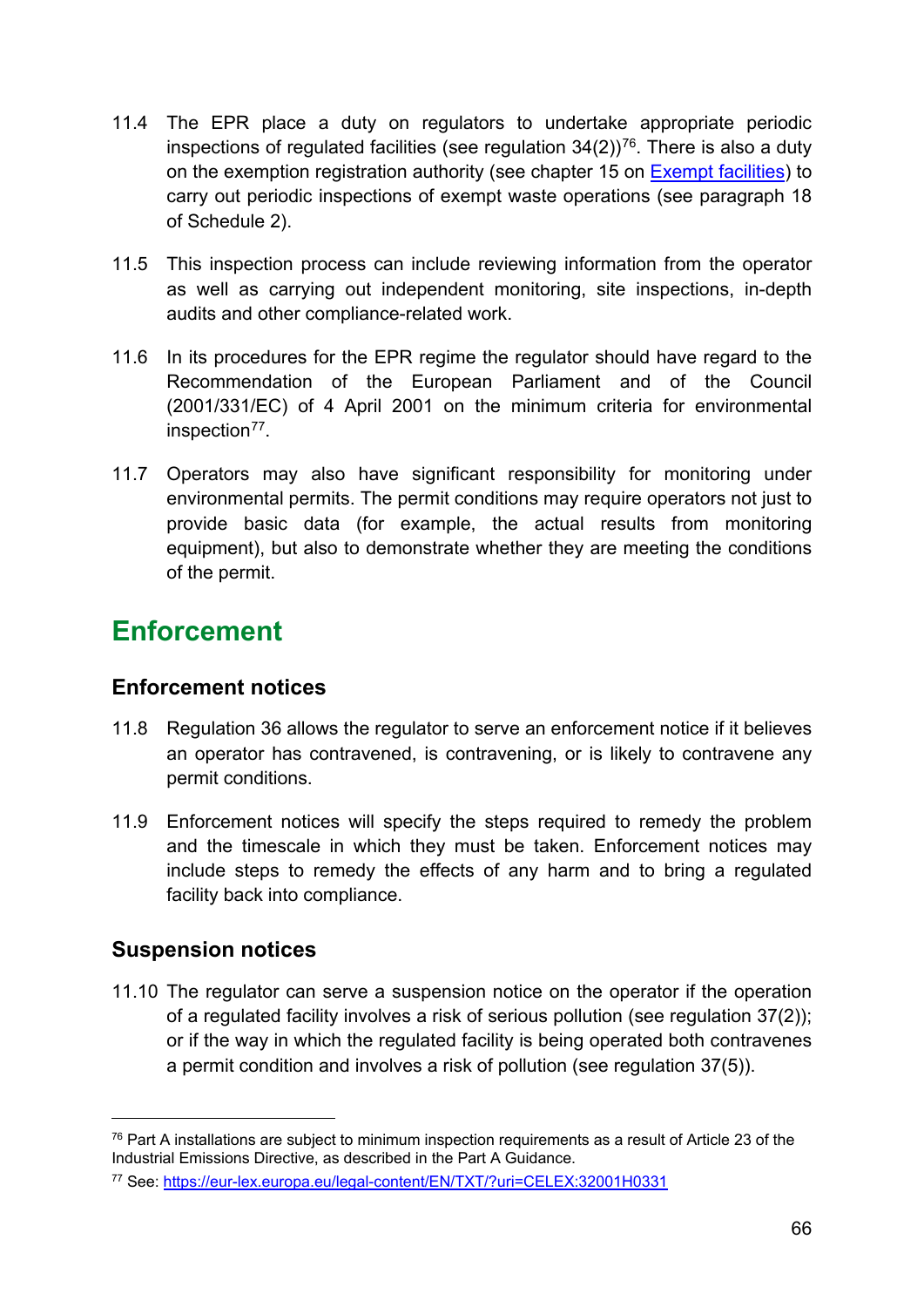- 11.11 This means that, where the operator has contravened a permit condition, there has to be a risk of pollution, but not of serious pollution.
- 11.12 In the case of a flood risk activity, the regulator may also serve a suspension notice where it considers there is a risk of serious flooding, serious detrimental impact on drainage, or serious harm to the environment (see regulation 37(2)); and where breach of a permit conditions involves a risk of flooding, detrimental impact on drainage or harm to the environment (see regulation 37(5)).
- 11.13 A suspension notice may also be served by a local authority regulator for nonpayment of a charge. Guidance on this is contained in the Manual.
- 11.14 The suspension notice must describe the nature of the risk of pollution and the actions necessary to remove that risk. The notice must specify the deadline for taking actions.
- 11.15 When the regulator serves a suspension notice, the permit ceases to authorise the operation of the entire regulated facility or specified activities depending upon what is specified in the notice.
- 11.16 A suspension notice should allow activities to continue unless their cessation is necessary to address the risk of pollution. While the suspension notice is in force, additional steps may need to be taken in relation to any activities that are allowed to continue. Where this is the case the suspension notice must set out these additional steps.
- 11.17 When the operator has taken the remedial steps required by the notice, the regulator must withdraw the notice.

### **Prosecutions**

- 11.18 If an operator has committed a criminal offence under the EPR, regulators should consider a prosecution. Conviction in a magistrates' court carries an unlimited fine and up to twelve months' imprisonment<sup>[78](#page-66-0)</sup> for the most serious offences under the EPR. Conviction in the Crown court may lead to an unlimited fine and imprisonment for up to five years.
- <span id="page-66-2"></span>11.19 Regulators have clear guidance on the factors to take into account when deciding whether to prosecute. Regulators should take account of the Regulators' Code<sup>[79](#page-66-1)</sup> and the Code for Crown Prosecutors<sup>80</sup>. These contain

<span id="page-66-0"></span><sup>&</sup>lt;sup>78</sup> See regulation 39(3) – pending the commencement of section 154(1) of the Criminal Justice Act 2003, the maximum term of imprisonment on summary conviction is 6 months.

<span id="page-66-1"></span><sup>79</sup> See: [https://www.gov.uk/government/publications/regulators-code.](https://www.gov.uk/government/publications/regulators-code)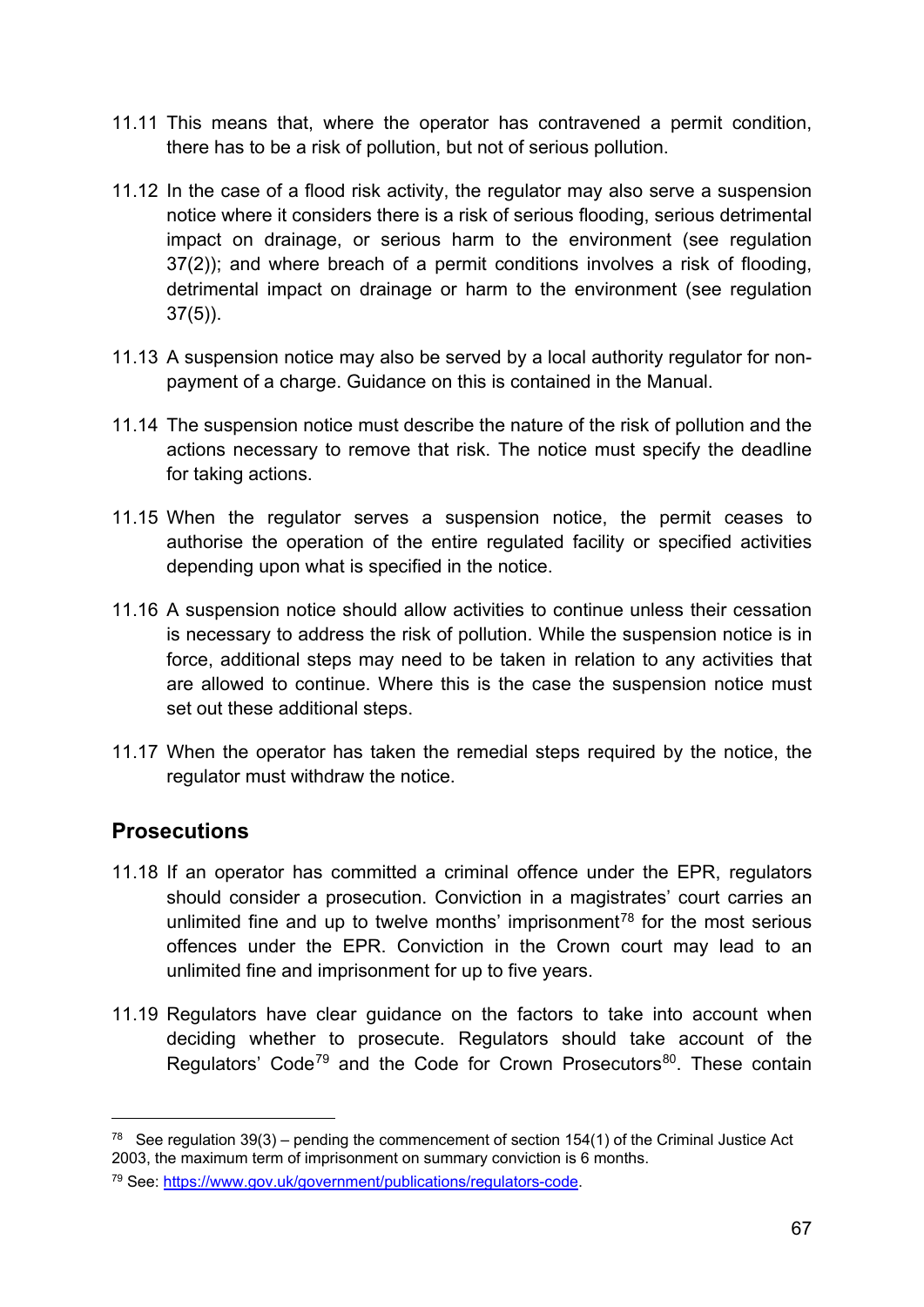important safeguards for operators to ensure that the enforcement action taken by regulators is proportionate to the risks posed to the environment and to the seriousness of any breach of the law.

- 11.20 The Environment Agency and Natural Resources Wales's enforcement and sanctions policies $81$  set out a range of possible enforcement actions. These range from warnings to formal cautions to prosecution depending upon the facts. Individual local authorities should also have enforcement policies.
- 11.21 The EPR also contain another important safeguard for operators, the emergency defence (see regulation 40(1)). This provides a defence where the operator shows that the acts are done in an emergency to avoid danger to human health, all reasonable steps are taken to minimise pollution and the regulator is informed promptly. Emergencies ought to be relatively rare occurrences.
- 11.22 Where an EPR regulator and another enforcement body both have the power to prosecute in respect of the same subject matter, they should endeavour to liaise to avoid inconsistencies and make sure that any proceedings are for the most appropriate offence.
- 11.23 The regulator must place details of any conviction or formal caution on the public register. This requirement does not override the ROA 1974 regarding spent conditions, and regulators must take care to remove relevant entries at the appropriate time $82$ . Formal cautions must be removed from the register after 5 years has lapsed. It is important that the regulators have the systems in place to ensure that this is done.

### **Enforcement undertakings**

11.24 Regulation 39(6) and Schedule 26 provide that the Environment Agency<sup>[83](#page-67-2)</sup> may, where it has reasonable grounds to suspect that a specified offence  $84$ under the EPR has been committed, accept an enforcement undertaking instead of, for example, bringing criminal proceedings.

<sup>80</sup> See: [https://www.cps.gov.uk/sites/default/files/documents/publications/Code-for-Crown-](https://www.cps.gov.uk/sites/default/files/documents/publications/Code-for-Crown-Prosecutors-October-2018.pdf)[Prosecutors-October-2018.pdf.](https://www.cps.gov.uk/sites/default/files/documents/publications/Code-for-Crown-Prosecutors-October-2018.pdf)

<span id="page-67-0"></span><sup>81</sup> For England, see[: https://www.gov.uk/government/publications/environment-agency-enforcement](https://www.gov.uk/government/publications/environment-agency-enforcement-and-sanctions-policy)[and-sanctions-policy.](https://www.gov.uk/government/publications/environment-agency-enforcement-and-sanctions-policy) For Wales, see: https://naturalresources.wales/about-us/what-we-do/how-weregulate-you/regulatory-responsibilities/?lang=en.

<span id="page-67-1"></span><sup>82</sup> See: [https://www.nacro.org.uk/resettlement-advice-service/support-for-individuals/disclosing](https://www.nacro.org.uk/resettlement-advice-service/support-for-individuals/disclosing-criminal-records/rehabilitation-offenders-act/)[criminal-records/rehabilitation-offenders-act/.](https://www.nacro.org.uk/resettlement-advice-service/support-for-individuals/disclosing-criminal-records/rehabilitation-offenders-act/)

<span id="page-67-2"></span><sup>83</sup> In relation to England only.

<span id="page-67-3"></span><sup>84</sup> See paragraph 1(1) of Schedule 26.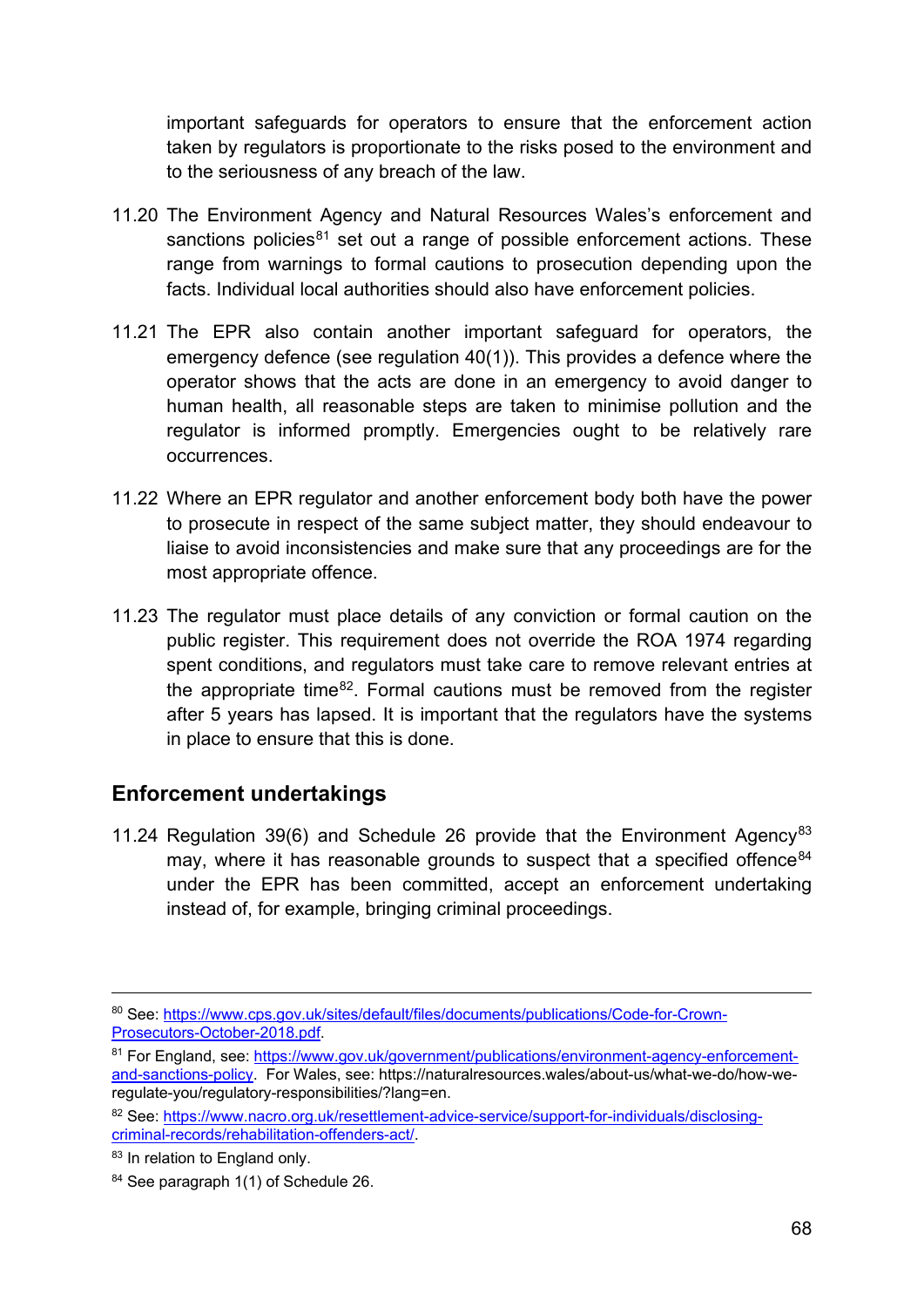- 11.25 An "enforcement undertaking" is a written undertaking, made by the person who has committed the offence, to take specified actions within a specified period (see paragraph 1(3) of Schedule 26). If the Environment Agency accepts the undertaking, it cannot then prosecute the offence, so long as the operator complies with the undertaking (see paragraph 3 of Schedule 26).
- 11.26 The Environment Agency publishes its procedure for entering into an enforcement undertaking<sup>[85](#page-68-2)</sup>. It also publishes details of the undertakings it  $accepts<sup>86</sup>$  $accepts<sup>86</sup>$  $accepts<sup>86</sup>$ .

### <span id="page-68-0"></span>**Revocation**

- 11.27 The regulator can revoke a permit, in whole or in part, by serving a "revocation notice" (see regulation 22). The regulator may use revocation whenever appropriate. Revocation may be appropriate where exhaustive use of other enforcement tools has failed to protect the environment properly, where the permit holder is no longer the operator (for example, where a transfer application should have been made but has not been) or where the operator is considered not to be competent (see Chapter 9 on [Operator competence\)](#page-54-0). Unlike other types of notice, if a revocation notice is appealed the revocation does not take effect until the appeal is determined or withdrawn (see regulation 31(7)(b)).
- 11.28 The permit ceases to authorise the operation of a regulated facility, facilities or part of a facility to the extent specified in the revocation notice. Any postoperation requirements, such as site restoration, may remain in force (see regulation 22).
- 11.29 The revocation notice must specify any additional steps the operator must take to avoid any pollution risk or to return the site to a satisfactory state. Regulators may enforce the restoration requirements by issuing enforcement notices and, if necessary, they can use their powers to remedy harm and recover costs (see the section on [Remediation\)](#page-68-1).

### <span id="page-68-1"></span>**Remediation**[87](#page-68-4)

-

11.30 If the operation of a regulated or exempt facility gives rise to a risk of serious pollution, a regulator may arrange for the risk to be removed (see regulation

<span id="page-68-2"></span><sup>85</sup> See: [https://www.gov.uk/government/publications/environment-agency-enforcement-and-sanctions](https://www.gov.uk/government/publications/environment-agency-enforcement-and-sanctions-policy/annex-1-res-act-the-environment-agencys-approach-to-applying-civil-sanctions-and-accepting-enforcement-undertakings)[policy/annex-1-res-act-the-environment-agencys-approach-to-applying-civil-sanctions-and-accepting](https://www.gov.uk/government/publications/environment-agency-enforcement-and-sanctions-policy/annex-1-res-act-the-environment-agencys-approach-to-applying-civil-sanctions-and-accepting-enforcement-undertakings)[enforcement-undertakings.](https://www.gov.uk/government/publications/environment-agency-enforcement-and-sanctions-policy/annex-1-res-act-the-environment-agencys-approach-to-applying-civil-sanctions-and-accepting-enforcement-undertakings)

<span id="page-68-3"></span><sup>86</sup> See: [https://www.gov.uk/government/publications/the-environment-agencys-use-of-civil-sanctions.](https://www.gov.uk/government/publications/the-environment-agencys-use-of-civil-sanctions)

<span id="page-68-4"></span><sup>&</sup>lt;sup>87</sup> Special arrangements apply in the case of remediation of radioactive contamination on a nuclear site: see the Nuclear Installations Act 1965 and associated guidance.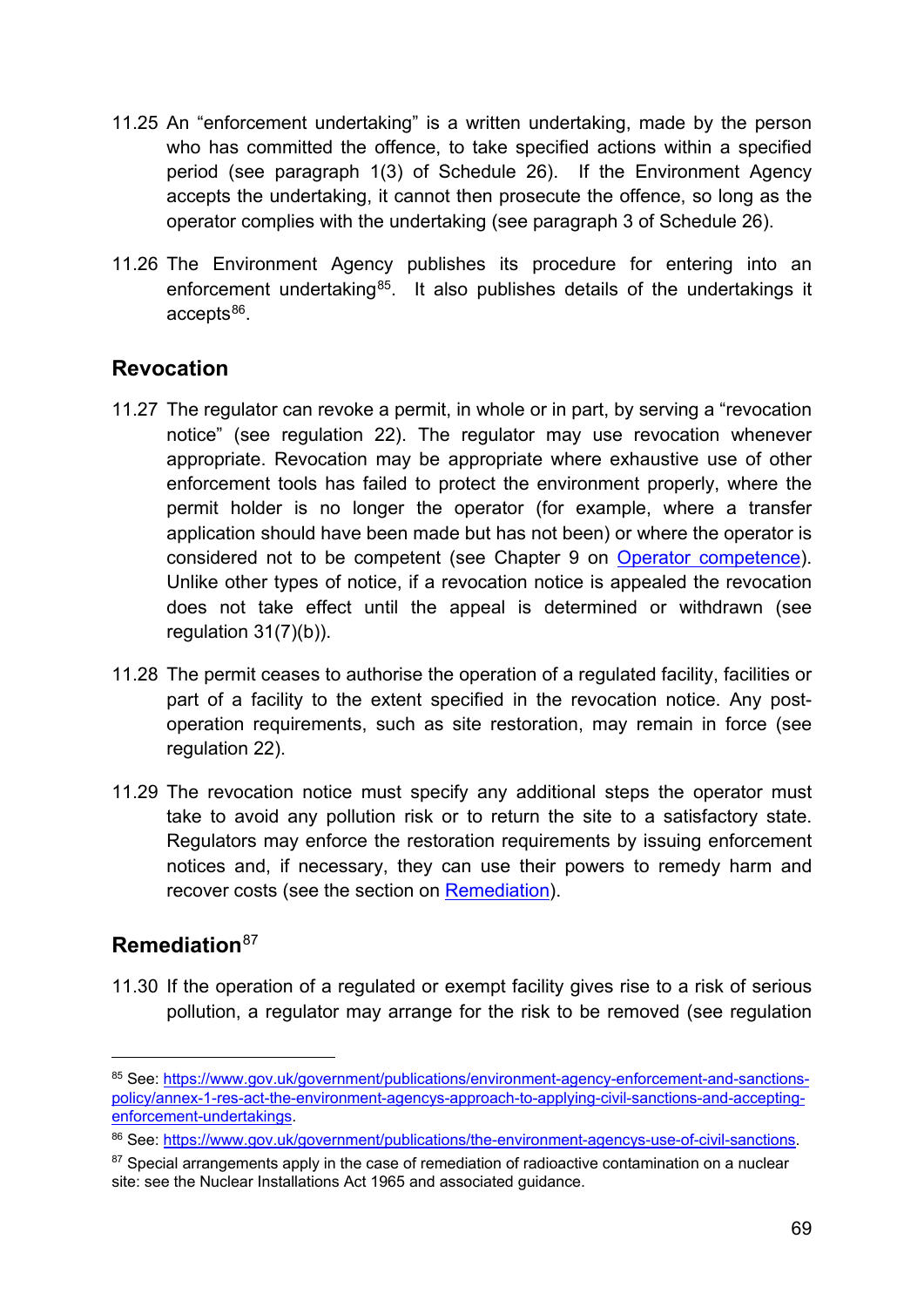57). If an operator commits an offence that causes pollution, the regulator may arrange for steps to be taken to remedy pollution at the operator's expense.

- 11.31 If the operation of a regulated or exempt flood risk activity gives rise to a risk of serious flooding, serious detrimental impact on drainage or serious harm to the environment, the regulator may arrange for the risk to be removed at the operator's expense under regulation 58.
- 11.32 In the case of an emergency relating to a flood risk activity, the regulator may serve an emergency works notice requiring the operator, owner or person responsible for the activity to take action, such as remove or modify a structure, carry on the activity or take remedial action on flooding/risk to flooding, harm/risk of harm to the environment or detrimental impact on drainage.
- 11.33 If the regulator considers that an unauthorised flood risk activity is being or has been carried on, it may serve a remediation notice on the operator and certain other categories of people (as set out in paragraph 8(1) and (4) of Part 1 of Schedule 25). The regulator may also take steps to remove, alter or pull down any works carried out pursuant to an unauthorised flood risk activity at the expense of the person responsible for that activity.
- 11.34 Site protection must be addressed throughout the life of a permit. The requirement for restoration of the site at closure cannot justify letting the operator contaminate the site during the operation of the facility. It will not usually be desirable to wait until the regulated facility ceases to operate before removing any contamination or remedying any harm at the site.
- 11.35 Where an incident such as a spillage occurs, the regulator should be notified and the operator should take all practical steps to address any contamination at the time of the incident. A record of the steps taken to return the site to a satisfactory state should be made available to the regulator.

#### **Enforcement against the Crown**

11.36 The Crown is bound by the EPR, as are people who work for it. However, the Crown is not criminally liable, even if it contravenes the EPR. The regulator cannot take proceedings to the High Court if the Crown does not comply with an enforcement or suspension notice. However, the regulator may apply to the High Court to have something the Crown has done (or failed to do) declared unlawful if it contravenes the EPR. These provisions are set out in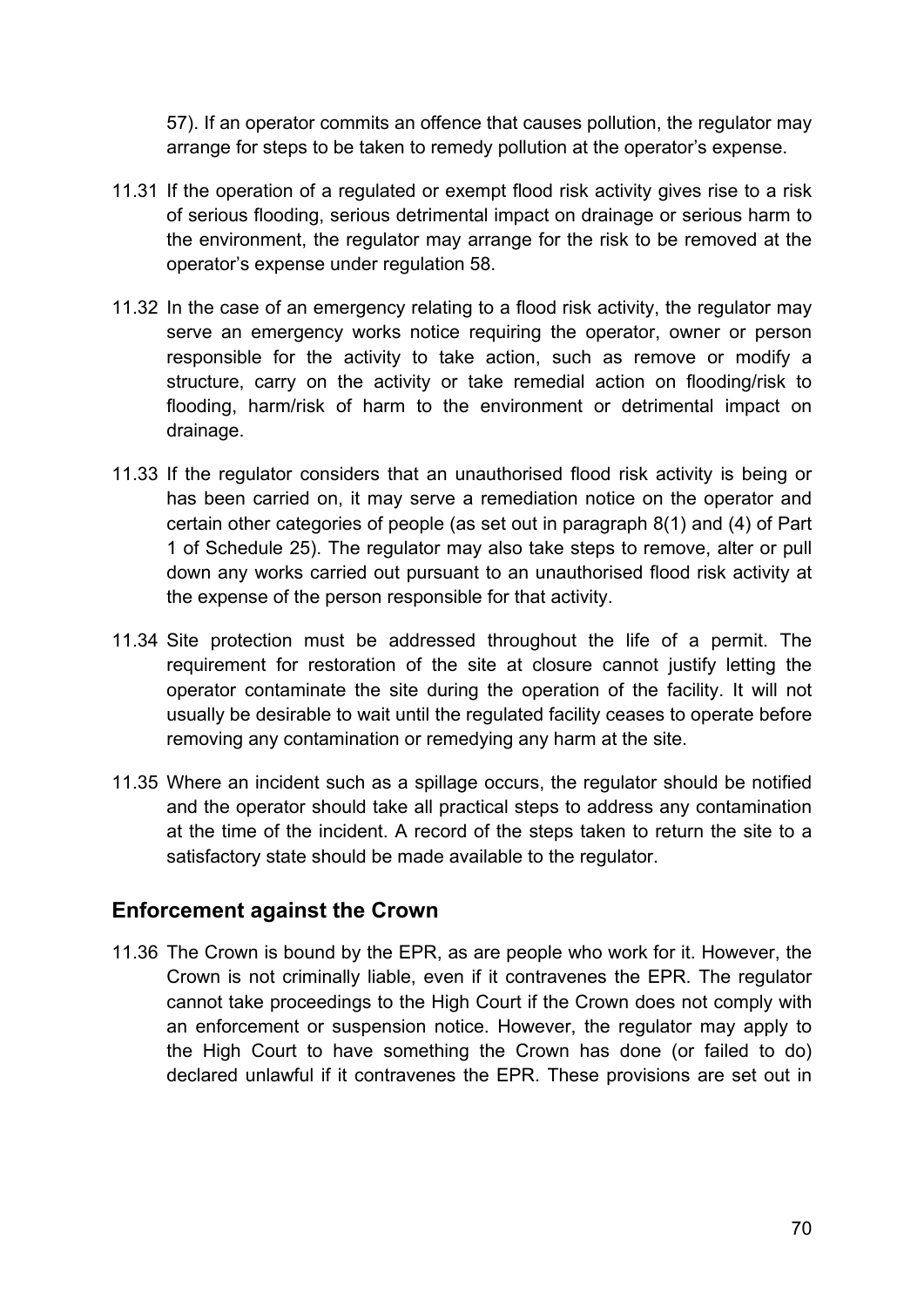Schedule 4. Special provisions apply in the case of radioactive substances activities (see the Guidance on Radioactive Substances Regulation<sup>88</sup>).

## **Ongoing review**

### <span id="page-70-4"></span>**Variation of conditions by the regulator**

- 11.37 The regulator may vary permit conditions at any time, even if the operator has not requested this (see regulation 20), except in certain circumstances in the case of a stand-alone water discharge activity<sup>[89](#page-70-2)</sup> or a stand-alone flood risk activity<sup>90</sup>. It is most likely to do this in response to the findings of a permit review (see paragraphs [11.41](#page-70-0) to [11.42\)](#page-71-0), because additional conditions are needed to deal with new matters or where compliance assessment has identified a need to vary the conditions.
- 11.38 A variation may however be necessary for another reason, such as a new environmental quality standard (EQS). A local authority regulator will also need to vary the permit conditions on releases to water from a Part A installation regulated by the authority if the Environment Agency or Natural Resources Wales requests this under regulation 59 (see paragraph 4.7).
- 11.39 Where the regulator decides to vary permit conditions, it will serve a variation notice and may require the operator to pay a fee. (see paragraph 8 of Part 1 of Schedule 5).
- 11.40 The regulator will consult on a proposed variation notice, in much the same way as when the operator applies for a variation. Regulators can assess competence at any time and if not satisfied can revoke the permit. In particular, if the operator of a relevant waste operation fails to comply with an approved competence scheme, the regulator may revoke the permit.

### **Permit reviews**

-

<span id="page-70-0"></span>11.41 Regulators are required to review permits periodically (see regulation 34(1)). Permit reviews are required to check whether permit conditions continue to reflect appropriate standards and remain adequate in light of experience and new knowledge. Reviews should guard against permits becoming obsolete as techniques develop.

<span id="page-70-1"></span><sup>88</sup> See: [https://www.gov.uk/government/publications/radioactive-substance-regulations-rsr-guidance.](https://www.gov.uk/government/publications/radioactive-substance-regulations-rsr-guidance)

<span id="page-70-2"></span><sup>89</sup> See the Guidance on Water Discharge Activities.

<span id="page-70-3"></span> $90$  Guidance on when and how the Environment Agency will use its powers under regulation 20(7) can be found at [www.gov.uk/guidance/flood-risk-activities-environmental-permits#complying-with-your](http://www.gov.uk/guidance/flood-risk-activities-environmental-permits#complying-with-your-permit)[permit.](http://www.gov.uk/guidance/flood-risk-activities-environmental-permits#complying-with-your-permit)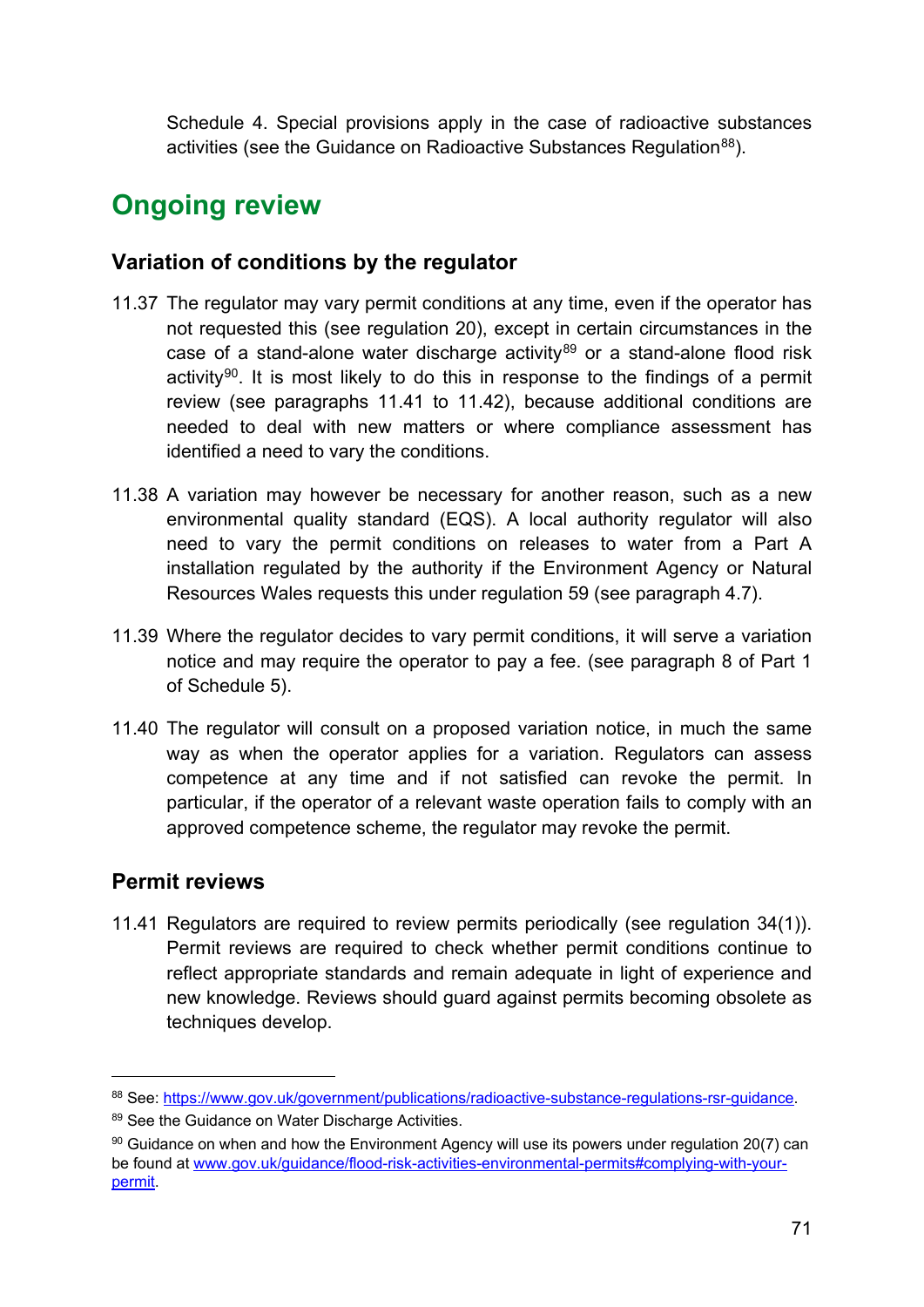- <span id="page-71-0"></span>11.42 Regulators should review permit conditions in the light of new information on environmental effects, best available techniques or other relevant issues:
	- if a review shows that new or varied permit conditions are needed, the regulator determines them by the regulator-initiated variation procedures above [\(Variation of conditions by the regulator\)](#page-70-4);
	- the EPR do not specify when regulators should carry out permit reviews, except in relation to Part A installations under Article 21(3) of the Industrial Emissions Directive[91](#page-71-1). The Environment Agency and Natural Resources Wales will determine when to carry out reviews, having regard to their experience of regulating the various sectors. Local authorities may be guided in making their decisions by advice from the Secretary of State. Regulators should inform operators at the start of a review so that they are able to input into the review process.

<span id="page-71-1"></span> $91$  Article 21(3) of the Industrial Emissions Directive requires permit reviews after publication of decisions on BAT Conclusions, as further described in the Part A Guidance.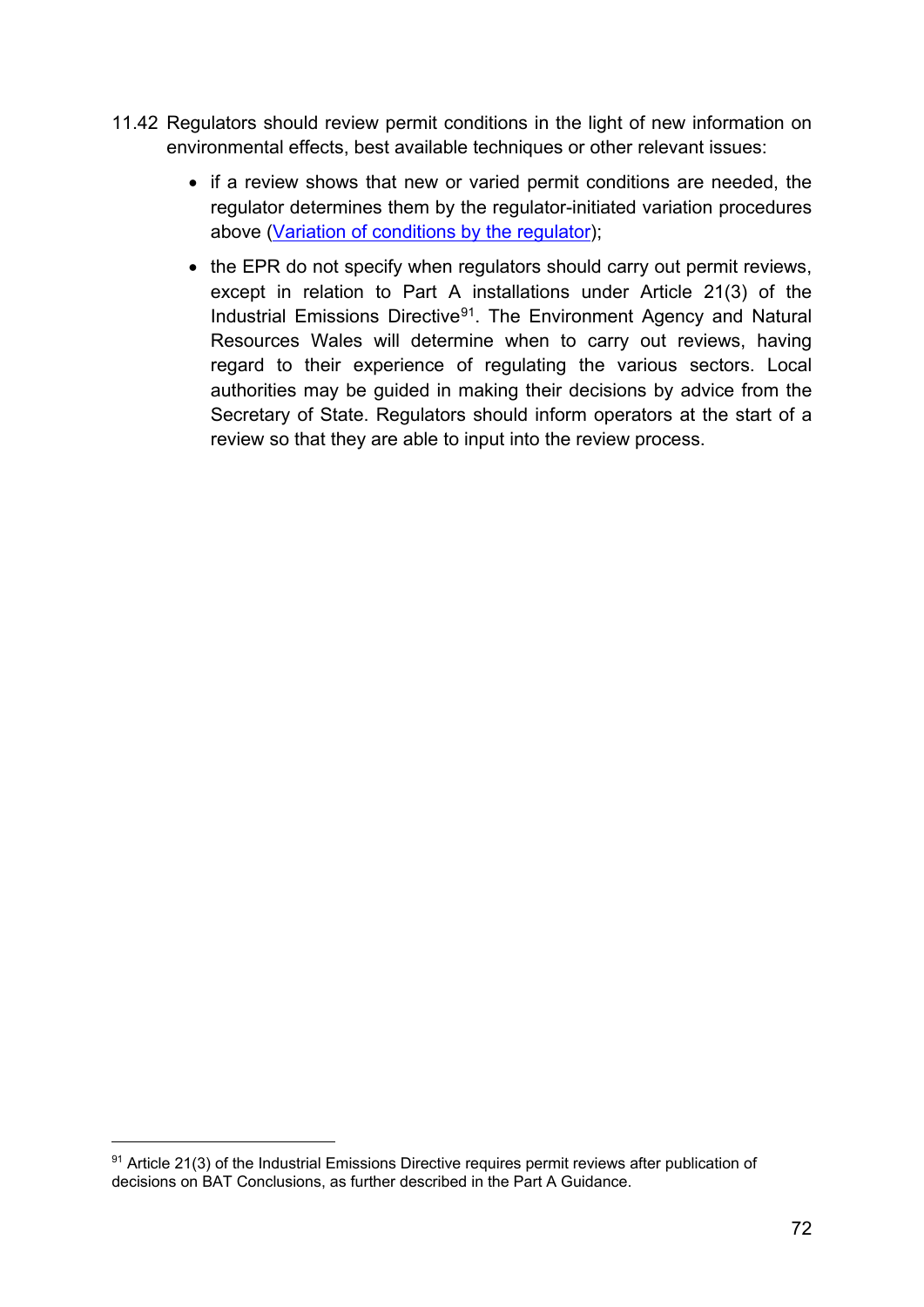# **12. Charging**

This chapter describes the system of charging for environmental permits.

- 12.1 Two separate but related sets of charging schemes apply to regulated facilities:
	- for facilities where the Environment Agency or Natural Resources Wales is the regulator, under section 41 of the Environment Act 1995 and approved by the Secretary of State<sup>92</sup>; and
	- for facilities where the local authority is the regulator, set by the Secretary of State and the Welsh Ministers under regulation 66<sup>[93](#page-72-1)</sup>.
- 12.2 Within this overall arrangement, different charges are payable at different regulatory stages. They will also vary across sectors.

## **Charges for applications**

- 12.3 Applications will normally incur charges. Where an operator must pay a charge when submitting an application, the application will not be duly made until the regulator receives the charge.
- 12.4 Regulators must allow for different charges for different categories of variation application. This is to allow an approach that can reflect the:
	- amount of effort that the regulator puts into determining the application;
	- the potential environmental impact or risk; and
	- the extent of public participation.

### **Subsistence**

-

<span id="page-72-2"></span>12.5 Operators must pay subsistence charges to support the regulator's ongoing costs: for example, for checking monitoring data or assessing compliance. If an operator fails to pay a subsistence charge, the regulator may revoke the permit.

<span id="page-72-0"></span><sup>92</sup> For England, see[: https://www.gov.uk/government/publications/environmental-permitting-charging](https://www.gov.uk/government/publications/environmental-permitting-charging-scheme-2019)[scheme-2019.](https://www.gov.uk/government/publications/environmental-permitting-charging-scheme-2019) For Wales, see: https://naturalresources.wales/about-us/what-we-do/how-we-regulateyou/our-charges/?lang=en.

<span id="page-72-1"></span><sup>93</sup> See: [https://www.gov.uk/local-authority-environmental-permit.](https://www.gov.uk/local-authority-environmental-permit)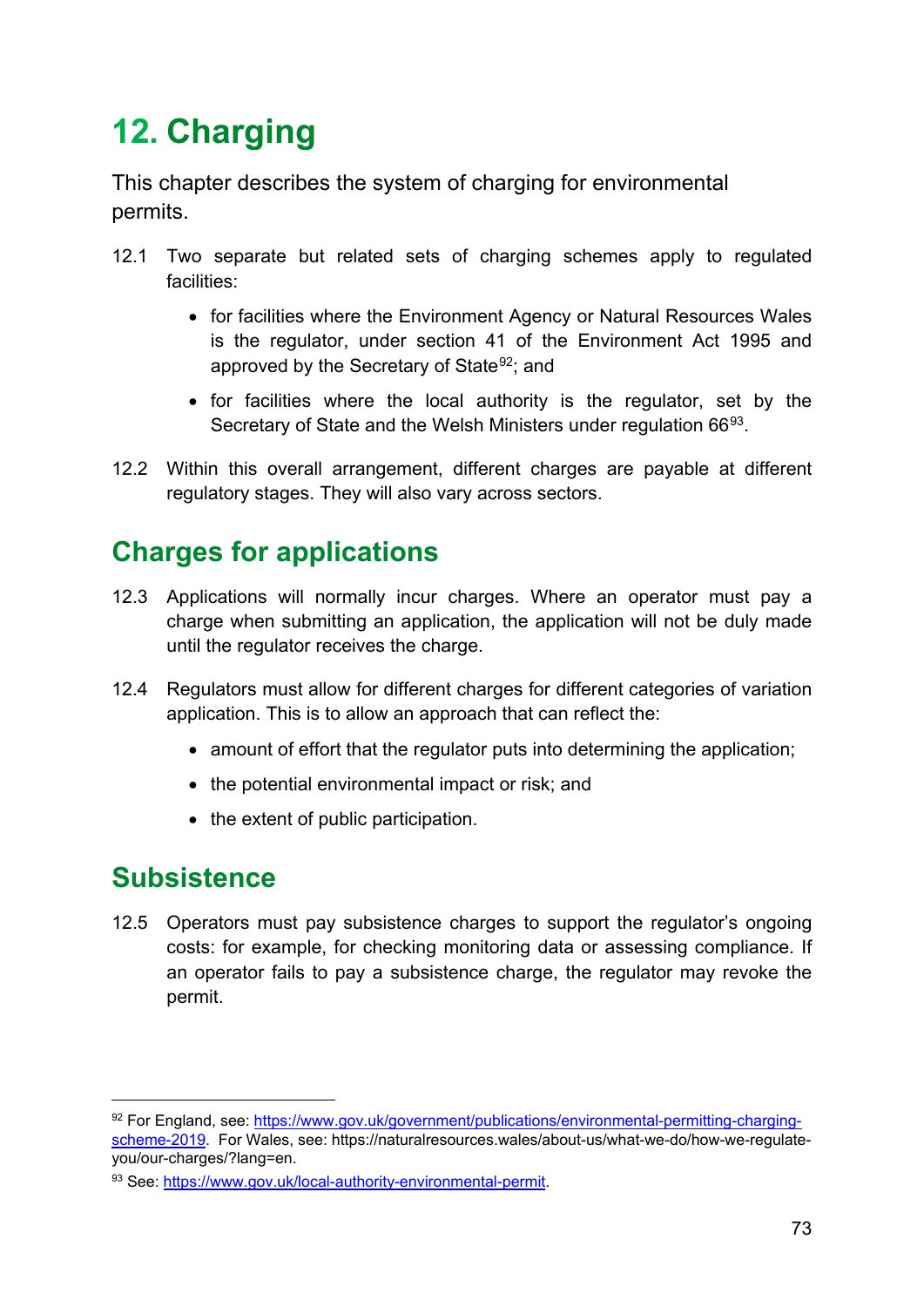# **13. Appeals**

This chapter sets out when an appeal can be made and the procedures for making appeals.

## **Appeal procedures**

#### **When can an appeal be made?**

- 13.1 A person may appeal (see regulation 31) when:
	- the regulator has refused their application (for the grant, variation, transfer or surrender of a permit) $94$ ;
	- they disagree with any of the conditions imposed by the regulator where the regulator has varied the permit: either on its own initiative; or to reflect a partial transfer, partial revocation or partial surrender of the permit;
	- an application is deemed to have been refused (see paragraph 15(1) of Part 1 of Schedule 5);
	- the regulator has decided not to authorise the closure procedure mentioned in Article 13 of the Landfill Directive or Article 12 of the Mining Waste Directive; or
	- the regulator has served an enforcement, revocation, suspension or prohibition notice, a landfill or mining waste facility closure notice, or a flood risk activity emergency works notice, notice of intent or remediation notice on them[95.](#page-73-1)
- 13.2 A person may appeal under regulation 53 where the regulator has determined that certain information in relation to their application or permit must be included on the public register.
- 13.3 A person may not however appeal where:

-

• the regulator's decision implements a statutory direction by the Secretary of State or Welsh Ministers;

<span id="page-73-0"></span> $94$  This includes where the regulator deems an application withdrawn under paragraph 4(2) of Part 1 of Schedule 5.

<span id="page-73-1"></span><sup>95</sup> But no right of appeal exists against a revocation or a suspension notice served because of a failure by the operator to pay a subsistence charge for its permit.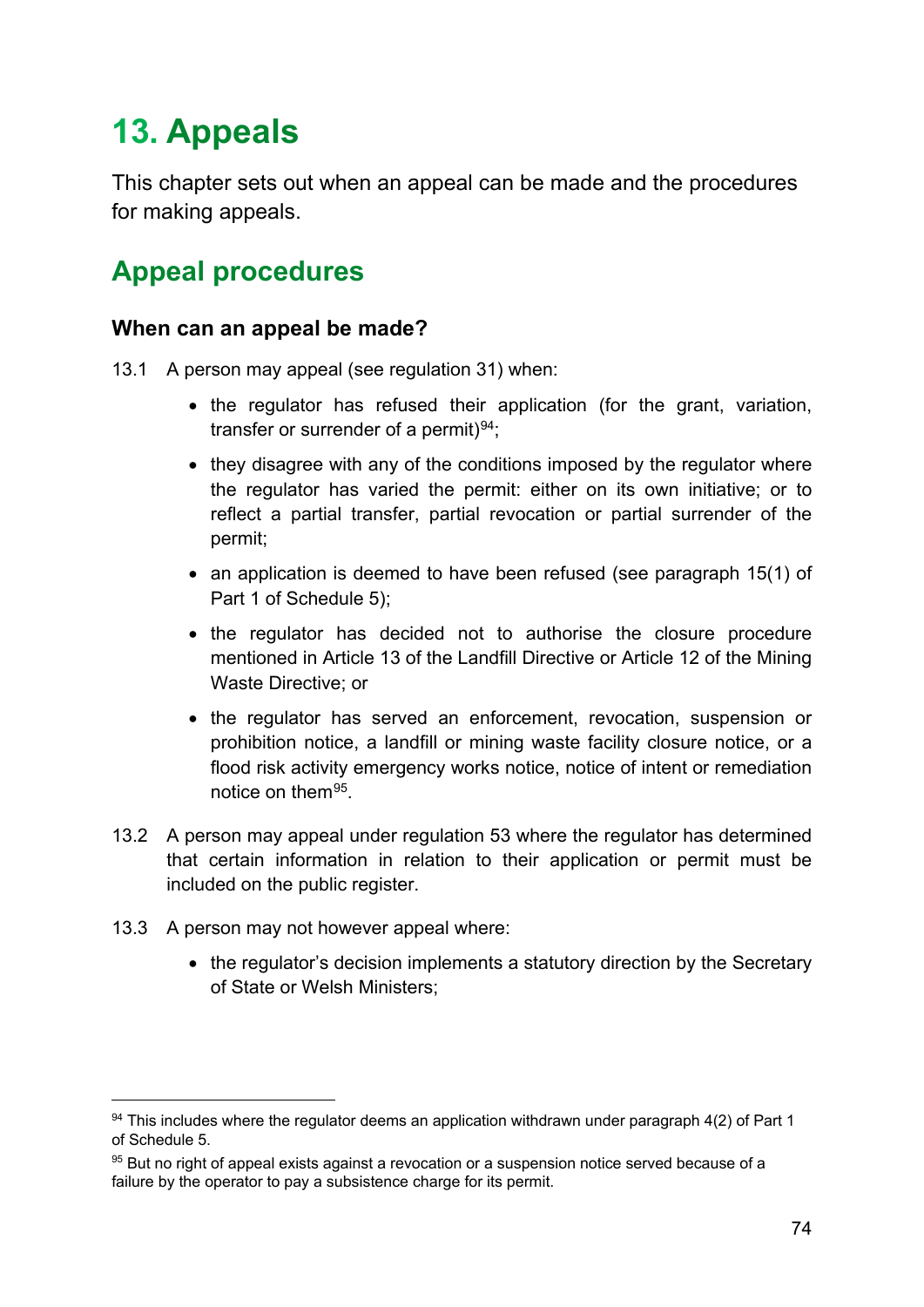- the regulator has refused an application for the grant or variation of a permit in relation to a Category A mining waste facility that is an existing mining waste facility, under paragraph 14(2) of Schedule 20; or
- a local authority issues a revocation or suspension notice because of a failure to pay subsistence charges.
- 13.4 Time limits for making appeals vary according to the basis of the appeal (see paragraph 3 of Schedule 6). The Secretary of State or the Welsh Ministers have the power to extend some of the limits but will do so only in the most compelling circumstances.
- 13.5 An appeal must be made:
	- before a revocation notice takes effect;
	- no later than 15 working days after the date of a notice that an application is deemed to be withdrawn (see paragraph 4(2) of Part 1 of Schedule 5):
	- within two months from the date of an enforcement, regulator-initiated variation, suspension, mining waste facility closure or landfill closure notice, or a flood risk activity remediation notice;
	- no later than 21 days after the date of a prohibition notice; and
	- in all other cases within six months of the date of the decision or deemed decision.
- 13.6 An appeal under regulation 53 must be made no later than 15 working days from the date of a notice that certain information must be included on the public register.

### **To whom should an appeal be made?**

- 13.7 Appeals must be made to the Secretary of State or the Welsh Ministers (as appropriate).
- 13.8 The Secretary of State and the Welsh Ministers may appoint another person to determine appeals on their behalf<sup>96</sup>. The Planning Inspectorate (PINS) is generally appointed to determine appeals under the EPR. The Secretary of State or the Welsh Ministers can exceptionally recover any appeal, but this is likely to be done only if the appeal meets particular criteria<sup>97</sup>.

<u>.</u>

<span id="page-74-0"></span><sup>96</sup> Section 114 of the Environment Act 1995

<span id="page-74-1"></span> $97$  See Appendix 2 to the Planning Inspectorate's environmental appeals quidance: [https://assets.publishing.service.gov.uk/government/uploads/system/uploads/attachment\\_data/file/79](https://assets.publishing.service.gov.uk/government/uploads/system/uploads/attachment_data/file/792726/EP_appeal_guide_March_2019.pdf) 2726/EP\_appeal\_quide\_March\_2019.pdf.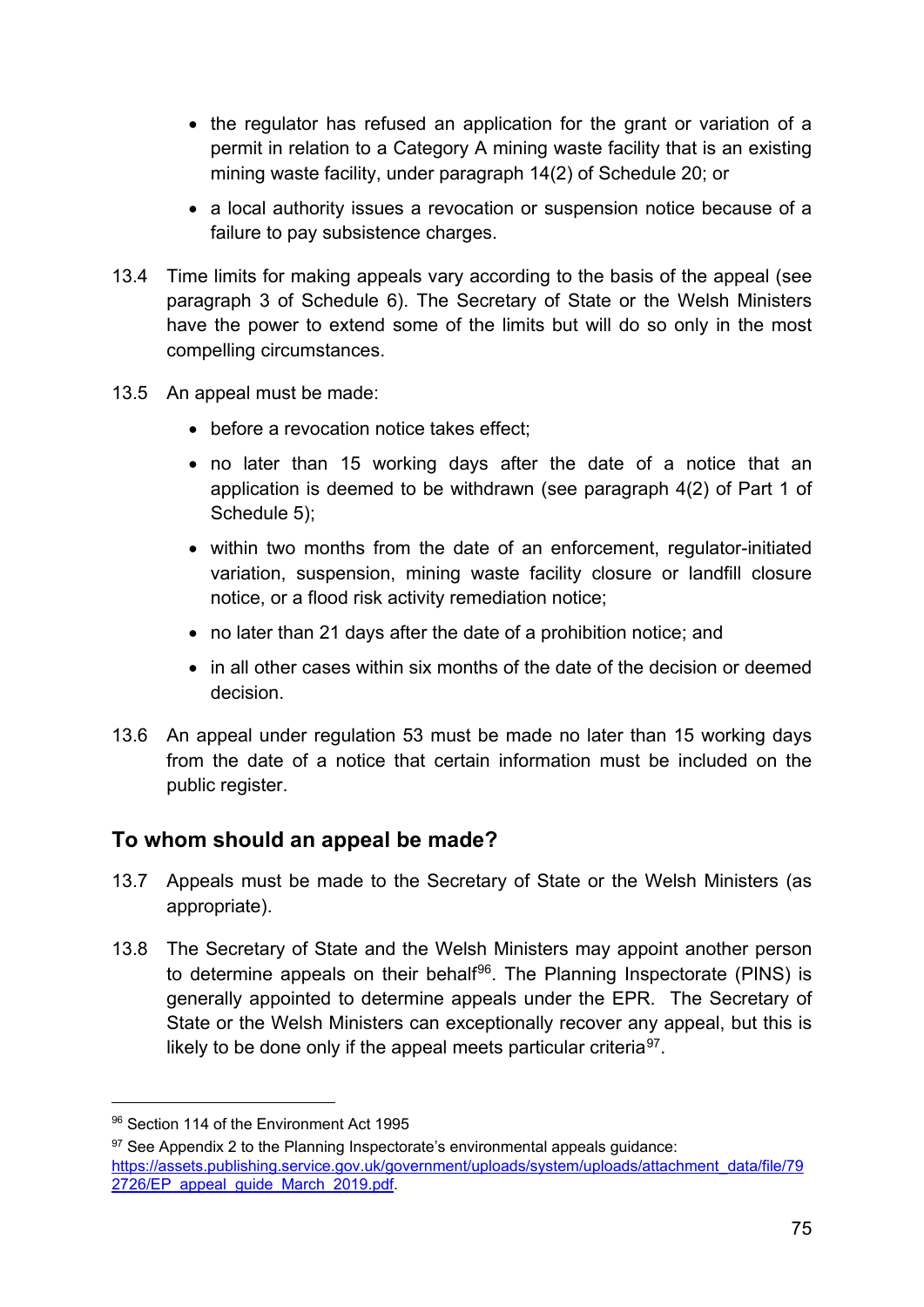13.9 The Planning Inspectorate's environmental permit appeals guidance<sup>[98](#page-75-0)</sup> explains the procedure. A failure to follow that procedure may lead to adverse costs implications.

### **While the appeal is being considered**

- 13.10 If a person appeals against a revocation notice, the revocation does not take effect until the appeal has been determined or withdrawn (see regulation 31(7)(b)), (except in certain circumstances in relation to stand-alone water discharge activities $99$ ).
- 13.11 If the appeal is against a permit condition, or a variation notice, enforcement notice, suspension notice, prohibition notice, landfill closure notice, mining waste facility closure notice, flood risk activity emergency works notice, flood risk activity notice of intent or flood risk activity remediation notice, then the notice or condition must be complied with until the appointed person, or the Secretary of State or the Welsh Ministers has determined the appeal (see regulation 31(7)(a)), except in certain circumstances in relation to stand-alone water discharge activities (see regulation 31(9)).

### **Who should be informed that an appeal has been made?**

- 13.12 Following receipt of the notice of appeal (other than against a decision on commercial confidentiality), the regulator should contact anyone it thinks may be affected by, or has a particular interest in the matter (see paragraph 4 of Schedule 6). The regulator should ensure that the relevant people are informed as to the nature of the appeal and are made aware that representations can be made in writing to the appointed person or the Secretary of State or the Welsh Ministers.
- 13.13 The regulator should tell the appointed person or the Secretary of State or the Welsh Ministers who it has notified of the appeal and when (see paragraph 4(3) of Schedule 6).

### **Conducting an appeal**

13.14 An appeal may be conducted by written representations, or through a hearing or inquiry under the control of the Secretary of State's or the Welsh Ministers'

<span id="page-75-0"></span><sup>98</sup> See:

[https://assets.publishing.service.gov.uk/government/uploads/system/uploads/attachment\\_data/file/83](https://assets.publishing.service.gov.uk/government/uploads/system/uploads/attachment_data/file/831106/EP_appeal_guide_September_2019.pdf) 1106/EP\_appeal\_quide\_September\_2019.pdf.

<span id="page-75-1"></span><sup>99</sup> See the Guidance on Water Discharge Activities:

[https://www.gov.uk/government/publications/environmental-permitting-guidance-water-discharge](https://www.gov.uk/government/publications/environmental-permitting-guidance-water-discharge-activities)[activities.](https://www.gov.uk/government/publications/environmental-permitting-guidance-water-discharge-activities)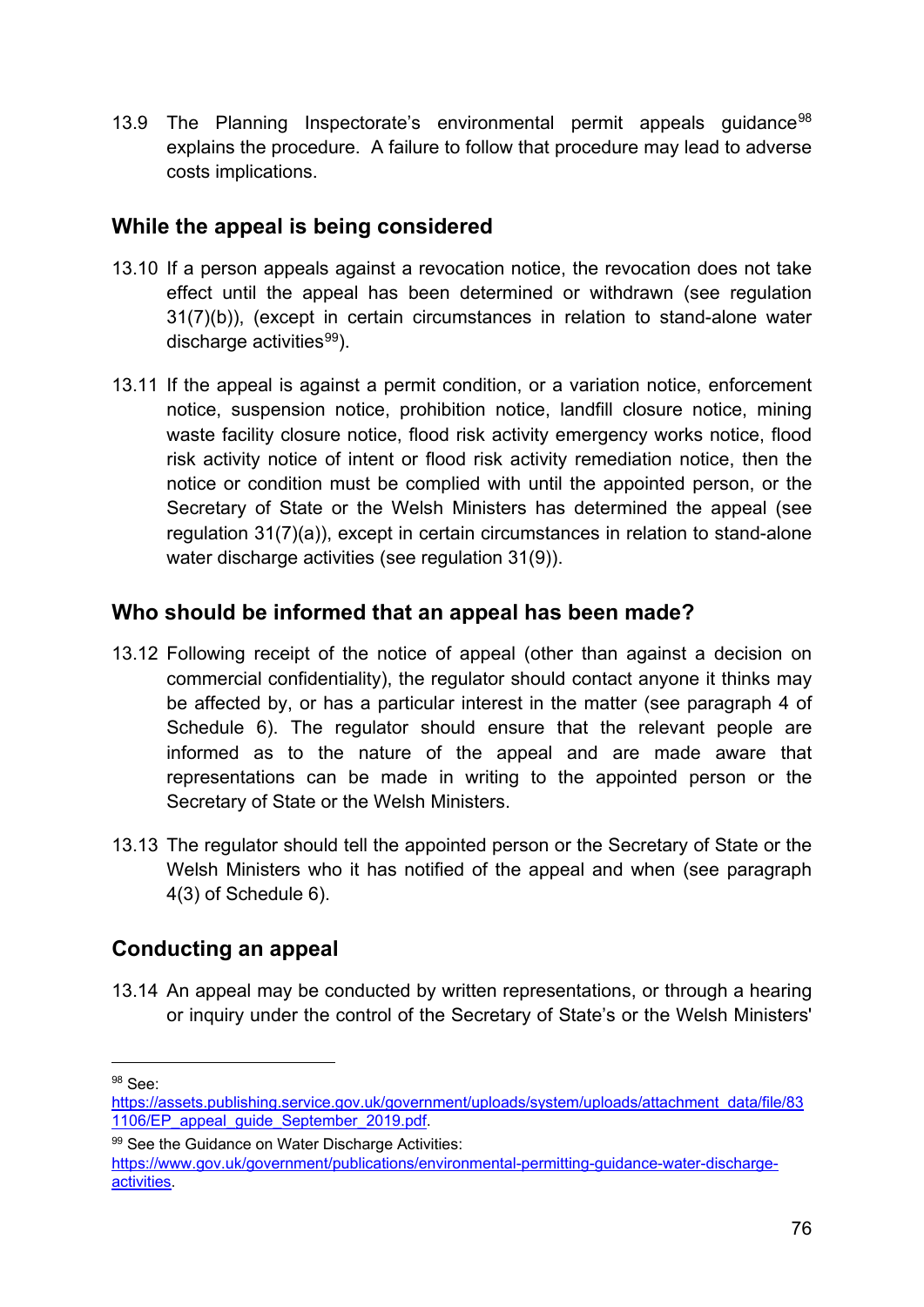appointee. All parties have the right to request a hearing and one will also be held if the Secretary of State or the Welsh Ministers or their appointee decides one is necessary. Each appeal procedure will be conducted in the spirit of the rules and Regulations for planning appeals  $100$ .

### **Withdrawing an appeal**

- 13.15 An appellant may withdraw an appeal at any time by giving notice in writing to the Secretary of State's or the Welsh Ministers' appointee, copied to the regulator.
- 13.16 The Secretary of State's or the Welsh Ministers' appointee should tell anyone with an interest in the appeal that it has been withdrawn.
- 13.17 The regulator should inform all the people it notified of the appeal (see paragraph 4(4) of Schedule 6).

### **Costs**

-

- 13.18 The appellant and regulator will normally be expected to pay their own expenses during an appeal. Where a hearing or inquiry is held, however, either the appellant or the regulator can apply for costs.
- 13.19 Following an application for costs, the appointed person or the Secretary of State in England will act in the spirit of Circular 03/09<sup>101</sup>. In Wales the Welsh Ministers will act in the spirit of Welsh Office Circular 23/93<sup>102</sup>.
- 13.20 Applications for costs will only be allowed if the party claiming them can show that the other side behaved unreasonably and put them to unnecessary expense.

## **Appeal decisions**

13.21 After the exchange of written representations has been completed or the hearing or inquiry held, the appointed person will either make a decision or

<span id="page-76-0"></span><sup>&</sup>lt;sup>100</sup> See, in relation to England, The Town and Country Planning (Appeals) (Written Representations Procedure) (England) Regulations 2009 (SI 2009 No. 452); The Town and Country Planning (Hearings Procedure) (England) Rules 2000 (S.I. 2000 No.1626); The Town and Country Planning (Inquiries Procedure) (England) Rules 2000 (SI 2000 No.1624) and The Town and Country Planning Appeals (Determination by Inspectors) (Inquiries Procedure) (England) Rules 2000 (SI 2000 No.1625).

<span id="page-76-1"></span><sup>&</sup>lt;sup>101</sup> Costs Awards in Appeals and other Planning Proceedings.

<span id="page-76-2"></span><sup>&</sup>lt;sup>102</sup> Awards of Costs incurred in Planning and other (including compulsory purchase order) proceedings.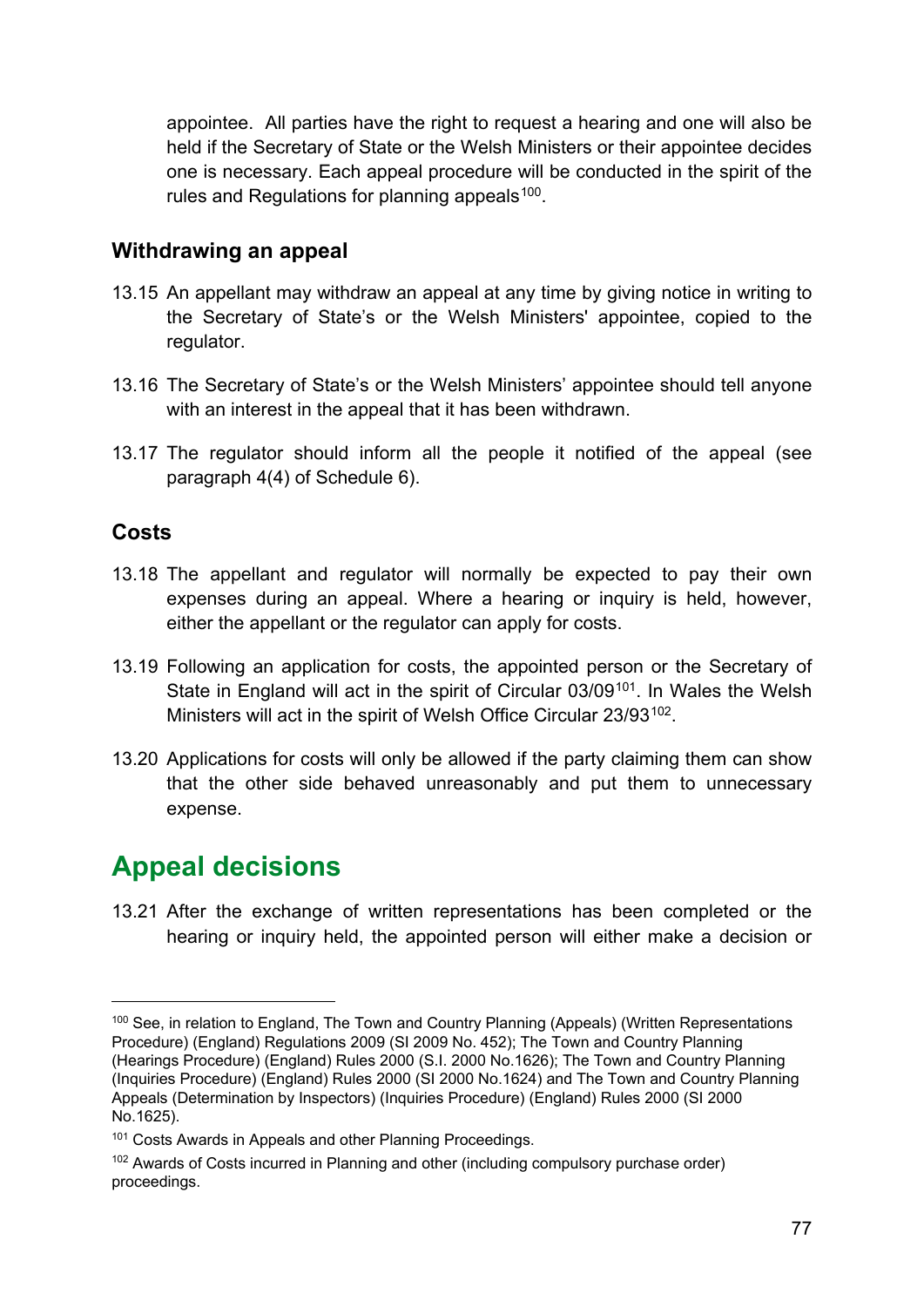report their conclusions and recommendations to the Secretary of State or the Welsh Ministers for determination.

- 13.22 The appointed person or the Secretary of State or the Welsh Ministers may dismiss the appeal or may uphold the appeal in total or in part. They may quash or vary any notice. They may also direct the regulator on what permit conditions to impose.
- 13.23 If the appeal is dismissed, the original decision by the regulator continues in force. Where the original decision has been ineffective during the appeal (i.e. for a revocation notice), the regulator's decision becomes effective from the end of the day on which the appeal is dismissed or withdrawn.
- 13.24 If the appeal is upheld, either in total or in part, the regulator has a duty to give effect to that decision. Consequently, where the regulator grants a permit or issues a variation notice following an appeal, such a notice should include reference to the fact that the decision is giving effect to a determination by the appointed person or the Secretary of State or the Welsh Ministers.
- 13.25 The regulator should take into account relevant appeal decisions when reviewing and developing the conditions to be attached to permits.
- 13.26 Appeal decisions may be challenged by judicial review on a point of law.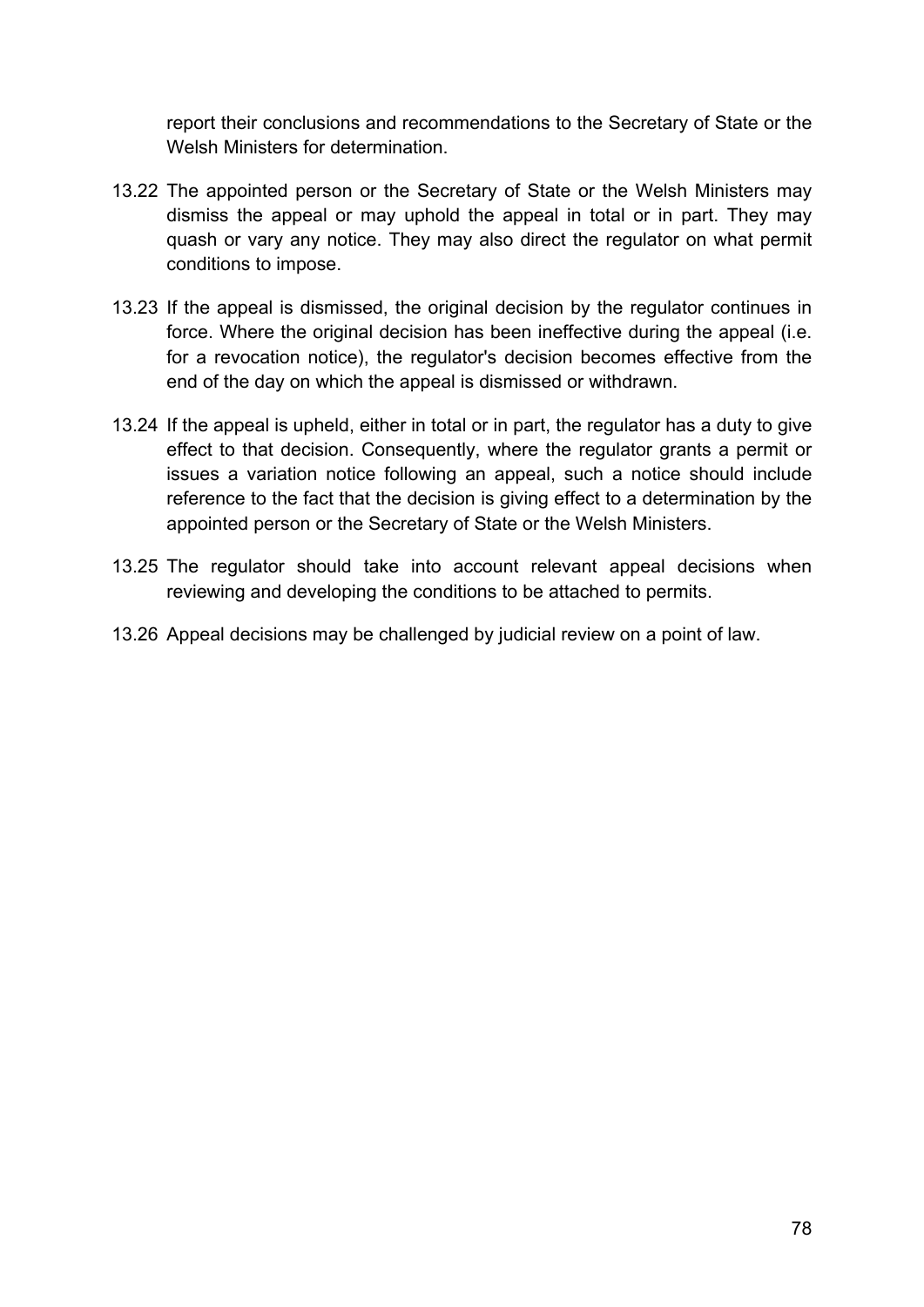# **14. Public registers and information**

This chapter explains regulators' duty to maintain public registers for environmental permits and refers to other sources of information on environmental permitting.

- 14.1 Information relevant to environmental permitting is available through public registers and under the Freedom of Information Act  $(FOIA)^{103}$  $(FOIA)^{103}$  $(FOIA)^{103}$  and the Environmental Information Regulations (EIR)<sup>[104](#page-78-1)</sup>.
- 14.2 In order to ensure that information is readily and easily available for the purposes of public participation under the EPR, regulators must maintain public registers of specified information on environmental permitting<sup>[105](#page-78-2)</sup>.
- 14.3 Under the FOIA, public authorities are required to maintain publication schemes and publish information they hold in accordance with those schemes. Under both FOIA and EIR there is a statutory duty to respond to requests for information and provide advice and assistance.
- 14.4 The following sections cover the specific requirements for public registers and the relevant aspects of other information legislation.

### **Public registers**

### **Duty to maintain public registers**

- 14.5 Regulators must maintain registers containing information on all the regulated facilities for which they are responsible (see regulation 46).
- 14.6 The registers must be available for inspection by the public free of charge at all reasonable times (regulation 46(6)(a)). Copies of any entry on a register must be available to any member of the public on payment of a reasonable charge (regulation 46(6)(b)). Where information is excluded from the register on grounds of confidentiality, a statement must be placed on the register indicating the existence of that information (regulation 46(5)).

<span id="page-78-0"></span><sup>103</sup> Sections 19-20 Freedom of Information Act 2000.

<span id="page-78-1"></span><sup>104</sup> R 4 Environmental Information Regulations 2004 (SI 2004/3391).

<span id="page-78-2"></span><sup>105</sup> For England, see: [https://www.gov.uk/guidance/access-the-public-register-for-environmental](https://www.gov.uk/guidance/access-the-public-register-for-environmental-information)[information.](https://www.gov.uk/guidance/access-the-public-register-for-environmental-information) For Wales, see: [https://naturalresourceswales.gov.uk/permits-and-permissions/check](https://naturalresourceswales.gov.uk/permits-and-permissions/check-for-a-permit-licence-or-exemption/?lang=en)[for-a-permit-licence-or-exemption/?lang=en.](https://naturalresourceswales.gov.uk/permits-and-permissions/check-for-a-permit-licence-or-exemption/?lang=en)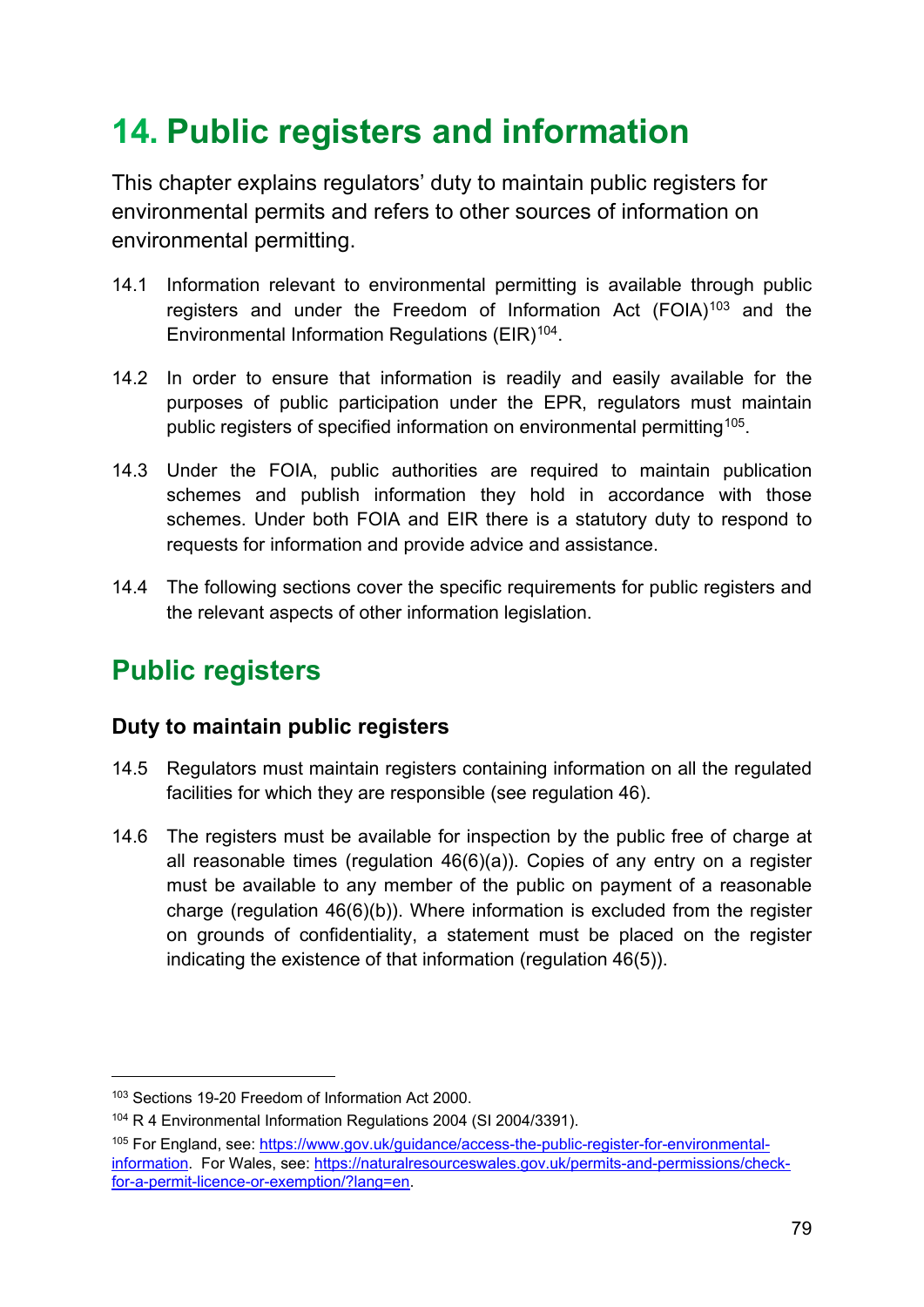### **Form and content of registers**

- 14.7 The register can be in any form (regulation 46(7)), but should allow proper public access. Regulators generally may choose<sup>106</sup>, for example, to maintain computerised or internet-based registers. If they do, they should make sure that they provide help for members of the public who are unfamiliar with the technology.
- 14.8 Registers must contain the information set out in paragraph 1 of Schedule 27. This includes copies of permits, applications, enforcement notices and monitoring information.
- 14.9 The regulator is not required to place information relating to criminal proceedings on the register while the proceedings are in progress (see regulation 46(2)).

### **Withdrawal of information**

- 14.10 Paragraph 2 of Schedule 27 states that a regulator is not required to keep in its register any information which is no longer relevant for the purposes of public participation. This will enable the regulator to remove unnecessary information to make the register easier to consult.
- 14.11 It should be noted that although unnecessary information may have been removed from the public register, the information may still be available from the regulator either through the publication scheme or in response to information requests under the FOIA or the EIR (see the section on [Other](#page-82-0)  [information legislation\)](#page-82-0).

### **National security**

- 14.12 No information should be included in a register if, in the opinion of the Secretary of State or the Welsh Ministers, doing so would be contrary to the interests of national security (see regulation 47).
- 14.13 Exclusion on this ground follows a determination by the Secretary of State or the Welsh Ministers. The Secretary of State or the Welsh Ministers may direct the regulator to exclude specified information, or a specified description of information from the register (see regulation 47(1)).

<span id="page-79-0"></span><sup>106</sup> Except in respect of Part A installations, for which Article 24 of the Industrial Emissions Directive prescribes use of the internet.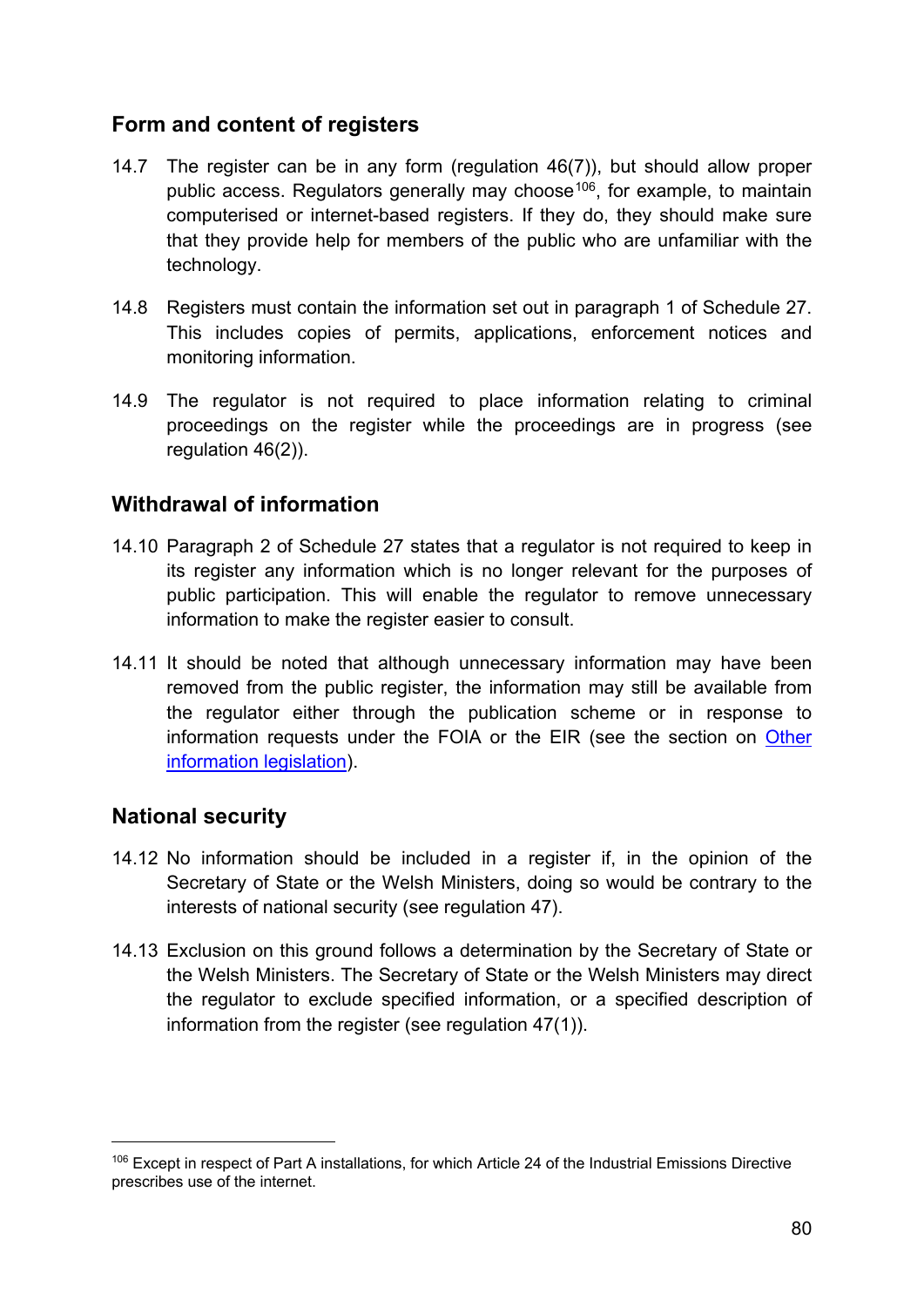- 14.14 The Secretary of State or the Welsh Ministers may direct the regulator to refer a specified description of information to him/her for determination before its inclusion on the register (see regulation 47(3)).
- 14.15 The operator (or any other person, including the regulator) may notify the Secretary of State or the Welsh Ministers that, in their opinion, the inclusion of information on a register would be contrary to the interests of national security (see regulation 47(4)). The operator (or other notifying person) must let the regulator know that it has notified the Secretary of State or the Welsh Ministers. The operator must not however exclude that information from any submission to the regulator, such as a permit application. The regulator must exclude this information from the register unless or until the Secretary of State or the Welsh Ministers determines that it should be included (see regulation 47(7)).

### **Commercial and industrial confidentiality**

- 14.16 Information may be withheld from the public register where the regulator judges that it may be commercially or industrially confidential (regulation 48). When this occurs, the regulator must place a statement on the register indicating the existence of that information. "Confidential information" is defined in regulation 2(1) as information that is commercially or industrially confidential in relation to any person.
- 14.17 The possible exclusion of information from the register can be triggered where:
	- the regulator decides that the information may be commercially or industrially confidential (see regulation 51); or
	- anyone objects<sup>[107](#page-80-0)</sup> to the inclusion of information on the grounds of commercial or industrial confidentiality.
- 14.18 If an operator wants information it considers confidential to be excluded from the register, it should make a request at the time the information is submitted to the regulator, whether as part of an application, as monitoring information or for any other purpose. The operator should provide clear justification for exclusion for each item it wishes to be kept from the register. It will not be enough, for example, merely to assert commercial prejudice: the operator must provide evidence that the confidentiality is provided by law to protect a legitimate economic interest.

<span id="page-80-0"></span> $107$  The objector will normally be the operator, but could be, for example, someone who supplies information to the operator. Whoever objects is referred to in Part 5 of the EPR as "the information subject", but for simplicity in the rest of this chapter it is assumed that it will be the operator.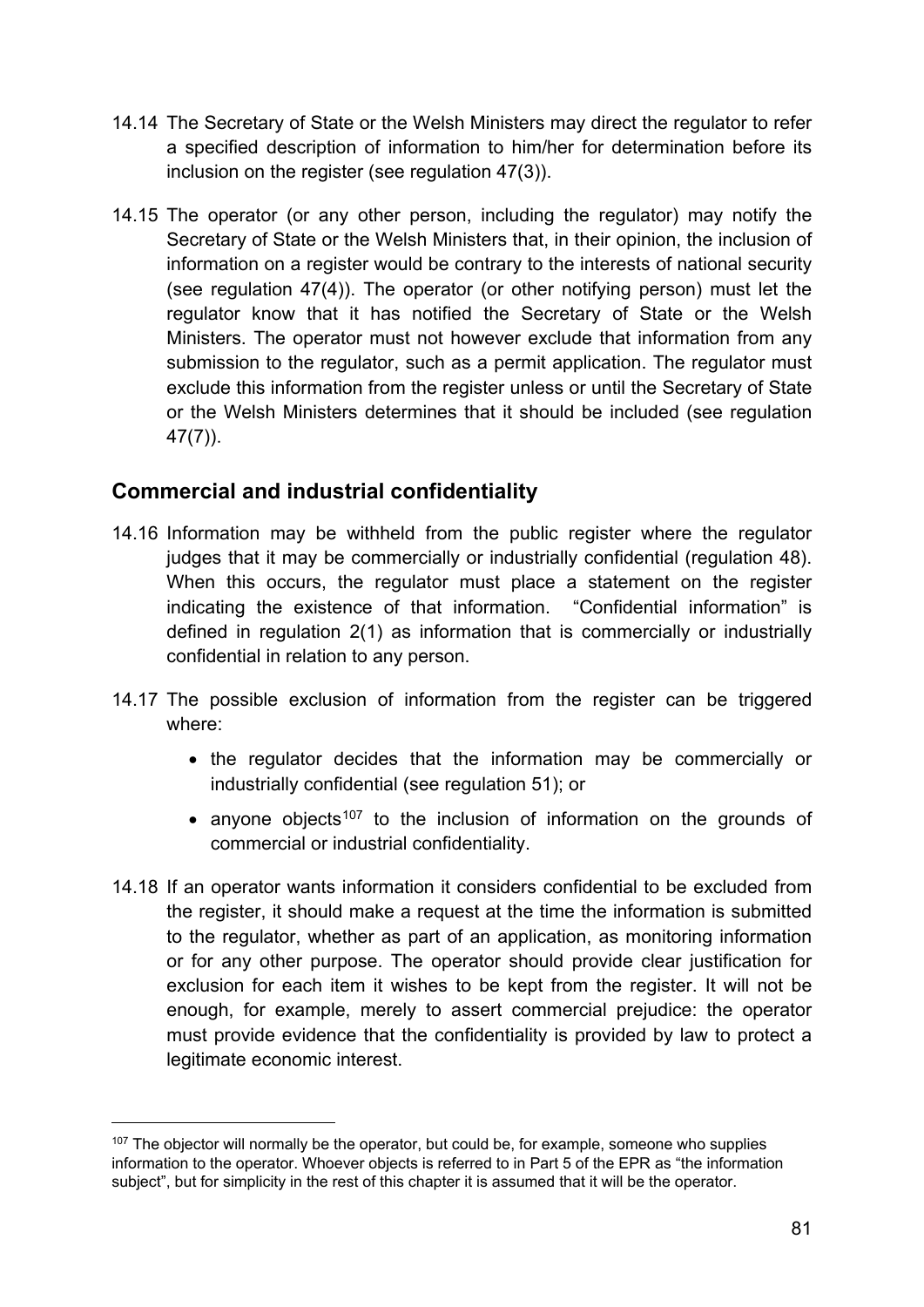- 14.19 The amount of information requested to be excluded from the register should be kept to the minimum necessary to safeguard the operator's commercial advantage.
- 14.20 The operator should make sure that any information which it considers confidential is readily identifiable. It may assist the regulator if the information the operator wishes to be excluded is submitted in a way which will allow it to be easily removed should the claim be granted: for example on separate pages, marked "claimed confidential".
- 14.21 The regulator must give notice of its decision on whether information should be withheld from the register within 20 working days (or such longer period as is agreed with the operator) of, the date:
	- when the operator requests information to be excluded under regulation 48(1)(b);
	- when the operator objects to information being included after a notification by the regulator under regulation 49(1); or
	- 15 working days from when the regulation 49(1) notice is given if, by then, no response has been received to the 49(1) notice.
- 14.22 The regulator may determine requests only on the basis of the information provided to it. If the information provided does not clearly demonstrate that information should be legitimately protected, the regulator must determine that it is not confidential. The regulator must always determine that information relating to "emissions" must be included on the register (regulation 51(3)).
- 14.23 In reaching its decision, the regulator must apply the legal criteria and:
	- take account of any reasons given by the operator in any objection notice;
	- apply a presumption in favour of putting the information on the register; and
	- exclude only information that is commercial or industrial information; its confidentiality is provided by law to protect a legitimate economic interest; and taking account all circumstances, the public interest in maintaining the confidentiality of the information outweighs the public interest in including it on the register.
- 14.24 Other information may be withheld if it cannot reasonably be separated for the purposes of inclusion on the register (see regulation 51(4)).
- 14.25 If a determination is made regarding the confidentiality of monitoring information and the information is to be withheld from the public register (see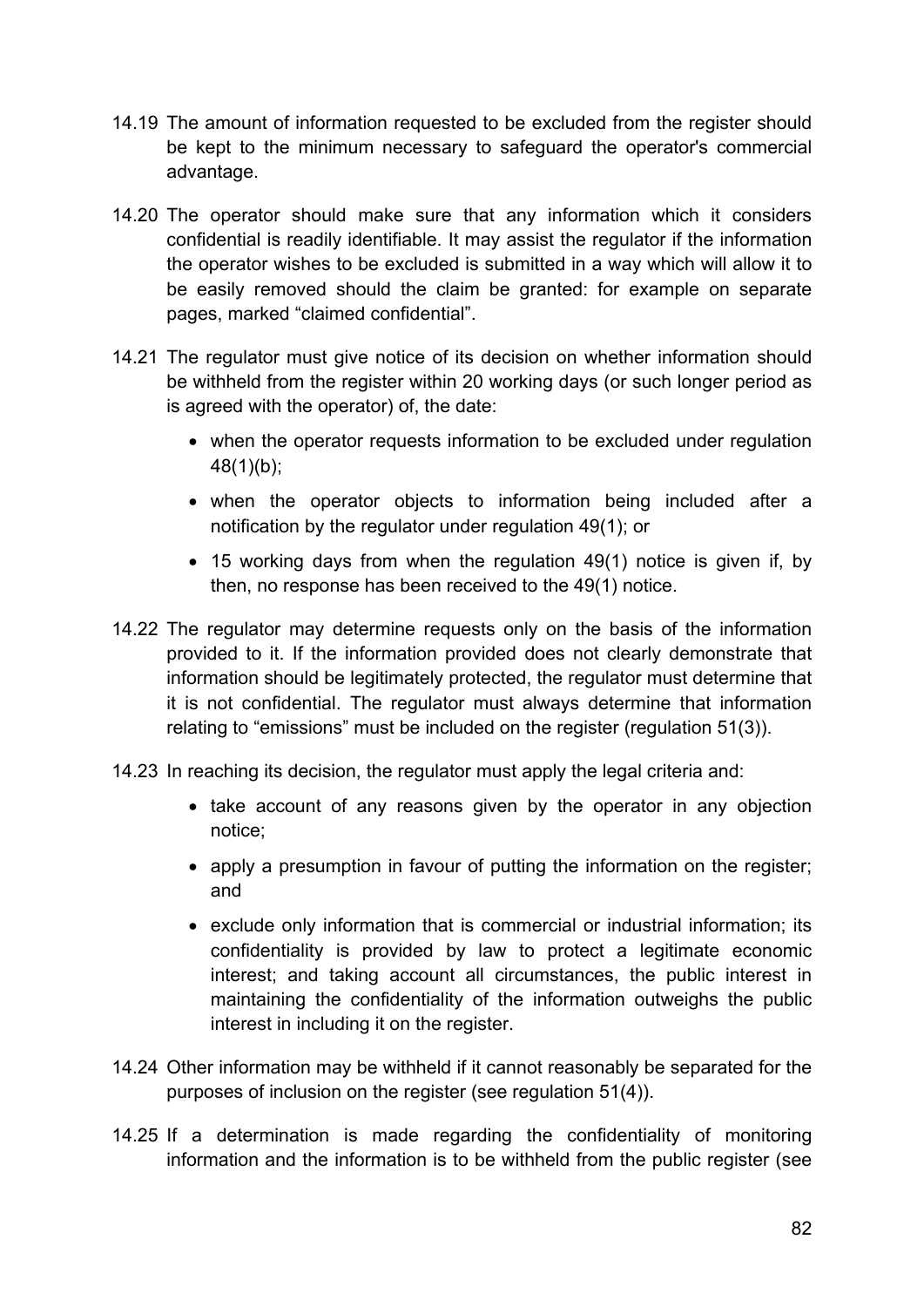paragraph 1(5) of Schedule 27), the regulator must place a statement in the register indicating whether the operator has complied with permit conditions.

- 14.26 If the regulator fails to notify the operator of its determination within the 20 working days (or agreed longer period) referred to above, the operator may write to the regulator confirming that the request has not been determined. This constitutes a written notice of a deemed decision by the regulator to place the information on the register; and a right of appeal against this deemed decision. The operator then has 15 working days from the date of this notice of deemed decision to appeal.
- 14.27 At this point, whether the regulator has actively determined that information is not confidential, or the operator has notified the regulator of its deemed determination, the regulator must keep the information from the register for a further 15 working days. This is the period within which an appeal may be made to the Secretary of State or the Welsh Ministers (regulation 53). If no appeal has been made within that time, the regulator must place the information on the register.
- 14.28 An appeal against the inclusion of information on the public register must be made to the Secretary of State or the Welsh Ministers (see chapter 13 on [Appeals\)](#page-72-2).
- 14.29 If an appeal is made to the Secretary of State or the Welsh Ministers, the information in question must not be placed on the public register before the appeal is decided (regulation 53(3)).
- 14.30 The regulator may grant confidentiality for four years or specify a shorter period when it makes the original decision (see regulation 55(1)).
- 14.31 If it wishes to keep the information off the register, the operator must re-apply for commercial confidentiality before the end of the four years (or shorter period). If the operator fails to apply, the regulator must place all previously commercially confidential information on the public register.
- 14.32 If practicable, the regulator should write and inform operators that the end of a time period is approaching, allowing sufficient time for re-application. Operators should not, however, rely on the regulator providing this service.

### <span id="page-82-0"></span>**Other information legislation**

14.33 FOIA and EIR provide a system of fully enforceable rights of access to information held by public authorities.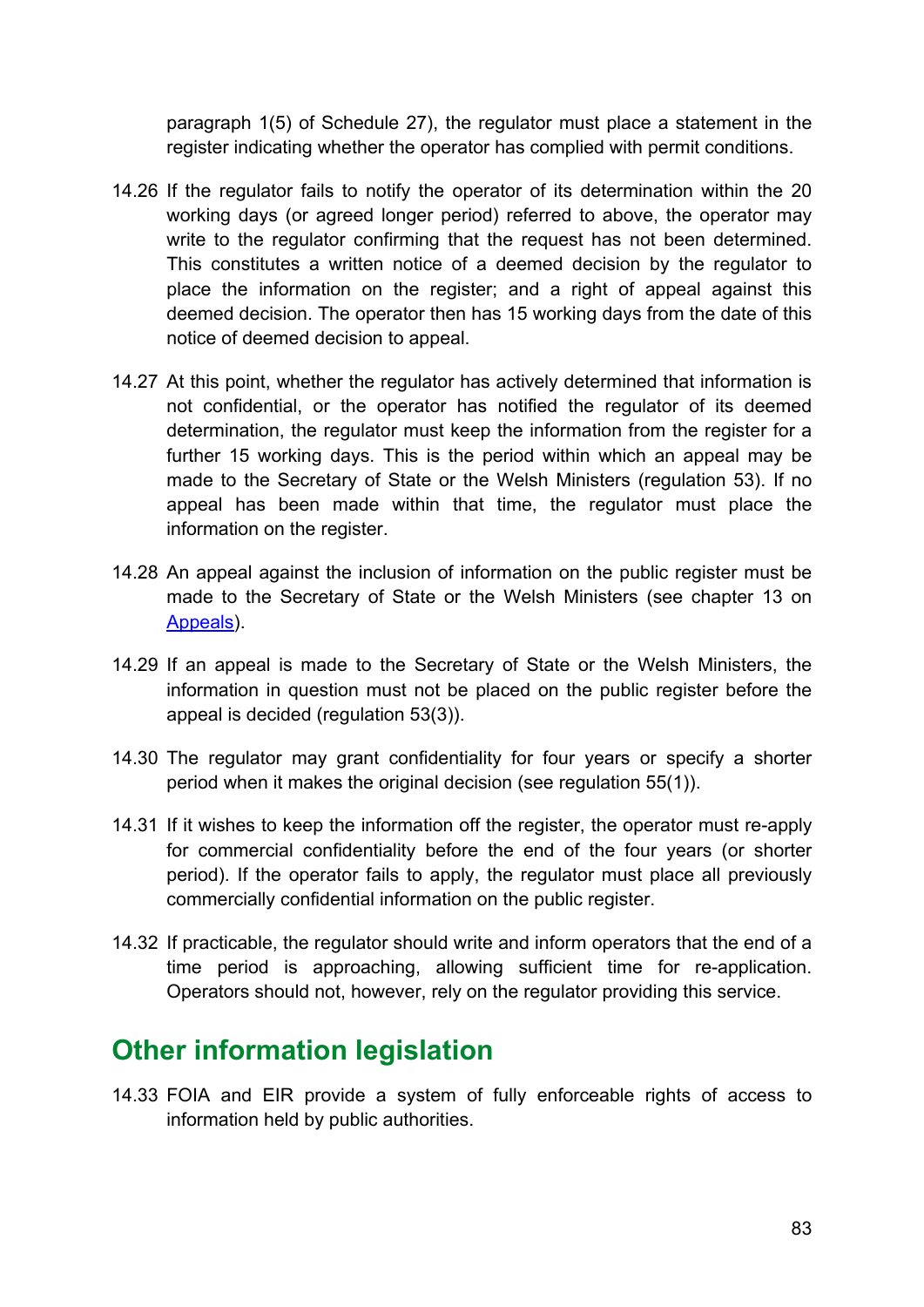- 14.34 The FOIA gives a statutory right of access to all types of recorded information and data held by public authorities on request. It also places a duty on public authorities to make information available pro-actively through a publication scheme.
- 14.35 The EIR provide extra rights of access to environmental information, with a wide definition of what is environmental. Under the EIR there is duty to progressively make information available to the public by electronic means, organising information with a view to the active and systematic dissemination of the information to the public. Where an information request is for environmental information, there is an exemption under the FOIA so that the EIR apply. The EIR will apply to most of the information held by regulators.
- 14.36 There are several "'exemptions" under the FOIA and "exceptions" under the EIR from rights of access (for example personal data and commercial confidentiality) that balance openness with confidentiality and privacy.
- 14.37 Further information on access to information is provided by the Information Commissioner's Office<sup>[108](#page-83-0)</sup>

<span id="page-83-0"></span><sup>108</sup> See: [https://ico.org.uk/for-organisations/guide-to-the-environmental-information-regulations/.](https://ico.org.uk/for-organisations/guide-to-the-environmental-information-regulations/)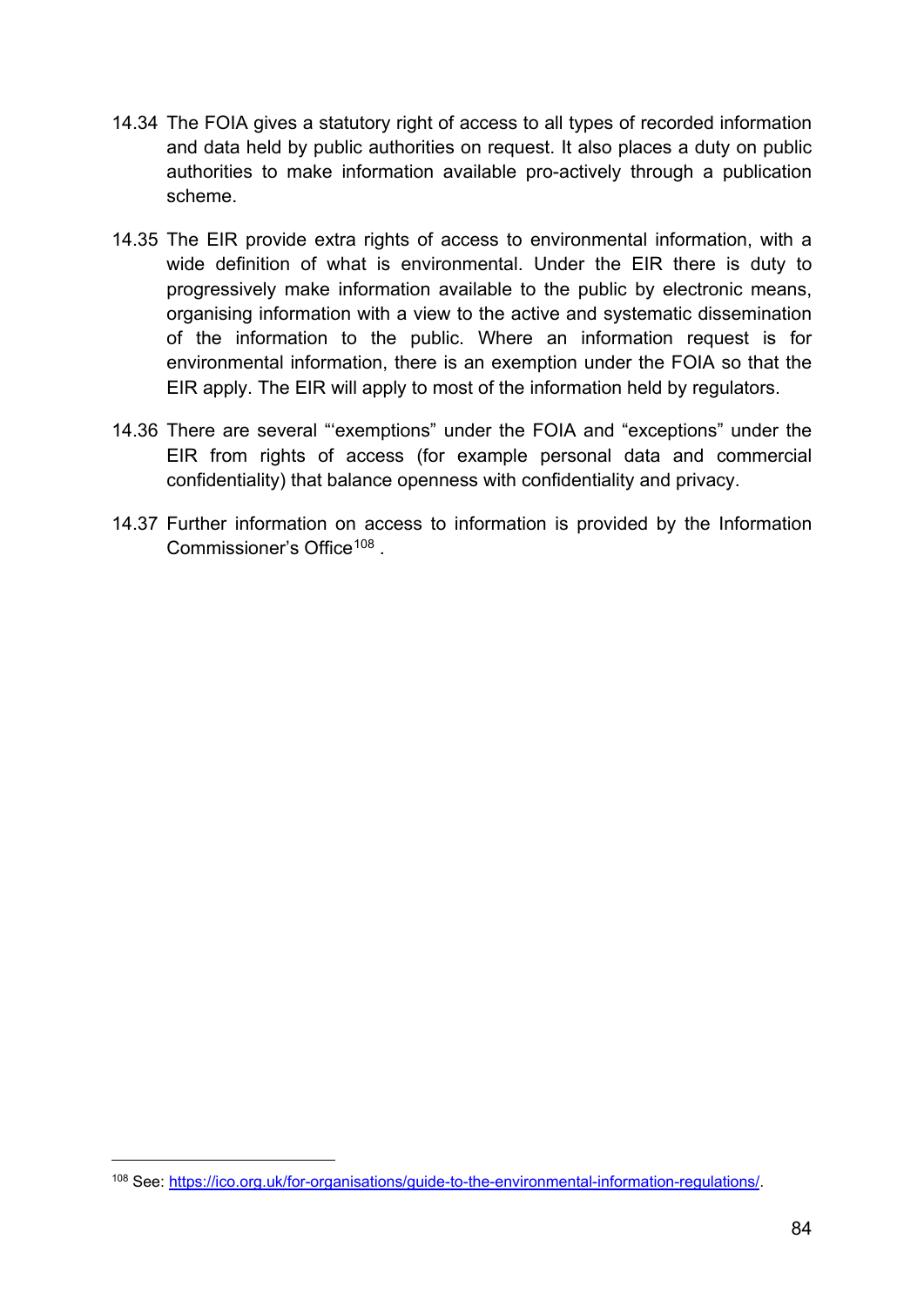# **15. Exempt facilities**

This chapter describes the general requirements for exempt facilities and the requirements for registering exemptions and keeping records. For further information, see the guidance on Exempt Waste Operations. This chapter does not apply to radioactive substances activities. Guidance on exempt radioactive substances activities is provided in the guidance on the scope of and exemptions from the Radioactive Substances Legislation in the UK<sup>109</sup>.

- 15.1 Some facilities that pose a sufficiently low risk can be exempt from the need to hold a permit. This can happen, however, only where no applicable European Directive requires a permit. A waste operation<sup>[110](#page-84-1)</sup>, water discharge, groundwater or flood risk activity must meet certain criteria in order to be exempt from the need for an environmental permit.
- 15.2 A facility can be exempt only if it meets the general requirements of Schedule 2.
- 15.3 The compliance effort for exempt facilities should follow the same principles as for regulated facilities (see chapter 11 on Compliance Assessment, [Enforcement and Review\)](#page-64-0).

## **Registration of exempt facilities**

- 15.4 A waste operation can be exempt from the need to hold a permit only where the operation, and an establishment or undertaking in relation to that operation have been registered (see paragraph 4(1) of Schedule 2). In the case of a water discharge activity or groundwater activity either the occupier or operator must register, depending on the description of activity (see paragraphs 5(b) and 6(b) of Schedule 2 in relation to water discharge activities; and paragraphs 7(b) and 8(b) in relation to groundwater activities in Wales and England (respectively)). In the case of a flood risk activity, the operator and the flood risk activity must be registered (see paragraph 9 of Schedule 2).
- 15.5 The exemption registration authority for each type of exempt facility is identified in see paragraph 2 of Schedule 2.

<span id="page-84-0"></span><sup>109</sup> [https://www.gov.uk/government/publications/guidance-on-the-scope-of-and-exemptions-from-the](https://www.gov.uk/government/publications/guidance-on-the-scope-of-and-exemptions-from-the-radioactive-substances-legislation-in-the-uk)[radioactive-substances-legislation-in-the-uk.](https://www.gov.uk/government/publications/guidance-on-the-scope-of-and-exemptions-from-the-radioactive-substances-legislation-in-the-uk)

<span id="page-84-1"></span><sup>110</sup> See: [https://www.gov.uk/government/publications/environmental-permitting-guidance-exempt](https://www.gov.uk/government/publications/environmental-permitting-guidance-exempt-waste-operations)[waste-operations.](https://www.gov.uk/government/publications/environmental-permitting-guidance-exempt-waste-operations)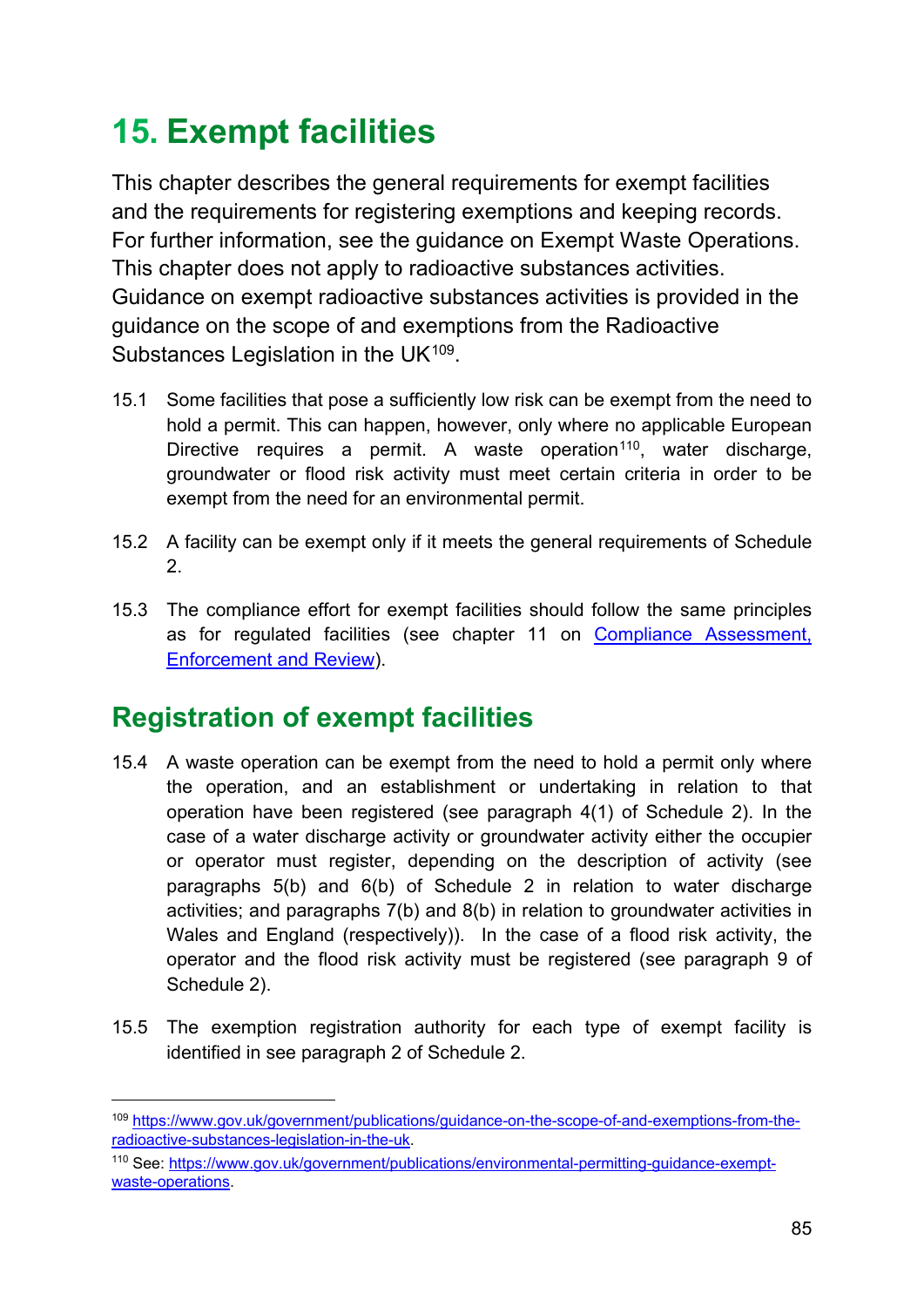15.6 The regulator is required to maintain a register of exempt facilities and relevant particulars (see paragraph 11 of Schedule 2). This is required only where the registration authority has been notified of the facility. Entries must be removed from the register in certain circumstances (see paragraph 12 of Schedule 2) including where the exempt facility is no longer in operation or has ceased to be an exempt facility. The Secretary of State or the Welsh Ministers may direct the exemption registration authority that information must be excluded from the register on the grounds of national security (see paragraph13 of Schedule 2).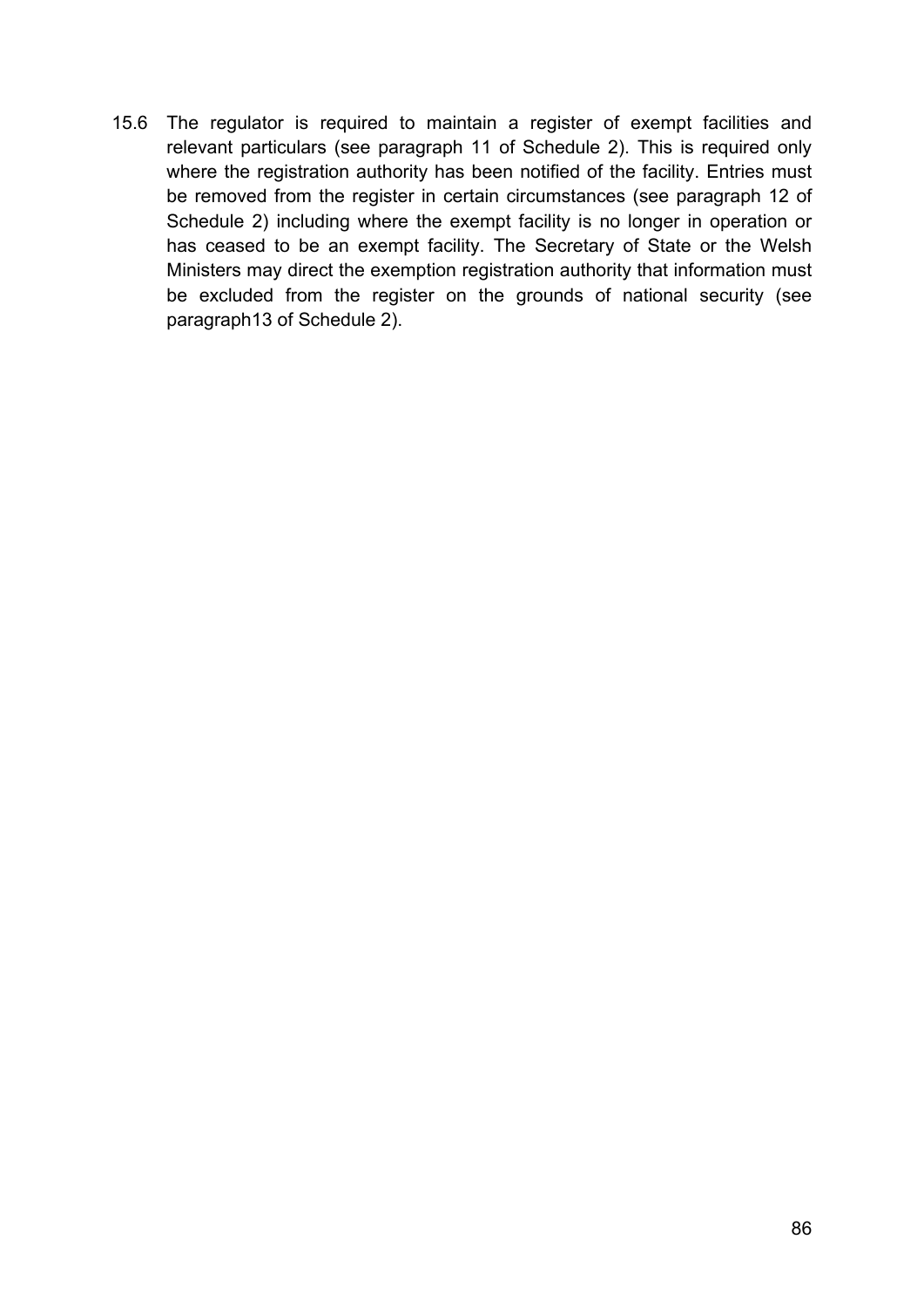# **Annex 1: Connections with other legislation**

A1.1 Regulated facilities will often need to comply with other relevant environmental legislation, as well as the EPR. Some of this legislation should be addressed by the environmental permit (through permit conditions and/or the decisions of the regulator). This Annex explains the main connections between EPR and legislation relating to: the regulators (paragraphs A.1.2 to A1.3); other relevant regimes (paragraphs A1.4 to A.1.21); and permitting considerations (paragraphs A1.22 to A1.35), but it should not be regarded as covering all possible environmental legislation applicable in individual cases.

### **Regulators**

#### **Environment Agency**

- A1.2 The Environment Act 1995 established the Environment Agency and conferred upon it various duties and powers. The most notable sections in relation to EPR are:
	- Section 4, stating the principal aim and objectives of the Environment Agency in terms of environment protection and contributing to sustainable  $d$ evelopment<sup> $111$ </sup>:
	- Section 39, giving the Environment Agency the general duty to have regard to costs and benefits in exercising its powers;
	- Sections 41 to 43 concerning financial charging; and
	- Sections 108 to 112, relevant to enforcement and prosecution.

### **Natural Resources Wales**

A1.3 The Natural Resources Body for Wales (Establishment) Order 2012 established a new statutory body, usually known as Natural Resources Wales, and provided for its purpose, membership, procedure, financial governance and initial functions. The Natural Resources Body for Wales (Functions) Order 2013 makes further provision about the Body, including provision about the modification and transfer of environmental functions to the Body.

### **Other relevant regimes**

### **Contaminated Land**

 $\overline{a}$ 

A1.4 A local authority is responsible for the determination of "contaminated land" in its area under Part IIA of the Environmental Protection Act 1990<sup>112</sup>.

<span id="page-86-1"></span><span id="page-86-0"></span><sup>111</sup> Statutory guidance from Ministers to the Environment Agency under section 4 of the Environment Act 1995 was published most recently in December 2002 and is available at [http://archive.defra.gov.uk/corporate/about/partners/ea/sustainable.htm#ep.](http://archive.defra.gov.uk/corporate/about/partners/ea/sustainable.htm#ep)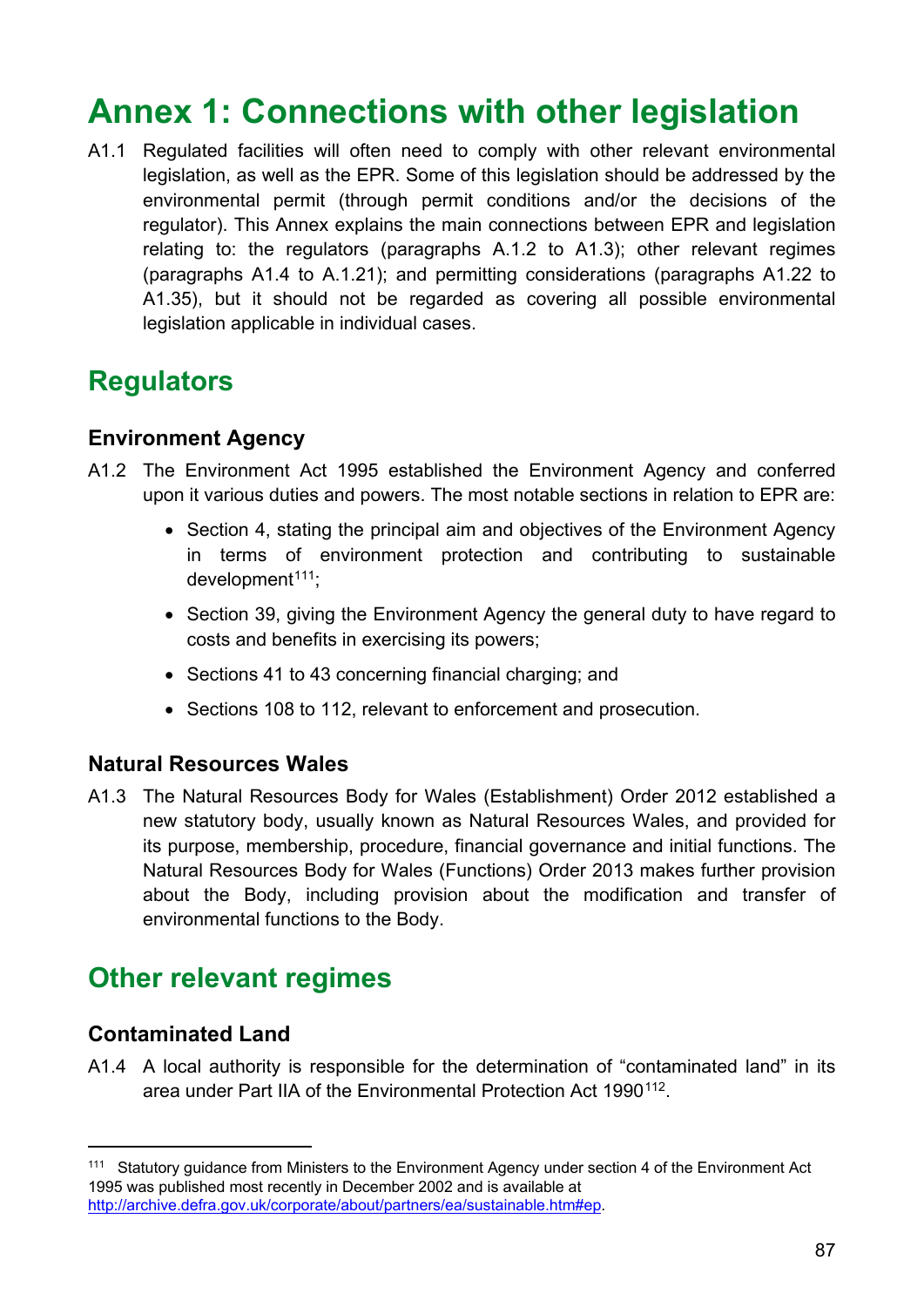- A1.5 A local authority with a regulated facility in its area will normally receive a copy of the permit application for that facility, either as the regulator or as a consultee. The information in the application may suggest to the local authority that the site might meet the statutory definition of contaminated land under Part IIA and that further investigation is necessary to establish if this is the case.
- A1.6 If an operator believes that a site may meet the statutory definition of contaminated land, it may wish to discuss this with the local authority.
- A1.7 If the regulator finds that the site of a regulated facility is polluted as a result of the regulated activities, it cannot seek remedial action under Part IIA if enforcement action under the EPR is possible.
- A1.8 After an environmental permit has been surrendered the regulator may consider further remediation under Part IIA. EPR requirements for site restoration will usually be of a higher standard than that required under Part IIA. However, if the site is polluted with material from operations pre-dating the reference point for contamination, then remediation under the Part IIA regime is possible.
- A1.9 In 2006 the Part IIA regime was extended to include radioactive contaminated land in England and Wales, and a further modification came into force in December 2007. It does not however apply to land contaminated with radioactivity on nuclearlicensed sites. The Office for Nuclear Regulation (ONR) has powers under the Nuclear Industry Act 1965 to regulate land contaminated with radioactivity within the boundaries of nuclear licensed sites.

### **Control of Major Accident Hazards**

- A1.10 The Control of Major Accident Hazards (COMAH) Regulations 2015<sup>[113](#page-87-0)</sup> implement Directives 96/82/EC and 2003/105/EC on the control of major accident hazards involving dangerous substances. The COMAH Regulations aim to prevent major accidents and limit their consequences for people and the environment. They set out measures which apply to establishments that hold or use specified dangerous substances, or specified generic classes of dangerous substances above qualifying quantities listed in the Directive. The competent authority for the purposes of the COMAH Regulations in England and Wales is the Health and Safety Executive (HSE) and the Environment Agency or Natural Resources Wales (as appropriate) acting jointly.
- A1.11 The COMAH Regulations, amongst other things:
	- impose a duty on the operator of an establishment to take all measures necessary to prevent major accidents and limit their consequences for persons and the environment;

<sup>112</sup> See: [https://www.gov.uk/guidance/land-affected-by-contamination.](https://www.gov.uk/guidance/land-affected-by-contamination)

<span id="page-87-0"></span><sup>113</sup> SI 2015 No. 483.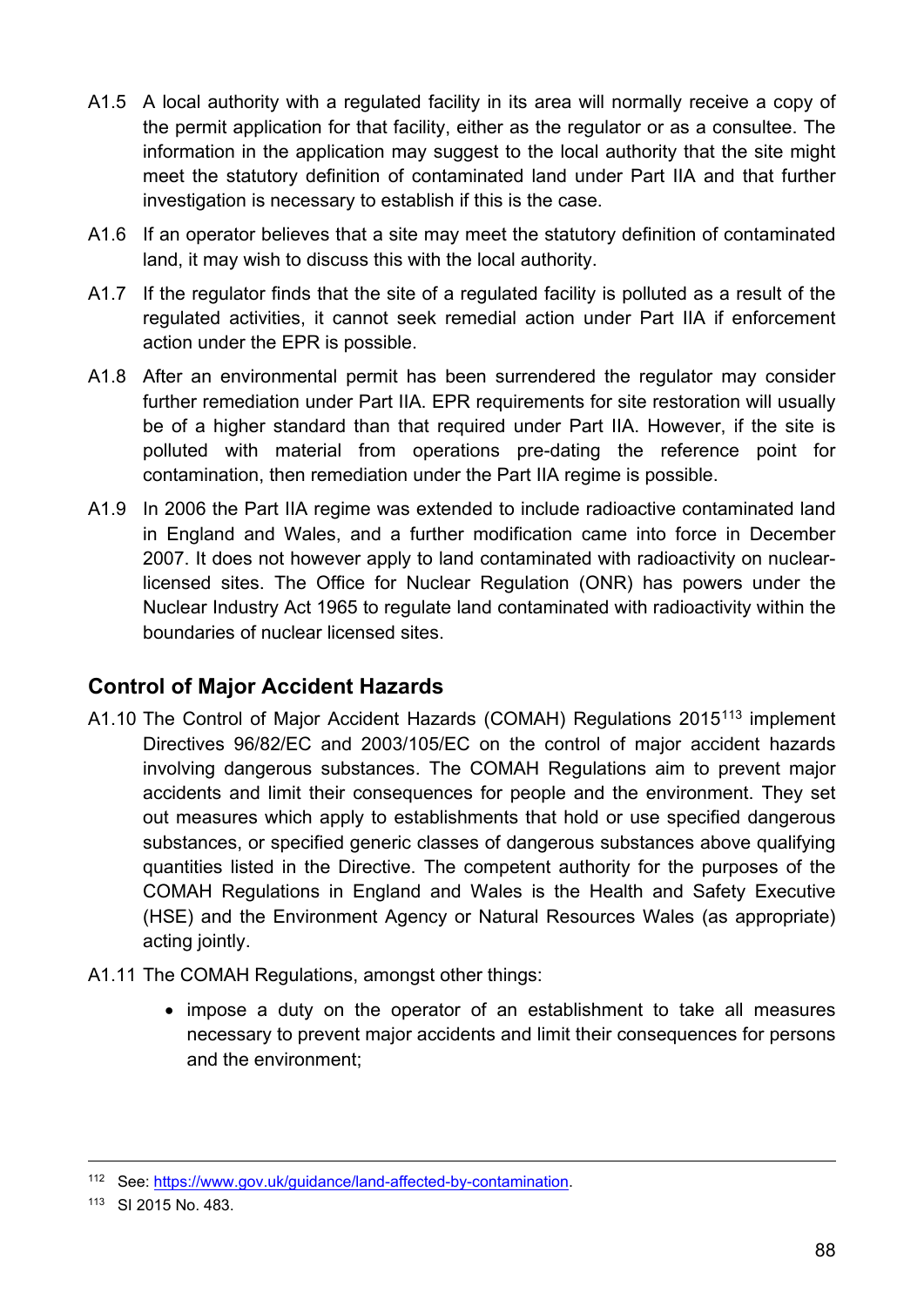- require the operator to prepare an on-site emergency plan for specified purposes and containing specified information;
- require the operator to demonstrate to the competent authority that it has taken all measures necessary to comply with the COMAH Regulations; and
- require the operator to notify major accidents to the competent authority.

#### **Greenhouse gas emission trading**

A1.12 The Greenhouse Gas Emissions Trading Scheme Regulations 2012[114](#page-88-0) provide the framework for a greenhouse gas emissions trading scheme for the purpose of implementing Directive 2003/87/EC establishing a scheme for greenhouse gas emission allowance trading within the EU. These Regulations control emissions of carbon dioxide from any of the activities listed in Schedule 1.

#### **Groundwater Directive**

A1.13 The Groundwater Directive (Directive 2006/118/EC) requires the setting of criteria for assessing groundwater chemical status of groundwater bodies including the establishment of threshold values; procedure for assessing chemical status of groundwater bodies; and identification of significant and sustained upward trends of pollutants. It is thus mainly concerned with the classification of groundwater bodies. It also, however, requires measures to prevent or limit the input of pollutants to groundwater. The EPR are one of the mechanisms for meeting the requirements for such measures.

### **Health and safety**

- A1.14 The Health and Safety at Work Act 1974 provides the foundations for the protection of the workforce and the general public from health and safety hazards which industrial facilities variously present. The Health and Safety Executive and local authorities enforce those safety requirements. Regulators should take those requirements into account when setting permit conditions, and both parties should in particular ensure that environmental permitting and Health and Safety requirements do not impose conflicting obligations.
- A1.15 There is Health and Safety Legislation directly relevant to some mining waste operations, such as the Quarries Regulations 1999.
- A1.16 Specific guidance on interfaces with HSE and the ONR in relation to radioactive substances activities is contained in the Guidance on Radioactive Substances Activities.

<span id="page-88-0"></span><sup>114</sup> SI 2012/3038.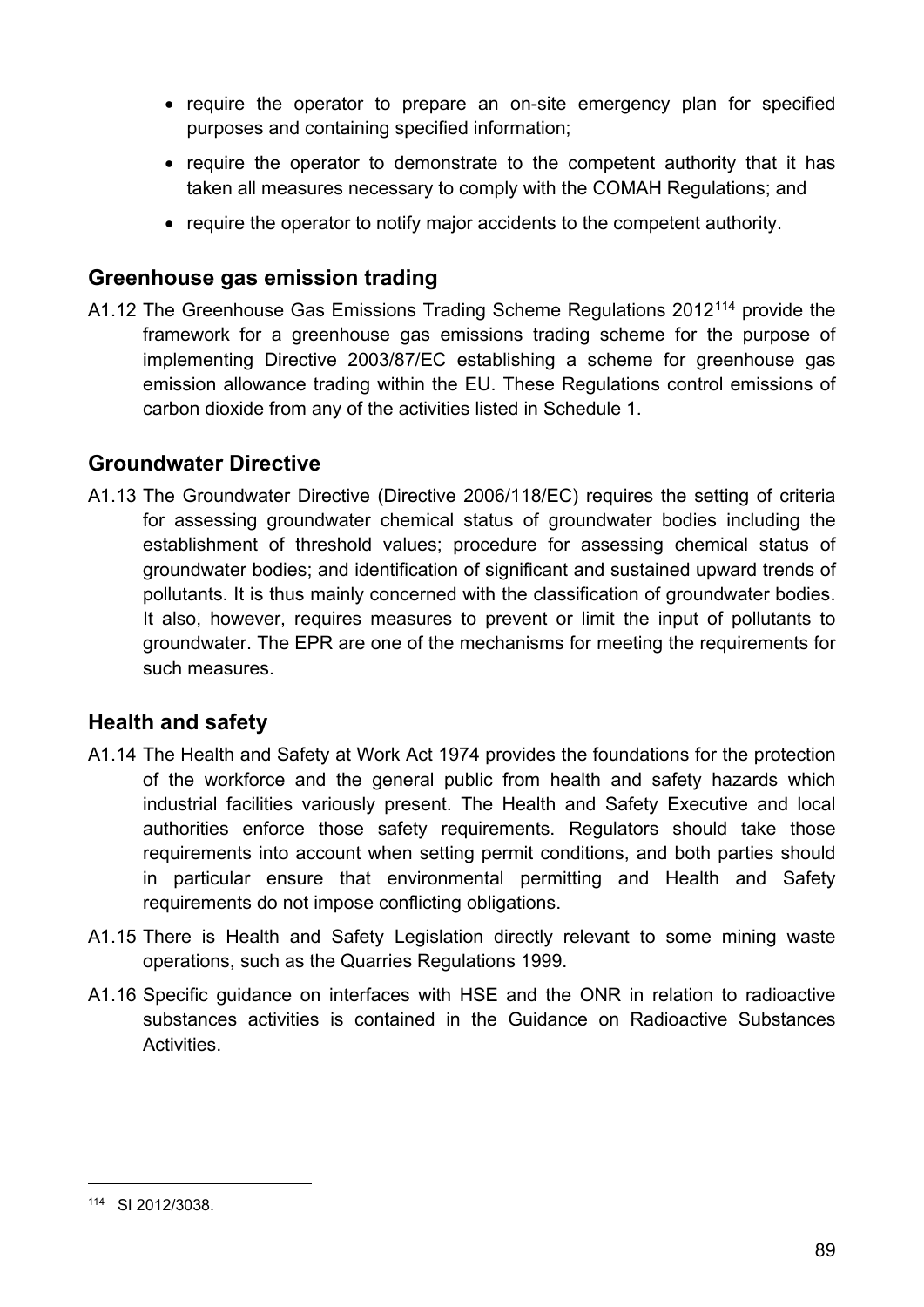### **Land use planning**

- A1.17 The relationship between pollution control and planning is set out in the National Planning Policy Framework<sup>[115](#page-89-0)</sup>.
- A1.18 The Major Accident Off-Site Emergency Plan (Management of Waste from Extractive Industries) (England and Wales) Regulations 2009[116](#page-89-1) designate the appropriate emergency planning authority in respect of a Category A mining waste facility. That authority must draw up a plan which specifies the measures to be taken off-site in the event of a major accident and which meets the objectives set out in the Regulations.

### **Statutory nuisance**

- A1.19 Part III of the Environmental Protection Act 1990 is concerned with "statutory nuisances" and is regulated by local authorities. Local authorities must investigate complaints of statutory nuisance in their area and, if they establish a nuisance is has been, is being or is likely to be caused, must serve an abatement notice on the person causing the nuisance. Failure to comply with an abatement notice can lead to prosecution.
- A1.20 The local authority has the same duties where a nuisance is caused by a regulated facility or an exempt facility. It may not bring a prosecution, however, where action to address the nuisance may be taken by the regulator (including determining that the activity is no longer exempt and should be permitted), without the consent of the Secretary of State or Welsh Ministers (as appropriate). The local authority must nevertheless take all the steps prior to prosecution but should also liaise as appropriate with the regulator.
- A1.21 It should be noted that the mere existence of a permit does not automatically guarantee that action to address a statutory nuisance can be taken under that permit. Local authorities should liaise with the regulator (where that is not the local authority) to determine the regulatory position. Environmental permits relating only to radioactive substances activities or stand-alone water discharge, or stand-alone groundwater activities will not address nuisance.
- A1.22 The requirement for consent prior to prosecution is to avoid "double jeopardy" for operators. However, court proceedings in relation to activities that are not covered by EPR (even though they are on the sites of regulated or exempt facilities) may be taken under the statutory nuisance provisions without the Secretary of State's or Welsh Ministers' consent. The same applies where the statutory nuisance cannot be addressed under the environmental permit. The provisions do not stop members of the public bringing private prosecutions under section 82 of the EPA 1990. For Part B installations reference should be made to the local authority Manual.

<span id="page-89-0"></span><sup>115</sup> See: [https://www.gov.uk/government/publications/national-planning-policy-framework--2.](https://www.gov.uk/government/publications/national-planning-policy-framework--2)

<span id="page-89-1"></span><sup>116</sup> SI 2009/1927.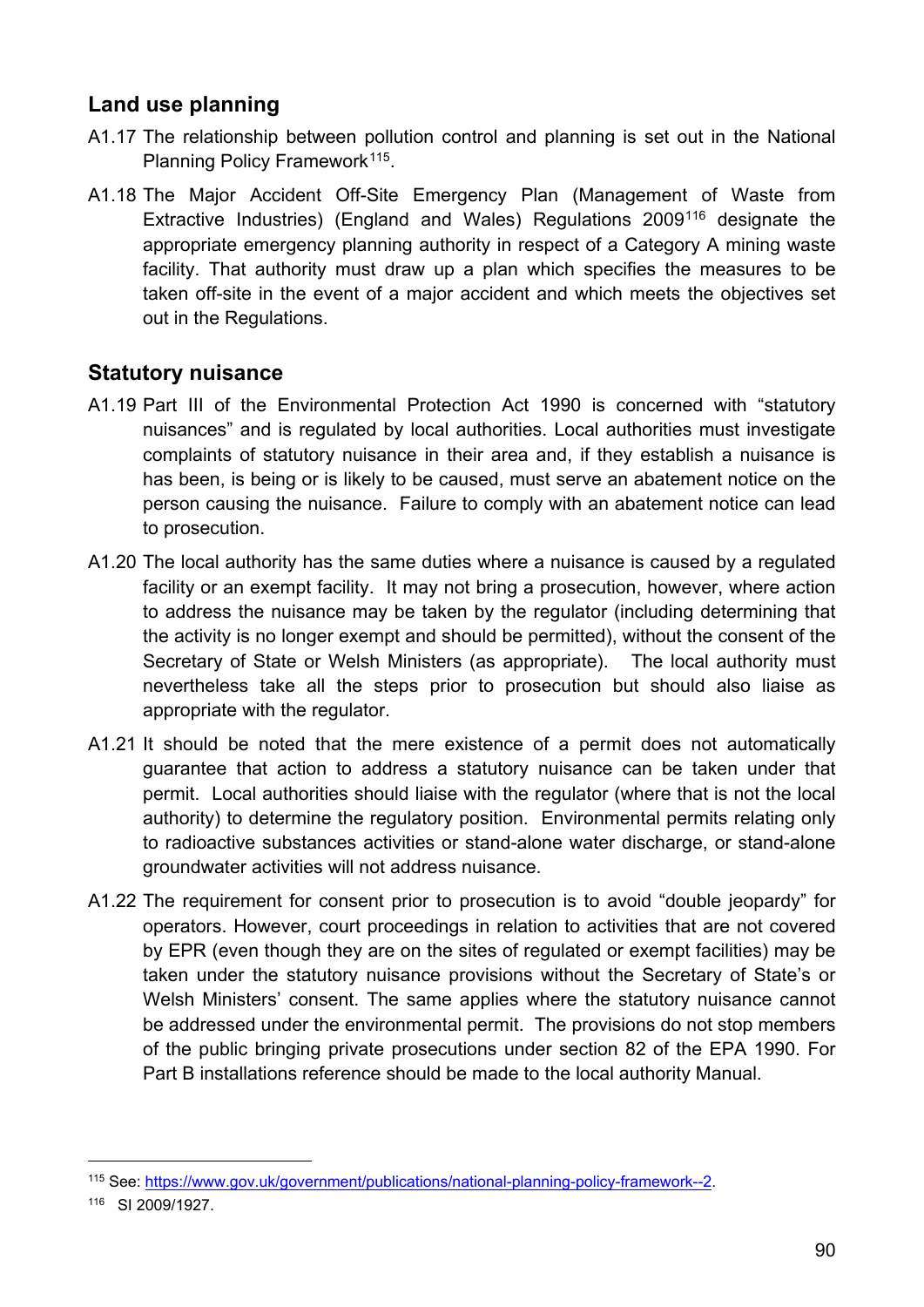## **Permitting considerations**<sup>[117](#page-90-0)</sup>

### **Air quality strategy**

A1.23 Part IV of the Environment Act 1995 concerns air quality. Section 80 requires the Secretary of State to prepare a national air quality strategy, and section 81 requires the Environment Agency and Natural Resources Wales to have regard to that strategy when discharging their pollution control functions.

### **Conservation**

- A1.24 The Conservation of Habitats and Species Regulations 2017<sup>[118](#page-90-1)</sup> implement Directive 92/43/EEC on the conservation of natural habitats and of wild fauna and flora (the Habitats Directive). They require sites which are important for either habitats or species (listed in Annexes I and II to the Habitats Directive respectively) to be designated as Special Areas of Conservation. These sites and Special Protection Areas classified under Council Directive 79/409/EEC on the Conservation of Wild Birds (the Wild Birds Directive) form a network termed Natura 2000.
- A1.25 The Habitats Directive requires member states to take measures to maintain or restore the relevant natural habitats and wild species at a favourable conservation status. Accordingly, the 2017 Regulations provide that, when determining an environmental permit application which is likely to have a significant effect on a European site, either alone or in combination with other plans or projects, the regulator must carry out an appropriate assessment of the implications for the site in view of that site's conservation objectives.
- A1.26 These assessments should ascertain whether an application will have an adverse effect on the integrity of the site interest features. The assessment may therefore cause the permit application to be refused, or to be granted subject to stringent conditions to protect the designated site.
- A1.27 1.26 In carrying out the appropriate assessment, the regulator must consult the relevant statutory nature conservation body and have regard to any representation made by them. The Environment Agency and Natural Resources Wales will carry out this consultation in accordance with their public participation statements (see chapter 10 on [Consultation and public participation\)](#page-61-0).
- A1.28 Part II of The Wildlife and Countryside Act 1981 provides protection to Sites of Special Scientific Interest (SSSIs) in England and Wales. The includes provisions which apply to owners and occupiers who wish to undertake notified operations likely to damage the special interest of the site, but more important in this context are the requirements that apply to public bodies such as local authorities and the Environment Agency and Natural Resources Wales. Section 28G places a duty on

<span id="page-90-0"></span><sup>&</sup>lt;sup>117</sup> In relation to Part B facilities, the permitting considerations only apply insofar as they relate to the control of air emissions.

<span id="page-90-1"></span><sup>118</sup> SI 2017/1012.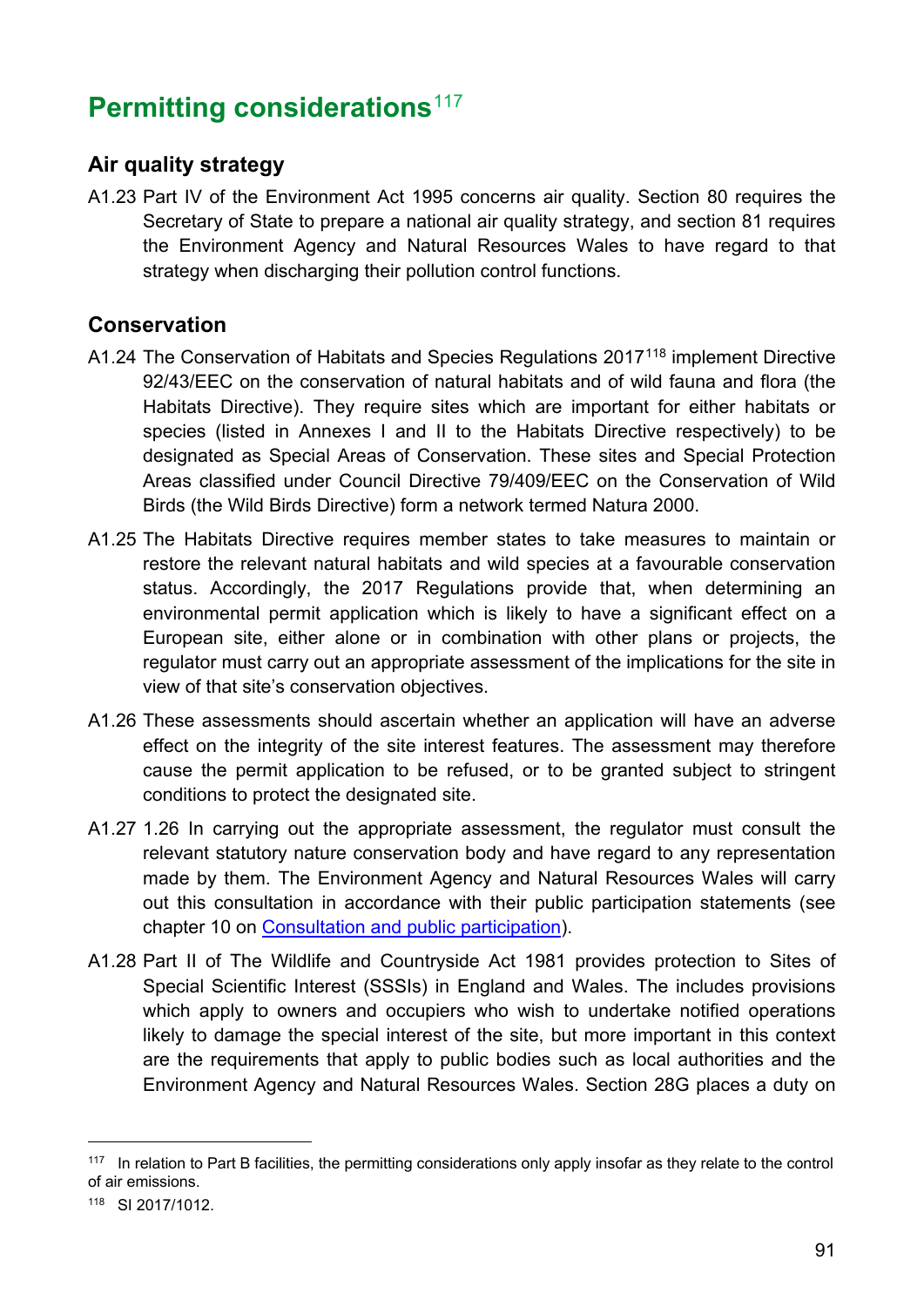such bodies to take reasonable steps, consistent with the proper exercise of the authorities' functions, to further the conservation and enhancement of special interest features of SSSIs. Section 28 also requires that they consult statutory nature conservation bodies before permitting (section 28I) any operation likely to damage a SSSI (see chapter 10 on [Consultation and public participation\)](#page-61-0).

A1.29 The EPR regulator has a duty to have regard to the purpose of conserving biodiversity in the exercise of its functions. This duty is provided by section 40 of the Natural Environment and Rural Communities Act 2006 which extends the preexisting duty on Ministers of the Crown, government departments and the Welsh Government to all public authorities (this replaces section 74(1) of the Countryside and Rights of Way Act 2000).

### **Water Framework Directive**

- A1.30 The Water Environment (Water Framework Directive) Regulations 2017[119](#page-91-0)make provision for the purpose of implementing 2000/60/EC establishing a framework for Community action in the field of water policy ("the Water Framework Directive") in river basin districts within England and Wales. They require a planning process to be established to manage, protect and improve the quality of water resources. The Environment Agency and Natural Resources Wales are the competent authorities for England and Wales (respectively), and they prepare river basin management plans for Secretary of State's and the Welsh Ministers' (respectively) approval. The plans are to set environmental objectives and to set out programmes of measures to fulfil the plans. The Secretary of State, Welsh Ministers, the Environment Agency and Natural Resources Wales must exercise their functions, including permitting powers under EPR, so as to secure compliance with the requirements of the Water Framework Directive.
- A1.31 The second cycle of Plans was produced, approved and published in December 2015, and the programmes of measures have to be made operational to meet the objectives identified in the Plan by December 2021. All Protected Areas have to meet their objectives by then. A third cycle of plans and programmes of measures are required for the following six years. Along with other public bodies, the Environment Agency and Natural Resources Wales are required to have regard to river basin management plans and to any supplementary plans in exercising their functions in relation to river basin districts. Their preparation and execution may influence regulation of activities under environmental permitting although it is too early to determine those influences.

### **The Bathing Waters Directive (2006/7/EC)**

A1.32 This Directive aims to protect designated bathing waters from faecal pollution, in order to protect human health and the environment. It therefore affects any

<span id="page-91-0"></span><sup>119</sup> SI 2017 No 407.